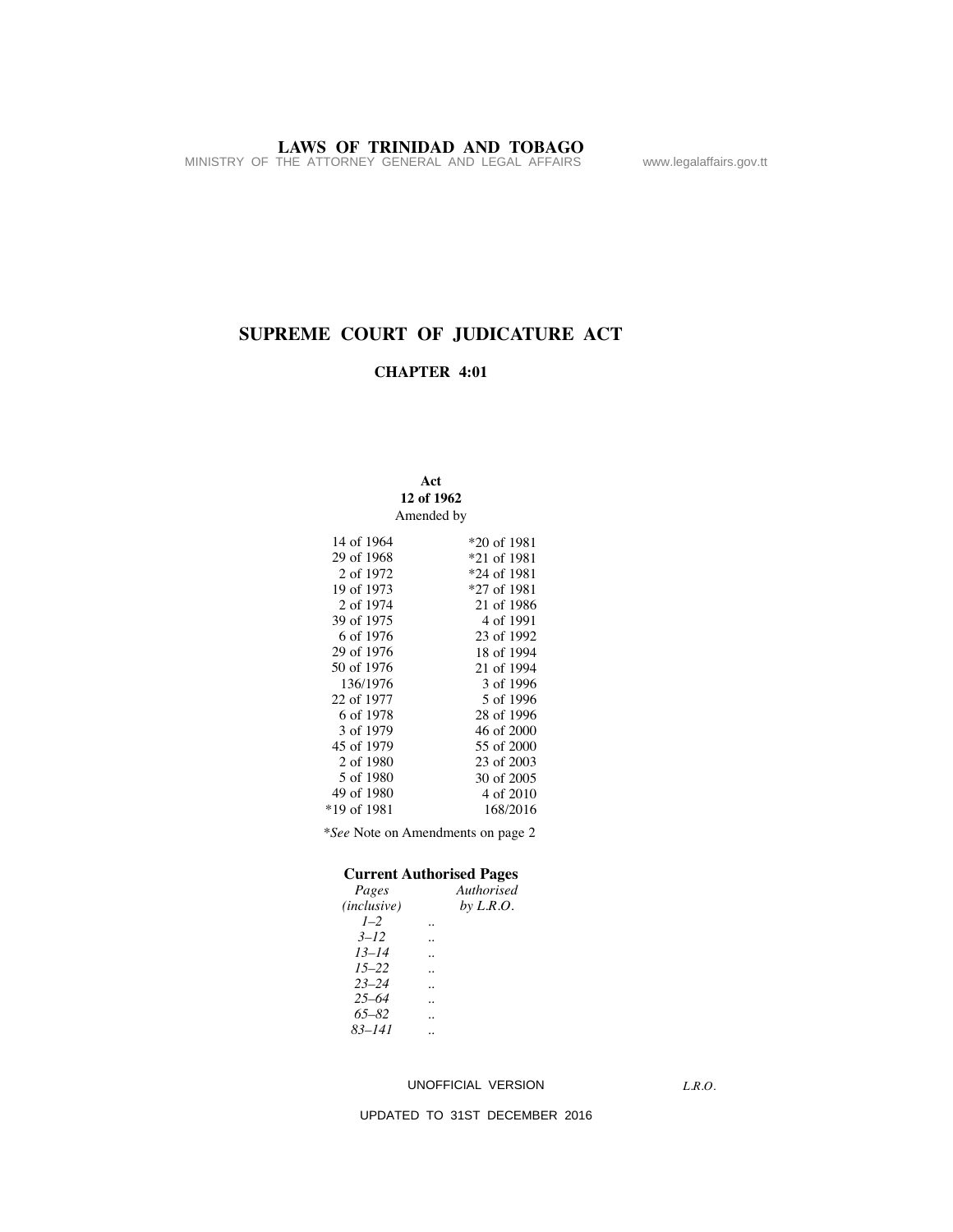|  | MINISTRY OF THE ATTORNEY GENERAL AND LEGAL AFFAIRS |  | www.legalaffairs.gov.tt |
|--|----------------------------------------------------|--|-------------------------|
|  |                                                    |  |                         |

2 **Chap. 4:01** *Supreme Court of Judicature*

# **Index of Subsidiary Legislation**

|                                                                 |          |          |          |          | Page |
|-----------------------------------------------------------------|----------|----------|----------|----------|------|
| Court of Appeal Rules (12 of 1962)                              | $\cdots$ | $\cdots$ | $\cdots$ | $\cdots$ | 64   |
| Criminal Appeal (Reference of Points of Law) Rules (LN 87/1981) |          |          |          | $\cdots$ | 135  |

## **Note on Omissions**

The following Rules have been omitted:

- 1. The Rules of the Supreme Court 1975 (*See* Act No. 6 of 1976 validating these Rules).
- 2. The Legitimacy Rules 1937 continued in force by section 81 of this Act.
- 3. The Matrimonial Causes Rules (GN 190/1973) [These Rules have been published in Chapter 45:51 (Matrimonial Proceedings and Property Act), since they relate directly to the subject matter of that Chapter].
- 4. Legitimation Rules 1927 [*See* under Status of Children Act 1981 (Ch. 46:07)].
- 5. Land Tenants (Security of Tenure) Rules 1982 (LN 54/1982) (*See* Order 94A of Supreme Court Rules).
- \*6. Family Proceedings Rules 1998.
- \*7. Civil Proceedings Rules 1998.

\*N.B. *See* the Current Edition of the Consolidated Index of Acts and Subsidiary Legislation for amendments to these Rules.

#### **Court of Appeal Rules**

Order II (dealing with civil appeals from the High Court) has been revoked by LN 121/1980.

# **Note on Amendments**

The Act has been amended by the following Acts:

A. Landlord and Tenant Act 1981 (Act No. 19 of 1981). (**N.B. This Act had not been brought into operation at the date of revision of the Supreme Court of Judicature Act).**

UNOFFICIAL VERSION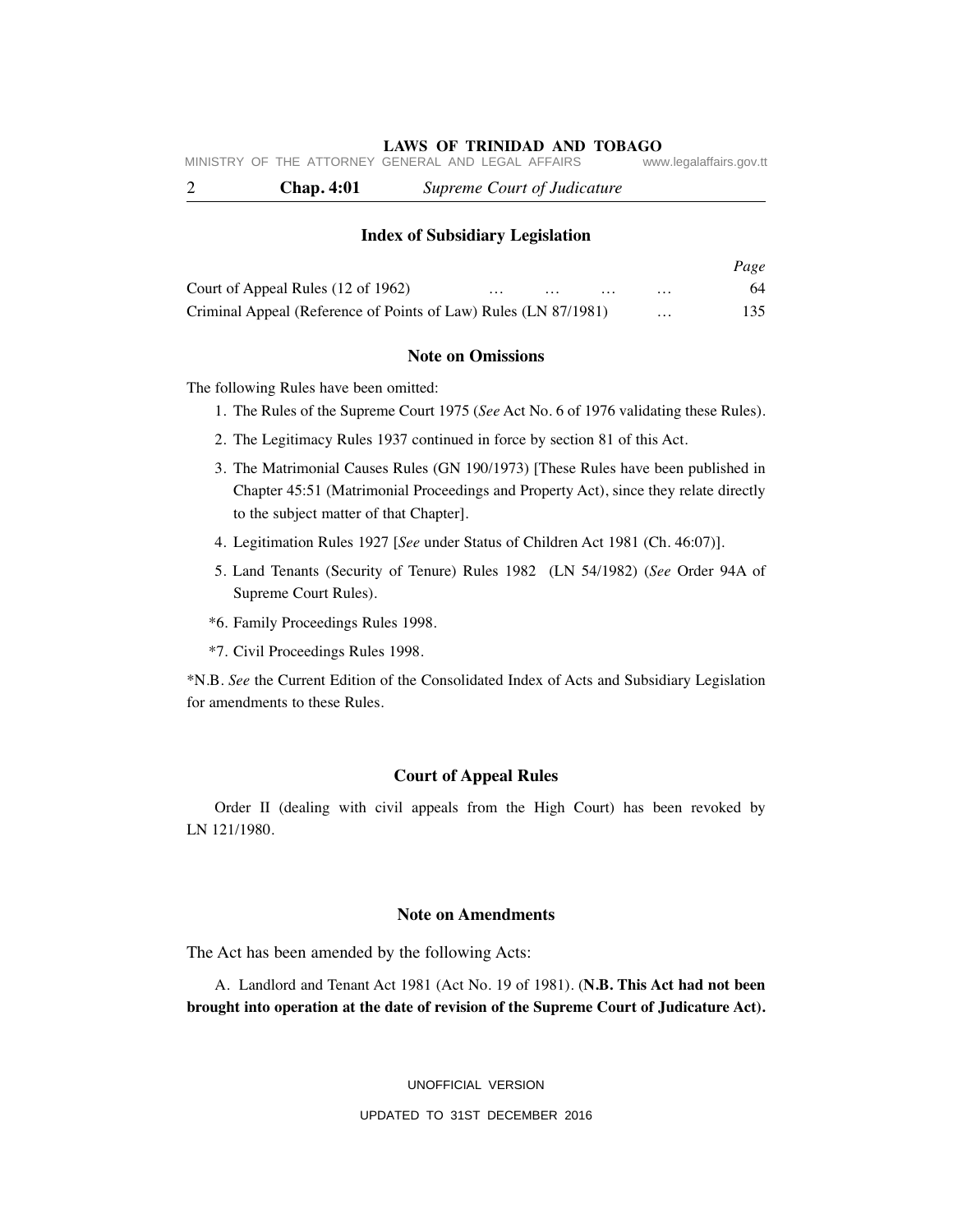| <b>LAWS OF TRINIDAD AND TOBAGO</b>                 |                   |                         |
|----------------------------------------------------|-------------------|-------------------------|
| MINISTRY OF THE ATTORNEY GENERAL AND LEGAL AFFAIRS |                   | www.legalaffairs.gov.tt |
| Supreme Court of Judicature                        | <b>Chap.</b> 4:01 |                         |

B. Land Law and Conveyancing Act (Act No. 20 of 1981). **(N.B. This Act had not been brought into operation at the date of the revision of the Supreme Court of Judicature Act).**

C. Trustee Act 1981 (Act No. 21 of 1981). **(N.B. This Act had not been brought into operation at the date of the revision of the Supreme Court of Judicature Act).**

D. Land Registration Act 1981 (Act No. 24 of 1981). **[N.B. This Act was repealed by the Registration of Titles to Land Act 2000 (Act No. 16 of 2000) and had not been brought into operation on the date of the revision of the Supreme Court of Judicature Act].**

E. Succession Act (Ch. 9:02) **[***See* **the Current Edition of the Consolidated Index of Acts and Subsidiary Legislation for the commencement dates of the various sections and Parts of this Act (i.e. Ch. 9:02)].**

# **Note on Increase of Fines**

Section 8 of the Law Revision (Miscellaneous Provisions) Act 1980 (Act No. 47 of 1980) provides that as from 31st July 1981 (date of publication of the Revised Edition of the Laws of Trinidad and Tobago) a fine prescribed by any written law not published in the Revised Edition shall be increased in accordance with the provisions of paragraph 1*(b)*, *(c)* and *(d)* of the Second Schedule to the Law Revision Act, Ch. 3:03.

*L.R.O.*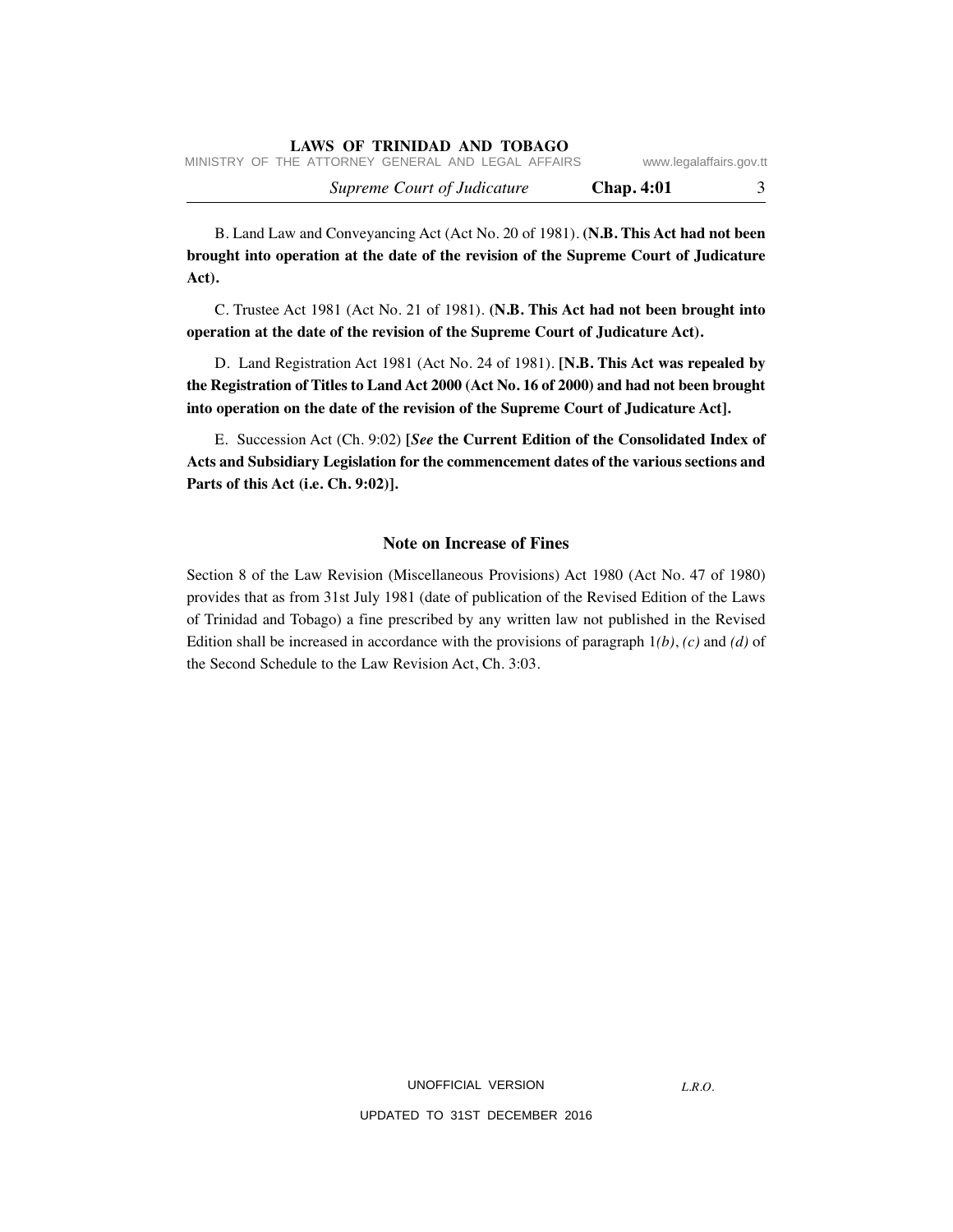**LAWS OF TRINIDAD AND TOBAGO**<br>GENERAL AND LEGAL AFFAIRS www.legalaffairs.gov.tt MINISTRY OF THE ATTORNEY GENERAL AND LEGAL AFFAIRS

4 **Chap. 4:01** *Supreme Court of Judicature*

### **CHAPTER 4:01**

# **SUPREME COURT OF JUDICATURE ACT**

## ARRANGEMENT OF SECTIONS

#### **SECTION**

1. Short title.

# **PRELIMINARY**

- 2. Interpretation.
- 3. Reference to former Supreme Court deemed reference to High Court.
	- Reference to former Supreme Court or Full Court deemed reference to Court of Appeal.
	- Acts, proceedings in former Supreme Court deemed Acts, proceedings of the High Court.

#### **PART I**

# **CONSTITUTION OF THE SUPREME COURT**

# **THE SUPREME COURT**

- 4. Supreme Court of Judicature and seal.
- 5. Number of Puisne Judges.
- 6. Number of Justices of Appeal.

# **QUALIFICATION OF JUDGES, VACANCIES, PRECEDENCE**

- 7. Qualification of Judges of Supreme Court.
- 8. Precedence of Judges.

# **PART II**

# **JURISDICTION AND LAW**

#### **JURISDICTION OF THE HIGH COURT**

- 9. General jurisdiction of the Court.
- 10. Jurisdiction in Muslim marriages.
- 11. Jurisdiction in lunacy.
- 12. Common Law, Doctrines of Equity, Statute Law deemed laws of Trinidad since 1848.
- 13. Right of audience of Attorney General in Proceedings for enforcement of protective rights of Constitution.

UNOFFICIAL VERSION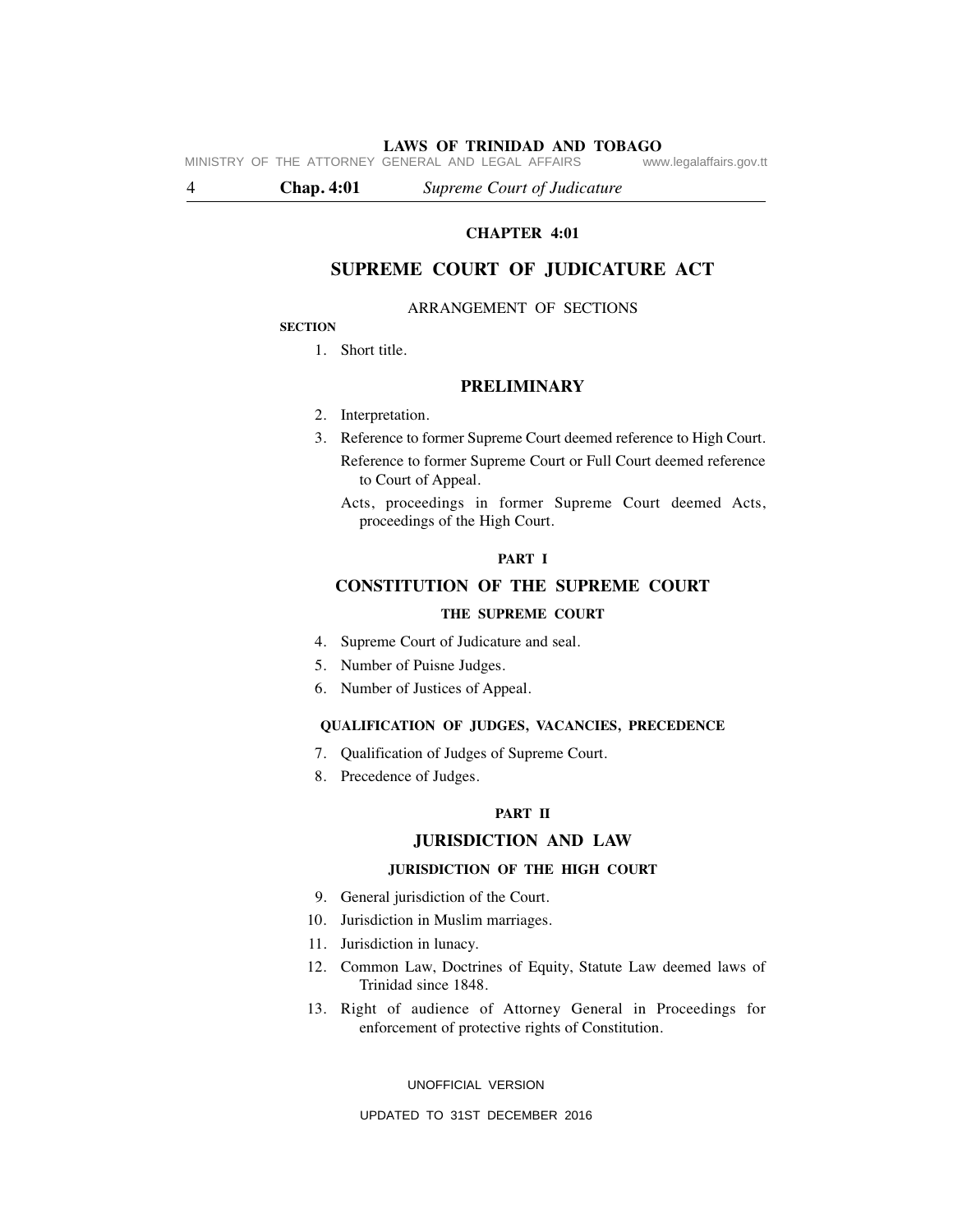*Supreme Court of Judicature* **Chap. 4:01** 5 MINISTRY OF THE ATTORNEY GENERAL AND LEGAL AFFAIRS www.legalaffairs.gov.tt

# **SECTION**

- 14. Practice and procedure in High Court.
- 15. Powers of single Judge.
- 16. Hearing of an action and subsequent proceedings.
- 17. Law and equity to be administered.

Equities of plaintiff.

Equitable defences.

Counterclaims and third parties.

Equities appearing incidentally.

- 18. Defence or stay instead of injunction or prohibition.
- 19. Common law and statutory rights and duties.
- 20. Determination of matter completely and finally.
- 21. Rules of equity to prevail.
- 22. Declaratory order.
- 23. Equitable waste.
	- Merger by operation of law.

Suit by mortgagor for rents and profits.

Stipulations not the essence of contracts.

Granting of mandamus, etc.

Granting of injunction in certain cases.

Effect of absolute assignment of debt.

- 24. Execution of instrument by order of Court.
- 24A. Investment of moneys paid into Court.
- 24B. Interest on moneys in financial institutions.
- 25. Power of Courts to award interest on debts and damages.
- 25A. Interest on judgment debt.
- 26. Proceedings against, and contribution between, joint and several tortfeasors.
- 27. Effect of death on certain causes of action.
- 28. Apportionment of liability in cases of contributory negligence.
- 29. Provisions as to workmen and employers.
- 30. Common employment.
- 31. Saving for Maritime Conventions Act, 1911 and past cases.
- 32. Interpretation.
- 33. Power to issue writ *ad melius inquirendum.*

#### UNOFFICIAL VERSION

*L.R.O.*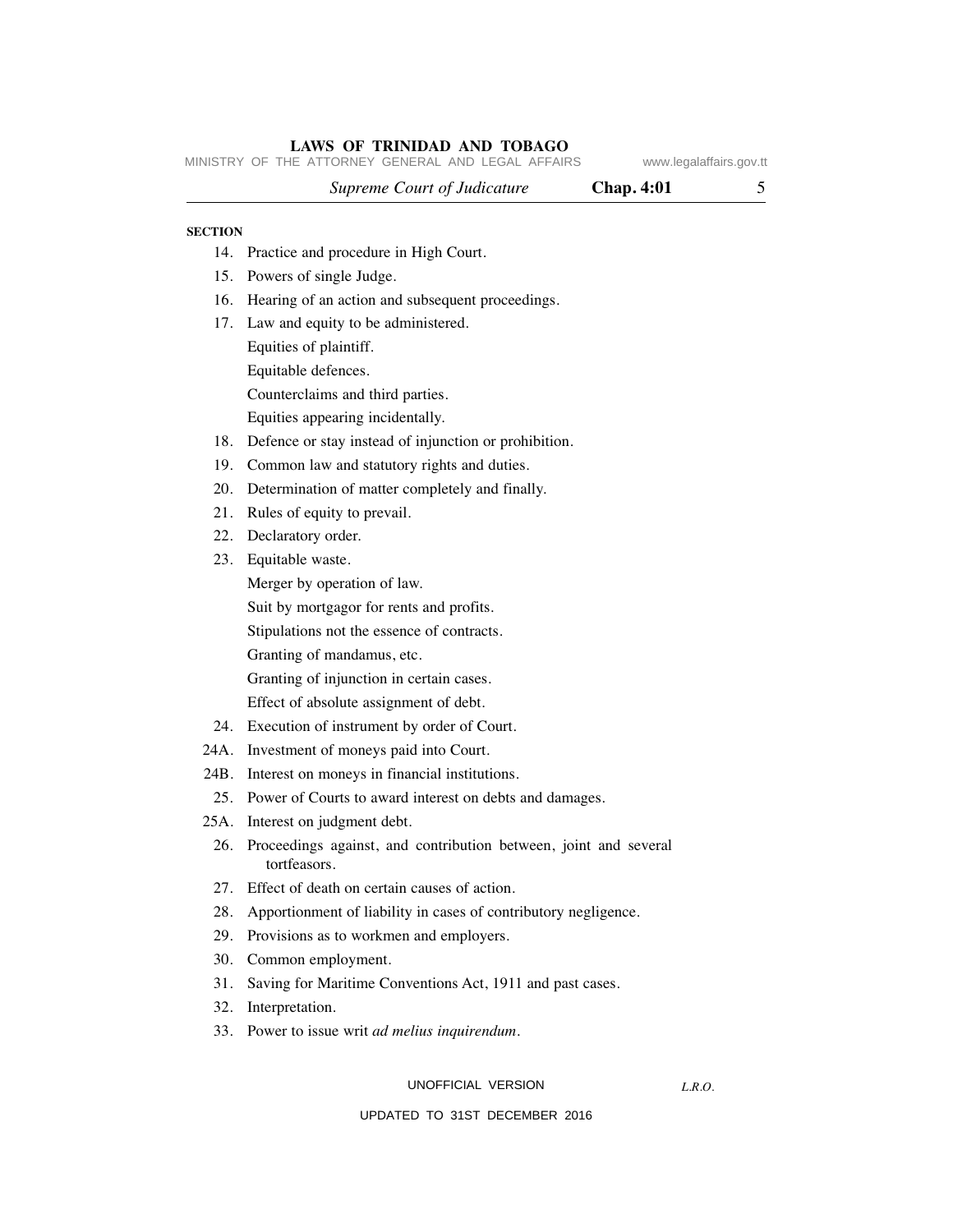MINISTRY OF THE ATTORNEY GENERAL AND LEGAL AFFAIRS

6 **Chap. 4:01** *Supreme Court of Judicature*

#### ARRANGEMENT OF SECTIONS—*Continued*

#### **SECTION**

#### **VEXATIOUS ACTIONS**

34. Restrictions on institution of vexatious actions.

# **PART III**

## **JURISDICTION OF THE COURT OF APPEAL**

- 35. Jurisdiction of Court of Appeal.
- 36. Power to revise proceedings of inferior Courts.
- 37. Practice and procedure in Court of Appeal.

# **CIVIL APPEALS FROM HIGH COURT**

- 38. Appeals in civil matters.
- 39. Power of Court of Appeal on hearing an appeal.
- 40. Power of Court of Appeal as to new trials.
- 41. Wrong rulings as to sufficiency of stamps.

# **CRIMINAL APPEALS FROM HIGH COURT**

- 42. Definitions.
- 43. Right of appeal in criminal cases.
- 44. Determination of appeals in ordinary cases.
- 45. Power of Court in special cases.
- 46. Re-vesting and restitution of property on conviction.
- 47. Supplementary powers of Court of Appeal.
- 48. Admission of appellant to bail, and custody when attending Court.
- 49. Computation and commencement of sentence.
- 50. Time for appealing.
- 51. Stay of execution.
- 52. Judge's notes and report to be furnished on appeal.
- 53. Legal assistance to appellant.
- 54. Right of appellant to be present.
- 55. Duty of Director of Public Prosecutions.
- 56. Costs of appeal.
- 57. Duties of Registrar with respect to notices of appeal, etc.
- 58. Records.

UNOFFICIAL VERSION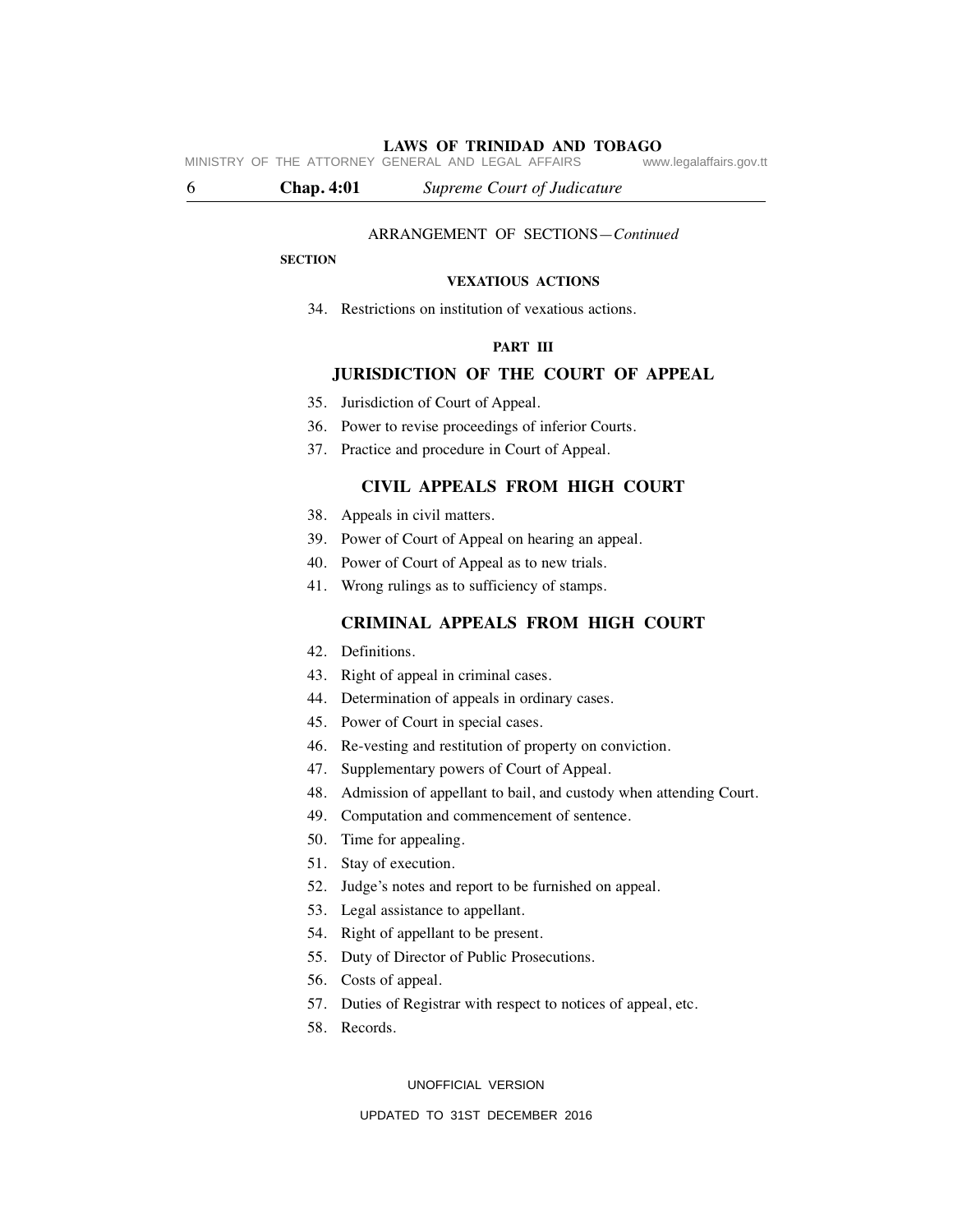MINISTRY OF THE ATTORNEY GENERAL AND LEGAL AFFAIRS www.legalaffairs.gov.tt

 *Supreme Court of Judicature* **Chap. 4:01** 7

#### **SECTION**

- 59. Powers which may be exercised by a Judge of the Court.
- 60. Case stated or question of law reserved.
- 61. Provisions of this Act applicable to proceedings under section 60.
- 62. Case stated by Judge of High Court at request of Court of Appeal.
- 63. Reference to Court of Appeal of point of law following acquittal on indictment.
- 64. Prerogative of mercy.
- 65. Criminal information.

# **PART IIIA**

# **MASTERS OF THE HIGH COURT**

- 65A. Masters of the High Court.
- 65B. Powers of Master.
- 65C. Appeals.
- 65D. Procedure where cases are not concluded by Master.

#### **PART IIIB**

# **APPEALS BY THE DIRECTOR OF PUBLIC PROSECUTIONS**

- 65E. Right of Director of Public Prosecutions to appeal.
- 65F. Time for appealing.
- 65G. Power of Court on appeal from acquittal.
- 65H. Power of Court on appeal against sentence by the Director of Public Prosecutions.
- 65I. Judge's notes and report.
- 65J. Right of respondent to be present.
- 65K. Legal assistance to respondent.
- 65L. Costs of appeal.
- 65M. Duties of Registrar.
- 65N. Powers which may be exercised by a Judge of the Court.
- 65O. Appeals to the Judicial Committee.
- 65P. Sections 42 to 65 to apply.
- 65Q. Interpretation.

#### UNOFFICIAL VERSION

*L.R.O.*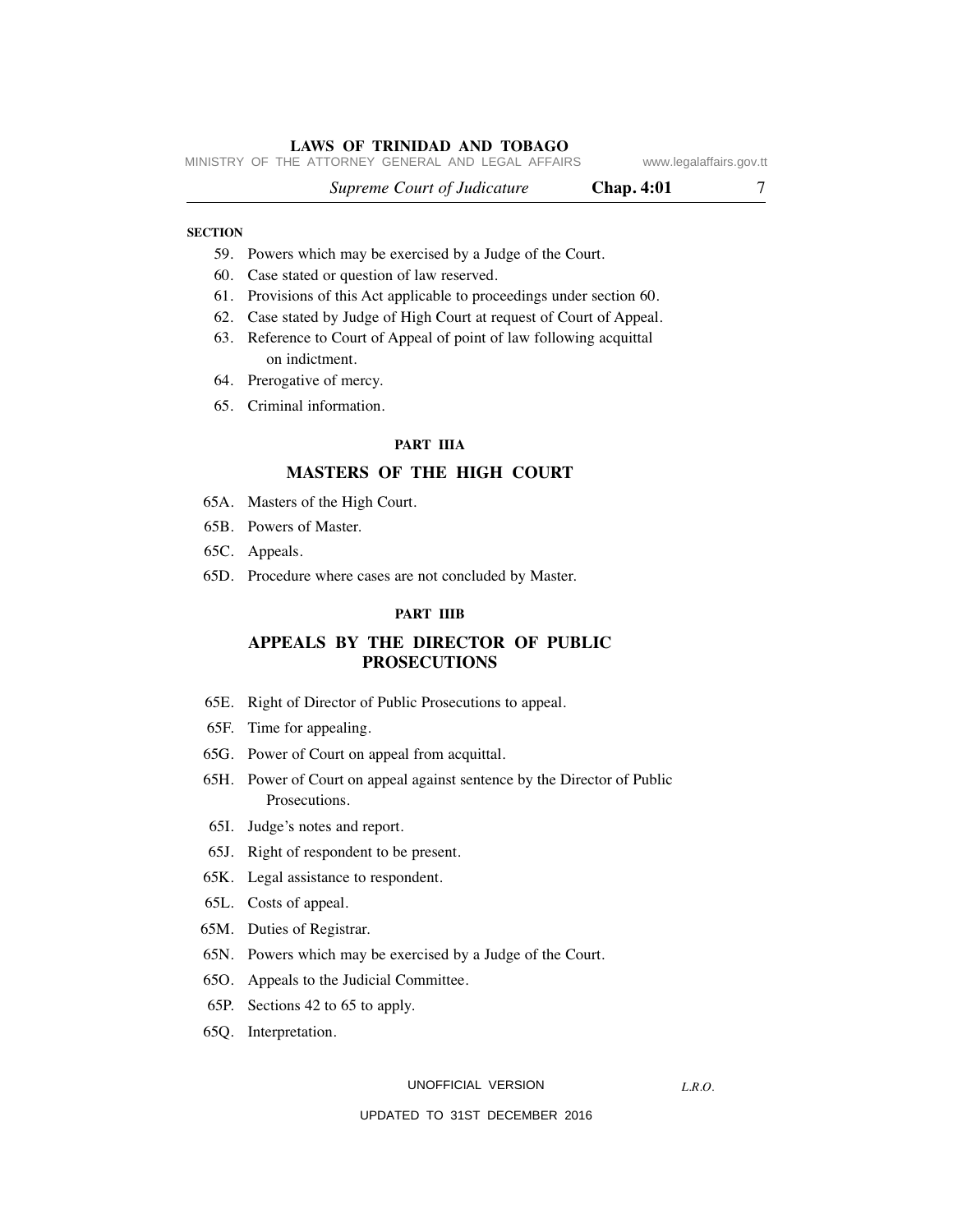**LAWS OF TRINIDAD AND TOBAGO**<br>GENERAL AND LEGAL AFFAIRS www.legalaffairs.gov.tt MINISTRY OF THE ATTORNEY GENERAL AND LEGAL AFFAIRS

8 **Chap. 4:01** *Supreme Court of Judicature*

#### ARRANGEMENT OF SECTIONS—*Continued*

#### **SECTION**

**PART IV**

# **GENERAL PROVISIONS**

### **REGISTRAR AND OTHER OFFICERS**

- 66. Registrar.
- 67. Registrar to have powers of Judge in Chambers.
- 68. Deputy Registrar and Assistant Registrars.
- 69. Custody of duplicate seal.
- 70. Common powers of Registrars.
- 71. Registrar to be Marshal.
- 72. Deputy Marshal.

#### **SITTINGS OF THE SUPREME COURT**

- 73. Power to sit at any time.
- 74. Sittings of High Court.
- 75. Special criminal sitting.
- 76. Sitting of Court of Appeal.

#### **RULES OF COURT**

- 77. Power to make Rules of Court.
- 78. Rules of Court.
- 79. Form of publication.
- 80. Inclusion or removal of pages to be authorised by order.
- 81. Saving.
- 82. Reference to Chief Justice acting with others to make Rules.
- 83. Saving of procedure.
- 84. Trial with assessors.
- 85.
- to *(Repealed by Act No. 21 of 1986).* }
- 95.

UNOFFICIAL VERSION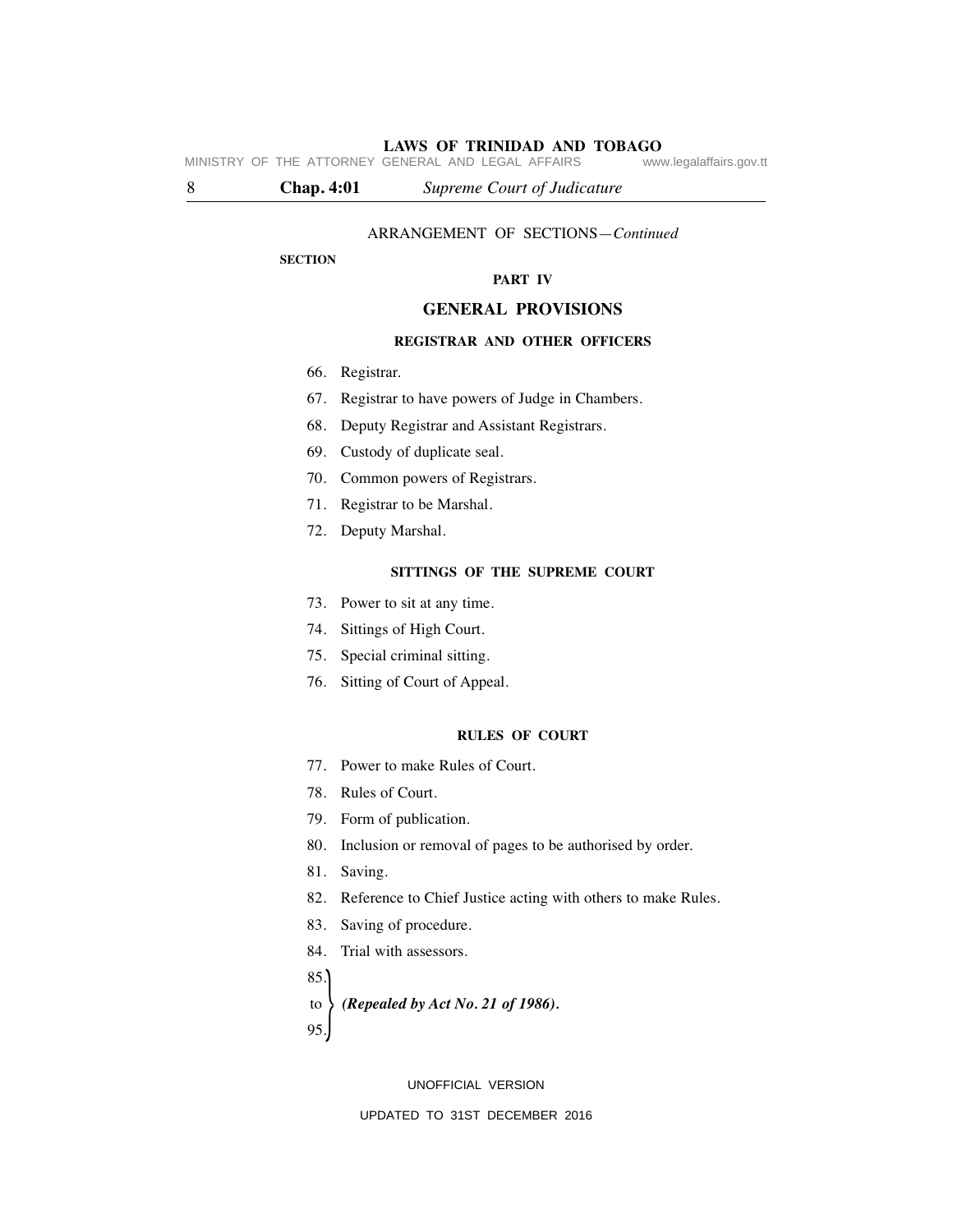MINISTRY OF THE ATTORNEY GENERAL AND LEGAL AFFAIRS www.legalaffairs.gov.tt

 *Supreme Court of Judicature* **Chap. 4:01** 9

# **SECTION**

# **PART V**

# **APPEALS TO THE PRIVY COUNCIL**

 96. Application of provisions of Trinidad and Tobago (Procedure in Appeals to Privy Council).

# **PART VI**

# **TRANSITIONAL POWERS**

97. Provisions regarding pending appeals.

**SCHEDULE**—*(Repealed by Act No. 21 of 1986).*

UNOFFICIAL VERSION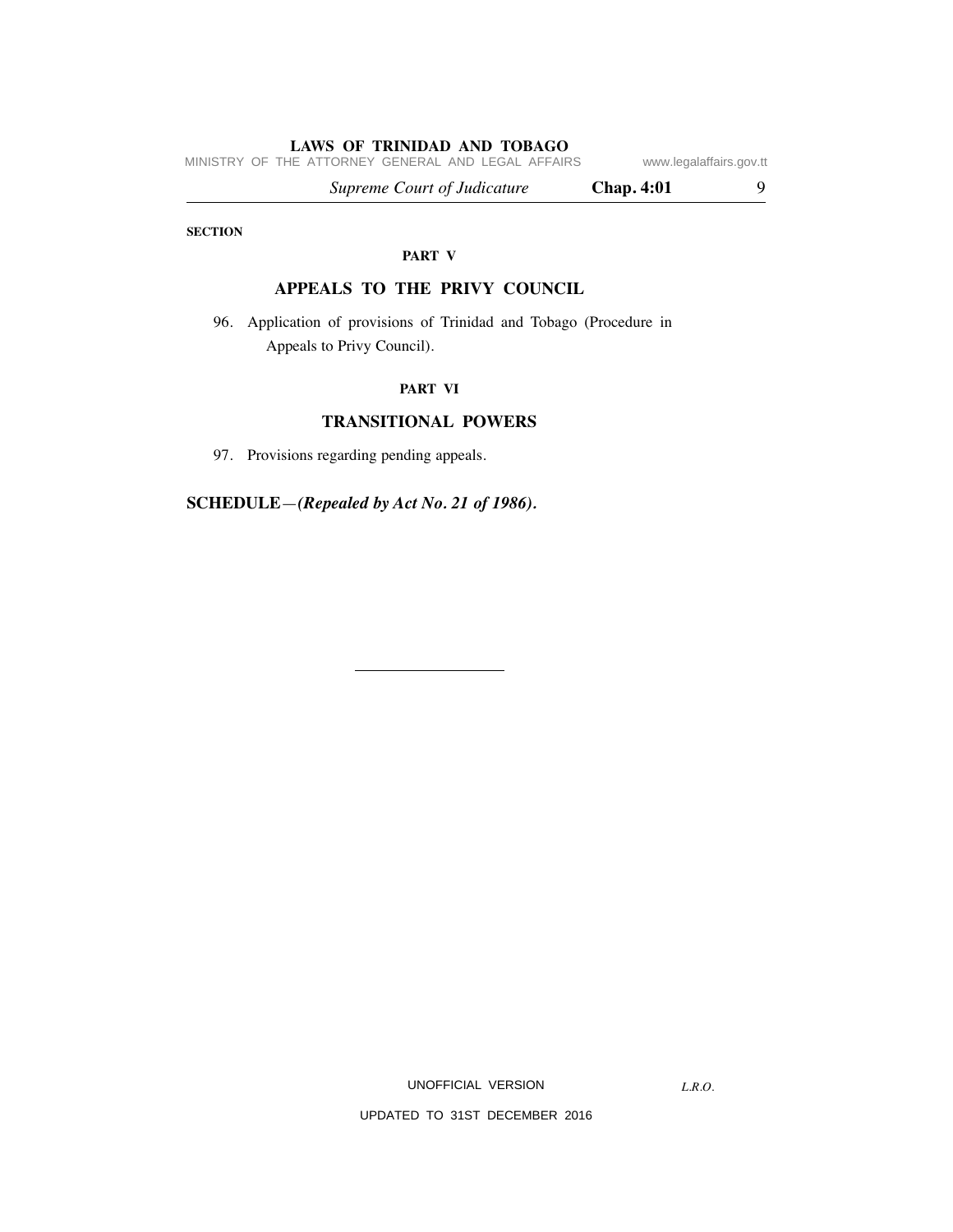MINISTRY OF THE ATTORNEY GENERAL AND LEGAL AFFAIRS

10 **Chap. 4:01** *Supreme Court of Judicature*

# **CHAPTER 4:01**

# **SUPREME COURT OF JUDICATURE ACT**

#### 12 of 1962. **An Act respecting the Supreme Court of Judicature established in accordance with the provisions of the Constitution.**

Commencement.

[31ST AUGUST 1962]

Short title.

 **1.** This Act may be cited as the Supreme Court of Judicature Act.

#### **PRELIMINARY**

 **2.** In this Act—

- "action" means a civil proceeding commenced by writ or in such other manner as may be prescribed by Rules of Court, and does not include a criminal proceeding by the State;
	- "the Agreement" means the Agreement for the establishment of the Council of Legal Education;
	- "cause" includes any action, suit or other original proceeding between a plaintiff and defendant and any criminal proceeding by the State;
	- "the Chief Justice" means the Chief Justice of Trinidad and Tobago;

"Commonwealth citizen" has the meaning assigned to it in section 15 of the Constitution;

- "the Council of Legal Education" means the Council incorporated by the Council of Legal Education Act;
- "the Court of Appeal" means the Court of Appeal constituted under this Act and the Constitution;
- "defendant" includes every person served with any writ of summons or process, or served with notice of or entitled to attend, any proceeding;

"former Supreme Court" means the Supreme Court of Trinidad and Tobago in existence immediately before the commencement of this Act;

UNOFFICIAL VERSION

UPDATED TO 31ST DECEMBER 2016

Ch. 39:50.

Interpretation. [14 of 1964 39 of 1975 2 of 1980

21 of 1986].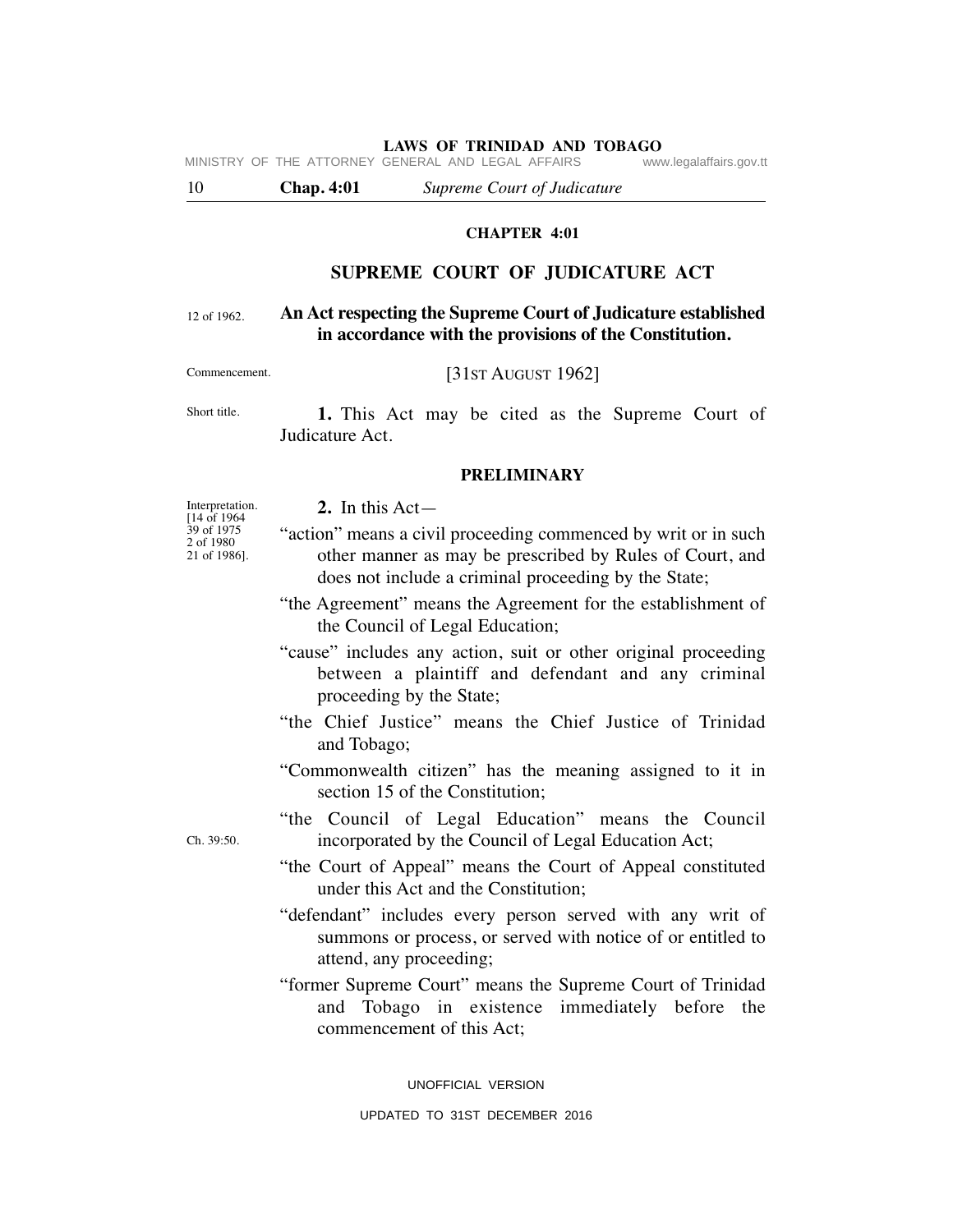|  | MINISTRY OF THE ATTORNEY GENERAL AND LEGAL AFFAIRS |  |  | www.legalaffairs.gov.tt |  |
|--|----------------------------------------------------|--|--|-------------------------|--|
|  |                                                    |  |  |                         |  |

| Supreme Court of Judicature |                                                                                                           |  |  | <b>Chap.</b> 4:01 |  |  |  |  |
|-----------------------------|-----------------------------------------------------------------------------------------------------------|--|--|-------------------|--|--|--|--|
|                             |                                                                                                           |  |  |                   |  |  |  |  |
|                             | $(641 - H1 \cdot 1 - H1 \cdot 1)$ $(1, 0, 0, 0, 1)$ $(1, 1, 0, 1)$ $(1, 0, 0, 1)$ $(1, 0, 1)$ $(1, 0, 1)$ |  |  |                   |  |  |  |  |

- "the High Court" means the High Court of Justice constituted under this Act and the Constitution;
- "inferior Court" means the Court of any Magistrate or Justice or Justices, any Petty Civil Court and any Tribunal that may be prescribed by Order of the President;

"judgment" includes decree;

- "Justices of Appeal" means the Judges of the Court of Appeal, other than the Chief Justice;
- "Legal Education Certificate" means a certificate awarded by the Council of Legal Education to any person on satisfactory completion of a course of study and professional training at one of the Law Schools established by the Council of Legal Education;

"Master" means a Master of the High Court;

"matter" includes every proceeding in Court not in a cause;

- "national" means a citizen of a country that is a party to the Agreement, and includes a person regarded under any law in force in that country as belonging to that country;
- "order" includes decision and rule;
- "party" includes every person served with notice of or attending any proceeding, although not named on the record;
- "petitioner" includes every person making any application to the Court, either by petition, motion or summons, otherwise than as against any defendant;
- "plaintiff" includes every person asking any relief otherwise than by way of counterclaim as a defendant, against any other person by any form of proceeding whether it is taken by action, suit, petition, motion, summons or otherwise;
- "pleading" includes any petition or summons, and also includes the statements in writing of the claim or demand of any plaintiff, and of the defence of any defendant thereto, and of the reply of the plaintiff to any counterclaim of a defendant;
- "Puisne Judge" means a Judge of the High Court, other than the Chief Justice;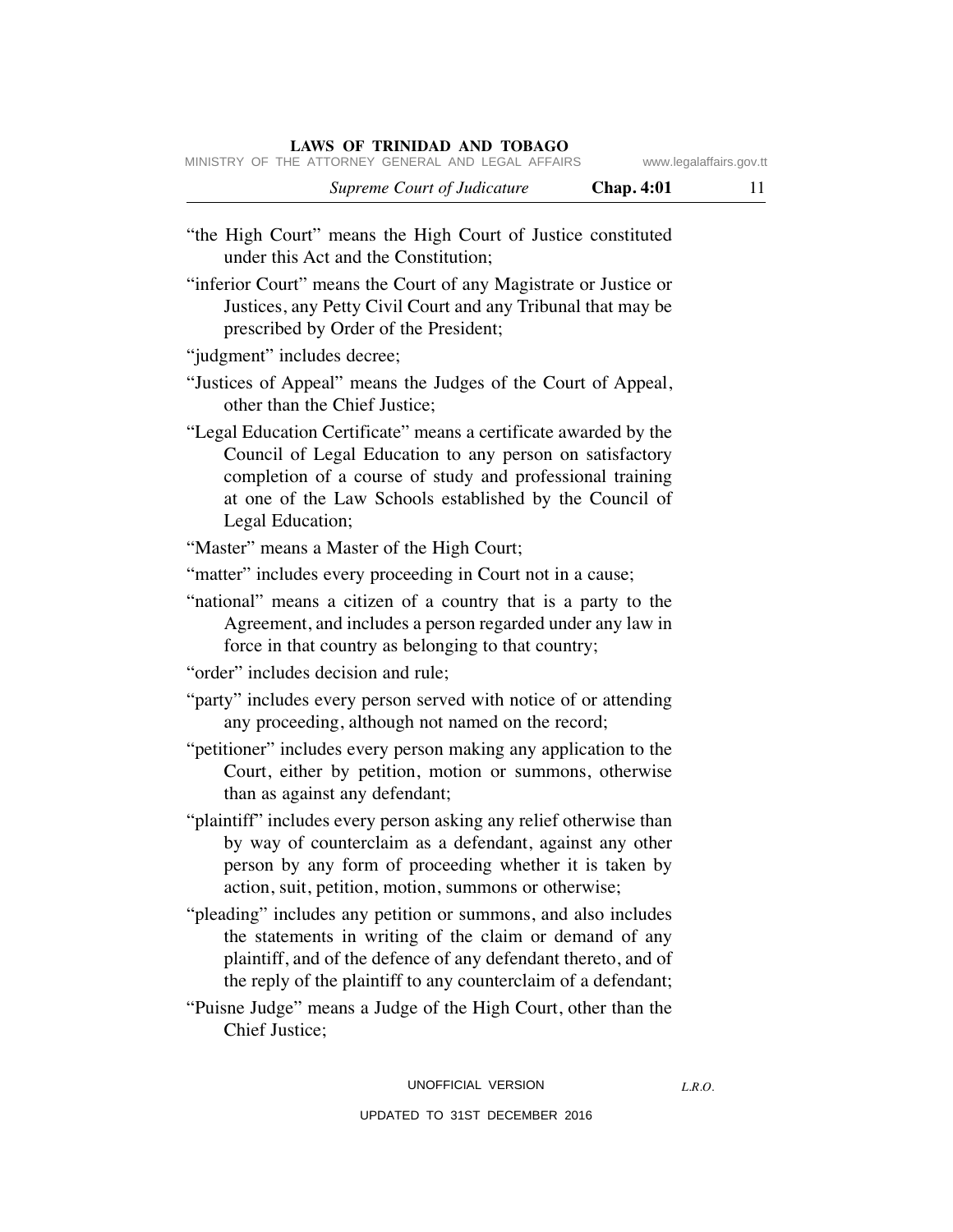MINISTRY OF THE ATTORNEY GENERAL AND LEGAL AFFAIRS

12 **Chap. 4:01** *Supreme Court of Judicature*

"record" in relation to an appeal means the aggregate of papers relating to that appeal, including pleadings, proceedings, evidence, judgments and decisions proper to be laid before the Court of Appeal or Judicial Committee, as the case may be, on the hearing of the appeal;

- "Registrar" means the Registrar of the Supreme Court of Judicature;
- "Rules of Court" includes the Rules in force by virtue of this Act, as well as any other Rules to be made under the authority of this Act, and also includes forms;
- "the Supreme Court" means the Supreme Court of Judicature constituted under this Act and the Constitution;

"suit" includes action;

"verdict" includes the finding of a jury and the decision of a Judge.

Reference to former Supreme Court deemed reference to High Court. [14 of 1964].

Reference to former Supreme Court or Full Court deemed reference to

 **3.** (1) Where in any written law passed before the commencement of this Act, reference is made to the former Supreme Court in the exercise of its jurisdiction and powers, other than its appellate jurisdiction and powers, or to any of the Judges of that Court, the reference shall be deemed to be a reference to the High Court or to a Judge of the High Court, as the case may be.

Court of Appeal. (2) Subject to this Act, where in any written law passed before the commencement of this Act reference is made to the former Supreme Court in the exercise of its appellate jurisdiction or to the Full Court, the reference shall, unless the context otherwise requires, be deemed to be a reference to the Court of Appeal.

Acts, proceedings in former Supreme Court deemed Acts, proceedings of the High Court.

 (3) Any act done or proceedings taken in respect of any cause or matter whatsoever in the former Supreme Court or before a Judge thereof prior to the commencement of this Act shall be deemed to have been done or taken in the High Court or before a Judge thereof.

 (4) A reference to the Chief Justice of the former Supreme Court in any written law passed before the commencement of this Act shall be read and construed as a reference to the Chief Justice of Trinidad and Tobago.

UNOFFICIAL VERSION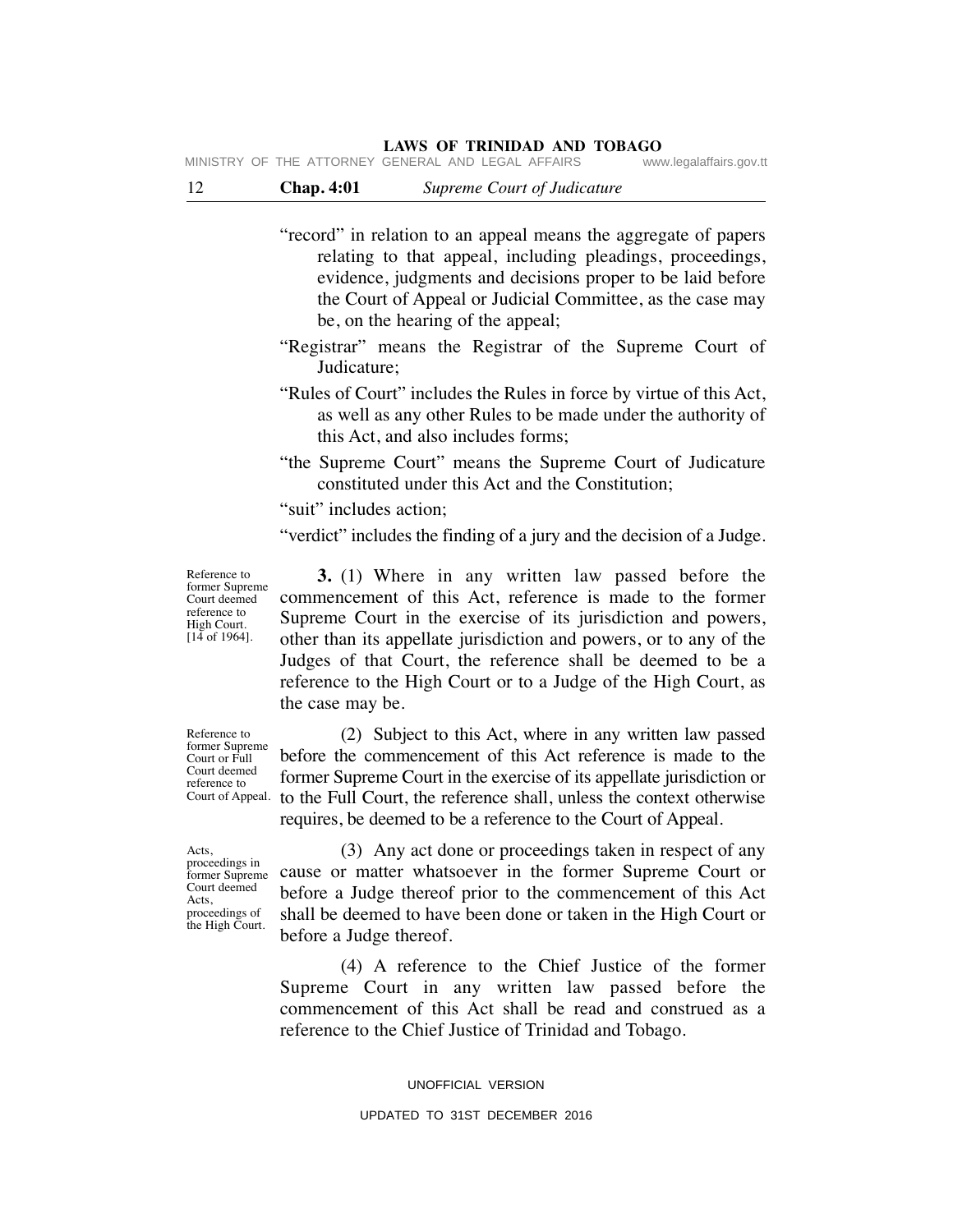MINISTRY OF THE ATTORNEY GENERAL AND LEGAL AFFAIRS www.legalaffairs.gov.tt

 *Supreme Court of Judicature* **Chap. 4:01** 13

#### **PART I**

# **CONSTITUTION OF THE SUPREME COURT**

# **THE SUPREME COURT**

**4.** (1) There shall be a Supreme Court of Judicature of Supreme Court Trinidad and Tobago consisting of a High Court of Justice and a  $\frac{61 \text{ Juulc}}{2}$ Court of Appeal with such jurisdiction and powers as are conferred [14 of 1964]. respectively on these Courts by this Act and the Constitution.

 (2) The Court of Appeal and the High Court shall each have a seal bearing a device or impression approved by the Chief Justice.

 (3) The seal of the Court of Appeal shall bear the inscription "The Court of Appeal Trinidad and Tobago" and the seal of the High Court shall bear the inscription "The High Court of Justice Trinidad and Tobago".

 (4) There shall be duplicate seals of the High Court for use in San Fernando and in Tobago respectively and such further duplicate seals of the Court of Appeal and of the High Court as the Chief Justice may consider necessary.

 (5) All Judges of the Supreme Court of Judicature shall be addressed in the manner customary in addressing the Judges of the former Supreme Court immediately before the commencement of this Act.

**5.** (1) There shall be no less than six and no more than Number of [14 of 1964 thirty-six Puisne Judges and the Chief Justice shall be *ex officio* a Judge of the High Court.

Puisne Judges. 29 of 1968 3 of 1979 5 of 1980

(2) The Puisne Judges shall, save as in this Act  $\frac{4}{3}$  of 1991 3 of 1996 otherwise expressly provided, have in all respects equal power,  $\frac{501750}{23012003}$ 4 of 2010]. authority and jurisdiction.

**6.** (1) The Judges of the Court of Appeal shall be the Chief Number of Justices of Appeal. [14 of 1964 Justice who shall be President and twelve other Justices of Appeal; the Court, however, shall be deemed to be duly constituted during and notwithstanding any vacancy in the office of any Judge.

29 of 1968 6 of 1978 3 of 1979 3 of 1996 4 of 2010].

#### UNOFFICIAL VERSION

 $LRO$ 

# UPDATED TO 31ST DECEMBER 2016

of Judicature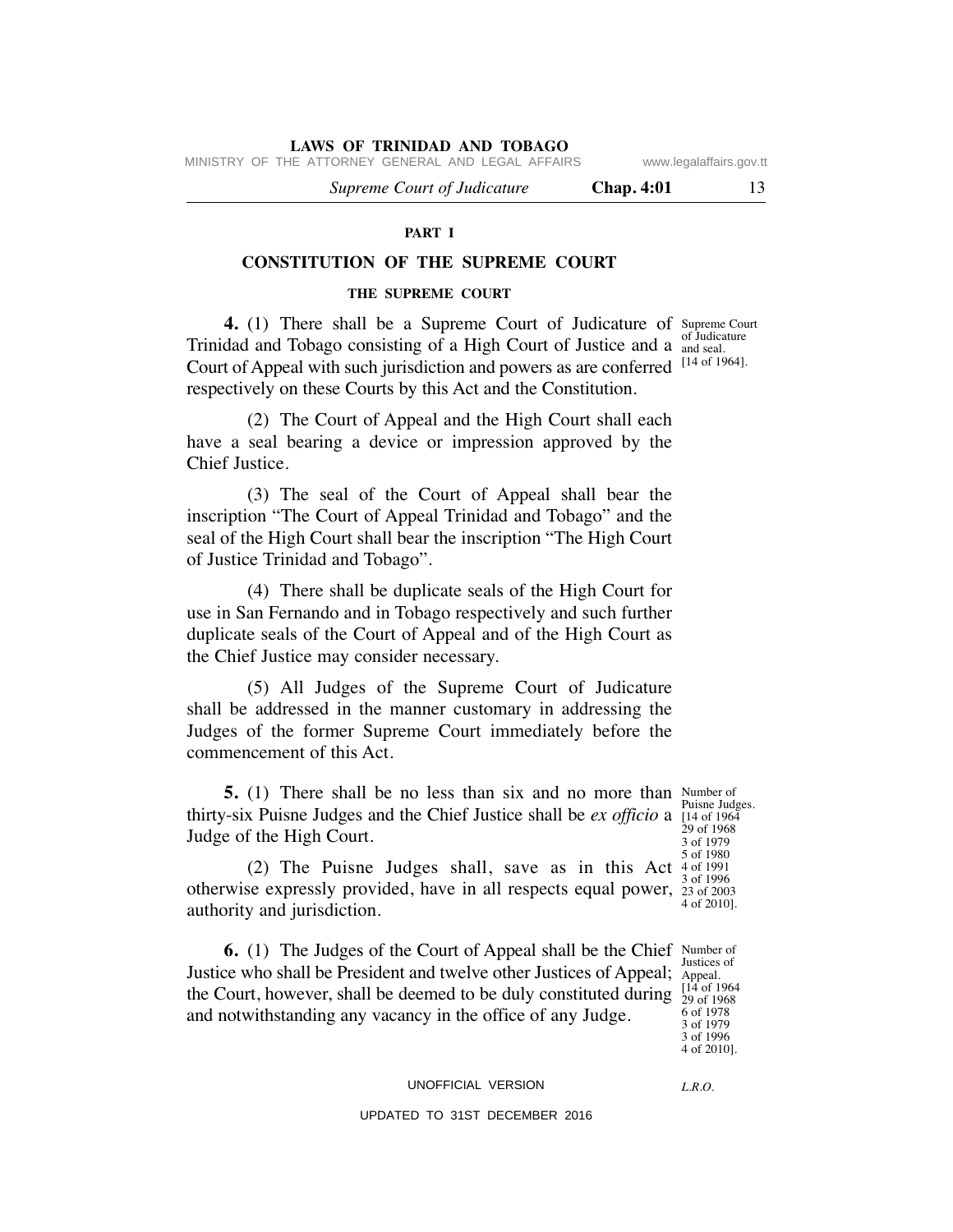14 **Chap. 4:01** *Supreme Court of Judicature*

 (2) Subject to this section, for the purpose of exercising its jurisdiction the Court of Appeal shall be constituted in accordance with the directions of the Chief Justice and shall consist of an uneven number of Judges such number being not less than three.

 (3) The Court may, if the Chief Justice so directs, sit in three divisions at the same time.

 (4) An appeal to the Court of Appeal from an order of a Judge in Chambers or from an order of an inferior Court shall be heard before no fewer than two Judges of the Court of Appeal.

 (5) In any cause or matter pending before the Court of Appeal any direction incidental thereto not involving the decision of the appeal may be given by a single Judge of that Court and a single Judge of that Court may at any time during vacation make any interim order to prevent prejudice to the claims of any parties pending an appeal as he may think fit.

 (6) Every order made by a single Judge of the Court of Appeal in pursuance of this section may be discharged or varied by any Judges of that Court having power to hear and determine the appeal.

 (7) If an even number of Judges having heard an appeal under subsection (4) differ in an opinion, the case shall, on the application of any party to the appeal, be re-argued and determined by three Judges of the Court of Appeal.

# **QUALIFICATION OF JUDGES, VACANCIES, PRECEDENCE**

Qualification of Judges of Supreme Court. [14 of 1964 21 of 1986]. Ch. 90:03.

 **7.** (1) A person shall not be appointed to be a Judge of the High Court unless he is a member of the Bar of England or is an Attorney-at-law within the meaning of the Legal Profession Act and is of not less than ten years standing.

 (2) A person shall not be appointed to be a Judge of the Court of Appeal unless—

> *(a)* he has been a Judge of the former Supreme Court or of the High Court for not less than three years; or

UNOFFICIAL VERSION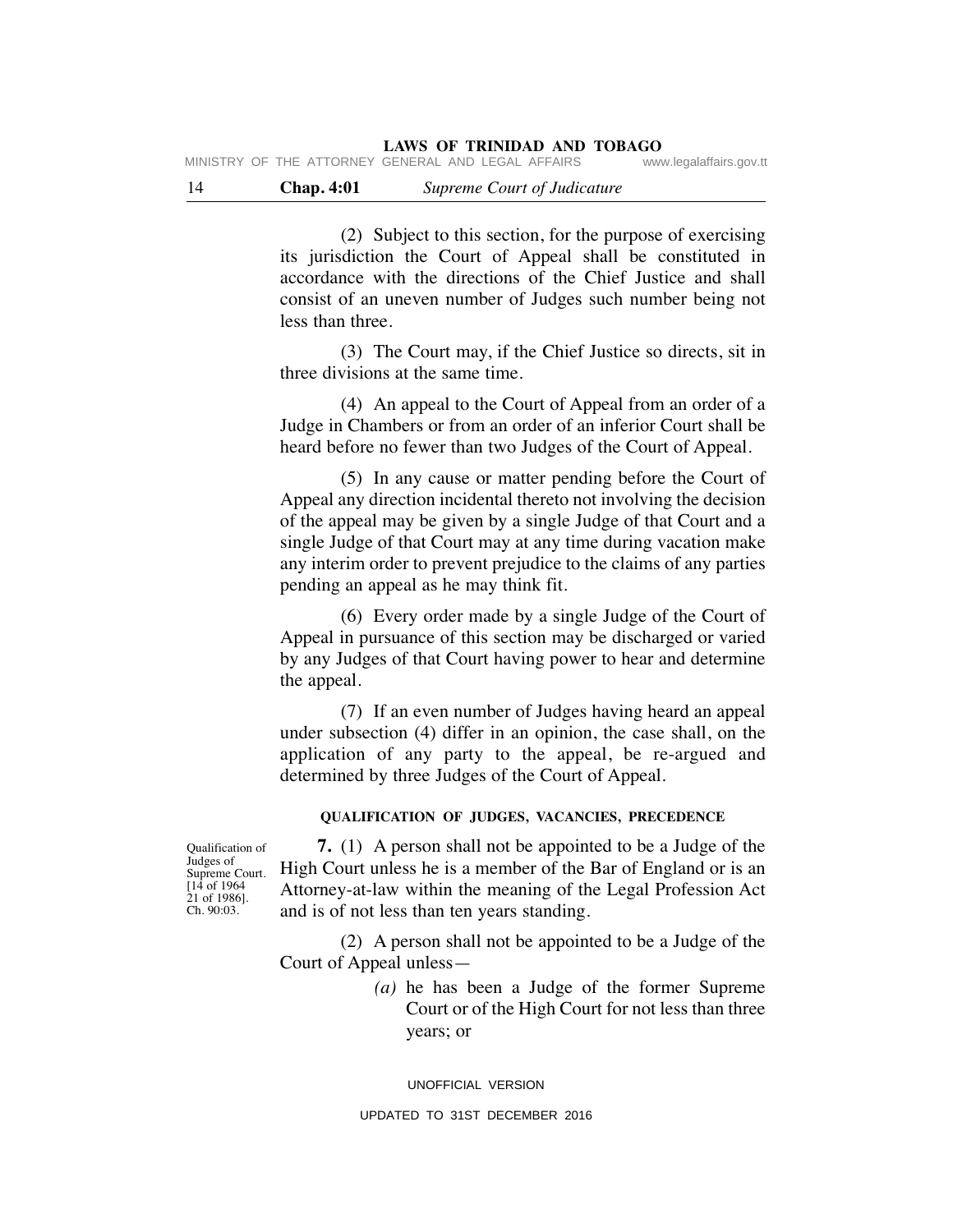| LAWS OF INHTIDAD ARD TODAGO<br>MINISTRY OF THE ATTORNEY GENERAL AND LEGAL AFFAIRS |                   | www.legalaffairs.gov.tt |
|-----------------------------------------------------------------------------------|-------------------|-------------------------|
| Supreme Court of Judicature                                                       | <b>Chap.</b> 4:01 |                         |

Attorney-at-law within the meaning of the Legal Ch. 90:03.  *(b)* he is a member of the Bar of England or is an Profession Act and is of not less than fifteen years standing.

 (3) The High Court and the Court of Appeal shall, during and notwithstanding any vacancy of the office of a Judge thereof, be deemed respectively to be duly constituted.

**LAWS OF TRINIDAD AND TOBAGO**

**8.** (1) The Chief Justice shall have precedence over all Precedence of Judges. other Judges of the Supreme Court of Judicature.

 (2) The Judges of the Court of Appeal shall rank among themselves according to the priority of the dates on which they respectively became Judges of the Court of Appeal and shall have precedence over Judges of the High Court.

 (3) The Judges of the High Court shall rank among themselves according to the priority of the dates on which they respectively became Judges of the High Court.

#### **PART II**

# **JURISDICTION AND LAW**

# **JURISDICTION OF THE HIGH COURT**

**9.** (1) There shall be vested in the High Court all such General original jurisdiction as is vested in or exercisable by the High Court the Court. of Justice in England under the provisions of the Supreme Court of  $^{12}_{15}$  and 16 Geo. Judicature (Consolidation) Act, 1925 of the United Kingdom, 5 c. 49. (\*other than sections 176 to 198) including the jurisdiction—

- *(a)* in relation to matrimonial causes and matters; and
- *(b)* with respect to declarations of legitimacy and of validity of marriage.
- (2) There shall also be vested in the High Court
	- former Supreme Court by the Judicature  $Ch. 3. No. 1.$  *(a)* all original jurisdiction which was vested in the Ordinance and such jurisdiction shall include—
		- (i) the jurisdiction which was vested in or capable of being exercised by all or any

\*By Act No. 2 of 1972, Schedule 1, sections 176 to 198 of the United Kingdom Act are repealed.

UNOFFICIAL VERSION

UPDATED TO 31ST DECEMBER 2016

jurisdiction of [2 of 1972].

(1950 Ed.).

 $LRO$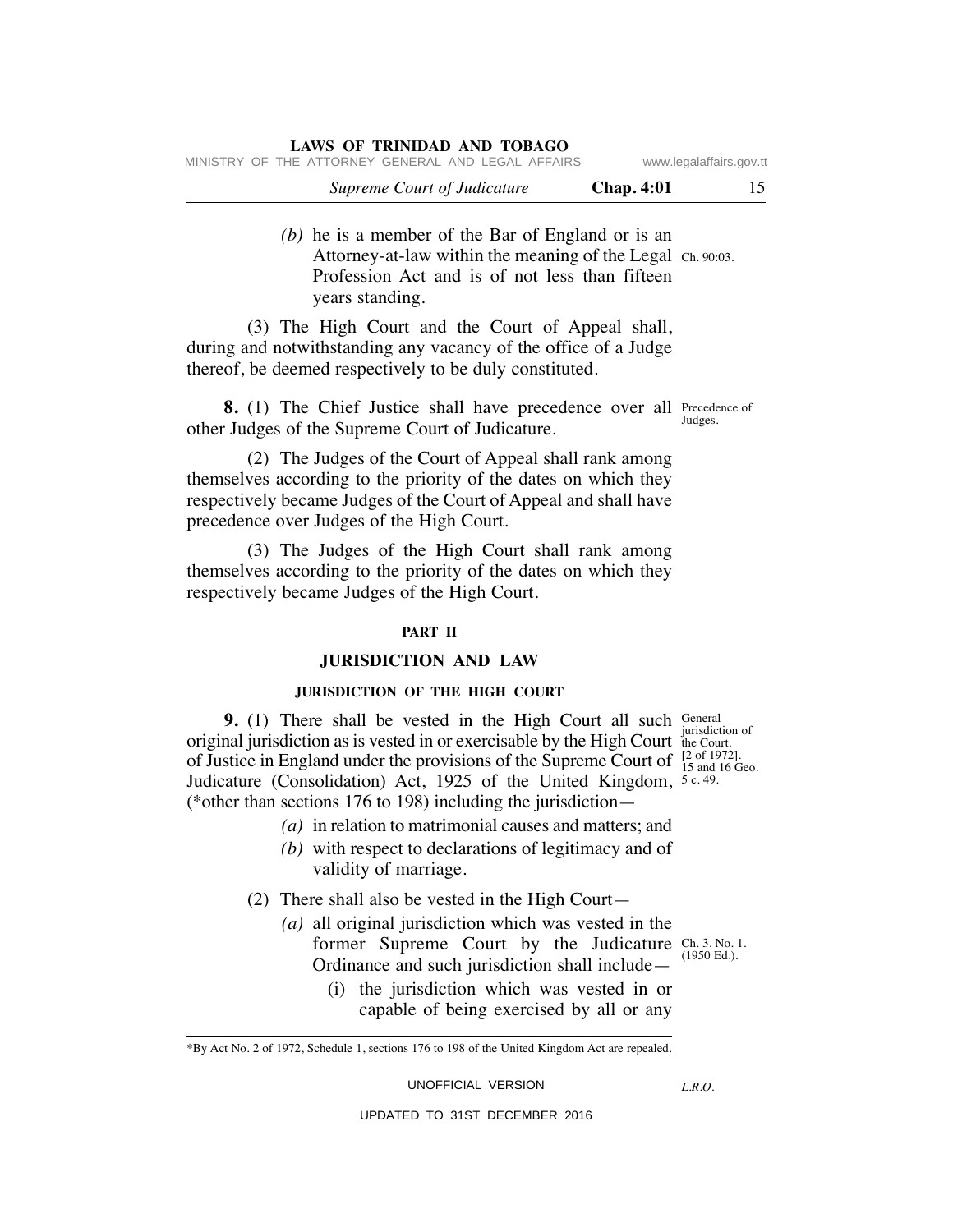| LAWS OF IKINIDAD AND TODAGO                        |                         |
|----------------------------------------------------|-------------------------|
| MINISTRY OF THE ATTORNEY GENERAL AND LEGAL AFFAIRS | www.legalaffairs.gov.tt |

| -16 | <b>Chap.</b> 4:01 | Supreme Court of Judicature |
|-----|-------------------|-----------------------------|
|-----|-------------------|-----------------------------|

one or more of the Judges of any such former Court sitting in Court or Chambers or elsewhere when acting as Judges or a Judge pursuant to any instrument or written law:

- (ii) all the powers given to any such former Court or to any such Judge or Judges by any instrument or written law; and
- (iii) all ministerial powers, duties and authorities incidental to any and every part of the jurisdiction so transferred.

Jurisdiction in

 **10.** (1) Subject to subsection (2), nothing in section 9 shall prevent the institution of proceedings for dissolution or annulment of marriage under the Muslim Marriage and Divorce Act (in this section referred to as "the Act of 1961").

 (2) Where proceedings under the Act are brought subsequent to the institution of proceedings under the Matrimonial Proceedings and Property Act (in this section referred to as "the Act of 1971") or are, on the commencement of the Act of 1971 (that is, l5th November 1973), pending—

- *(a)* the proceedings under the Act of 1971 in respect of such a marriage shall operate as a stay of proceedings under the Act of 1961; and
- *(b)* upon the final determination of the proceedings under the Act of 1971, the proceedings brought under the Act of 1961 shall be deemed to have been concluded in the same manner and to the same extent as the proceedings under the Act of 1971, if those proceedings allege the same or substantially the same facts or grounds as proceedings under the Act of 1971.

 (3) Without prejudice to the provisions of subsection (4), where proceedings instituted under the Act of 1961 are finally determined, no further proceedings, alleging the same or substantially the same facts or grounds may be brought under the Act of 1971.

Muslim marriages. [2 of 1972 19 of 1973]. Ch. 45:02.

Ch. 45:51.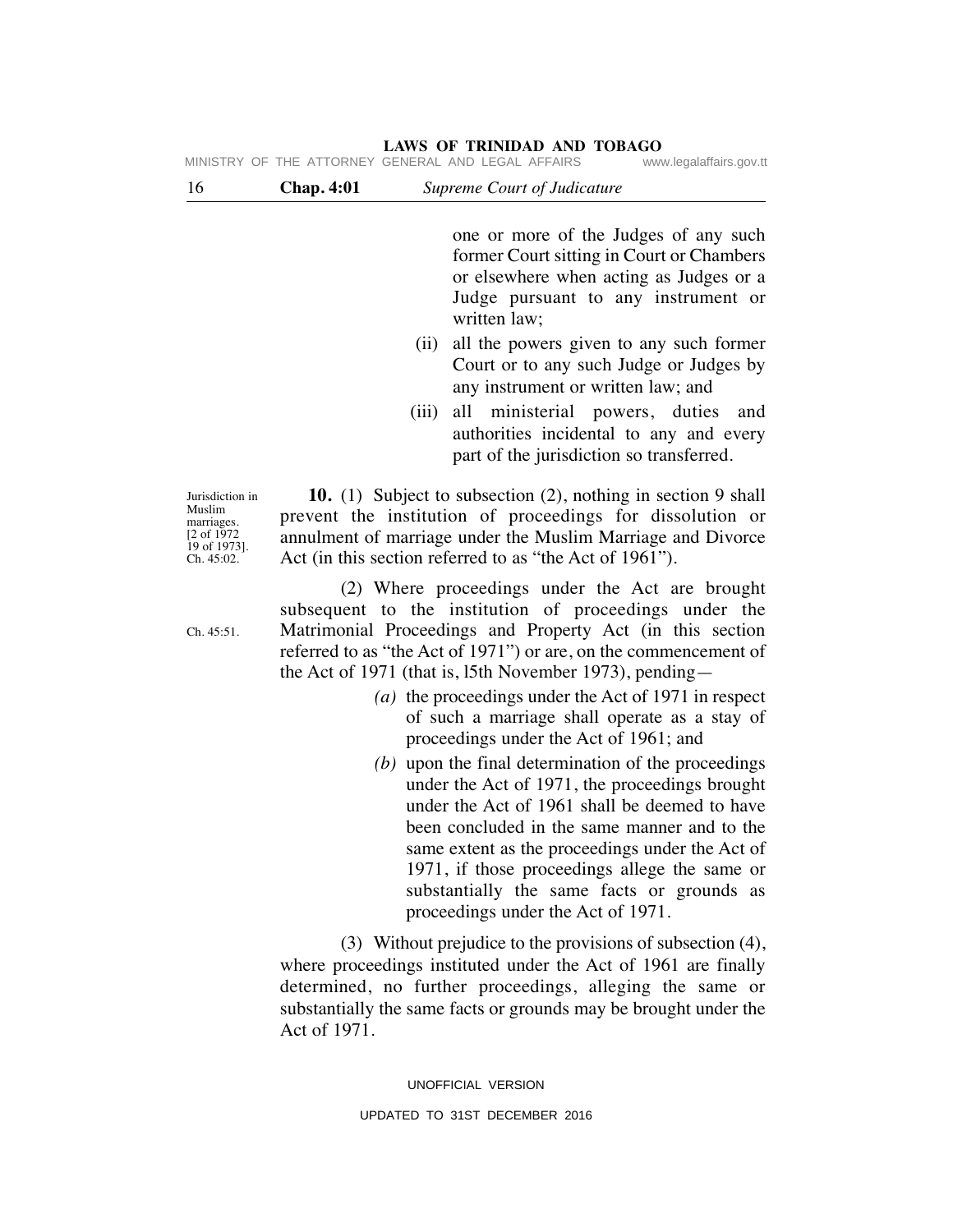| <b>LAWS OF TRINIDAD AND TOBAGO</b>                 |                   |                         |
|----------------------------------------------------|-------------------|-------------------------|
| MINISTRY OF THE ATTORNEY GENERAL AND LEGAL AFFAIRS |                   | www.legalaffairs.gov.tt |
| Supreme Court of Judicature                        | <b>Chap.</b> 4:01 | 17                      |

 (4) For the purposes of the exercise of the jurisdiction conferred by section 9 in accordance with Parts II and IV of the Act of 1971 in a case where a decree of divorce, having the same effect as a decree of divorce or nullity of marriage, has been made under the Act of 1961, the decree of divorce shall be deemed to be a decree of divorce or nullity of marriage made by the Court in exercise of the jurisdiction so conferred and any order made under section 17 of the Act of 1961 shall be construed accordingly.

**11.** All such jurisdiction in relation to the custody of the Jurisdiction persons and estates of persons of unsound mind as is in England vested in the Lord Chancellor or other person or persons entrusted by the British Crown with the care and commitment of such persons and estates shall be vested in the High Court.

**12.** Subject to the provisions of any written law in operation Common Law, on 1st March 1848, and to any written law passed after that date, Equity, Statute the Common Law, Doctrines of Equity, and Statutes of general Law deeliled since 1848. application of the Parliament of the United Kingdom that were in force in England on that date shall be deemed to have been enacted and to have been in force in Trinidad as from that date and in Tobago as from 1st January 1889.

13. In any action or proceedings brought by any person alleging Right of that any of the provisions of sections  $4, 5, 6, 7, 11$  and  $13$  of the Attorney to him, the High Court shall give notice of the question arising in such  $\frac{enforcement of}{protective right}$ proceedings to the Attorney General who shall be entitled as of right of Constitution. Constitution has been, is being or is likely to be contravened in relation to be heard either in person or by an Attorney-at-law, notwithstanding that the State is not a party to the action or proceedings.

14. The jurisdiction vested in the High Court shall, so far as Practice and regards procedure and practice be exercised in the manner provided High Court. Supreme Court under the Judicature Ordinance (repealed by this Act).  $\frac{\text{Ch. 3. No. 1.}}{\text{(1950 Ed.)}}$ by this Act or by Rules of Court and where no special provision is contained in this Act or in Rules of Court with reference thereto any such jurisdiction shall be exercised as nearly as may be in the same manner as that in which it might have been exercised by the former

Doctrines of Law deemed

Jurisdiction in

audience of General in proceedings for protective rights

procedure in

UNOFFICIAL VERSION UPDATED TO 31ST DECEMBER 2016  $LRO$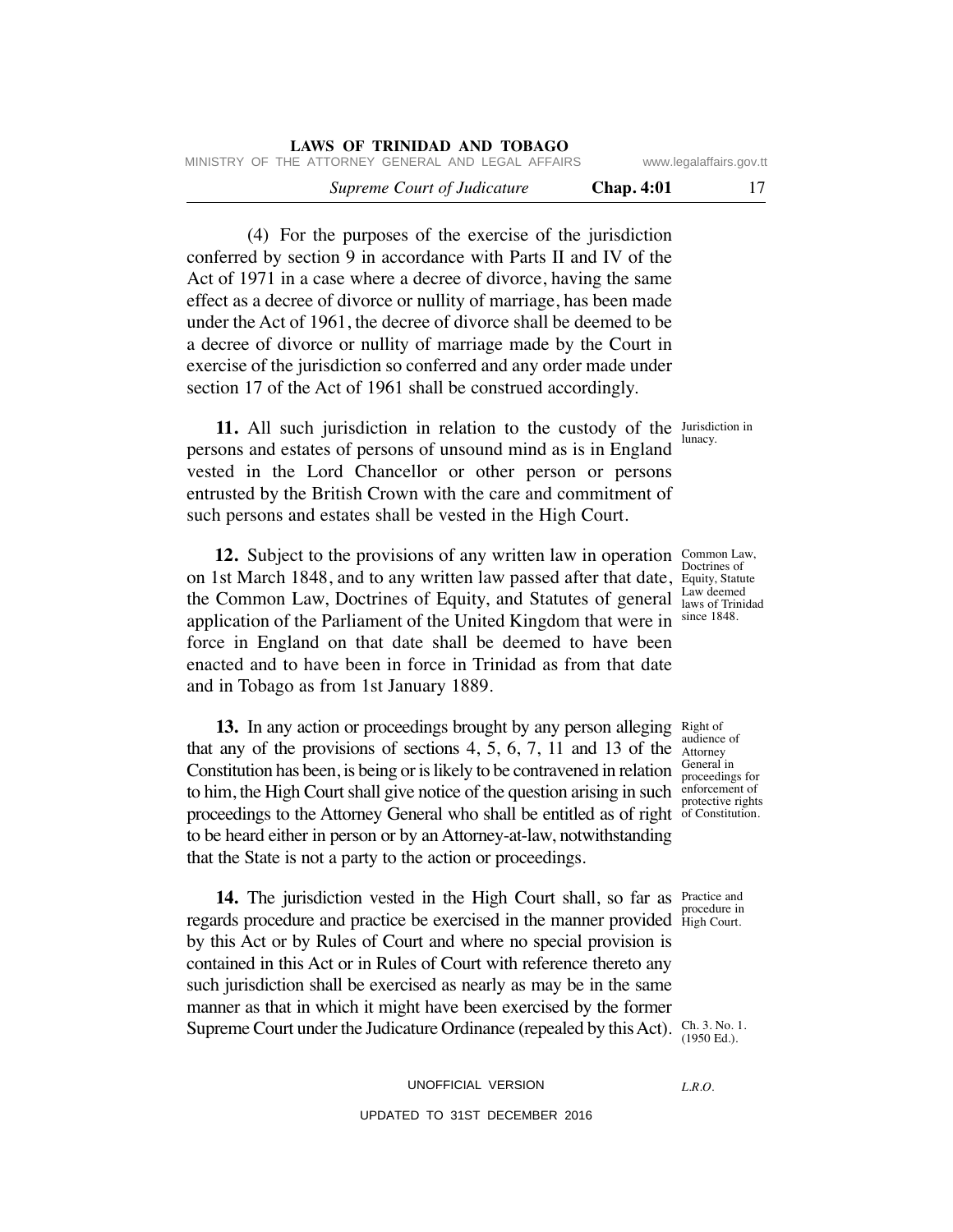MINISTRY OF THE ATTORNEY GENERAL AND LEGAL AFFAIRS

| 18<br><b>Chap.</b> 4:01 | Supreme Court of Judicature |
|-------------------------|-----------------------------|
|-------------------------|-----------------------------|

Powers of single Judge. **15.** Any single Judge sitting in the High Court may exercise all or any part of the jurisdiction by this Act vested in that Court, and when sitting for the purpose of the exercise shall be deemed to constitute a Court; and any single Judge sitting in Chambers may exercise all or any part of the jurisdiction aforesaid in all such causes and matters and in all such proceedings in any causes or matters as hitherto have been heard in Chambers by a single Judge.

Hearing of an **16.** Subject to any instrument or written law every action and proceeding and all business arising out of the same shall, so far as is practicable and convenient, be heard, determined and disposed of before a single Judge; and all proceedings in an action subsequent to the hearing or trial and down to and including the final judgment or order, except any proceedings on appeal, shall, so far as is practicable and convenient, be had and taken before the Judge before whom the trial or hearing took place.

Law and equity to be administered.

Equities of plaintiff.

action and subsequent proceedings.

> **17.** In every civil cause or matter commenced in the High Court, law and equity shall be administered by the High Court and the Court of Appeal, as the case may be, according to the following Rules:

Ch. 3. No. 1. (1950 Ed.). (1) If a plaintiff or petitioner claims to be entitled to any equitable estate or right, or to relief upon any equitable ground against a deed, instrument or contract, or against a right, title or claim whatsoever asserted by a defendant or respondent in such cause or matter, or to any relief founded upon a legal right which before the commencement of the Judicature Ordinance (that is, 20th March 1880) could only have been given by a Court of Equity, the High Court shall give to the plaintiff or petitioner such relief as would be given by the High Court of Justice in England in a suit or proceeding for the same or a like purpose.

Equitable defences.

 (2) If a defendant claims to be entitled to any equitable estate or right, or to relief upon any equitable ground against a deed, instrument or contract, or against a right, title or claim asserted by a plaintiff or petitioner or alleges any ground of equitable defence to any claim of the plaintiff or petitioner in such cause or matter, the Court or Judge shall give to each equitable defence so alleged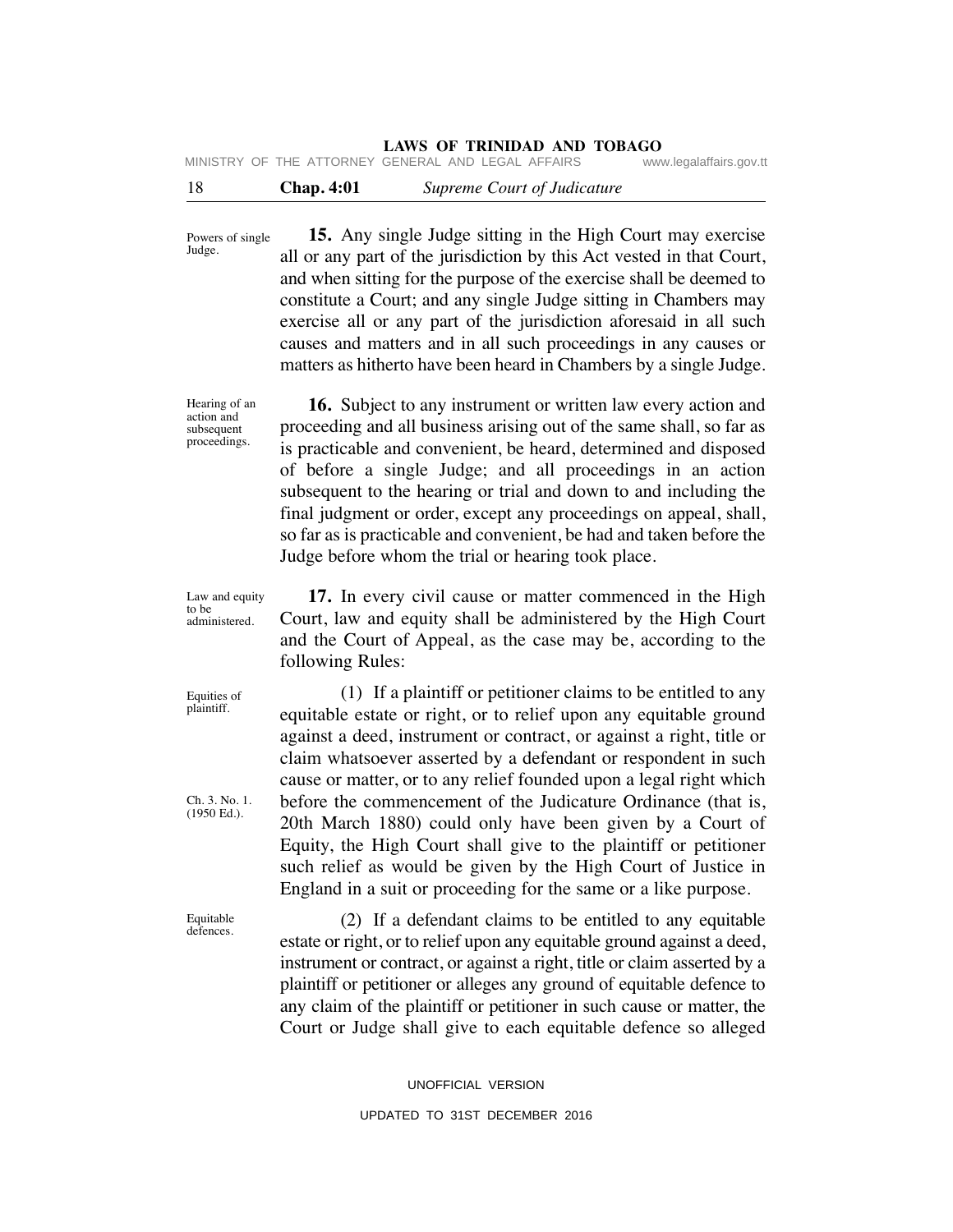| LAWS OF TRINIDAD AND TOBAGO                        |                   |                         |
|----------------------------------------------------|-------------------|-------------------------|
| MINISTRY OF THE ATTORNEY GENERAL AND LEGAL AFFAIRS |                   | www.legalaffairs.gov.tt |
| Supreme Court of Judicature                        | <b>Chap.</b> 4:01 | 19                      |

such and the same effect by way of defence against the claim of the plaintiff or petitioner as the High Court of Justice in England would give if the same or like matters had been relied on by way of defence in a suit or proceeding instituted in that Court for the same or like purpose.

(3) The Court or Judge may grant to a defendant Counterclaims respecting an equitable estate or right or other matter of equity and parties. also respecting a legal estate, right or title claimed or asserted by him, all such relief against a plaintiff or petitioner as the defendant has properly claimed by his pleading, and as might properly have been granted in any suit instituted for that purpose by the same defendant against the same plaintiff or petitioner, and also all such relief relating to or connected with the original subject of the cause or matter and in like manner claimed against any other person, whether already a party to the same cause or matter or not, who has been duly served with notice in writing of the claim pursuant to this Act or any Rules of Court or an Order of the High Court, as might properly have been granted against such person if he had been a defendant to a cause duly instituted by the same defendant for the like purpose. Every person served with any such notice as aforesaid shall thenceforth be deemed a party to the cause or matter with the same rights in respect of his defence against the claim as if he had been duly sued in the ordinary way by the defendant.

(4) The Court or Judge shall recognise and take notice Equities of all equitable estates, titles and rights, and of all equitable duties incidentally. and liabilities appearing incidentally in the course of any cause or matter, in the same manner in which the High Court of Justice in England would recognise and take notice of the same in a suit or proceeding duly instituted therein.

**18.** (1) No cause or proceeding at any time pending in the Defence or stay High Court or the Court of Appeal shall be restrained by injunction or prohibition or injunction but every matter of equity on which an injunction against the prosecution of any such cause or proceeding might formerly have been obtained whether unconditionally or on any terms or conditions, may be relied on by way of defence thereto.

and third

appearing

instead of prohibition.

 $LRO$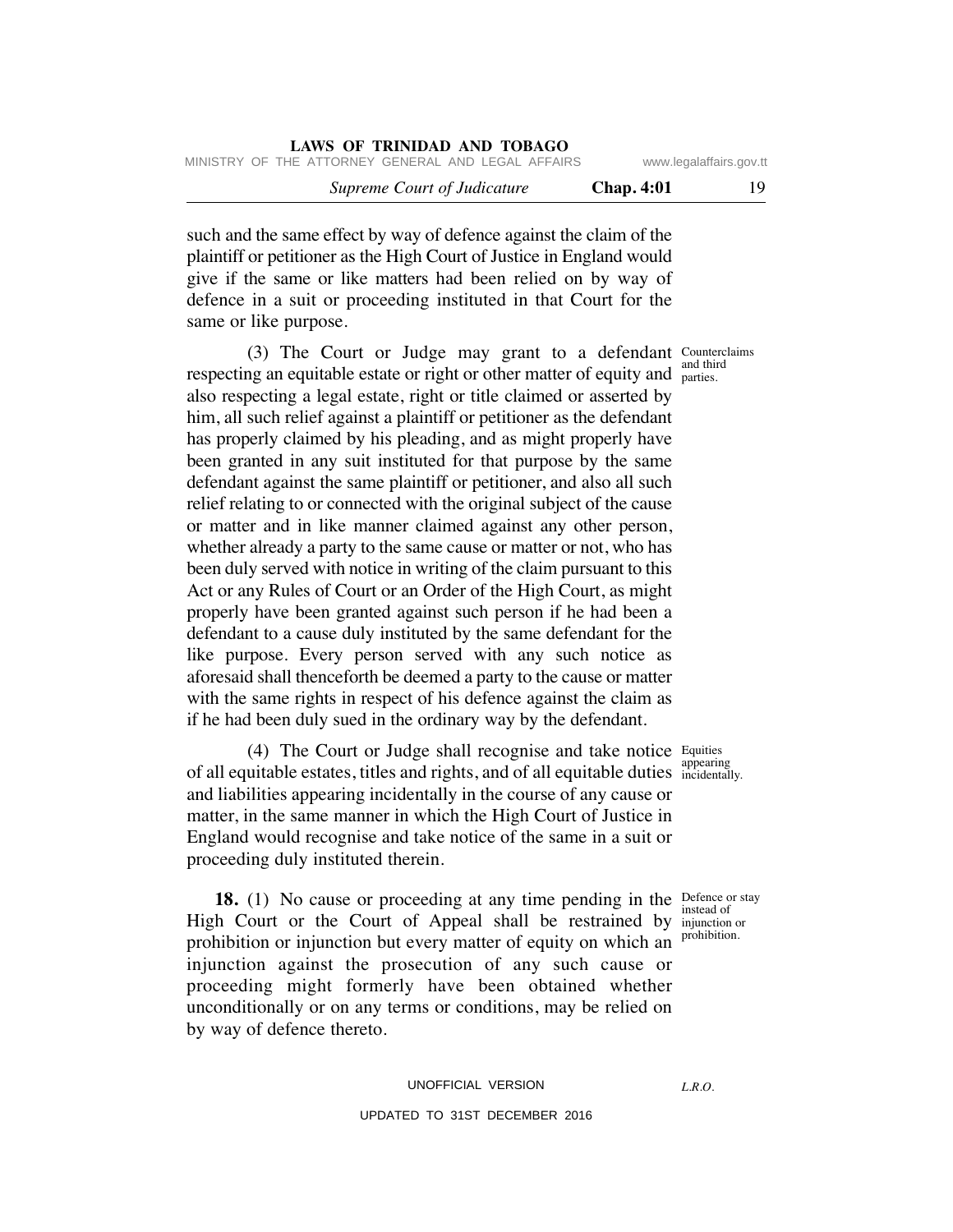(2) Nothing in this section shall disable either the High Court or the Court of Appeal, if it thinks fit to do so, from directing a stay of proceedings in any cause or matter pending before it and any person, whether a party or not to any such cause or matter at any time pending in the Court—

- *(a)* who would have been entitled formerly to apply to a Court to restrain the prosecution thereof; or
- *(b)* who may be entitled to enforce by attachment or otherwise any judgment, decree, rule or order in contravention of which all or any part of the proceedings in the cause or matter have been taken,

may apply to the High Court or the Court of Appeal, as the case may be, by motion in a summary way, for a stay of proceedings in the cause or matter, either generally or so far as might be necessary for the purposes of justice, and the High Court or the Court of Appeal shall thereupon make such order as shall be just.

Common law and statutory rights and duties.

 **19.** Subject to the provisions of this Act for giving effect to equitable rights and other matters of equity, the High Court or the Court of Appeal and each Judge thereof shall recognise and give effect to—

- *(a)* all legal claims and demands; and
- *(b)* all estates, titles, rights, duties, obligations and liabilities existing by the Common Law, or by Spanish law or by any custom, or by any written law,

in the same manner as the same have hitherto been recognised and given effect to.

Determination of matter completely and finally.

 **20.** The High Court and the Court of Appeal respectively in the exercise of the jurisdiction vested in them by this Act and the Constitution shall in every cause or matter pending before the Court grant, either absolutely or on such terms and conditions as to the Court seems just, all such remedies whatsoever as any of the parties thereto may appear to be entitled to in respect of any legal or equitable claim properly brought forward by him in the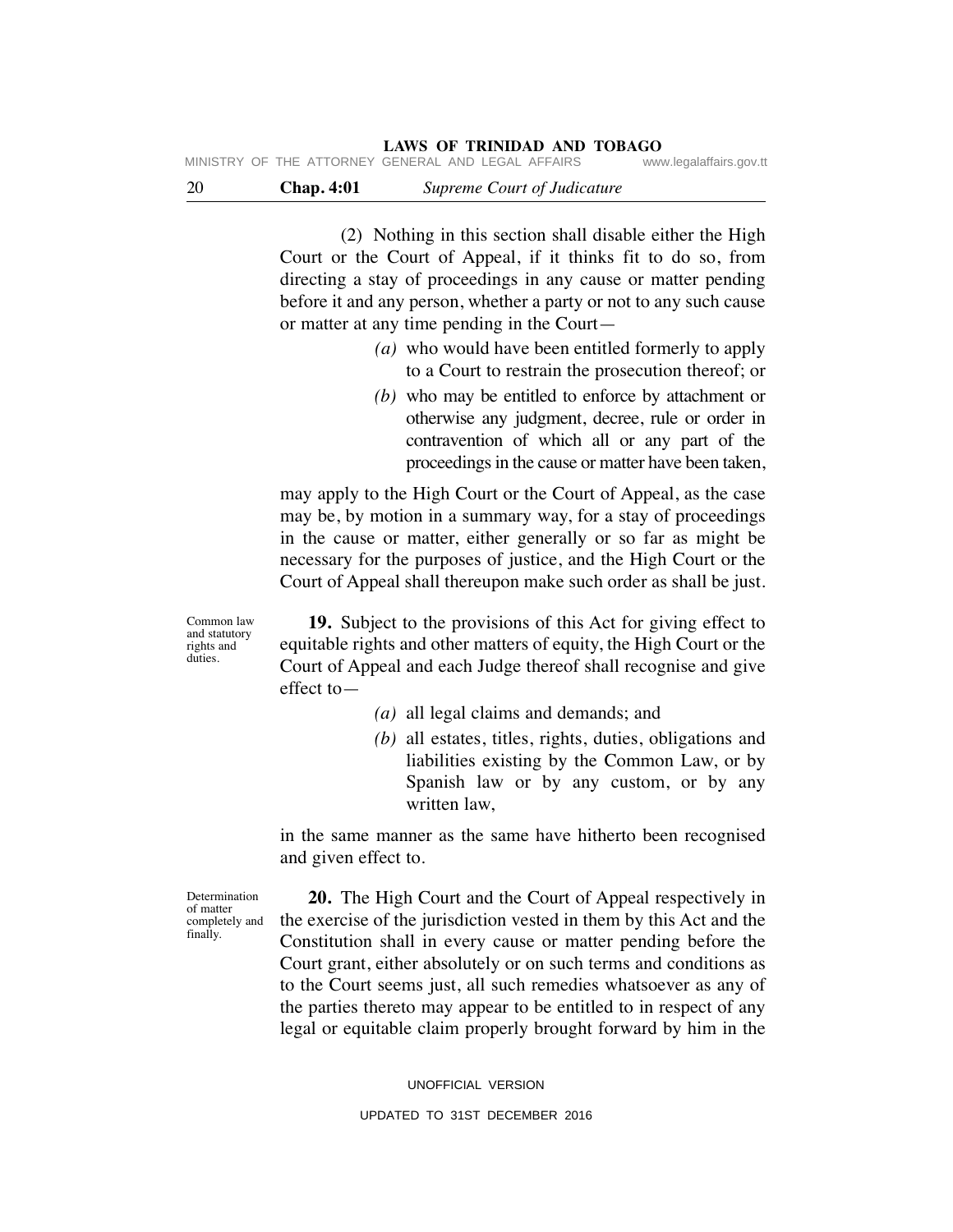| <b>LAWS OF TRINIDAD AND TOBAGO</b> |  |
|------------------------------------|--|
|------------------------------------|--|

|  |                                                    | Supreme Court of Judicature |  | <b>Chap.</b> 4:01 |                         |  |
|--|----------------------------------------------------|-----------------------------|--|-------------------|-------------------------|--|
|  | MINISTRY OF THE ATTORNEY GENERAL AND LEGAL AFFAIRS |                             |  |                   | www.legalaffairs.gov.tt |  |

cause or matter, so that, as far as possible, all matters in controversy between the parties may be completely and finally determined, and all multiplicity of legal proceedings concerning any of those matters avoided.

**21.** In all matters in which there is any conflict, or variance Rules of equity to prevail. between law and equity with reference to any matter, the rules of equity shall prevail.

**22.** No action shall be open to objection on the ground that a Declaratory order. merely declaratory decree or order is sought.

**23.** (1) An estate for life without any impeachment of waste Equitable waste. shall not confer or be deemed to have conferred upon the tenant for life a legal right to commit waste of the description known as equitable waste, unless an intention to confer the right expressly appears by the instrument creating the estate.

(2) There shall not be a merger by operation of law only  $M$  Merger by of any estate the beneficial interest in which would not be  $_{\text{law}}^{\text{per}}$ deemed to be merged or extinguished in equity.

(3) A mortgagor entitled for the time being to the  $Suit by$ possession or receipt of the rents and profits of any land, as to rents and which no notice of his intention to take possession or to enter into receipt of the rents and profits thereof has been given by the mortgagee, may sue for possession, or for the recovery of such rents or profits, or to prevent or recover damages in respect of any trespass or other wrong relating thereto in his own name only, unless the cause of action arises upon a lease or other contract made by him jointly with any other person and in that case he may sue or distrain jointly with the other person.

(4) Stipulations in contracts, as to time or otherwise,  $\frac{Stipulations not}{the regression of}$ which are not deemed to be or to have become of the essence of the  $\frac{dS}{dt}$ contracts in a Court of Equity shall receive in all Courts the same construction and effect as they would have received in equity.

 $(5)$  A mandamus or an injunction may be granted or a  $\frac{Granting}{m}$ mandamus, etc. receiver appointed by an interlocutory order of the Court or Judge in all cases in which it appears to the Court or Judge to be just as

# UNOFFICIAL VERSION

 $LRO$ 

UPDATED TO 31ST DECEMBER 2016

operation of

mortgagor for profits.

the essence of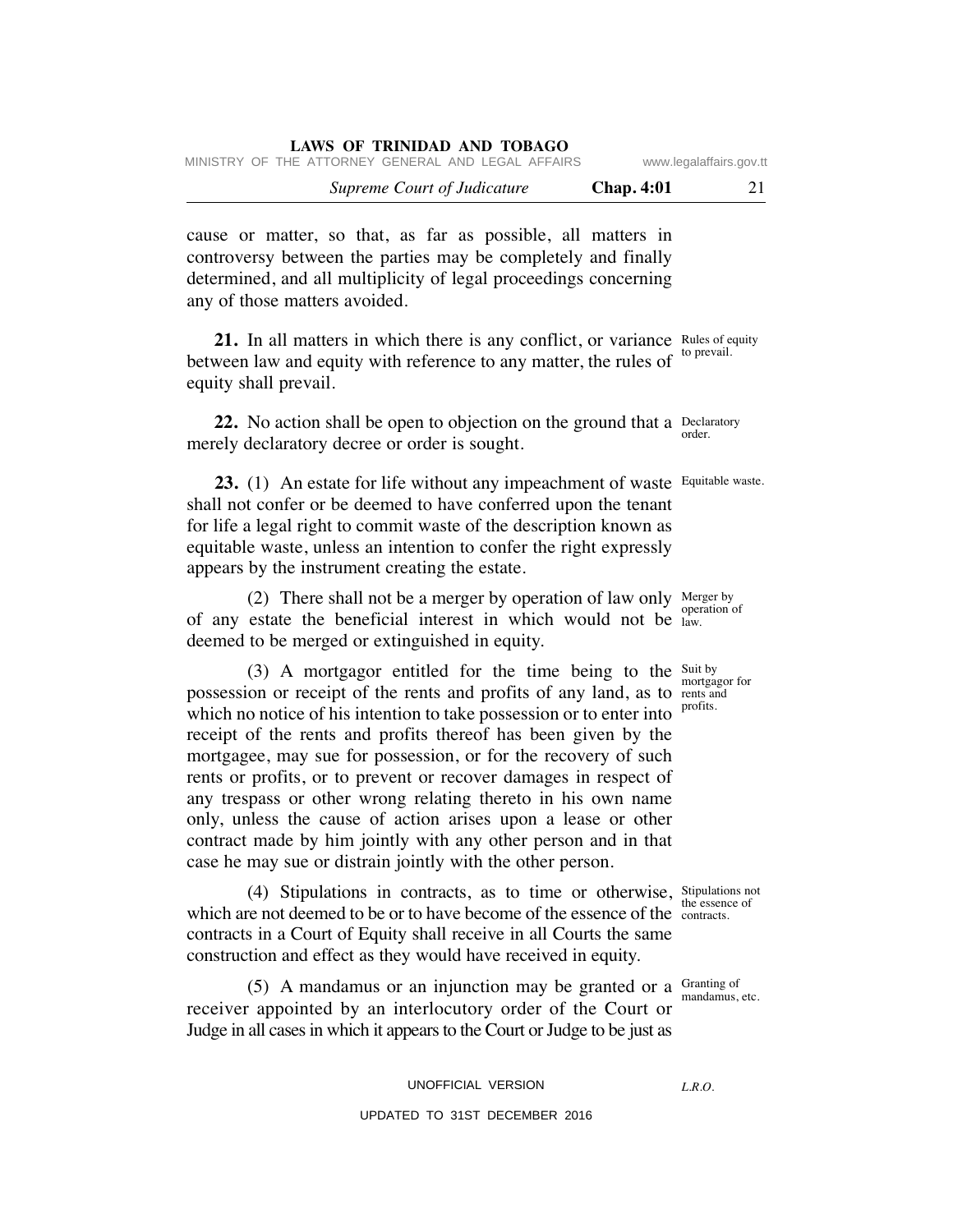MINISTRY OF THE ATTORNEY GENERAL AND LEGAL AFFAIRS

# 22 **Chap. 4:01** *Supreme Court of Judicature*

convenient that the order should be made, and any such order may be made either unconditionally or upon such terms and conditions as the Court or Judge thinks just.

Granting of injunction in certain cases.

 (6) If an injunction is asked, either before, or at, or after the hearing of a cause or matter, to prevent a threatened or apprehended waste or trespass, the injunction may be granted if the Court or Judge thinks fit—

- *(a)* whether the person against whom the injunction is sought—
	- (i) is or is not in possession under a claim or title or otherwise; or
	- (ii) if out of possession, does or does not claim under any colour of title a right to do the act sought to be restrained; and
- *(b)* whether the estates claimed by both or by either of the parties are legal or equitable.

 (7) Any absolute assignment, by writing under the hand of the assignor (not purporting to be by way of charge only), of any debt or other legal thing in action, of which express notice in writing has been given to the debtor, trustee, or other person from whom the assignor would have been entitled to receive or claim the debt or thing in action, shall be and be deemed to have been effectual in law (subject to all equities which would have been entitled to priority over the right of the assignee if this Act had not passed) to pass and transfer the legal right to the debt or thing in action from the date of the notice, and all legal and other remedies for the same, and the power to give a good discharge for the same, without the concurrence of the assignor; but if the debtor, trustee, or other person liable in respect of the debt or thing in action has had notice that the assignment is disputed by the assignor or anyone claiming under him, or of any other opposing or conflicting claims to the debt or thing in action, he shall be entitled, if he thinks fit, to call upon the several persons making claim thereto to interplead concerning the same.

> UNOFFICIAL VERSION UPDATED TO 31ST DECEMBER 2016

Effect of absolute assignment of debt.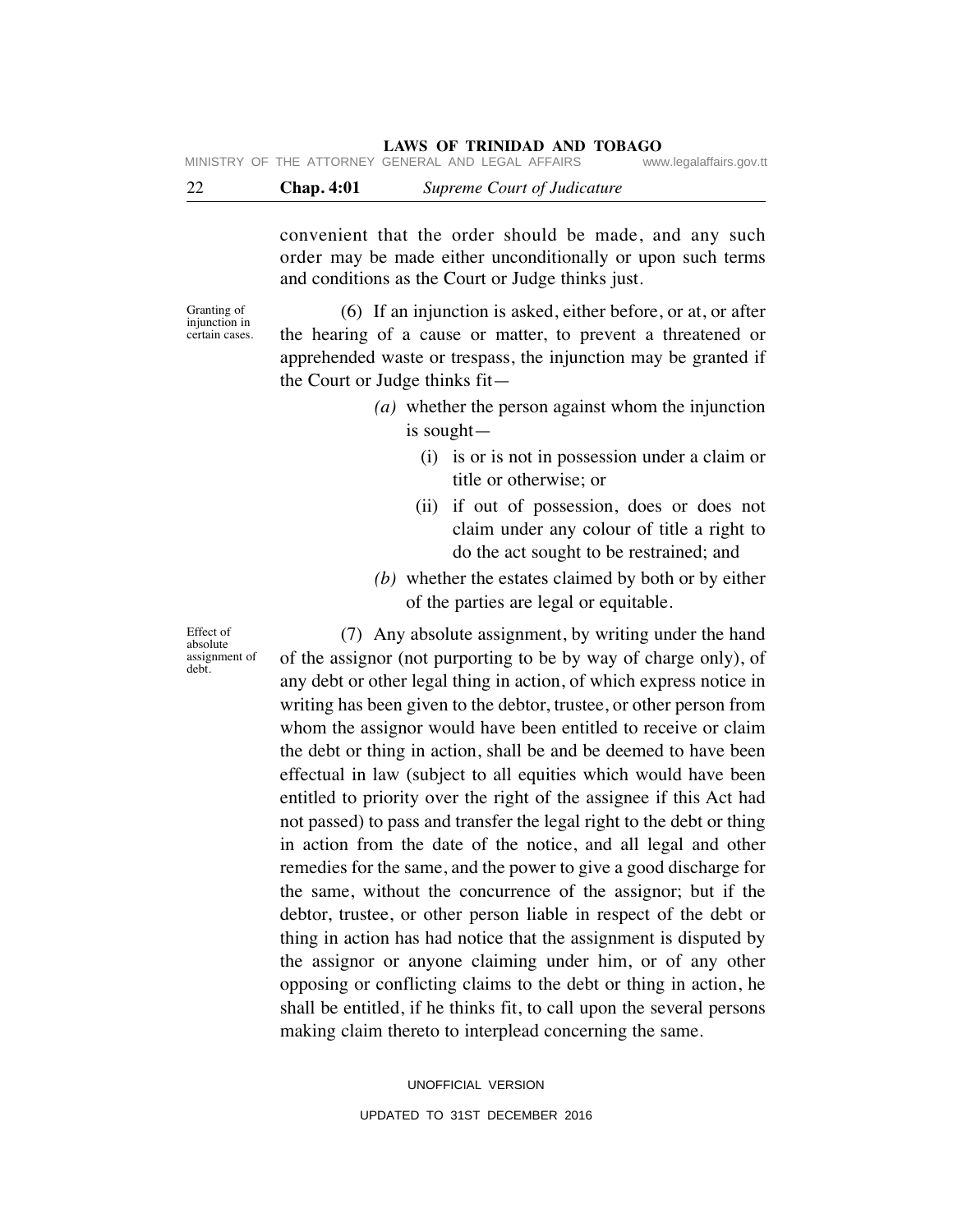| LAWS OF TRINIDAD AND TOBAGO                        |                   |                         |
|----------------------------------------------------|-------------------|-------------------------|
| MINISTRY OF THE ATTORNEY GENERAL AND LEGAL AFFAIRS |                   | www.legalaffairs.gov.tt |
| Supreme Court of Judicature                        | <b>Chap.</b> 4:01 | 23                      |

24. Where any person neglects or refuses to comply with a Execution of instrument by judgment or order directing him to execute any conveyance, order of Court. contract or other document, or to endorse any negotiable instrument, the High Court may on such terms and conditions, if any, as may be just, order that the conveyance, contract or other document shall be executed or that the negotiable instrument shall be endorsed by such person as the High Court may nominate for that purpose and a conveyance, contract, document or instrument so executed or endorsed shall operate and be for all purposes available as if it had been executed or endorsed by the person originally directed to execute or endorse it.

**24A.** Notwithstanding any written law to the contrary, all Investment of moneys paid into the High Court in any cause or matter, and all into Court. moneys paid under the control of, or subject to the order of the Court or a Judge or Master of the Court, may be invested—

- *(a)* in securities that are authorised by the Rules of the Supreme Court or by any written law for the investment of moneys under the control of the Court;
- defined in the Financial Institutions Act, to the  $Ch. 79:09$ . *(b)* by depositing such moneys in an interest bearing account in a financial institution as credit of an account in the name of the Registrar of the Supreme Court or in such name as a Judge or Master of the Court shall order, with the addition of the words "in trust" to the title of every such account.

**24B.** Moneys deposited in a financial institution may be Interest on deposited to any amount in any particular case and shall bear financial interest, and such interest shall be paid on any such deposits,  $\frac{1}{300}$  of 2005]. irrespective of amount, as shall from time to time be paid to depositors in such institution.

25. In any proceedings tried in any Court of record for Power of Courts to award interest recovery of any debt or damages, the Court may, if it thinks fit, on debts and order that there shall be included in the sum for which judgment  $\frac{\text{damages}}{[6 \text{ of } 1976]}$ .

### UNOFFICIAL VERSION

#### $LRO$

#### UPDATED TO 31ST DECEMBER 2016

moneys in institutions.

[30 of 2005].

moneys paid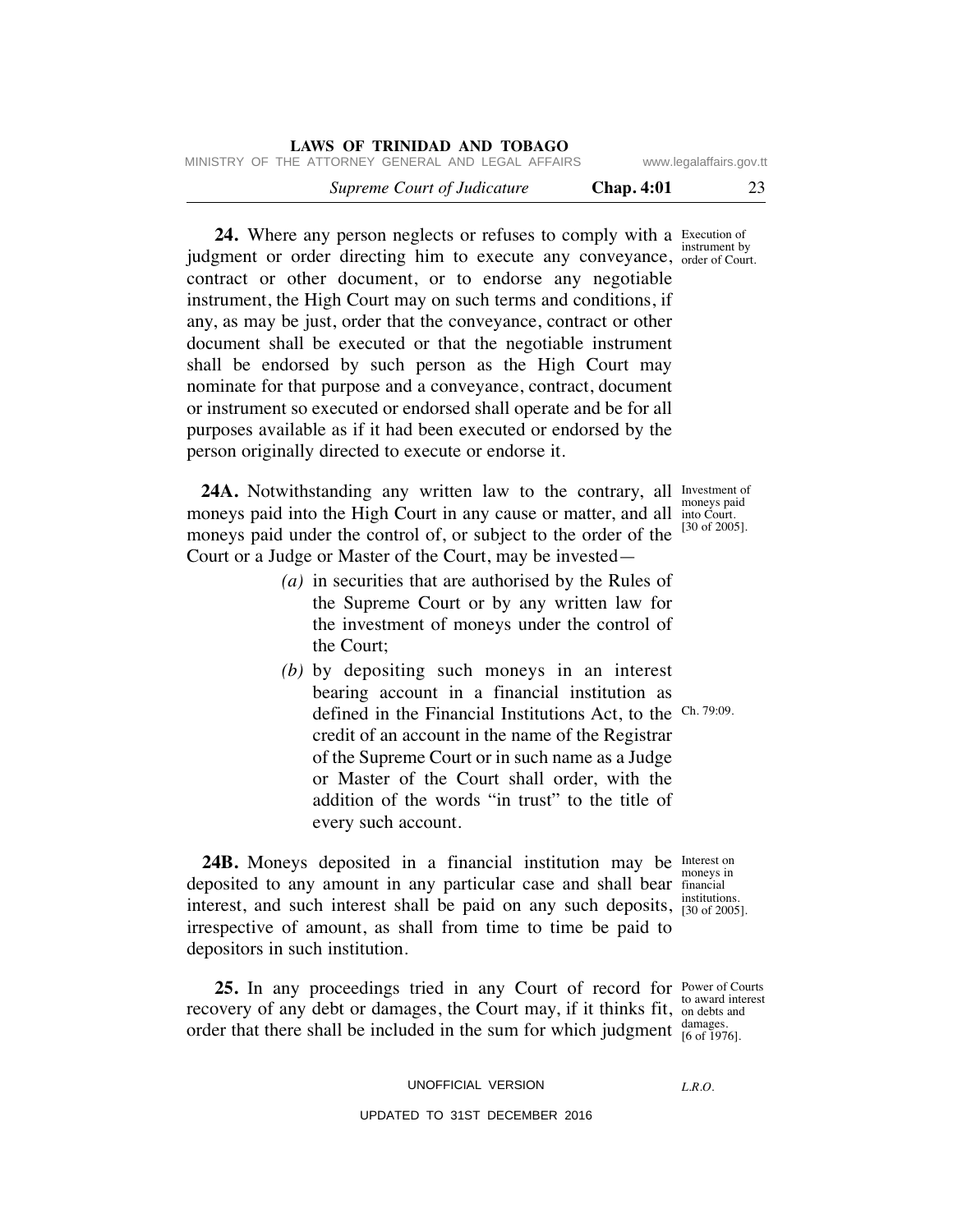|  | <b>Chap.</b> 4:01 | Supreme Court of Judicature |  |
|--|-------------------|-----------------------------|--|
|--|-------------------|-----------------------------|--|

is given interest at such rate as it thinks fit on the whole or any part of the debt or damages for the whole or any part of the period between the date when the cause of action arose and the date of the judgment, but nothing in this section—

- *(a)* shall authorise the giving of interest upon interest;
- *(b)* shall apply in relation to any debt upon which interest is payable as of right whether by virtue of any agreement or otherwise; or
- *(c)* shall affect the damages recoverable for the dishonour of a bill of exchange.

Interest on judgment debt.  $146$  of 2000 168/2016].

 **25A.** (1) Every judgment debt entered up carries interest at the rate of five per cent per annum from the time of entering up the judgment, until the same shall be satisfied and such interest may be levied under a writ of execution on such judgment.

 (2) The Minister of Finance may, by Order subject to negative resolution of Parliament, vary the rate of interest prescribed in subsection (1).

 **26.** (1) Where damage is suffered by any person as a result of a tort, whether a crime or not—

- *(a)* judgment recovered against any tortfeasor liable in respect of that damage shall not be a bar to any action against any other person who would, if sued, have been liable as a joint tortfeasor in respect of the same damage;
- *(b)* if more than one action is brought in respect of that damage by or on behalf of the person by whom it was suffered, or for the benefit of the estate, or of the dependants of that person, against tortfeasors liable in respect of the damage, whether as joint tortfeasors or otherwise, the sums recoverable under the judgments given in those actions by way of damages shall not in the aggregate exceed the amount of the damages awarded by the judgment first given; and in any of those actions, other than that in which judgment is first given, the plaintiff

UNOFFICIAL VERSION UPDATED TO 31ST DECEMBER 2016

Proceedings against, and contribution between, joint and several tortfeasors. [50 of 1976].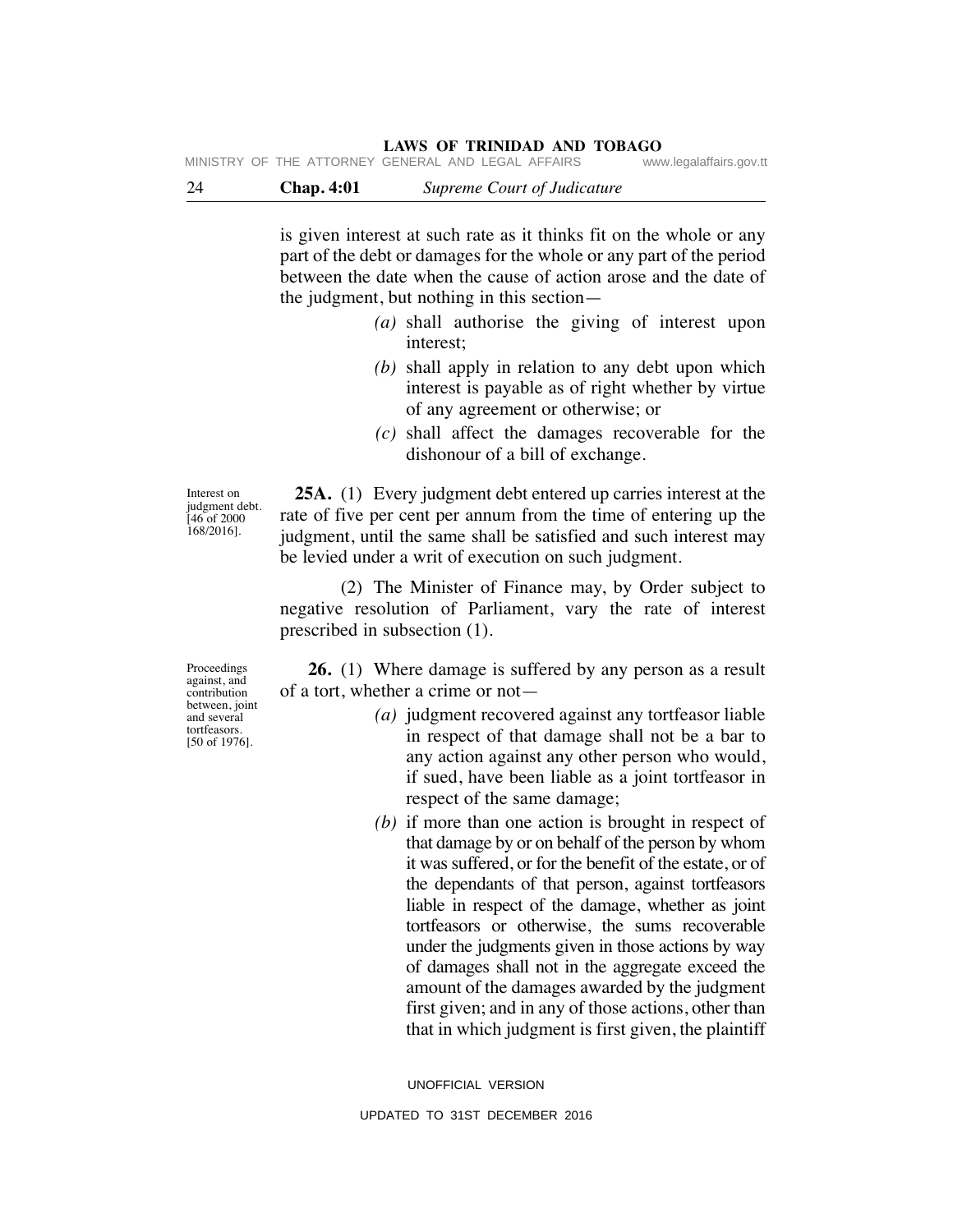|                         |                   |                             |  | LAWS OF TRINIDAD AND TOBAGO                        |  |  |
|-------------------------|-------------------|-----------------------------|--|----------------------------------------------------|--|--|
| www.legalaffairs.gov.tt |                   |                             |  | MINISTRY OF THE ATTORNEY GENERAL AND LEGAL AFFAIRS |  |  |
| 25                      | <b>Chap.</b> 4:01 | Supreme Court of Judicature |  |                                                    |  |  |

shall not be entitled to costs unless the Court is of opinion that there was reasonable ground for bringing the action;

 *(c)* any tortfeasor liable in respect of that damage may recover contribution from any other tortfeasor who is, or would if sued have been, liable in respect of the same damage, whether as a joint tortfeasor or otherwise, so however, that no person shall be entitled to recover contribution under this section from any person entitled to be indemnified by him in respect of the liability in respect of which the contribution is sought.

 (2) In any proceedings for contribution under this section the amount of the contribution recoverable from any person shall be such as may be found by the Court to be just and equitable having regard to the extent of that person's responsibility for the damage; and the Court shall have power to exempt any person from liability to make contribution, or to direct that the contribution to be recovered from any person shall amount to a complete indemnity.

- (3) For the purposes of this section—
	- *(a)* the expression "dependants" has the meaning assigned to it by section 2 of the Compensation Ch. 8:05. for Injuries Act;
	- *(b)* the reference in this section to "the judgment first given" shall, in a case where that judgment is reversed in appeal, be construed as a reference to the judgment first given which is not so reversed, and, in a case where a judgment is varied on appeal, be construed as a reference to that judgment as so varied.
- (4) Nothing in this section shall—
	- *(a)* apply with respect to any tort committed before 24th December 1936;
	- *(b)* affect any criminal proceedings against any person in respect of any wrongful act; or

UNOFFICIAL VERSION

*L.R.O.*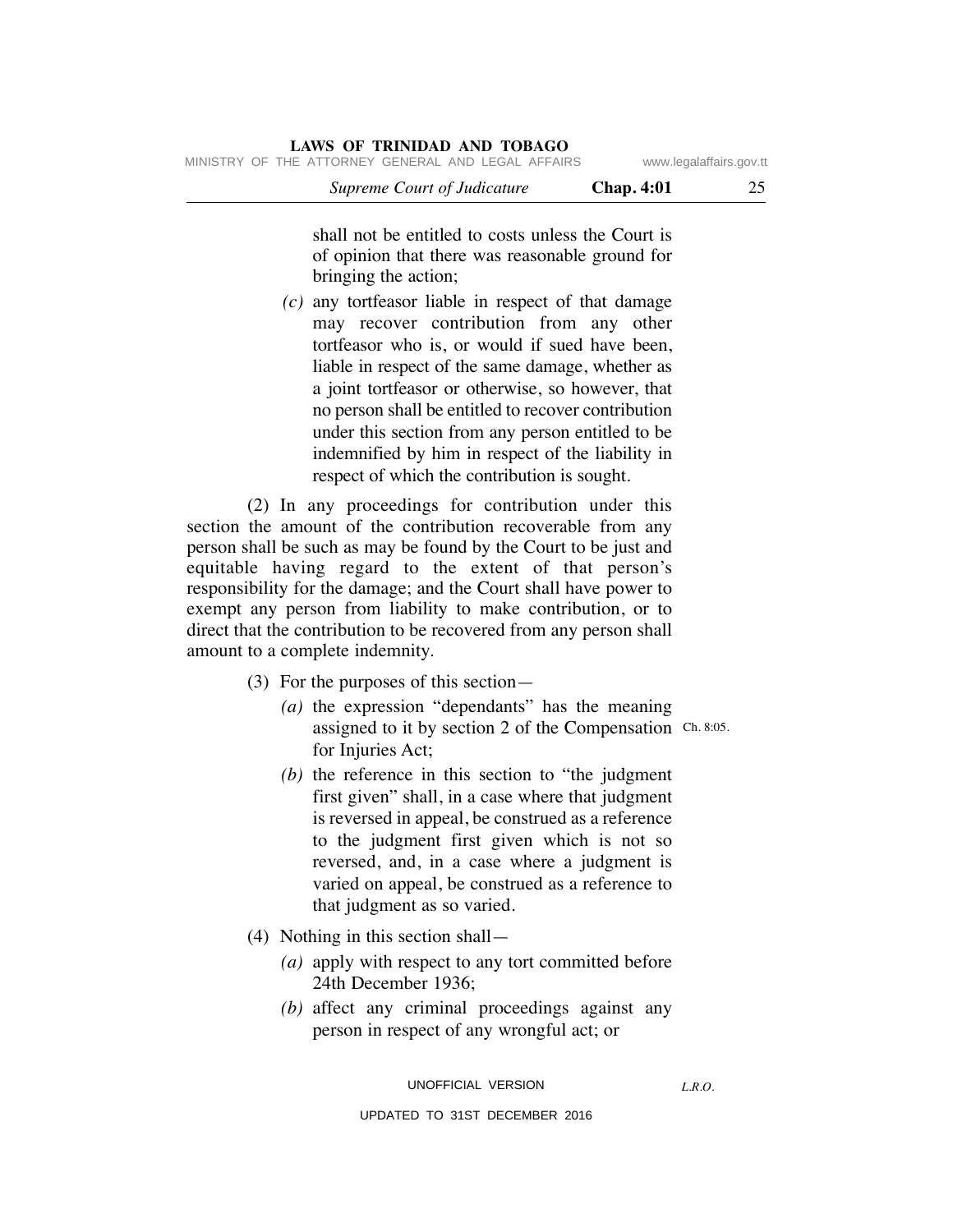MINISTRY OF THE ATTORNEY GENERAL AND LEGAL AFFAIRS

| -26<br><b>Chap.</b> 4:01 | Supreme Court of Judicature |
|--------------------------|-----------------------------|
|--------------------------|-----------------------------|

 *(c)* render enforceable any agreement for indemnity which would not have been enforceable if this section had not been passed.

Effect of death<br>on certain causes of action. [2 of 1972].

 **27.** (1) Subject to the provisions of this section, on the death on certain<br>causes of action. of any person after 24th December 1936, all causes of action subsisting against or vested in him shall survive against or, as the case may be, for the benefit of, his estate; but this subsection shall not apply to causes of action for defamation or seduction or for inducing one spouse to leave or remain apart from the other.

> (2) Where a cause of action survives as aforesaid for the benefit of the estate of a deceased person, the damages recoverable for the benefit of the estate of that person—

- *(a)* shall not include any exemplary damages;
- *(b)* in the case of a breach of promise to marry shall be limited to such damage, if any, to the estate of that person as flows from the breach of promise to marry;
- *(c)* where the death of that person has been caused by the act or omission which gives rise to the cause of action, shall be calculated without reference to any loss or gain to his estate consequent on his death, except that a sum in respect of funeral expenses may be included.

 (3) No proceedings shall be maintainable in respect of a cause of action in tort which by virtue of this section has survived against the estate of a deceased person, unless either—

- *(a)* proceedings against him in respect of that cause of action were pending at the date of his death; or
- *(b)* the cause of action arose not earlier than six months before his death and proceedings are taken in respect thereof not later than six months after his personal representative took out representation.

 (4) Where damage has been suffered by reason of any act or omission in respect of which a cause of action would have subsisted against any person if that person had not died before or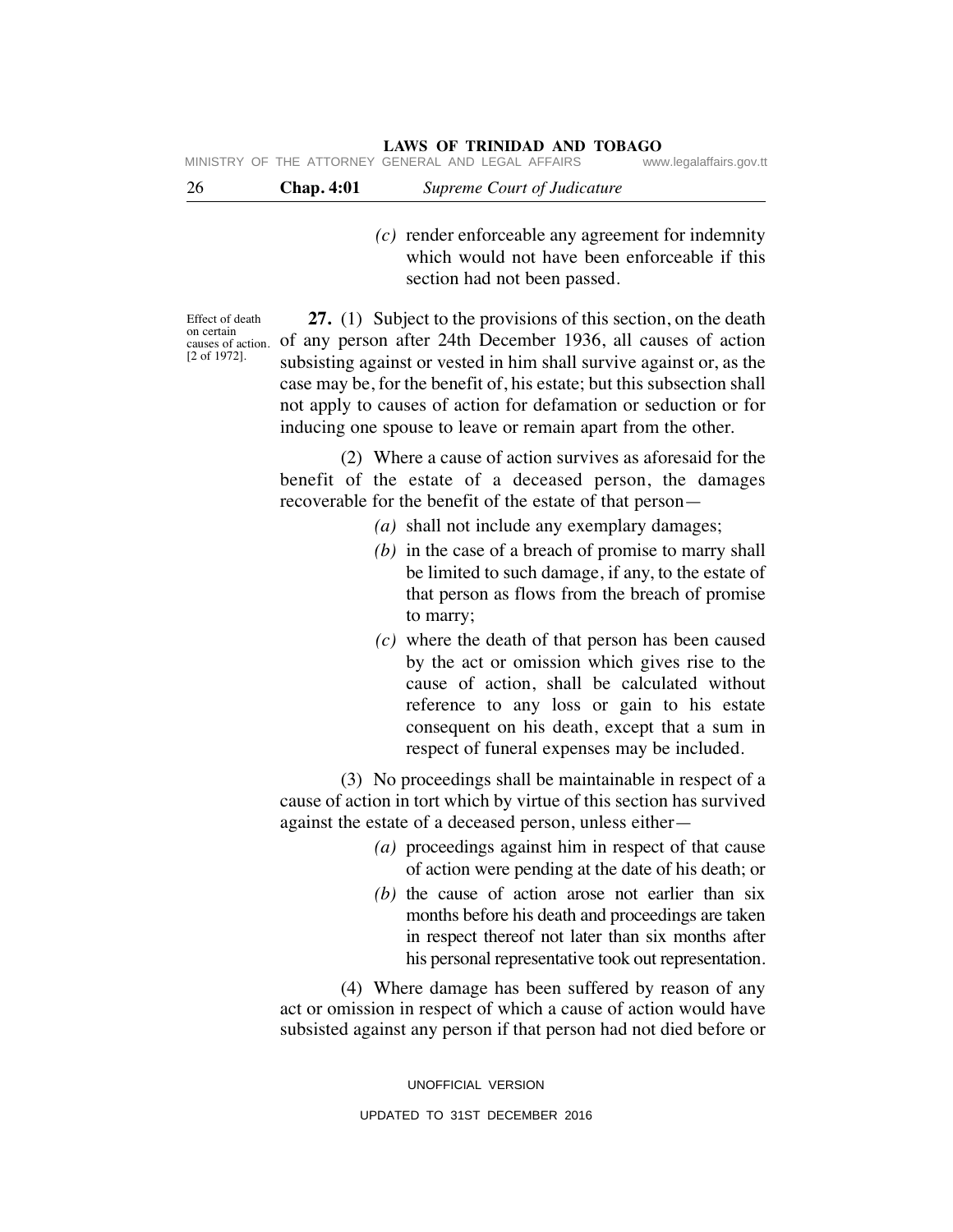|                         |                   |                                                    |                             | LAWS OF IRINIDAD AND TOBAGO |  |
|-------------------------|-------------------|----------------------------------------------------|-----------------------------|-----------------------------|--|
| www.legalaffairs.gov.tt |                   | MINISTRY OF THE ATTORNEY GENERAL AND LEGAL AFFAIRS |                             |                             |  |
| 27                      | <b>Chap.</b> 4:01 |                                                    | Supreme Court of Judicature |                             |  |

at the same time as the damage was suffered, there shall be deemed, for the purposes of this section, to have been subsisting against him before his death such cause of action in respect of that act or omission as would have subsisted if he had died after the damage was suffered.

**LAWS OF TRINIDAD AND TOBAGO**

persons by the Compensation for Injuries Act, and so much of Ch. 8:05. (5) The rights conferred by this section for the benefit of the estates of deceased persons shall be in addition to and not in derogation of any rights conferred on the dependants of deceased this section as relates to causes of action against the estates of deceased persons shall apply in relation to causes of action under the said Act as it applies in relation to other causes of action not expressly excepted from the operation of subsection (1).

 (6) In the event of the insolvency of an estate against which proceedings are maintainable by virtue of this section, any liability in respect of the cause of action in respect of which the proceedings are maintainable shall be deemed to be a debt provable in the administration of the estate, notwithstanding that it is a demand in the nature of unliquidated damages arising otherwise than by a contract, promise or breach of trust.

**28.** (1) Where any person suffers damage as the result partly Apportionment of his components of the feed to feed the form of the process of the distribution of his own fault and partly of the fault of any other person or  $\frac{0.01 \text{ rad}}{3}$ persons, a claim in respect of that damage shall not be defeated by reason of the fault of the person suffering the damage, but the damages recoverable in respect thereof shall be reduced to such extent as the Court thinks just and equitable having regard to the claimant's share in the responsibility for the damage. However, this subsection shall not operate to defeat any defence arising under a contract; and where any contract or written law providing for the limitation of liability is applicable to the claim, the amount of damages recoverable by the claimant by virtue of this subsection shall not exceed the maximum limit so applicable.

 (2) Where damages are recoverable by any person by virtue of subsection (1), subject to such reduction as is therein mentioned, the Court shall find and record the total damages which would have been recoverable if the claimant had not been at fault.

contributory negligence. [6 of 1976].

 $LRO$ 

Apportionment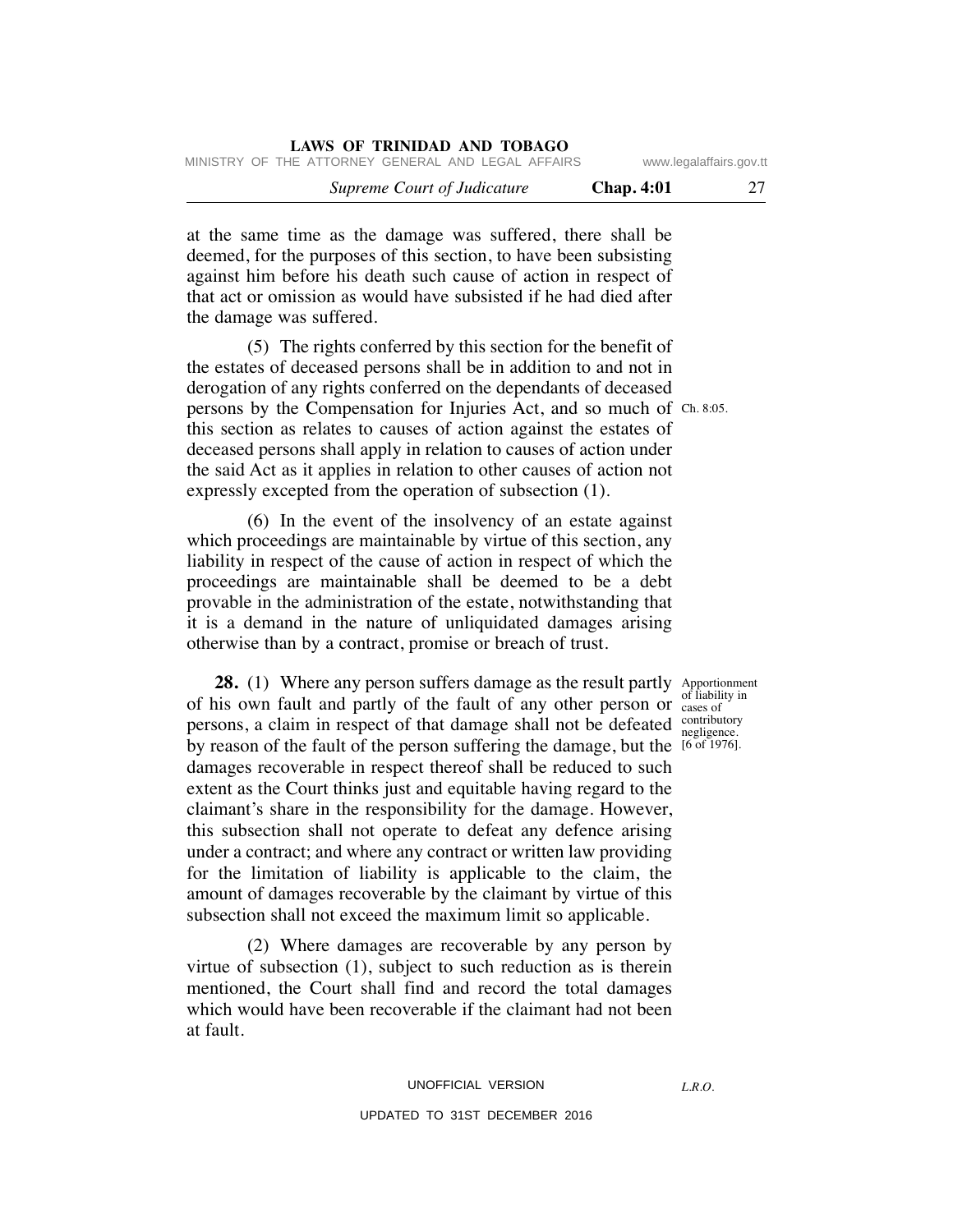| 28 | <b>Chap.</b> 4:01 | Supreme Court of Judicature                        |                         |
|----|-------------------|----------------------------------------------------|-------------------------|
|    |                   | MINISTRY OF THE ATTORNEY GENERAL AND LEGAL AFFAIRS | www.legalaffairs.gov.tt |

 (3) Section 26 shall apply in any case where two or more persons are liable or would, if they had all been sued, be liable by virtue of subsection (1) in respect of the damage suffered by any person.

 (4) Where any person dies as the result partly of his own fault and partly of the fault of any other person or persons, and accordingly if an action were brought for the benefit of the estate under section 26 the damages recoverable would be reduced under subsection (1), any damages recoverable in an action brought for the benefit of the dependants of that person under the Compensation for Injuries Act shall be reduced to a proportionate extent.

 (5) Where, in any case to which subsection (1) applies, one of the persons at fault avoids liability to any other such person or his personal representative by pleading the Limitation of Personal Actions Ordinance or any other written law limiting the time within which proceedings may be taken, he shall not be entitled to recover any damages or contributions from that other person or representative by virtue of the said subsection.

 (6) Article 21 of the Convention contained in the First Schedule to the Carriage by Air Act, 1932 of the United Kingdom as applied to Trinidad and Tobago which empowers a Court to exonerate wholly or partly a carrier who proves that the damage was caused by or contributed to by the negligence of the injured person, shall have effect subject to the provisions of this section.

Provisions as to workmen and employers. Ch. 88:05. [14 of 1964].

 **29.** Where a workman or his personal representative or dependant has recovered compensation under the Workmen's Compensation Act in respect of an injury caused under circumstances which would give a right to recover reduced damages in respect thereof by virtue of section 28 from some person other than the employer, hereinafter referred to as "the third party", any right conferred by section 15 of the Workmen's Compensation Act on the person by whom the compensation was paid or on any person called on to pay an indemnity under section 14 of that Act to be indemnified by the third party shall be limited to a right to be indemnified in respect of such part

UNOFFICIAL VERSION

UPDATED TO 31ST DECEMBER 2016

Ch. 8:05.

Ch. 5. No. 6. (1950 Ed.).

22 and 23 Geo. 5 c. 36.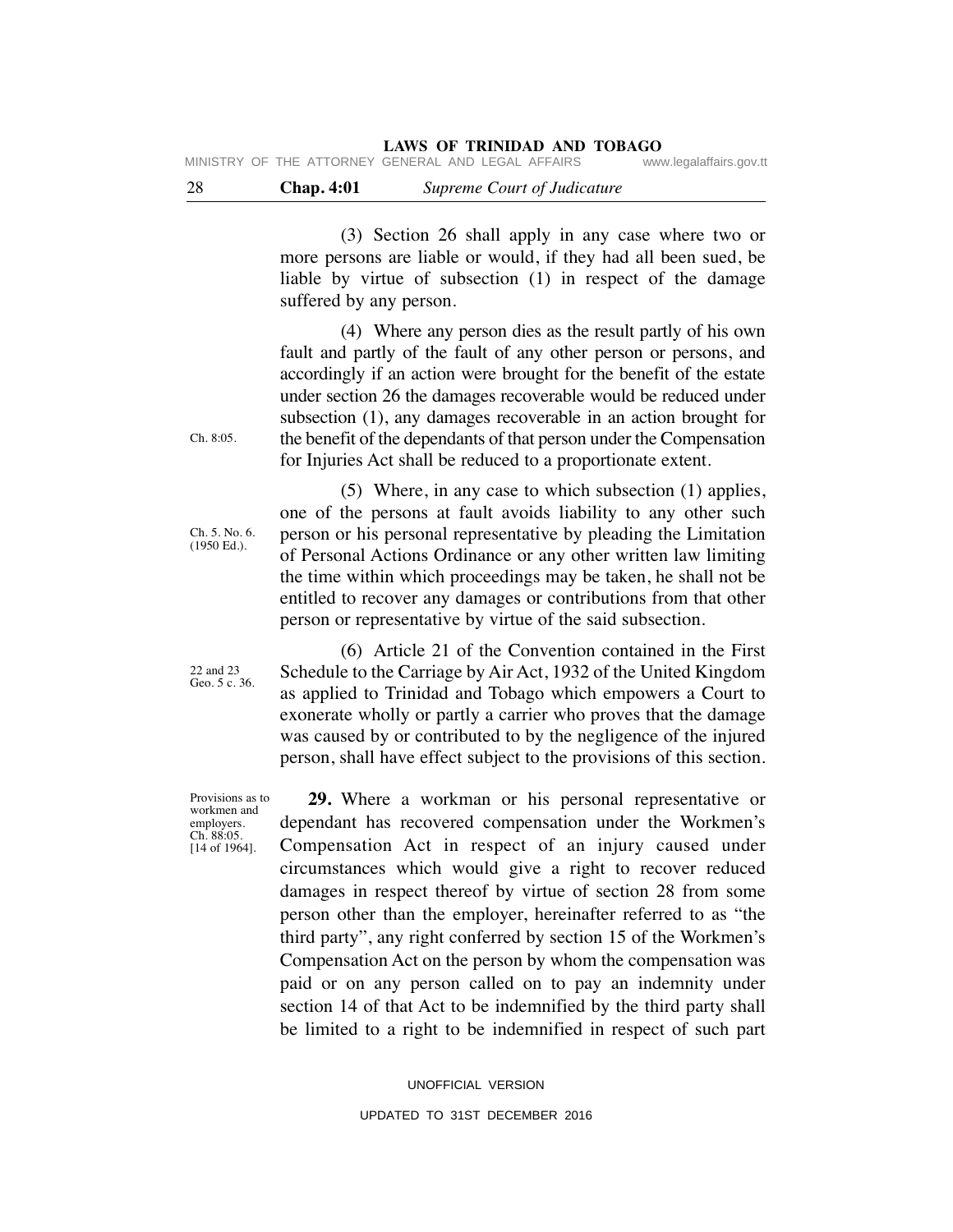| Supreme Court of Judicature                                                       | <b>Chap.</b> 4:01 | 29                      |
|-----------------------------------------------------------------------------------|-------------------|-------------------------|
| LAWS OF INIMIDAD AND TODAGO<br>MINISTRY OF THE ATTORNEY GENERAL AND LEGAL AFFAIRS |                   | www.legalaffairs.gov.tt |

only of the sum paid or payable by the said person as bears to the total sum so paid or payable the same proportion as the said reduced damages bear to the total damages which would have been recoverable if the workman had not been at fault.

**LAWS OF TRINIDAD AND TOBAGO**

**30.** (1) It is not a defence, to an employer who is sued in Common respect of personal injuries caused by the negligence of a person  $\frac{50}{6}$  of 1976]. employed by him, that that person was, at the time the injuries were caused, in common employment with the person injured.

 (2) Any provision contained in a contract of service or apprenticeship or in an agreement collateral thereto [including a contract or agreement entered into before this section comes into operation (that is, 31st March 1977)] is void in so far as it would have the effect of excluding or limiting any liability of the employer in respect of personal injuries to the person employed or apprenticed by the negligence of persons in common employment with him.

 (3) In this section "personal injuries" means any disease and any impairment of a person's physical or mental condition, and the expression "injured" shall be construed accordingly.

**31.** Sections 28 and 29 shall not apply to any claim to which Saving for section 1 of the Maritime Conventions Act, 1911 of the United Conventions Kingdom applies and that Act shall have effect as if those past cases. c. 57. sections were not in force.

 **32.** In sections 28 and 29—

"Court" means, in relation to any claim, the Court or  $50$  of 1976]. Commissioner by or before whom the claim falls to be determined;

"damage" includes loss of life and personal injury;

- Ch. 8:05. "dependant" has the meaning assigned to it by section 2 of the Compensation for Injuries Act;
- Ch. 88:05. "employer" and "workman" have the meanings assigned to them in the Workmen's Compensation Act;

UNOFFICIAL VERSION

UPDATED TO 31ST DECEMBER 2016

Maritime Act, 1911 and 1 and 2 Geo. 5

Interpretation. [14 of 1964

 $LRO$ 

employment.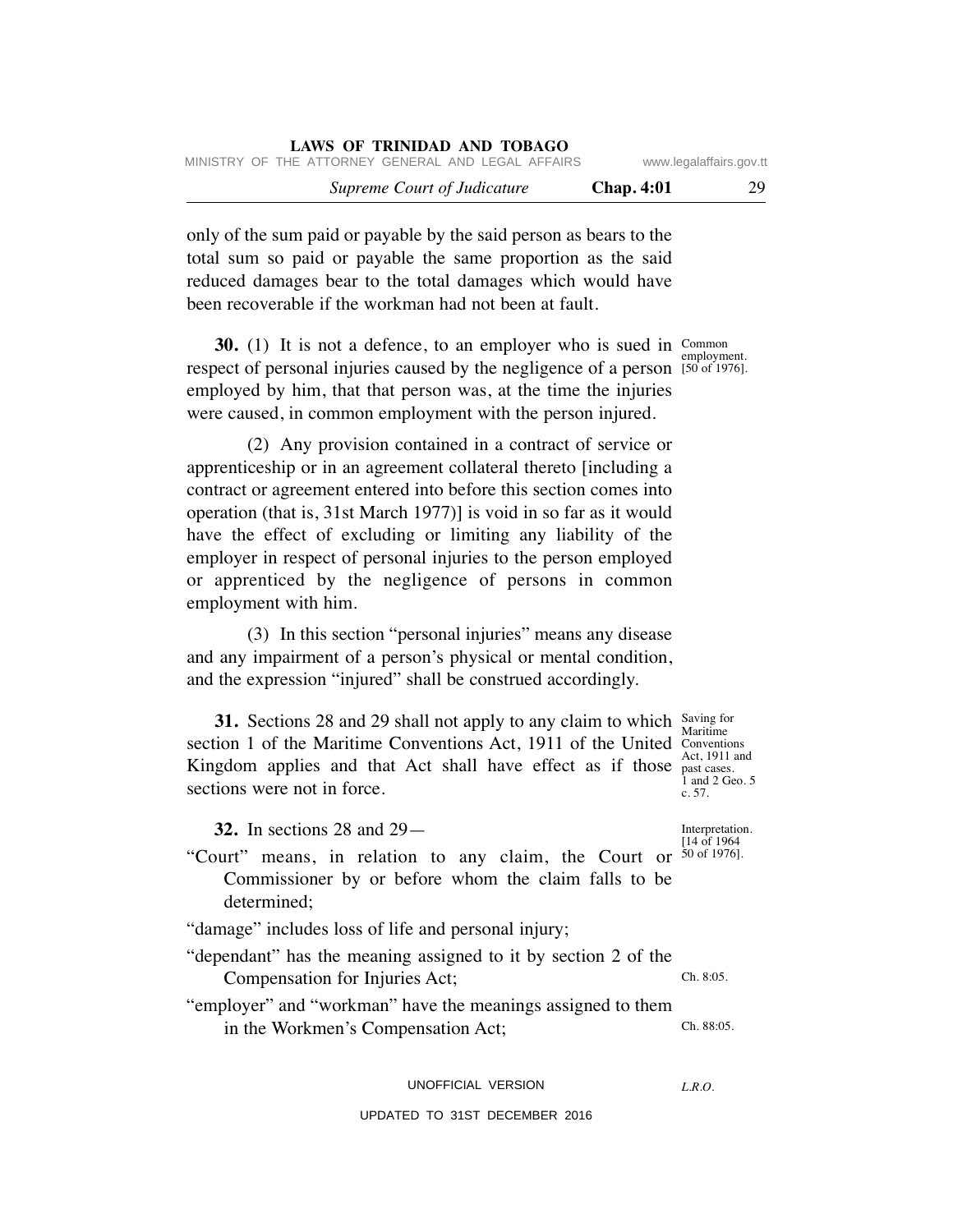"fault" means negligence, breach of statutory duty or other act or omission which gives rise to a liability in tort or would, apart from this Act, give rise to the defence of contributory negligence.

Power to issue writ *ad melius inquirendum.*  $[14$  of 1964 136/1976]. Ch. 6:04.

 **33.** The High Court may, upon application by or on behalf of the Director of Public Prosecutions, if it appears to the High Court that any inquest is, either by reason of the defective report of a District Medical Officer or for any other cause, inadequate, notwithstanding anything in the Coroners Act or any other Act, issue a writ *ad melius inquirendum,* directed either to the Coroner whose inquest is inadequate, or to such Coroner together with any other person or persons, or to any person or persons other than the Coroner, whom the High Court thinks fit.

# **VEXATIOUS ACTIONS**

 **34.** (1) If, on an application made by the Attorney General under this section to the High Court, the High Court is satisfied that any person has habitually and persistently and without reasonable ground instituted vexatious legal proceedings, whether in the Court of Appeal, the High Court, or in an inferior Court, and whether against the same person or against different persons, the High Court may, after hearing that person or giving him an opportunity of being heard, order that no legal proceedings shall without leave of the High Court or a Judge thereof be instituted by him in any Court and such leave shall not be given unless the High Court is satisfied that the proceedings are not an abuse of the process of the Court and that there is *prima facie* ground for the proceedings.

 (2) If the person against whom an order is sought under this section is unable on account of poverty to retain an Attorneyat-law, the High Court shall assign an Attorney-at-law to him.

 (3) A copy of any order made under this section shall be published in the *Gazette.*

> UNOFFICIAL VERSION UPDATED TO 31ST DECEMBER 2016

Restrictions on institution of vexatious actions.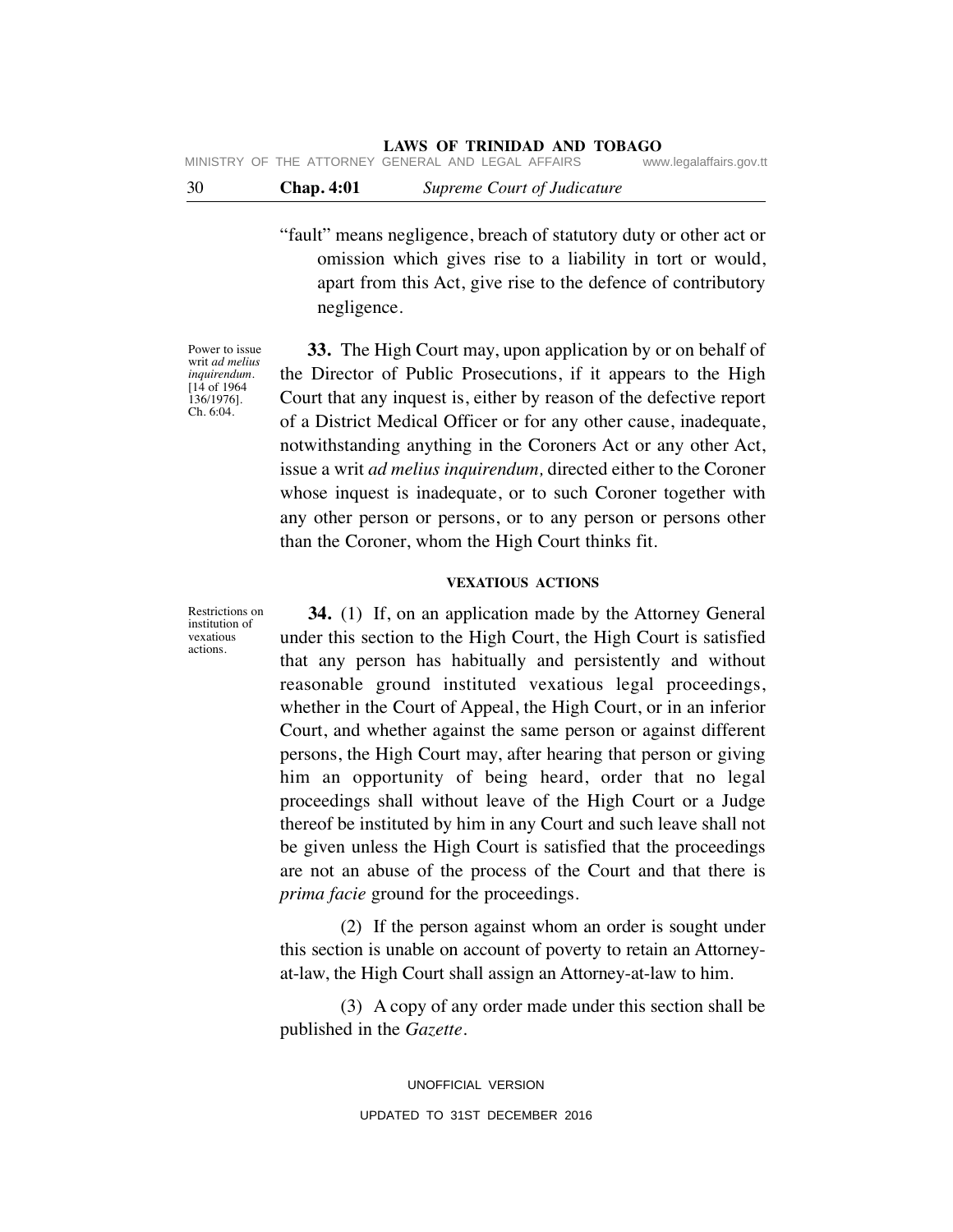MINISTRY OF THE ATTORNEY GENERAL AND LEGAL AFFAIRS www.legalaffairs.gov.tt

 *Supreme Court of Judicature* **Chap. 4:01** 31

#### **PART III**

# **JURISDICTION OF THE COURT OF APPEAL**

**35.** Subject to the Constitution, to the provisions of this Act Jurisdiction of Court of Appeal. Ch. 3. No. 1 (1950 Ed.). and to the Rules of Court, the Court of Appeal shall have all the jurisdiction and powers formerly vested in the former Supreme Court in the exercise of its appellate jurisdiction under the Judicature Ordinance.

**36.** (1) Upon application by or on behalf of the Director of Power to revise Public Prosecutions in criminal matters and by or on behalf of the Attorney General in any other matter, the Court of Appeal may, if it thinks fit, order any Judge, Magistrate, or Justice presiding in any inferior Court, to send to the Registrar the record of proceedings in any case, and may also, if it thinks fit, require in addition to such record a statement showing in detail the proceedings taken in reference to the whole case or any particular matter, and if it appears to the Court of Appeal that there has been any material error in the proceedings of the inferior Court, the Court of Appeal may set aside or vary any judgment or order of proceedings of the inferior Court and pass such judgment and remit the case or matter to the inferior Court with such directions as justice requires.

 (2) It shall be in the discretion of the Court of Appeal to exercise the powers given to it by this section either without hearing any person or after hearing such persons as it thinks fit, and the Court of Appeal may, if it thinks fit, direct that an order *nisi* be served upon such persons as the Court thinks fit, and upon making absolute any such order *nisi,* may order the cost to be paid by all or any of the parties served as the Court thinks just.

**37.** (1) The jurisdiction of the Court of Appeal so far as it Practice and concerns practice and procedure in relation to appeals from the court of High Court shall be exercised in accordance with the provisions of this Act and Rules of Court and where no special provisions

procedure in Appeal.

 $LRO$ 

proceedings of inferior Courts.

[136/1976].

UNOFFICIAL VERSION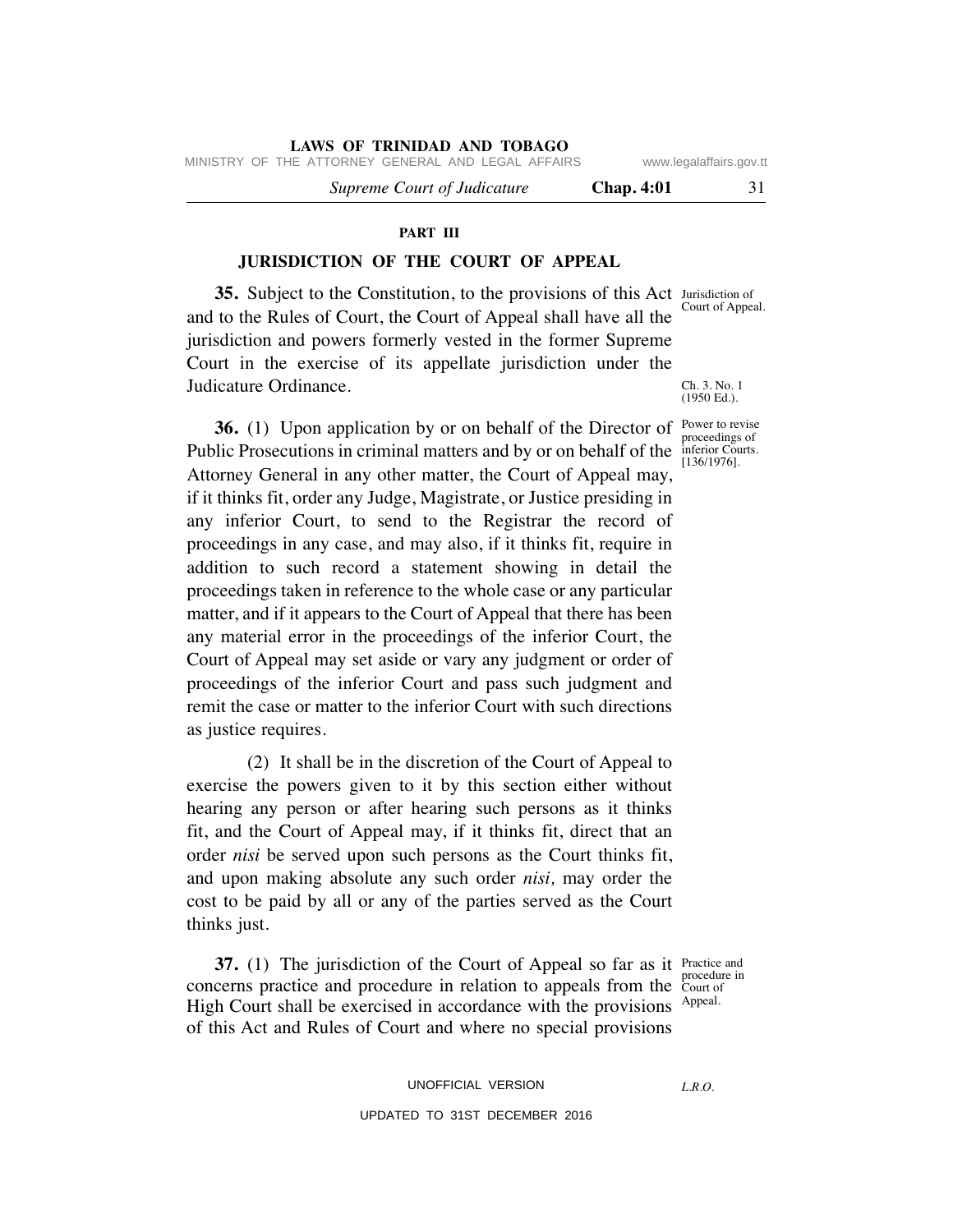MINISTRY OF THE ATTORNEY GENERAL AND LEGAL AFFAIRS

32 **Chap. 4:01** *Supreme Court of Judicature*

are contained in this Act or Rules of Court any such jurisdiction so far as concerns practice and procedure in relation to appeals from the High Court shall be exercised as nearly as may be in conformity with the law and practice in force in England on 30th August l962—

- *(a)* in relation to criminal matters, in the Court of Criminal Appeal;
- *(b)* in relation to civil matters, in the Court of Appeal.

 (2) Subject to Rules of Court the provisions of the Summary Courts Act regulating appeals shall apply in respect of appeals under that Act or under any other written law to which the procedure in respect of such appeals is applied.

# **CIVIL APPEALS FROM HIGH COURT**

 **38.** (1) Subject as otherwise provided in this Act or in any other written law, the Court of Appeal shall have jurisdiction to hear and determine appeals from any judgment or order of the High Court, in all civil proceedings and for the purposes of and incidental to the hearing and determination of any appeal, and the amendment, execution and enforcement of any judgment or order made thereon, the Court of Appeal shall have all the power, authority and jurisdiction of the High Court.

 (2) No appeal shall lie, except by leave of the Judge making the order or of the Court of Appeal from—

- *(a)* an order made with the consent of the parties;
- *(b)* an order as to costs;
- *(c)* a final order of a Judge of the High Court made in a summary proceeding.
- (3) No appeal shall lie—
	- *(a)* except as provided by this Act, from any order made by a Judge of the High Court in any criminal cause or matter;
	- *(b)* from an order allowing an extension of time for appealing from an order;
	- *(c)* from an order of a Judge of the High Court giving unconditional leave to defend an action;

UNOFFICIAL VERSION

Ch. 4:20.

Appeals in civil matters. [136/1976].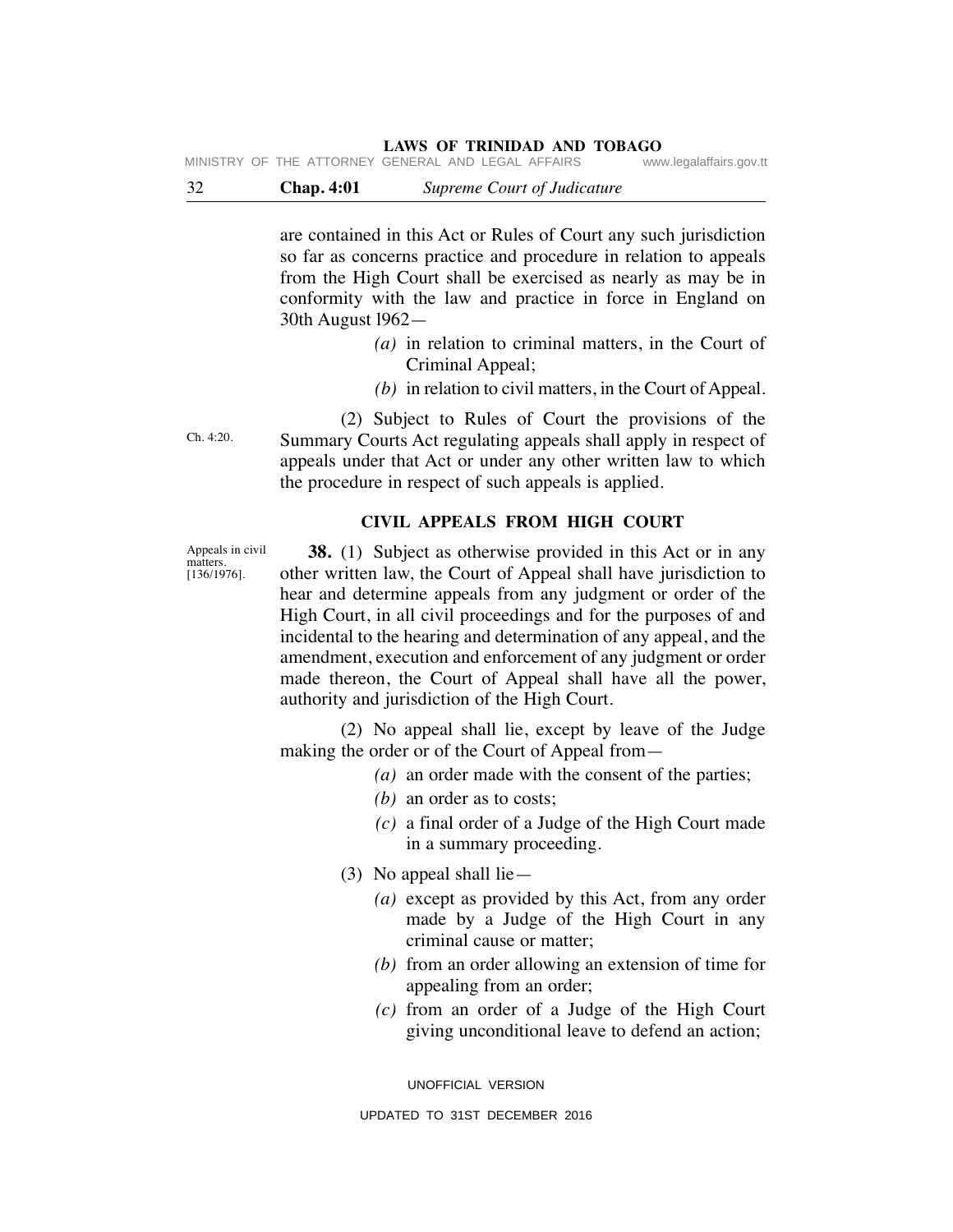*(d)* from an order absolute for the dissolution or nullity of marriage in favour of any party who having had time and opportunity to appeal from the *decree nisi* on which the order was founded has not appealed from that decree.

**39.** (1) On the hearing of an appeal from any order of the Power of Court High Court in any civil cause or matter, the Court of Appeal shall  $\frac{0.78 \text{ ppc}}{\text{hearing an}}$ have the power to—

- *(a)* confirm, vary, amend, or set aside the order or make any such order as the Court from whose order the appeal is brought might have made, or to make any order which ought to have been made, and to make such further or other order as the nature of the case may require;
- *(b)* draw inferences of fact;
- *(c)* direct the Court from whose order the appeal is brought to enquire into and certify its finding on any question which the Court of Appeal thinks fit to be determined before final judgment in the appeal.

 (2) The powers of the Court of Appeal under this section may be exercised notwithstanding that no notice of appeal or respondent's notice has been given in respect of any particular part of the decision of the High Court by any particular party to the proceedings in Court, or that any ground for allowing the appeal or for affirming or varying the decision of that Court is not specified in such a notice; and the Court of Appeal may make any order, on such terms as the Court of Appeal thinks just, to ensure the determination on the merits of the real question in controversy between the parties.

 (3) The powers of the Court of Appeal in respect of an appeal shall not be restricted by reason of any interlocutory order from which there has been no appeal.

 (4) The Court of Appeal may make such order as to the whole or any part of the costs of an appeal as may be just, and may, in special circumstances, order that such security shall be given for the costs of an appeal as may be just.

 $LRO$ 

of Appeal on appeal.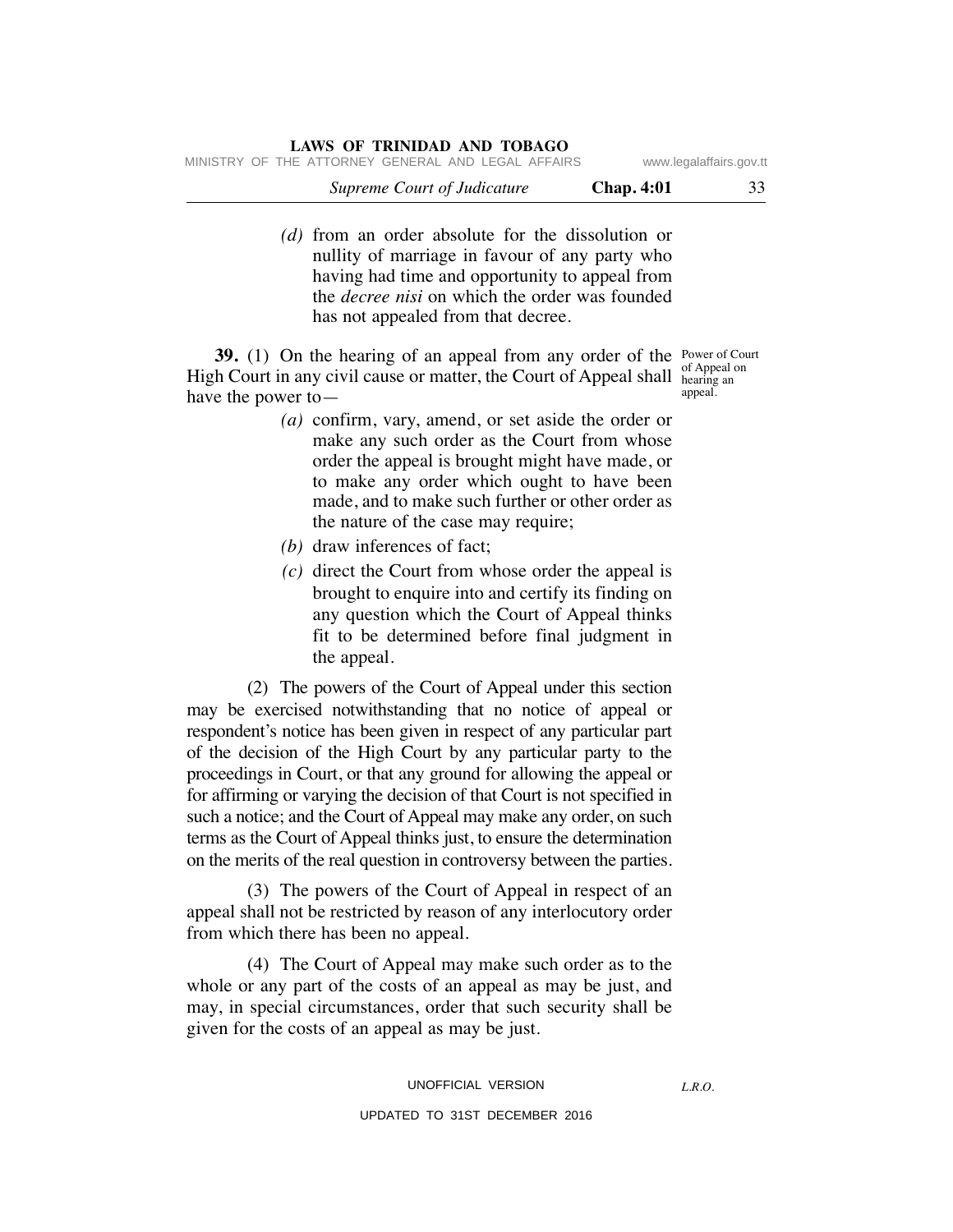| 34 | <b>Chap.</b> 4:01 | Supreme Court of Judicature                        |                         |
|----|-------------------|----------------------------------------------------|-------------------------|
|    |                   | MINISTRY OF THE ATTORNEY GENERAL AND LEGAL AFFAIRS | www.legalaffairs.gov.tt |

Power of Court of Appeal as to new trials. [6 of 1976].

 **40.** (1) Subject to the provisions of this section, on the hearing of an appeal in any civil cause or matter the Court of Appeal shall, if it appears to the Court of Appeal that a new trial should be held, have power to set aside the order appealed against and order that a new trial be held.

 (2) On the hearing of an appeal in any civil cause or matter, a new trial may be ordered on any question without interfering with the finding or decision upon any other question and the Court of Appeal may make such final or other order as the circumstances of the case may require.

Wrong rulings as to sufficiency of stamps.

 **41.** The Court of Appeal shall not grant a new trial or reverse any judgment by reason of the ruling of any Court that the stamp upon any document is sufficient or that the document does not require a stamp.

# **CRIMINAL APPEALS FROM HIGH COURT**

**Definitions** [14 of 1964].

 **42.** In sections 42 to 65—

- "appeal" means an appeal by a person convicted upon indictment and "appellant" means the person making such appeal;
- "Minister" means the Minister designated under section 87(2) of the Constitution;
- "sentence" includes any order of the Court made on conviction with reference to the person convicted or his wife or children and any recommendation of the convicting Court as to the making of a deportation order or of an expulsion order in the case of a person convicted, and the power of the Court of Appeal to pass a sentence includes a power to make any such order or recommendation as the convicting Court might have made and a recommendation so made by the Court of Appeal shall have the same effect for the purposes of any law under which such recommendation is permitted to be made, as the certificate and recommendation of the convicting Court.

UNOFFICIAL VERSION UPDATED TO 31ST DECEMBER 2016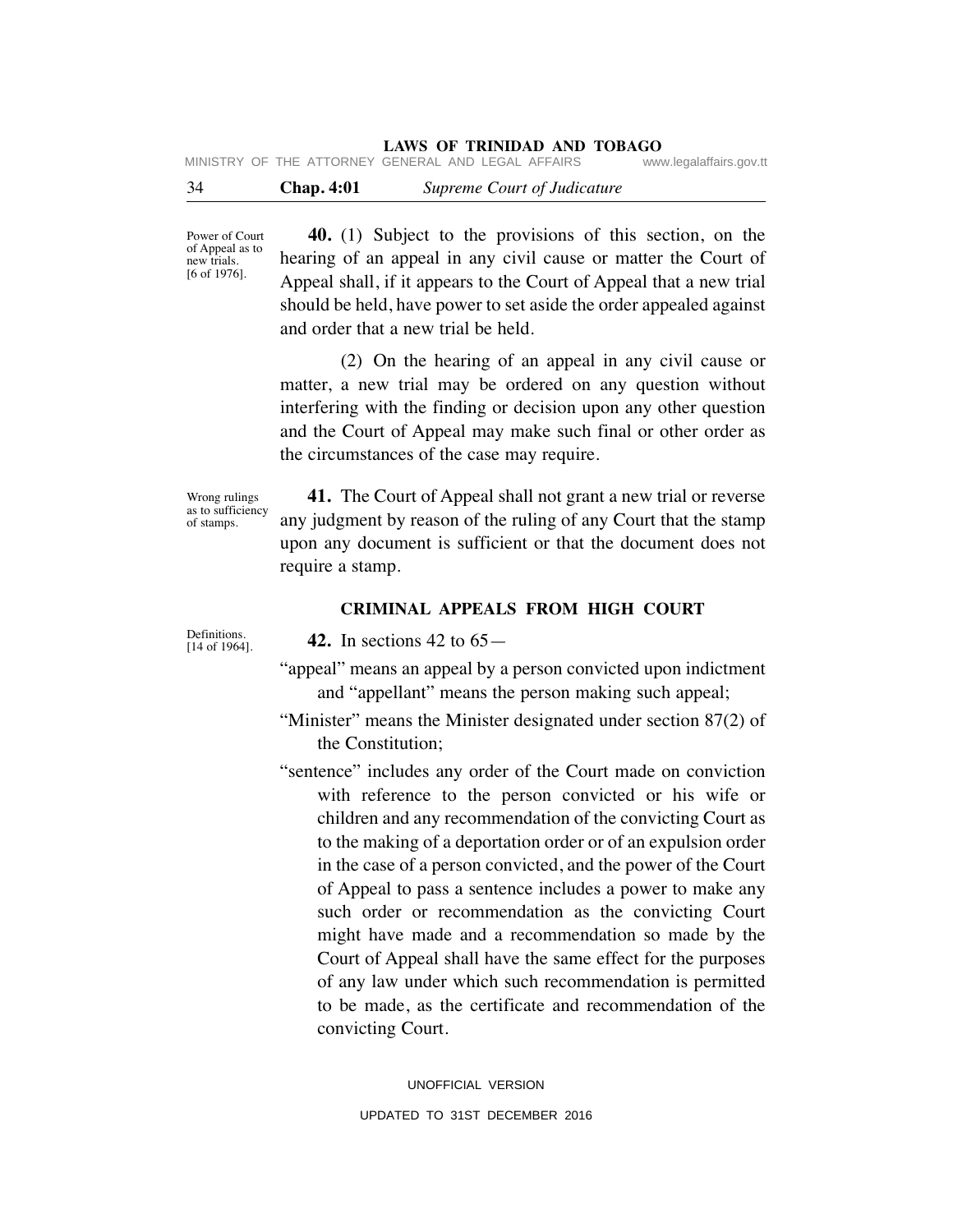| LAWS OF IRINIDAD AND TOBAGO<br>MINISTRY OF THE ATTORNEY GENERAL AND LEGAL AFFAIRS |                   | www.legalaffairs.gov.tt |
|-----------------------------------------------------------------------------------|-------------------|-------------------------|
| Supreme Court of Judicature                                                       | <b>Chap.</b> 4:01 | 35                      |

**43.** A person convicted on indictment may appeal under this Right of appeal in criminal cases. Act to the Court of Appeal—

**LAWS OF TRINIDAD AND TOBAGO**

| (a) against his conviction on any ground of appeal |  |
|----------------------------------------------------|--|
| which involves a question of law alone; and        |  |

- *(b)* with the leave of the Court of Appeal or upon the certificate of the Judge who tried him that it is a fit case for appeal against his conviction on any ground of appeal which involves a question of fact alone, or a question of mixed law and fact, or any other ground which appears to the Court to be a sufficient ground of appeal; and
- *(c)* with the leave of the Court of Appeal against the sentence passed on his conviction, unless the sentence is one fixed by law.

**44.** (1) The Court of Appeal on any such appeal against Determination conviction shall allow the appeal if it thinks that the verdict of the  $\frac{G}{\text{ordinary cases}}$ . jury should be set aside on the ground that it is unreasonable or cannot be supported having regard to the evidence, or that the judgment of the Court before whom the appellant was convicted should be set aside on the ground of a wrong decision on any question of law or that on any ground there was a miscarriage of justice, and in any other case shall dismiss the appeal; but the Court may, notwithstanding that they are of opinion that the point raised in the appeal might be decided in favour of the appellant, dismiss the appeal if they consider that no substantial miscarriage of justice has actually occurred.

 (2) Subject to the special provisions of this Act, the Court of Appeal shall, if it allows an appeal against conviction, either quash the conviction and direct a judgment and verdict of acquittal to be entered, or if the interests of justice so require, order a new trial.

 (3) On an appeal against sentence the Court of Appeal shall, if it thinks that a different sentence should have been passed, quash the sentence passed at the trial, and pass such other sentence warranted in law by the verdict whether more or less severe, in substitution therefore as it thinks ought to have been passed, and in any other case shall dismiss the appeal.

of appeals in

 $LRO$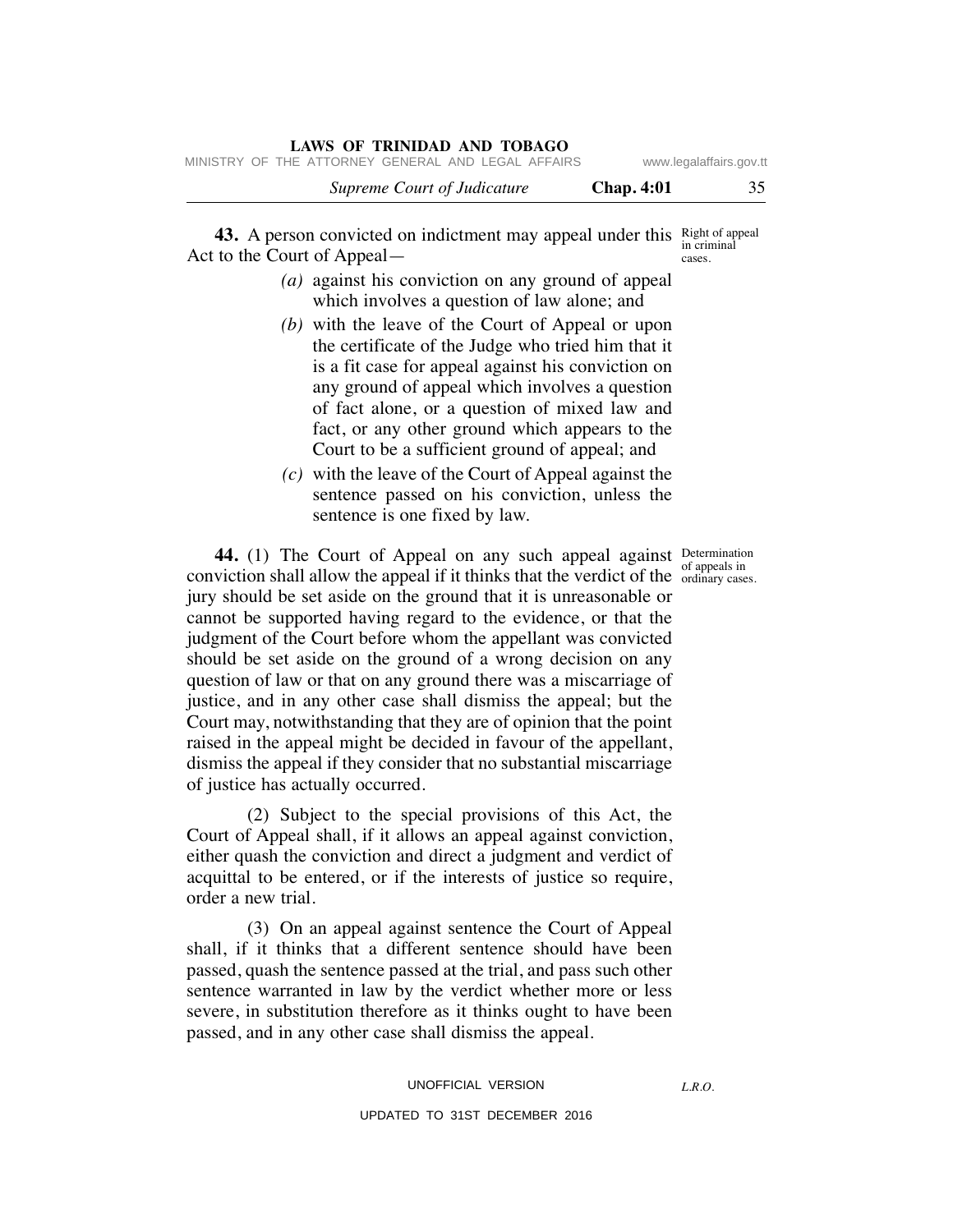MINISTRY OF THE ATTORNEY GENERAL AND LEGAL AFFAIRS

Power of Court in special cases.

 **45.** (1) If it appears to the Court of Appeal that an appellant, though not properly convicted on some count or part of the indictment, has been properly convicted on some other count or part of the indictment, the Court of Appeal may either affirm the sentence passed on the appellant at the trial, or pass such sentence in substitution therefor as it thinks proper, and as may be warranted in law by the verdict on the count or part of the indictment on which the Court of Appeal considers that the appellant has been properly convicted.

 (2) Where an appellant has been convicted of an offence and the jury could on the indictment have found him guilty of some other offence, and on the finding of the jury it appears to the Court of Appeal that the jury must have been satisfied of facts which proved him guilty of that other offence, the Court of Appeal may, instead of allowing or dismissing the appeal, substitute for the verdict found by the jury a verdict of guilty of that other offence, and pass such sentence in substitution for the sentence passed at the trial as may be warranted in law for that other offence, not being a sentence of greater severity.

 (3) Where on the conviction of the appellant the jury have found a special verdict, and the Court of Appeal considers that a wrong conclusion has been arrived at by the Court before which the appellant has been convicted on the effect of that verdict, the Court of Appeal may, instead of allowing the appeal, order such conclusion to be recorded as appears to the Court of Appeal to be in law required by the verdict, and pass such sentence in substitution for the sentence passed at the trial as may be warranted in law.

 (4) If on any appeal it appears to the Court of Appeal that, although the appellant was guilty of the act or omission charged against him, he was insane at the time the act was done or omission made so as not to be responsible according to law for his actions, the Court of Appeal may quash the sentence passed at the trial and order the appellant to be kept in custody as a person found guilty but insane under the Criminal Procedure Act in the same manner as if a special verdict had been found by the jury under that Act.

Ch. 12:02.

UNOFFICIAL VERSION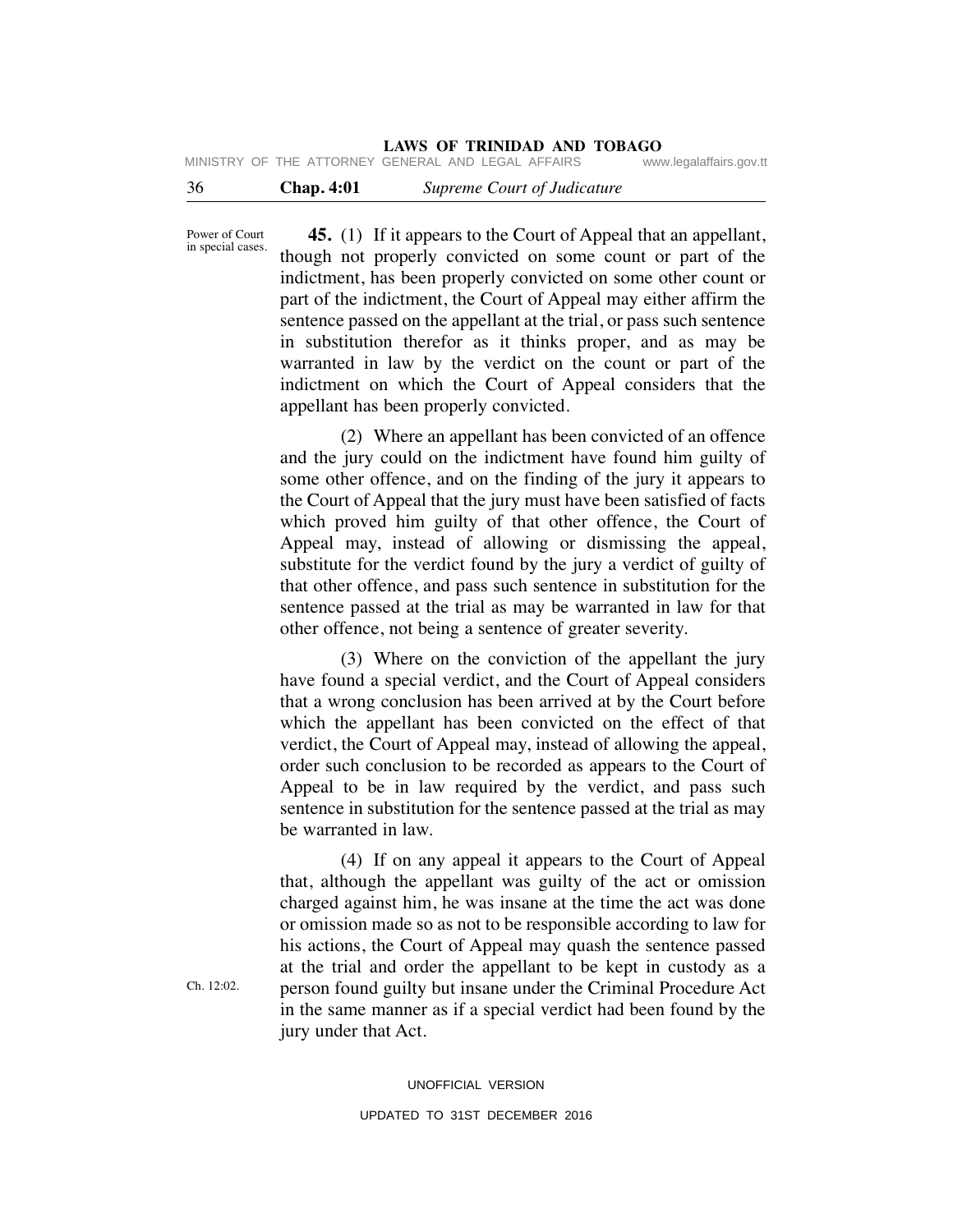| LAWS OF TRINIDAD AND TOBAGO                        |                   |                         |
|----------------------------------------------------|-------------------|-------------------------|
| MINISTRY OF THE ATTORNEY GENERAL AND LEGAL AFFAIRS |                   | www.legalaffairs.gov.tt |
| Supreme Court of Judicature                        | <b>Chap.</b> 4:01 | 37                      |

**46.** (1) The operation of any order for the restitution of any Re-vesting and restitution of property to any person made on a conviction on indictment, and property on section  $25(1)$  of the Sale of Goods Act, as to the re-vesting of the  $\,$  Ch. 82:30. the operation in case of any such conviction, of the provisions of property in stolen goods on conviction, shall unless the Court before whom the conviction takes place direct to the contrary in any case in which, in their opinion, the title to the property is not in dispute, be suspended—

- *(a)* in any case until the expiration of fourteen days after the date of the conviction; and
- *(b)* in cases where notice of appeal or leave to appeal is given within fourteen days after the date of conviction, until the determination of the appeal,

and in cases where the operation of any such order, or the operation of the said provisions, is suspended until the determination of the appeal, the order or provisions, as the case may be, shall not take effect as to the property in question if the conviction is quashed on appeal. Provisions may be made by Rules of Court for securing the safe custody of any property, pending the suspension of the operation of any such order or of the said provisions.

 (2) The Court of Appeal may by order annul or vary any order made on a trial for the restitution of any property to any person, although the conviction is not quashed; and the order, if annulled, shall not take effect, and, if varied, shall take effect as so varied.

**47.** For the purposes of an appeal in any criminal cause or Supplementary matter, the Court of Appeal may, if it thinks it necessary or **of Appeal**. expedient in the interest of justice—

> *(a)* receive the evidence, if tendered, of any witness including the appellant, who is a competent but not compellable witness, and, if application is made for the purpose, of the husband or wife of the appellant in cases where the evidence of the husband or wife could not have been given at the trial except on the application;

 $LRO$ 

powers of Court

conviction.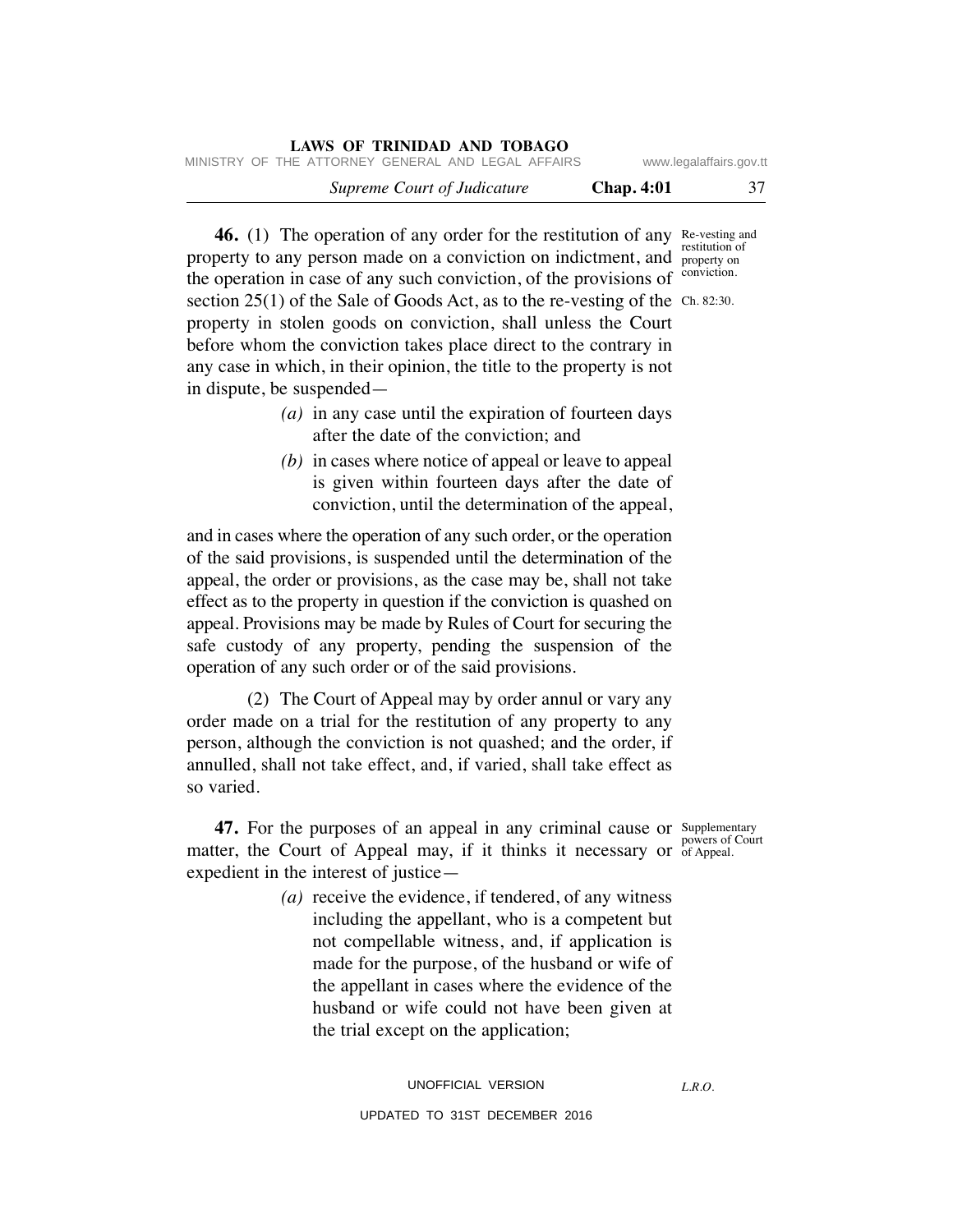|    |                   | MINISTRY OF THE ATTORNEY GENERAL AND LEGAL AFFAIRS                                             | www.legalaffairs.gov.tt |
|----|-------------------|------------------------------------------------------------------------------------------------|-------------------------|
| 38 | <b>Chap.</b> 4:01 | Supreme Court of Judicature                                                                    |                         |
|    |                   | (b) issue any warrant necessary for enforcing any<br>order or sentence of the Court of Appeal. |                         |
|    | However,          |                                                                                                |                         |

- (i) in no case shall any sentence be increased by reason of or in consideration of any evidence that was not given at the trial; and
- (ii) whenever the Court of Appeal receives further evidence it shall make such order as will afford an opportunity to the parties to the proceedings to examine every witness whose evidence is taken.

Admission of

 **48.** (1) An appellant who is not released on bail shall, pending the determination of his appeal, be treated in like manner as prisoners awaiting trial.

 (2) The Court of Appeal may, if it seems fit, on the application of an appellant, grant him bail pending the determination of his appeal.

 **49.** (1) The time during which an appellant, pending the determination of his appeal, is released on bail, and subject to any directions which the Court of Appeal may give to the contrary to any appeal, the time during which the appellant, if in custody, is specially treated as an appellant under this section, shall not count as part of any term of imprisonment under his sentence, and, in the case of an appeal under this Act, any imprisonment under the sentence of the appellant, whether it is the sentence passed by the Court of trial or the sentence passed by the Court of Appeal, shall, subject to any directions which may be given by the Court of Appeal, be deemed to be resumed or to begin to run, as the case requires, if the appellant is in custody, as from the day on which the appeal is determined, and, if he is not in custody, as from the day on which he is received into prison under the sentence.

 (2) Provision shall be made by prison rules for the manner in which an appellant, when in custody, is to be brought to any place at which he is entitled to be present for the purposes of this Act or to any place to which the Court of Appeal or any Judge thereof may order him to be taken for the purposes of any

> UNOFFICIAL VERSION UPDATED TO 31ST DECEMBER 2016

appellant to bail, and custody when attending Court. [18 of 1994].

Computation and commencement of sentence. [18 of 1994].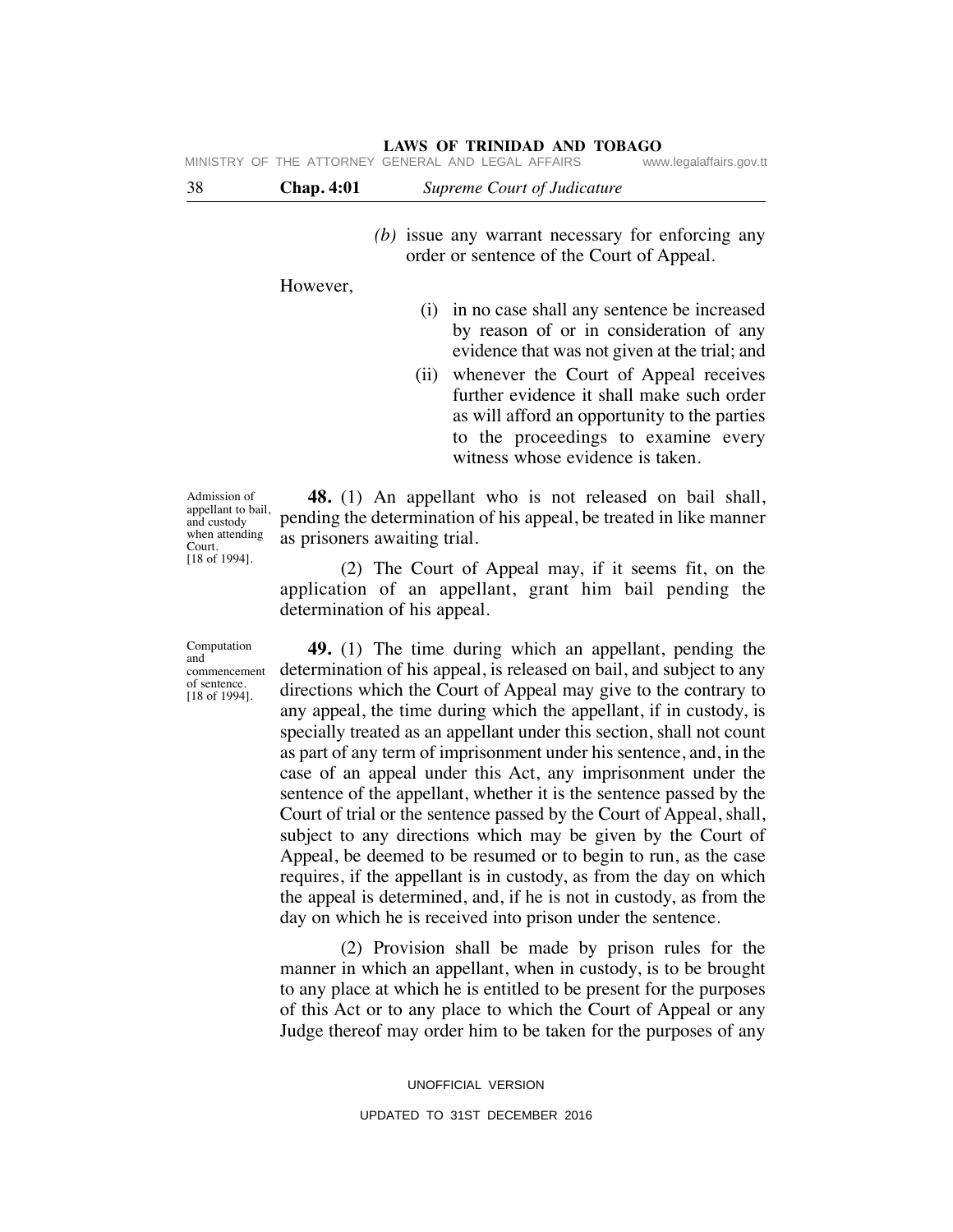| LAWS OF TRINIDAD AND TOBAGO                        |                   |                         |
|----------------------------------------------------|-------------------|-------------------------|
| MINISTRY OF THE ATTORNEY GENERAL AND LEGAL AFFAIRS |                   | www.legalaffairs.gov.tt |
| Supreme Court of Judicature                        | <b>Chap.</b> 4:01 | 39                      |

proceedings of that Court, and for the manner in which he is to be kept in custody while absent from prison for such purpose; and an appellant whilst in custody in accordance with those Rules shall be deemed to be in legal custody.

**50.** (1) Where a person convicted desires to appeal under Time for this Act to the Court of Appeal, or to obtain the leave of that  $\frac{apparallel}{[55 \text{ of } 2000]}$ . Court to appeal, he shall give notice of appeal or notice of his application for leave to appeal in such manner as may be directed by Rules of Court within fourteen days of the date of conviction. Such Rules shall enable any convicted person to present his case and his argument in writing instead of by oral argument if he so desires. Any case or argument so presented shall be considered by the Court of Appeal.

 (2) Except in the case of a conviction involving sentence of death, the time within which notice of appeal or notice of an application for leave to appeal may be given may be extended at any time by the Court of Appeal.

 (3) Notwithstanding subsection (2), where a person is convicted of an offence for which a confiscation order may be made against him, the person shall give notice of his intention—

- *(a)* to appeal his conviction, within fourteen days of the date of conviction; and
- *(b)* to appeal his sentence, within fourteen days of the date of sentencing.

**51.** In the case of a conviction involving sentence of death or stay of execution. corporal punishment—

- 
- *(a)* the sentence shall not in any case be executed until after the expiration of the time within which notice of appeal or of an application for leave to appeal may be given under this section; and
- *(b)* if notice is so given, the appeal or application shall be heard and determined with as much expedition as practicable, and the sentence shall not be executed until after the determination of the appeal, or, in cases where an application for leave to appeal is finally refused of the application.

appealing.

 $LRO$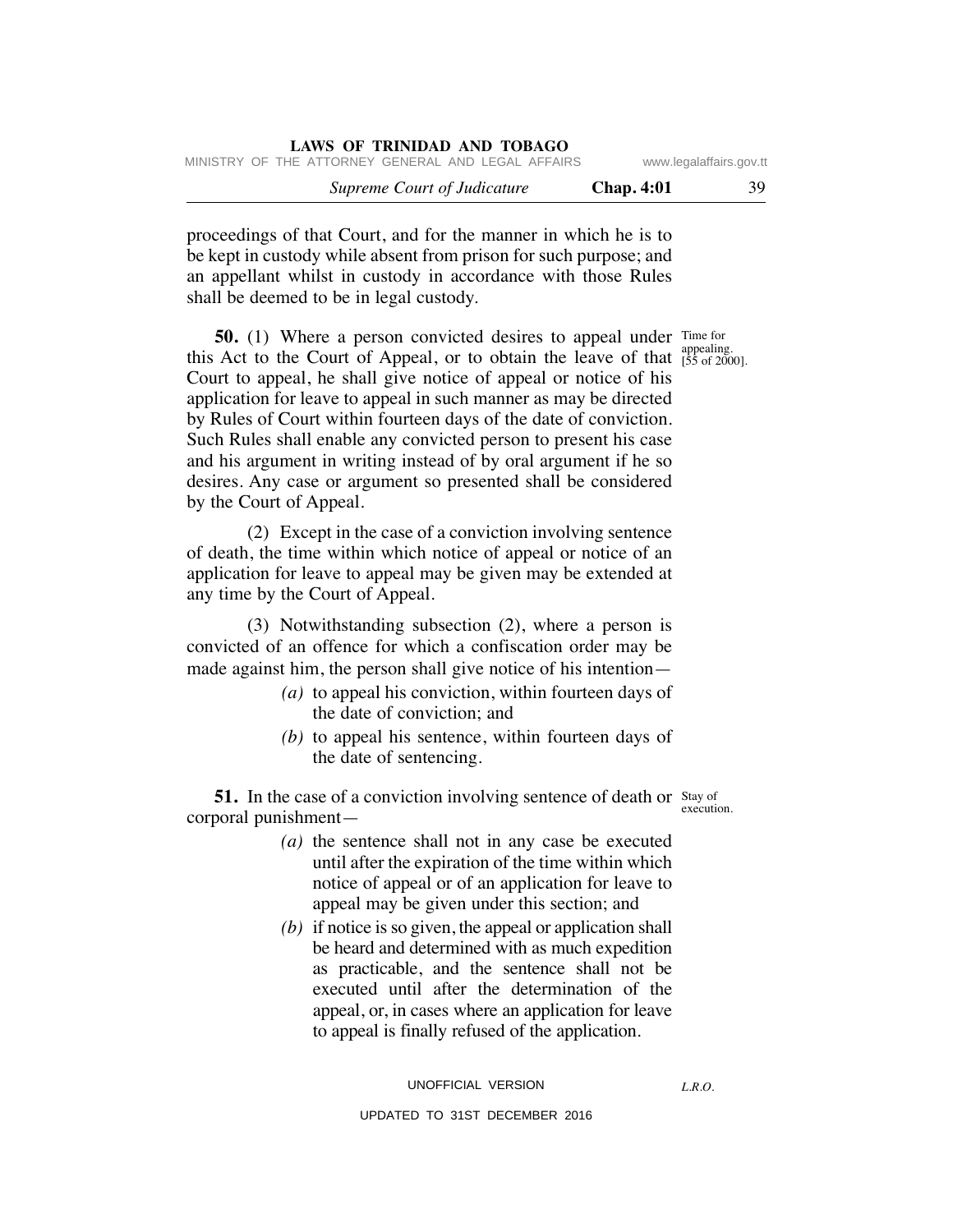MINISTRY OF THE ATTORNEY GENERAL AND LEGAL AFFAIRS

| 40<br><b>Chap.</b> 4:01 | Supreme Court of Judicature |
|-------------------------|-----------------------------|
|-------------------------|-----------------------------|

Judge's notes and report to be furnished on appeal.

 **52.** The Judge before whom a person is convicted shall, in the case of an appeal under this Act against the conviction or against the sentence or in the case of an application for leave to appeal under this Act, furnish to the Registrar in accordance with Rules of Court, his notes of the trial; and shall also furnish to the Registrar in accordance with Rules of Court a report giving his opinion upon the case or upon any point arising in the case.

Legal assistance to appellant.

 **53.** The Court of Appeal may at any time assign to an appellant an Attorney-at-law in any appeal or proceedings preliminary or incidental to an appeal in which, in the opinion of the Court, it appears desirable in the interests of justice that the appellant should have legal aid, and that he has not sufficient means to enable him to obtain that aid.

Right of appellant to be present.

 **54.** (1) An appellant, notwithstanding that he is in custody, shall be entitled to be present, if he desires it on the hearing of his appeal, except where the appeal is on some ground involving a question of law alone, but, in that case and on an application for leave to appeal and on any proceedings preliminary or incidental to an appeal, shall not be entitled to be present, except where Rules of Court provide that he shall have the right to be present, or where the Court gives him leave to be present.

 (2) The power of the Court of Appeal to pass any sentence under this Act may be exercised notwithstanding that the appellant is for any reason not present.

Duty of Director of Public Prosecutions. [136/1976].

 **55.** (1) It shall be the duty of the Director of Public Prosecutions by himself or by other Attorney-at-law designated by him to appear for the State on every criminal appeal to the Court of Appeal under this Act, except so far as a private prosecutor in the case of a private prosecution, undertakes the defence of the appeal.

 (2) Provisions shall be made by Rules of Court for the transmission to the Director of Public Prosecutions of all such documents, exhibits, and other things connected with the proceedings as he may require for the purpose of his duties under this section.

> UNOFFICIAL VERSION UPDATED TO 31ST DECEMBER 2016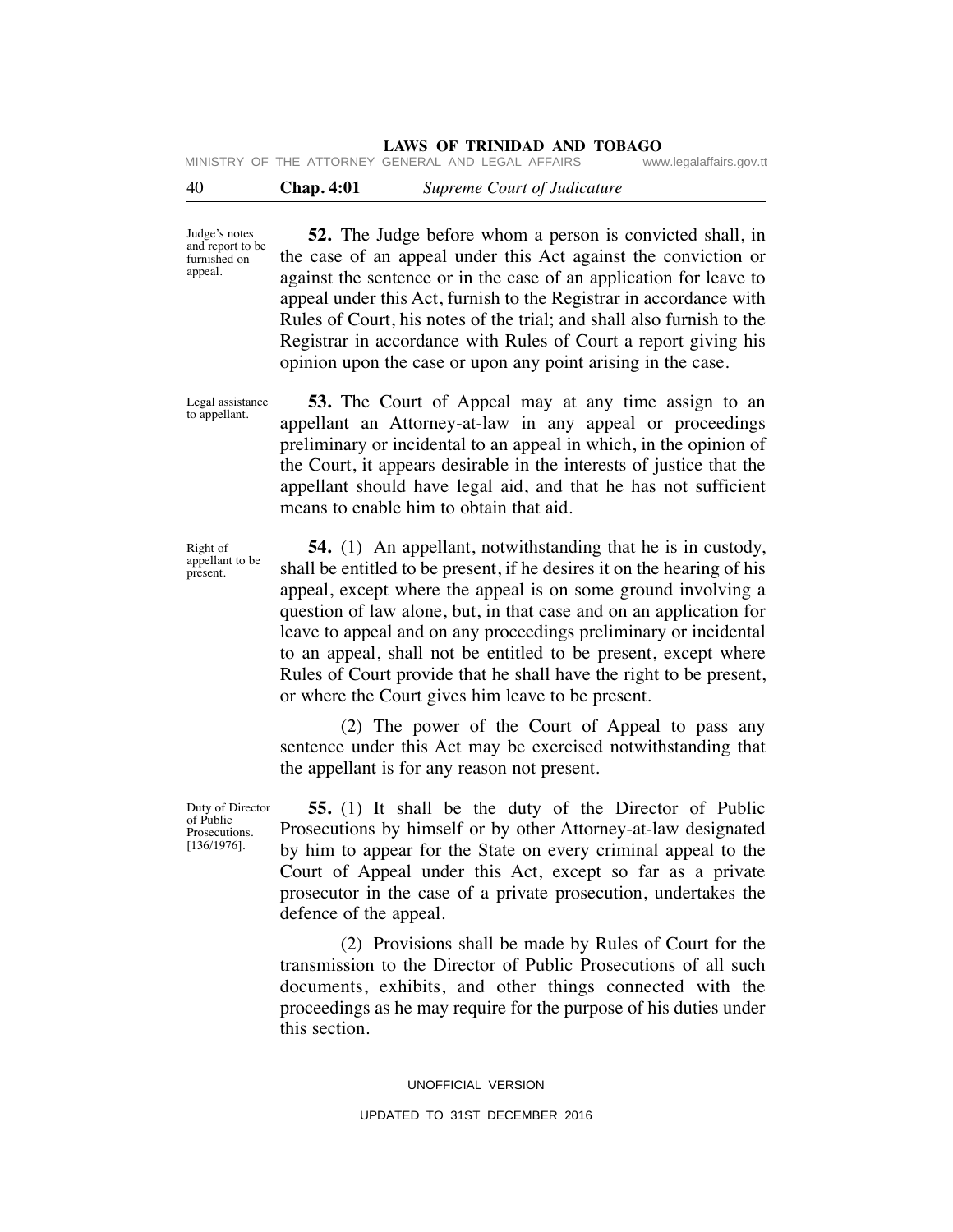| LAWS OF TRINIDAD AND TOBAGO                        |                   |                         |
|----------------------------------------------------|-------------------|-------------------------|
| MINISTRY OF THE ATTORNEY GENERAL AND LEGAL AFFAIRS |                   | www.legalaffairs.gov.tt |
| Supreme Court of Judicature                        | <b>Chap.</b> 4:01 | 41                      |

**56.** (1) On the hearing and determination of a criminal appeal Costs of appeal. from the High Court or any proceedings preliminary or incidental thereto under this Act, no costs shall be allowed on either side.

 (2) The expenses of any Attorney-at-law assigned to an appellant under this Act, and the expenses of any witnesses attending on the order of the Court of Appeal or examined in any proceedings incidental to the appeal, and of the appearance of an appellant on the hearing of his appeal or on any proceedings preliminary or incidental to the appeal, and all expenses of and incidental to any examination of witnesses conducted by any person appointed by the Court for the purpose, or any reference of a question to a special commissioner appointed by the Court, or of any person appointed as assessor to the Court, shall be defrayed up to an amount allowed by the Court, but subject to any Regulations as to rates and scales of payment made by the Rules Committee.

**57.** (1) The Registrar shall take all necessary steps for  $\frac{\text{Duties of}}{\text{Pcoistrar}}$ obtaining a hearing under this Act of any appeals or applications, respect to notice of which is given to him under this Act, and shall obtain and  $\frac{1}{\text{appeak, etc.}}$ lay before the Court of Appeal in proper form all documents, exhibits, and other things relating to the proceedings in the Court before which the appellant or applicant was tried which appear necessary for the proper determination of the appeal or application.

 (2) If it appears to the Registrar that any notice of an appeal against a conviction, purporting to be on a ground of appeal which involves a question of law alone, does not show any substantial ground of appeal, the Registrar may refer the appeal to the Court of Appeal for summary determination, and, where the case is so referred, the Court of Appeal may, if it considers that the appeal is frivolous or vexatious, and can be determined without adjourning the same for a full hearing, dismiss the appeal summarily, without calling on any persons to attend the hearing or to appear for the State thereon.

 (3) Any documents, exhibits, or other things connected with the proceedings on the trial of any person on indictment, who, if convicted, is entitled or may be authorised to appeal under this

Registrar with notices of

 $LRO$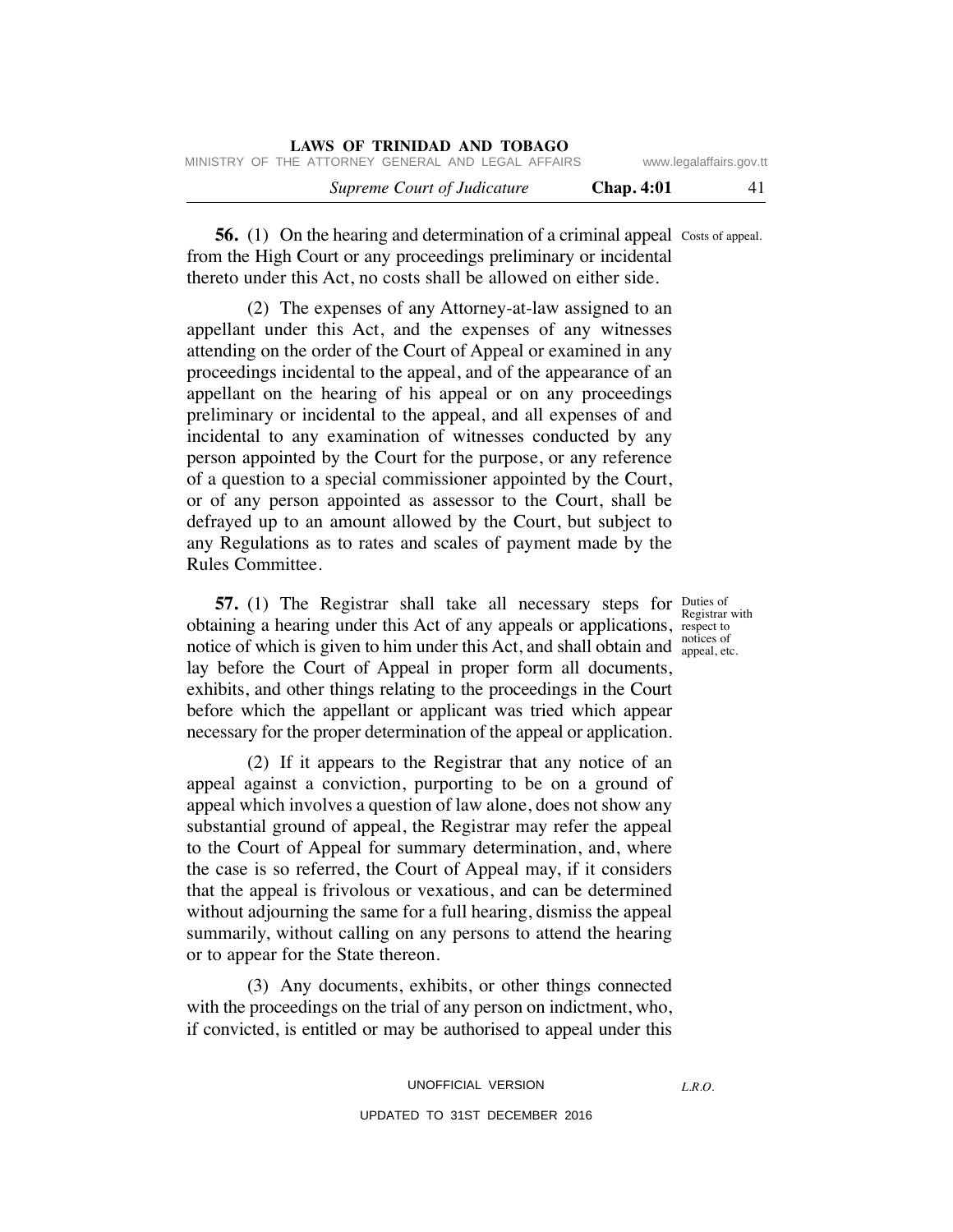42 **Chap. 4:01** *Supreme Court of Judicature* MINISTRY OF THE ATTORNEY GENERAL AND LEGAL AFFAIRS

> Act, shall be kept in the custody of the Court of trial in accordance with Rules of Court made for the purpose, for such time as may be provided by the Rules and subject to such power as may be given by the Rules for the conditional release of any such documents, exhibits, or things from that custody.

> (4) The Registrar shall furnish the necessary forms and instructions in relation to notices of appeal or notices of application under this Act to any person who demands the same, and to officers or persons as he thinks fit, and the Commissioner of Prisons shall cause those forms and instructions to be placed at the disposal of prisoners desiring to appeal or to make any application under this Act, and shall cause any such notice given by a prisoner in his custody to be forwarded on behalf of the prisoner to the Registrar.

> (5) The Registrar shall report to the Court of Appeal or some Judge thereof any case in which it appears to him that, although no application has been made for the purpose, an Attorney-at-law ought to be assigned to an appellant under the powers given to that Court by this Act.

 **58.** (1) Such records in such manner, whether in writing or by recordings on electro-magnetic tape or by any other means as may be prescribed by Rules of Court shall be taken of the proceedings at the trial of any person on indictment who, if convicted, is entitled or may be authorised to appeal under this Act; and on any appeal or application for leave to appeal a transcript of the records or any part thereof shall be made if the Registrar so directs, and furnished to the Registrar for the use of the Court of Appeal or any Judge thereof. [14 of 1964].

Records.

 (2) A transcript of the records taken under subsection (1) shall be furnished to any party interested upon the payment of such charges as may be fixed by Rules of Court.

 (3) The Minister may also, if he thinks fit in any case, direct a transcript of such records to be made and furnished to him for his use.

 (4) Rules of Court may also make such provision as is necessary for securing the accuracy of the records to be taken and for the verification of the transcript.

UNOFFICIAL VERSION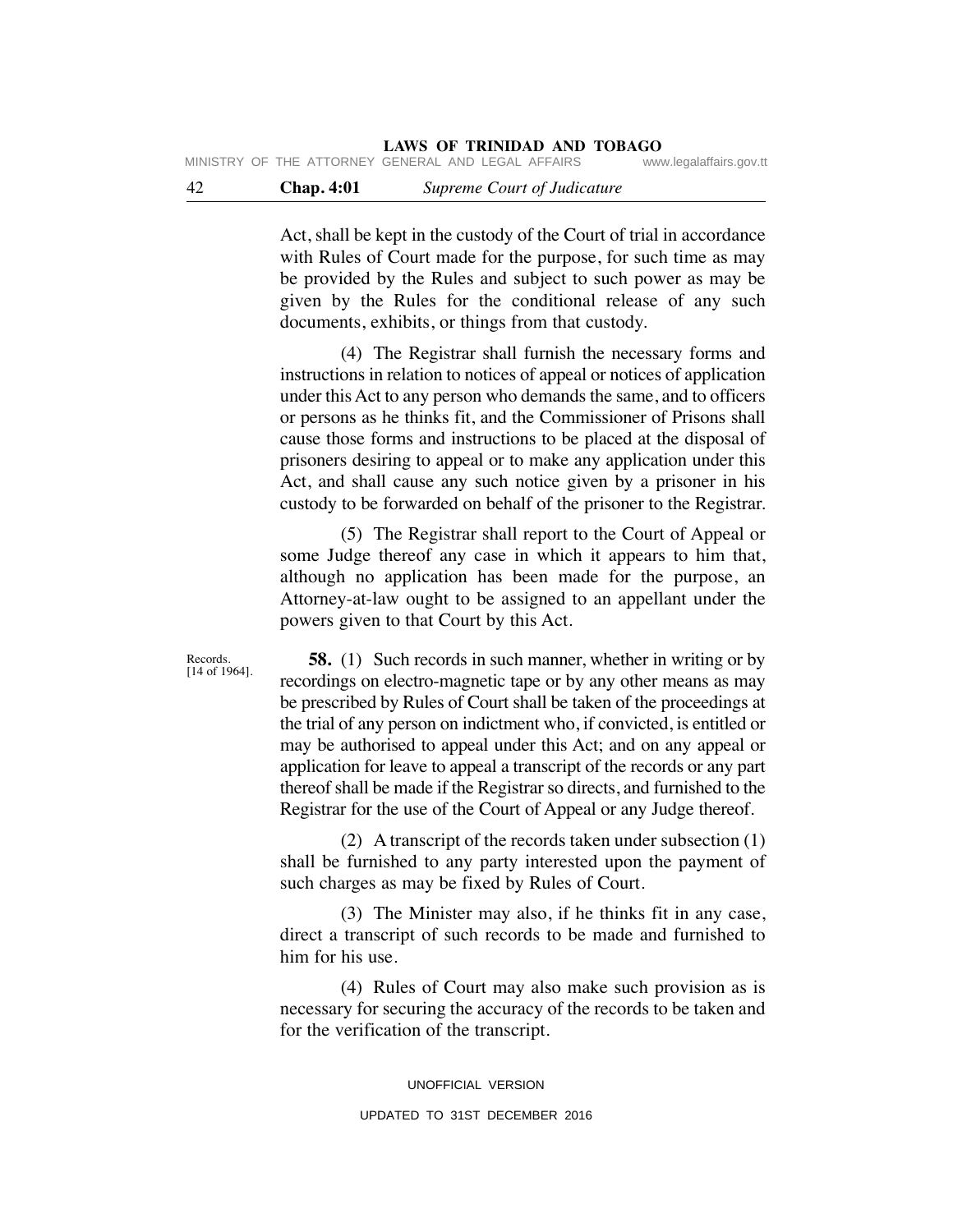# *Supreme Court of Judicature* **Chap. 4:01** 43 **LAWS OF TRINIDAD AND TOBAGO** Powers which may be exercised by a Judge of the (b) to extend the time within which notice of  $\frac{C_{\text{out}}}{C_{\text{out}}}$ [18 of 1994].  **59.** The powers of the Court of Appeal under this Act—  *(a)* to give leave to appeal; appeal or of an application for leave to appeal may be given;  *(c)* to assign legal aid to an appellant;  *(d)* to allow the appellant to be present at any MINISTRY OF THE ATTORNEY GENERAL AND LEGAL AFFAIRS www.legalaffairs.gov.tt

- proceedings in cases where he is not entitled to be present without leave; or
- *(e)* to grant bail to an appellant,

may be exercised by any Judge of the Court of Appeal in the same manner as they may be exercised by the Court of Appeal, and subject to the same provisions; but, if the Judge refuses an application on the part of the appellant to exercise any such power in his favour, the appellant shall be entitled to have the application determined by the Court as duly constituted for the hearing and determining of appeals under this Act.

**60.** (1) Where any person is convicted on indictment, the Case stated or trial Judge may state a case or reserve a question of law for the reserved. consideration of the Court of Appeal and the Court of Appeal shall consider and determine such case stated or question of law reserved and may either—

- *(a)* confirm the judgment given upon the indictment;
- *(b)* order that the judgment be set aside and quash the conviction and direct a judgment and verdict of acquittal to be entered;
- *(c)* order that the judgment be set aside, and give instead thereof the judgment which ought to have been given at the trial;
- *(d)* require the Judge by whom such case has been stated or question has been reserved to amend such statement or question when specially entered on the record; or
- *(e)* make such other order as justice requires.

 $LRO$ 

question of law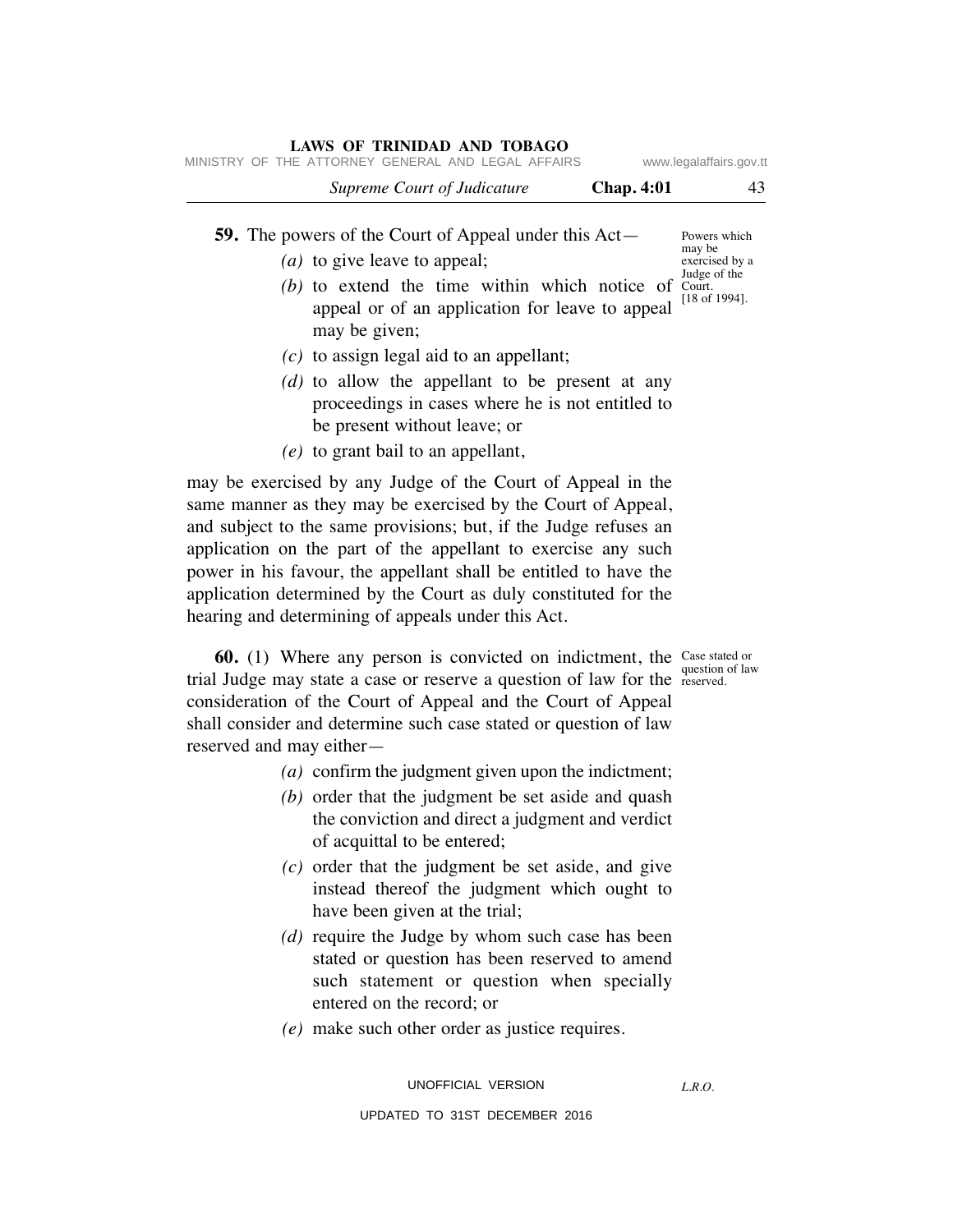**LAWS OF TRINIDAD AND TOBAGO** 44 **Chap. 4:01** *Supreme Court of Judicature* MINISTRY OF THE ATTORNEY GENERAL AND LEGAL AFFAIRS

> (2) The Court of Appeal, when a case is stated or a question of law reserved for its opinion, shall have power, if it thinks fit, to cause the case or certificate to be sent back for amendment and thereupon the same shall be amended accordingly.

Provisions of this Act applicable to proceedings under section 60.

 **61.** Where a case is stated or a question of law reserved for the consideration of the Court of Appeal, the provisions of sections 48, 49, 51, 53, 54, 55, and 56, section 57(1), (3) and (5) and section 59 shall apply to such proceedings in like manner as to an appeal.

Case stated by Judge of High Court at request of Court of Appeal.

 **62.** In the case of an appeal which involves a question of law alone, the Court of Appeal may, if it thinks fit, request the Judge of the High Court to state the question together with all the circumstances under which the said question has arisen in such manner as may be prescribed by Rules of Court.

Reference to Court of Appeal of point of law following acquittal on indictment. [45 of 1979].

 **63.** (1) Where a person tried on indictment has been acquitted (whether in respect of the whole or part of the indictment) the Attorney General may, if he desires the opinion of the Court of Appeal on a point of law which has arisen in the case, refer that point to the Court, and the Court shall, in accordance with this section, consider the point and give their opinion on it.

 (2) For the purpose of its consideration of a point referred to it under this section the Court of Appeal shall hear argument—

- *(a)* by, or by an Attorney-at-law on behalf of, the Attorney General; and
- *(b)* if the acquitted person desires to present any argument to the Court, by an Attorney-at-law on his behalf or, with the leave of the Court, by the acquitted person himself.

 (3) Where the Court of Appeal has given its opinion on a point referred to it under this section, the Court may, of its own motion or in pursuance of an application in that behalf, refer the point to the Judicial Committee of the Privy Council if it appears to the Court that the point ought to be considered by the Judicial Committee.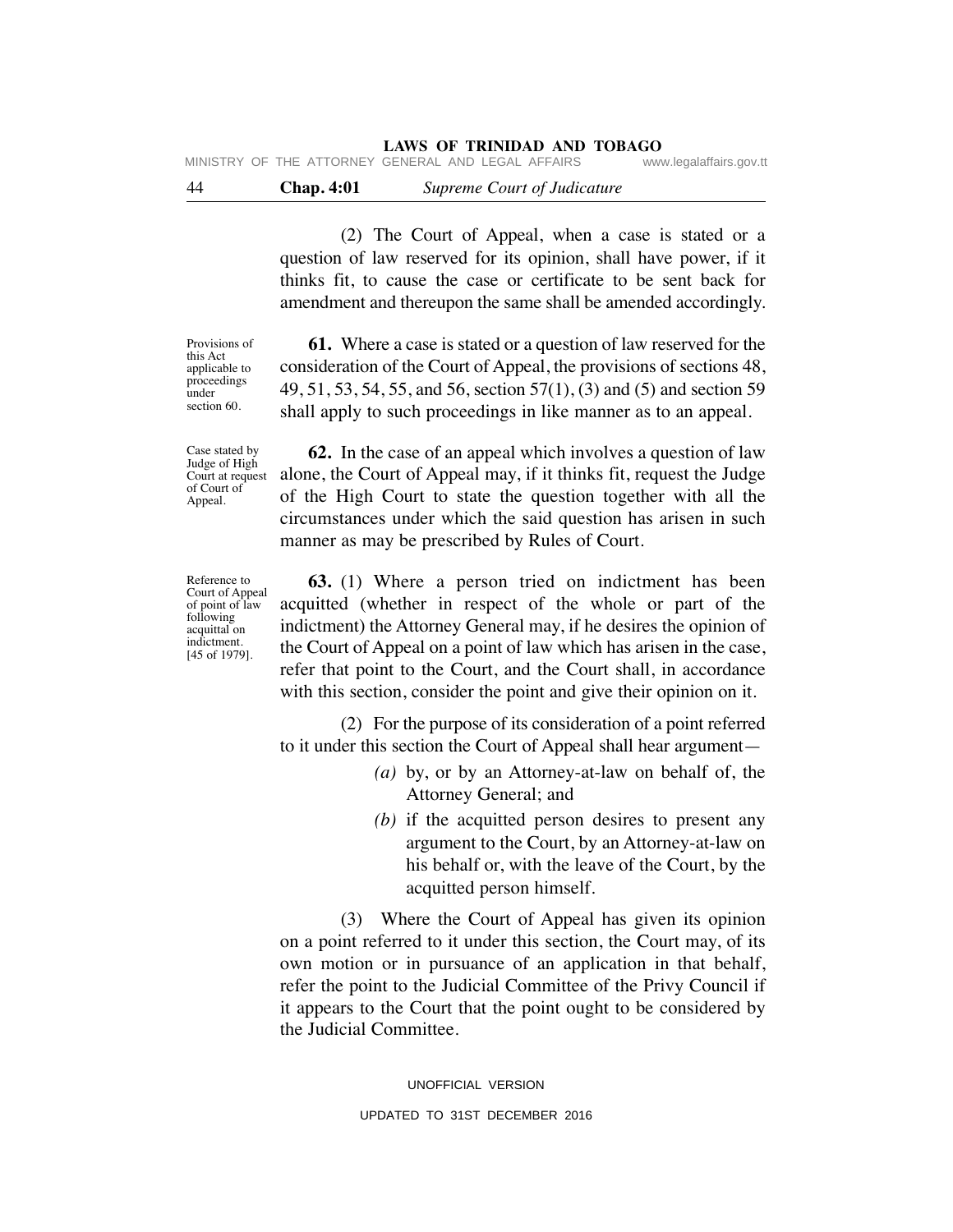| <b>LAWS OF TRINIDAD AND TOBAGO</b>                 |                   |                         |
|----------------------------------------------------|-------------------|-------------------------|
| MINISTRY OF THE ATTORNEY GENERAL AND LEGAL AFFAIRS |                   | www.legalaffairs.gov.tt |
| Supreme Court of Judicature                        | <b>Chap.</b> 4:01 | 45                      |

 (4) If a point is referred to the Judicial Committee under subsection (3), the Judicial Committee shall consider the point and give their opinion on it accordingly.

 (5) Where, on a point being referred to the Court of Appeal under this section or further referred to the Judicial Committee of the Privy Council, the acquitted person appears by an Attorney-at-law for the purpose of presenting any argument to the Court or the Judicial Committee, he shall be entitled to his costs, that is to say to the payment out of public funds of such sums as are reasonably sufficient to compensate him for expenses properly incurred by him for the purpose of being represented on the reference or further reference; and any amount recoverable under this subsection shall be ascertained, as soon as practicable, by the Registrar.

 (6) A reference under this section shall not affect the trial in relation to which the reference is made or any acquittal in that trial.

**64.** (1) Nothing in this Act shall affect the prerogative of mercy. Prerogative of

mercy. [136/1976].

 (2) The President on the advice of the Minister on the consideration of any petition for the exercise of the President's power of pardon having reference to the conviction of a person on indictment or to the sentence, other than sentence of death, passed on a person so convicted, may at any time—

- *(a)* refer the whole case to the Court of Appeal, and the case shall then be heard and determined by the Court as in the case of an appeal by a person convicted; or
- *(b)* if he desires the assistance of the Court of Appeal on any point arising in the case with a view to the determination of the petition, refer that point to the Court for their opinion thereon, and the Court shall consider the point so referred and furnish the President with their opinion thereon accordingly.

**65.** This Act shall apply in the case of convictions on criminal Criminal information as it applies in the case of convictions on indictment.

information.

UNOFFICIAL VERSION

 $LRO$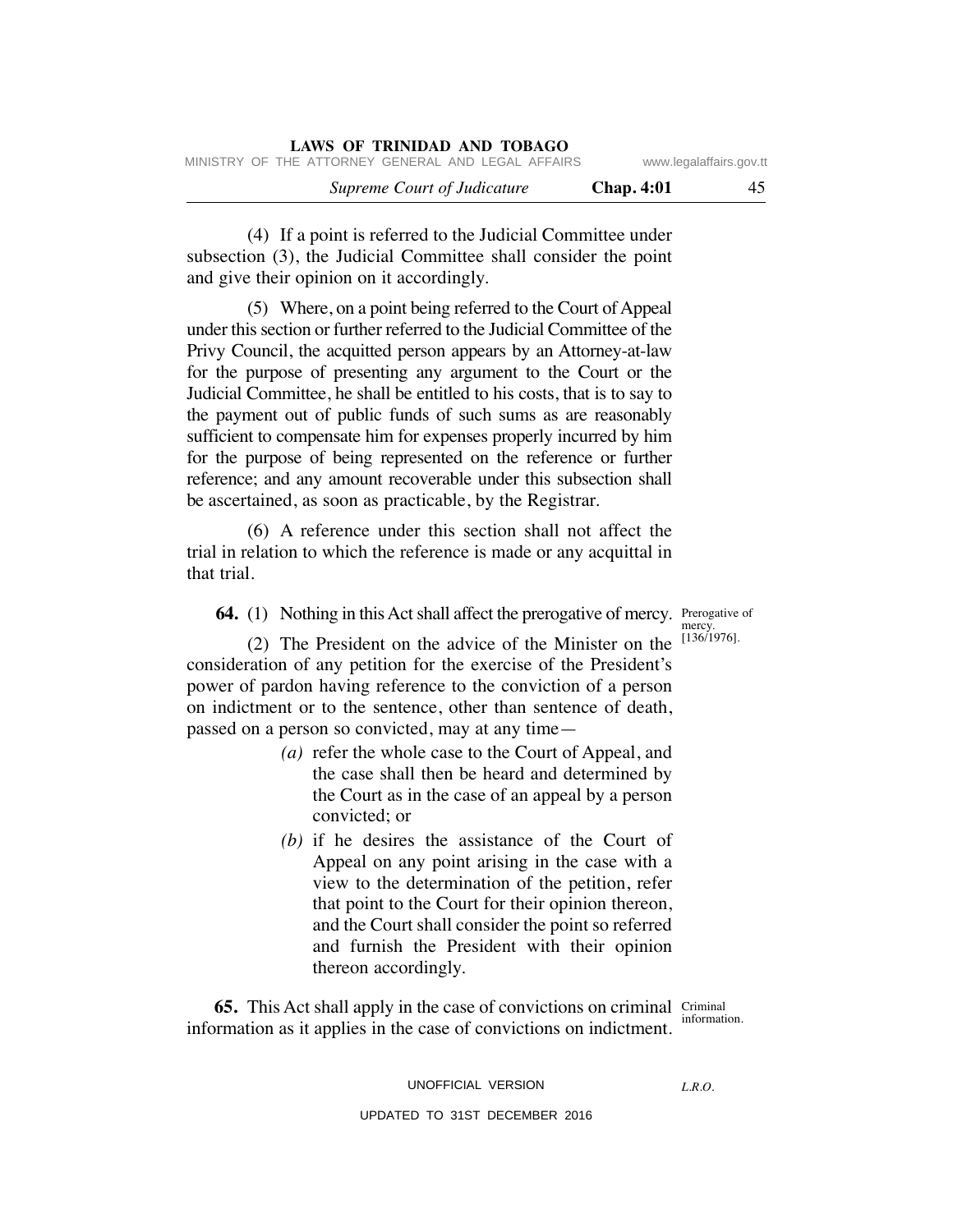MINISTRY OF THE ATTORNEY GENERAL AND LEGAL AFFAIRS

46 **Chap. 4:01** *Supreme Court of Judicature*

# **PART IIIA**

# **MASTERS OF THE HIGH COURT**

Masters of the High Court. [2 of 1980].

\***65A.** (1) There shall be attached to the High Court not less than two Masters who shall respectively exercise such authority and jurisdiction of a Judge in Chambers as may from time to time be assigned to a Master by Rules of Court.

 (2) The Masters shall, save as this Act or Rules of Court may otherwise expressly provide, have in all respects equal power, authority and jurisdiction but shall rank among themselves according to the priority of the dates of their respective appointments as Masters.

 (3) No person shall be appointed to be a Master unless he either—

- *(a)* is an Attorney-at-law within the meaning of the Legal Profession Act and has practised as such for not less than seven years; or
- *(b)* is an Attorney-at-law of the Supreme Court and has practised as such for not less than seven years; or
- *(c)* is an Attorney-at-law of the Supreme Court or of a Superior Court of jurisdiction in a Commonwealth Country and has either—
	- (i) practised as such for not less than seven years; or
	- (ii) after he became qualified so to practise, has served in the judicial or legal department of Trinidad and Tobago or of any Commonwealth Country for not less than seven years; or

has so practised and so served for periods which together amount to not less than seven years.

 (4) The office of Master shall be an office to which section 111 of the Constitution applies.

UNOFFICIAL VERSION

Ch. 90:03.

<sup>\*</sup> Sections 65A to 65D contained in Part IIIA came into operation on 1st June 1981— *See* LN 56/1981.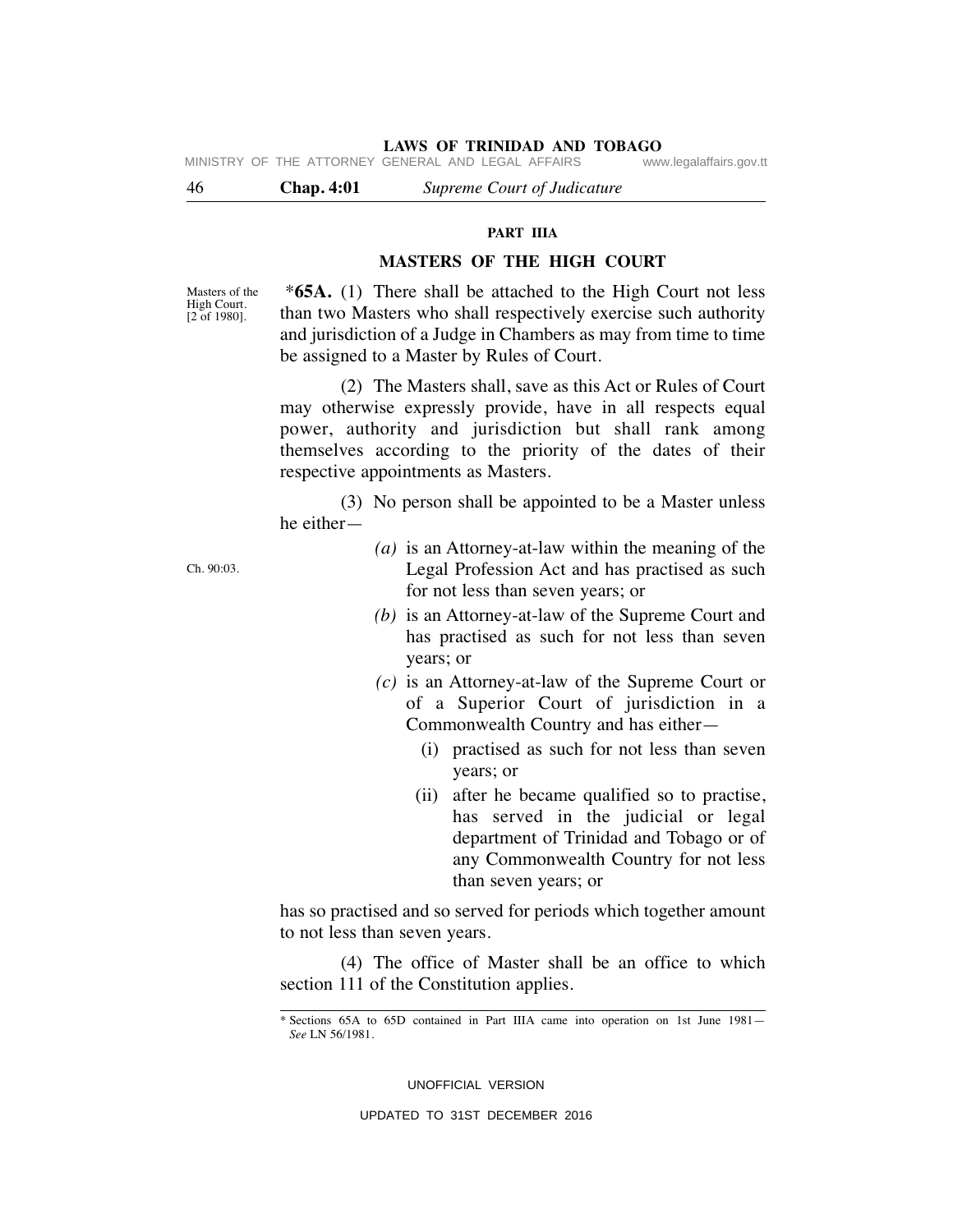| LAWS OF IRINIDAD AND TOBAGO                        |                         |    |
|----------------------------------------------------|-------------------------|----|
| MINISTRY OF THE ATTORNEY GENERAL AND LEGAL AFFAIRS | www.legalaffairs.gov.tt |    |
| Supreme Court of Judicature                        | <b>Chap.</b> 4:01       | 47 |

**65B.** (1) Where under this Act a Master has jurisdiction in Powers of Master. relation to any matter, then, subject to this Act, he shall have and  $\frac{M\text{a}^2}{[2 \text{ of } 1980]}$ . may exercise in relation to that matter all the powers of the Court or of a Judge of the High Court sitting in Chambers to make an order in the matter and such an order may include provision for costs, certificate for Attorney- at-law or other consequential matters; and any such order made by a Master shall, subject to this Act, have the same effect as if it had been made by the Court or by a Judge.

**LAWS OF TRINIDAD AND TOBAGO**

 (2) Where under this Act a Master exercises jurisdiction in relation to any matter, then—

- *(a)* in relation to such matter, the Master shall have all the rights, powers, immunities and privileges of a Judge;
- *(b)* any party to the proceedings may, if he so desires, appear by Attorney-at-law.

**65C.** (1) An appeal shall be to the Court of Appeal from any Appeals. order or decision of the Master made in the exercise of any jurisdiction conferred on him under this Act.

 (2) No appeal from an order or a decision of a Master under this section shall operate as a stay of proceedings unless such Master or the Court of Appeal so orders.

**65D.** Where the hearing of any proceedings has commenced Procedure before a Master and he ceases, either temporarily or permanently, not concluded to hold that office prior to the conclusion of the hearing—

- *(a)* if he has reserved judgment and ceases as aforesaid before he has delivered his judgment, he may at any time lodge with the Registrar such judgment in writing and such judgment shall as soon as possible thereafter be read in Chambers in accordance with the directions of the Chief Justice, and shall take effect in all respects as if the person who reserved judgment had continued to be a Master and had delivered judgment;
- *(b)* he may, whether or not he has reserved judgment as aforesaid, be assigned at any time to be a Master for the purpose of concluding such hearing.

where cases are by Master.  $[2 \text{ of } 1980].$ 

 $LRO$ 

 $[2]$  of 1980].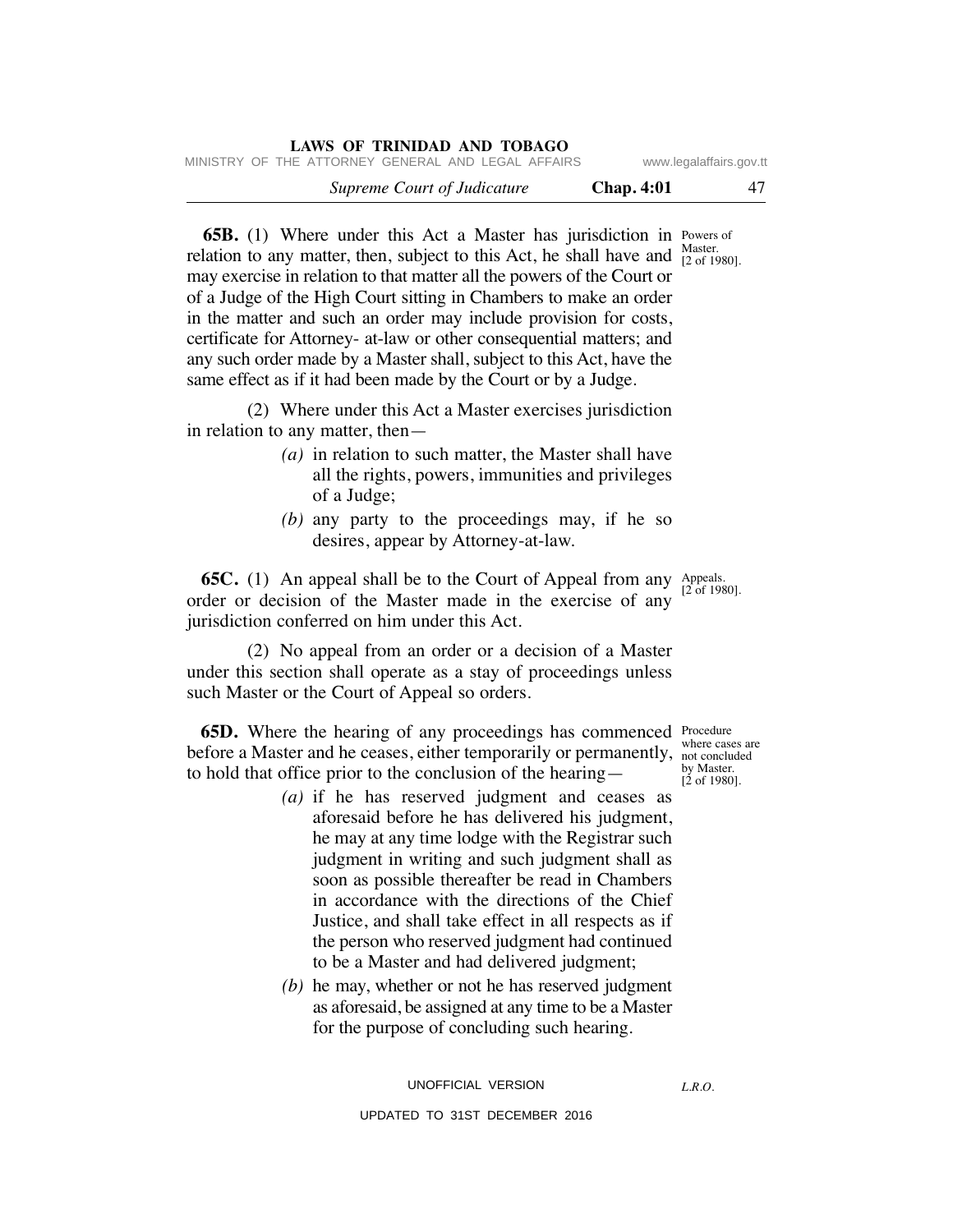MINISTRY OF THE ATTORNEY GENERAL AND LEGAL AFFAIRS

48 **Chap. 4:01** *Supreme Court of Judicature*

## **PART IIIB**

# **APPEALS BY THE DIRECTOR OF PUBLIC PROSECUTIONS**

 **65E.** (1) Section 63 notwithstanding, the Director of Public Prosecutions may appeal to the Court of Appeal—

- *(a)* against a judgment or verdict of acquittal of a trial Court in proceedings by indictment when the judgment or verdict is the result of a decision by the trial Judge to uphold a no case submission or withdraw the case from the jury on any ground of appeal that the decision of the trial Judge is erroneous in point of law;
- *(b)* with leave of the Court of Appeal or a Judge thereof, against the sentence passed by a trial Court in proceedings by indictment, unless that sentence is one fixed by law.

 (2) For the purposes of this section a judgment or verdict of acquittal includes an acquittal in respect of an offence specifically charged notwithstanding that the accused has on the trial thereof been convicted of another offence.

 **65F.** (1) Where the Director of Public Prosecutions proposes to appeal to the Court of Appeal or to obtain the leave of that Court to appeal he shall give notice of appeal or notice of his application for leave to appeal, in such manner as may be prescribed by Rules of Court within fourteen days of the date of the verdict of acquittal or sentence passed.

 (2) The Court of Appeal or a Judge thereof may at any time extend the time within which notice of appeal or notice of an application for leave to appeal may be given.

Power of Court on appeal from acquittal. [28 of 1996].

- **65G.** On an appeal from an acquittal the Court of Appeal may—
	- *(a)* dismiss the appeal; or
	- *(b)* allow the appeal, set aside the verdict, and order a new trial.

UNOFFICIAL VERSION

UPDATED TO 31ST DECEMBER 2016

Right of Director of Public Prosecutions to appeal. [28 of 1996].

Time for appealing.  $[28 \text{ of } 1996]$ .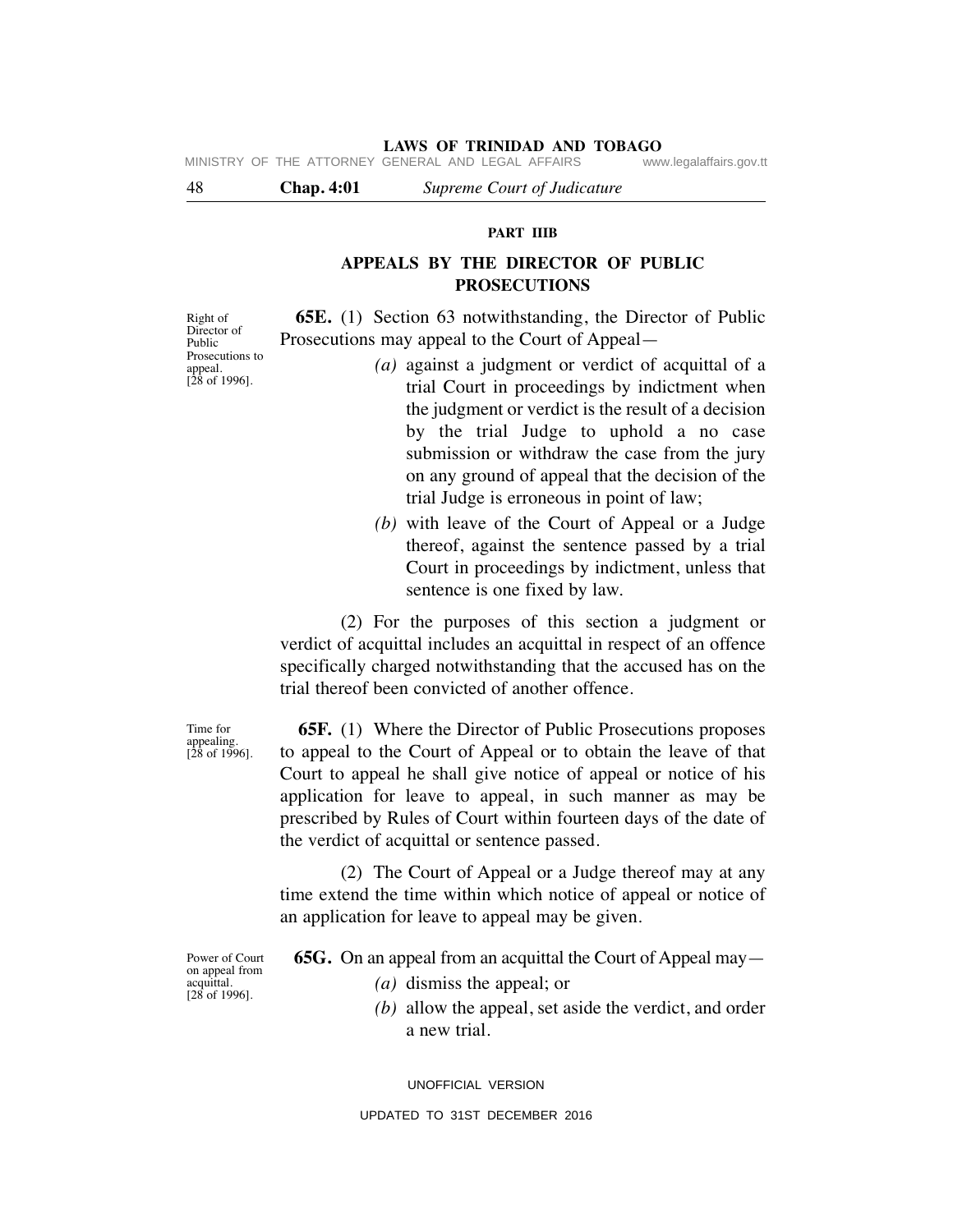|                         |                   | LAWS OF TRINIDAD AND TOBAGO                        |
|-------------------------|-------------------|----------------------------------------------------|
| www.legalaffairs.gov.tt |                   | MINISTRY OF THE ATTORNEY GENERAL AND LEGAL AFFAIRS |
| 49.                     | <b>Chap.</b> 4:01 | Supreme Court of Judicature                        |

**65H.** Where an appeal brought by the Director of Public Power of Court Prosecutions is against the sentence, the Court of Appeal shall against sentence consider the adequacy of the sentence appealed against, and may of Public upon such evidence as it thinks fit to require or receive—

on appeal by the Director Prosecutions. [28 of 1996].

- *(a)* vary the sentence, within the limits prescribed by law, for the offence of which the accused was convicted; or
- *(b)* dismiss the appeal.

**65I.** (1) Where, under this Part, an appeal is lodged or an Judge's notes and report. application for leave to appeal is made, the Judge who presided  $\frac{1}{28}$  of 1996]. at the trial shall furnish the Court of Appeal, in accordance with Rules of Court, a report giving his opinion upon the case or upon any point arising in the case.

- (2) A copy or transcript of—
	- *(a)* the evidence taken at the trial;
	- *(b)* the charge to the jury, if any, and the reasons for judgment, if any, shall be furnished to the Court of Appeal except in so far as it is dispensed with by order of a Judge of that Court.

 (3) A copy of the Judge's charge to the jury, if any, and any objections that were made to it shall, before the copy or transcript is transmitted to the Court of Appeal pursuant to subsection (2), be submitted to the Judge who presided at the trial, and if the Judge refuses to certify that the charge and objections are accurately set out, he shall immediately certify to the Court of Appeal—

- *(a)* the reasons for his refusal; and
- *(b)* the charge that was given to the jury, if any, and any objections that were made to it.

 (4) A party to the appeal is entitled to receive upon payment of such charges as may be fixed by Rules of Court a copy or transcript of any material that is prepared under subsections  $(1)$ ,  $(2)$  and  $(3)$ .

 $LRO$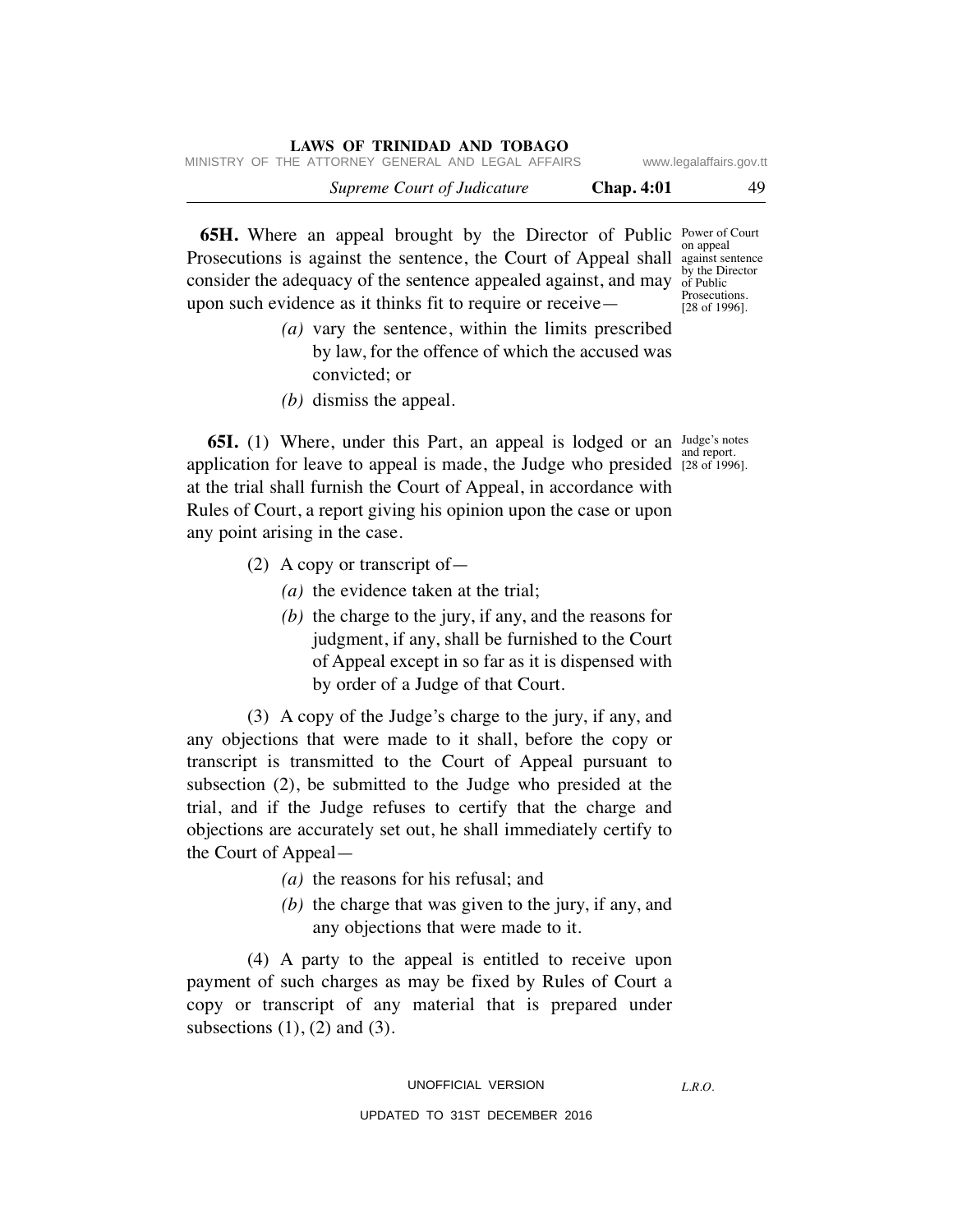MINISTRY OF THE ATTORNEY GENERAL AND LEGAL AFFAIRS

| 50<br><b>Chap.</b> 4:01 | Supreme Court of Judicature |
|-------------------------|-----------------------------|
|-------------------------|-----------------------------|

Right of respondent to be present. [28 of 1996].

 **65J.** (1) A respondent, notwithstanding that he is in custody, shall, on the hearing of an appeal under this Part, be entitled to be present in Court if he so desires, except where the appeal is on a ground involving a question of law alone.

 (2) On an application for leave to appeal or on any proceedings preliminary or incidental to an appeal, a respondent shall not be entitled to be present, except where Rules of Court otherwise provide, or where the Court gives him leave to be present.

 (3) The power of the Court of Appeal to make an order under this Part may be exercised notwithstanding that the respondent is for any reason not present.

Legal assistance to respondent. [28 of 1996].

 **65K.** The Court of Appeal may at any time assign to a respondent an Attorney-at-law, in any appeal or proceedings preliminary or incidental to an appeal in which, in the opinion of the Court, it appears desirable in the interest of justice that the respondent should have legal aid, and that he has not sufficient means to enable him to obtain that aid.

Costs of appeal.  $[28$  of  $1996]$ .

Duties of Registrar. [28 of 1996].

 **65L.** On the hearing and determination of an appeal or any proceedings preliminary or incidental thereto under this Part, the Court may make such order as to costs as it sees fit.

 **65M.** (1) The Registrar shall take all necessary steps for obtaining a hearing under this Part of any appeal or application, notice of which is given to him under this Act, and shall obtain and lay before the Court of Appeal in proper form all documents, exhibits, and other things relating to the proceedings in the Court before which the respondent was tried which appear necessary for the proper determination of the appeal or application.

 (2) If it appears to the Registrar that a notice of appeal against an acquittal, which purports to be on a ground of appeal that involves a question of law alone, does not show a substantial ground of appeal, the Registrar may refer the appeal to the Court of Appeal for summary determination, and, where the case is so referred, the Court of Appeal may, if it considers that the appeal is frivolous or vexatious, and can be determined without adjourning the same for a full hearing, dismiss the appeal summarily, without calling on any person to attend the hearing.

> UNOFFICIAL VERSION UPDATED TO 31ST DECEMBER 2016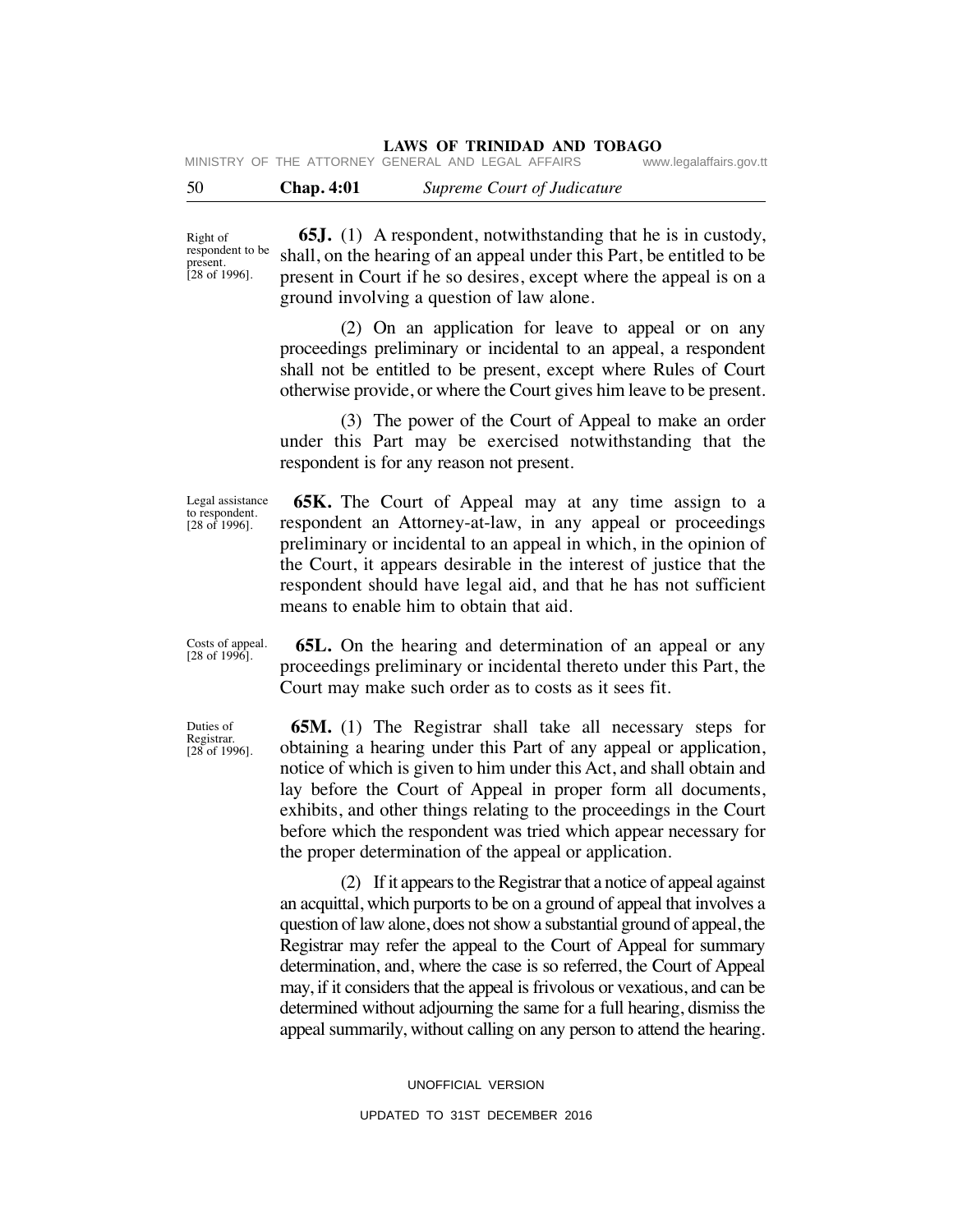| <b>LAWS OF TRINIDAD AND TOBAGO</b>                 |                   |                         |
|----------------------------------------------------|-------------------|-------------------------|
| MINISTRY OF THE ATTORNEY GENERAL AND LEGAL AFFAIRS |                   | www.legalaffairs.gov.tt |
| Supreme Court of Judicature                        | <b>Chap.</b> 4:01 |                         |

 (3) Any documents, exhibits, or other things required in connection with an appeal or on a motion for leave to appeal under this Part shall be kept in the custody of the Court of trial in accordance with Rules of Court made for the purpose, for such time as may be provided by the Rules and subject to such power as may be given by the Rules for the conditional release of any such documents, exhibits, or things from that custody.

 (4) Where a person named as a respondent in a notice of appeal or in an application for leave to appeal made under this Part is in prison, all documents relating to such notice or application shall be served upon him at the prison in which he is detained.

 (5) The Registrar shall report to the Court of Appeal or a Judge thereof any case in which it appears to him that, although no application has been made for the purpose, an Attorney-at-law ought to be assigned to a respondent under the powers given to that Court by this Part.

# **65N.** The powers of the Court of Appeal under this Part—

 *(a)* to give leave to appeal;

- *(b)* to extend the time within which notice of appeal or of an application for leave to appeal may be given;
- *(c)* to assign legal aid to a respondent; or
- *(d)* to allow the respondent to be present at any proceedings in cases where he is not entitled to be present without leave,

may be exercised by any Judge of the Court of Appeal in the same manner as they may be exercised by the Court of Appeal, and subject to the same provisions; but, if the Judge refuses an application on the part of the respondent to exercise any such power in his favour, the respondent shall be entitled to have the application determined by the Court as duly constituted for the hearing and determining of appeals under this Act.

**65O.** An appeal from a decision of the Court of Appeal under Appeals to the this Part shall lie to the Judicial Committee as of right.

Judicial Committee. [28 of 1996].

UNOFFICIAL VERSION

 $LRO$ 

UPDATED TO 31ST DECEMBER 2016

Powers which may be exercised by a Judge of the Court. [28 of 1996].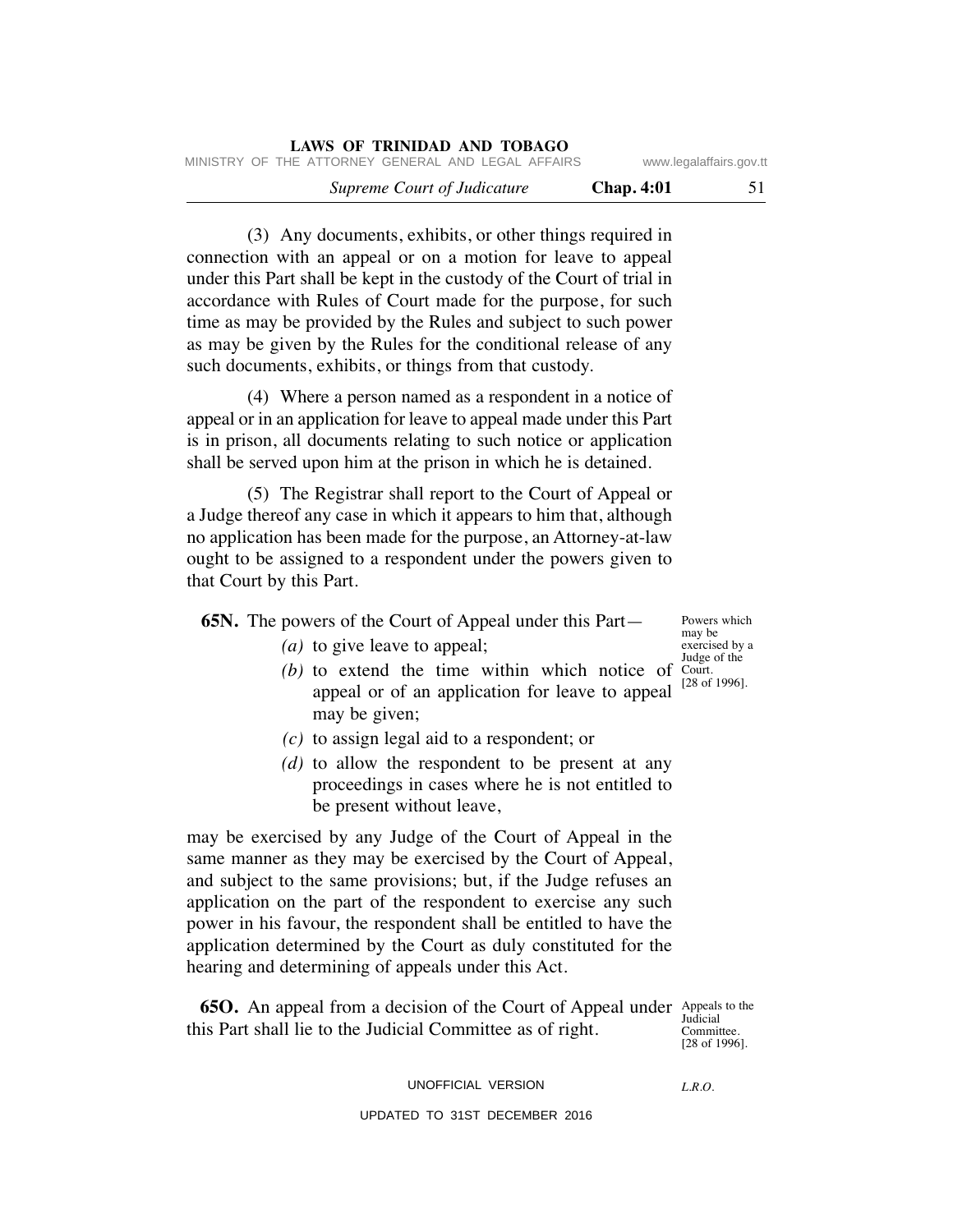| 52 | <b>Chap.</b> 4:01 | Supreme Court of Judicature                        |                         |
|----|-------------------|----------------------------------------------------|-------------------------|
|    |                   | MINISTRY OF THE ATTORNEY GENERAL AND LEGAL AFFAIRS | www.legalaffairs.gov.tt |

Sections 42 to 65 to apply. [28 of 1996].

 **65P.** Where this Part does not make provision for any of the matters provided for in sections 42 to 65, those sections, as suitably modified, shall apply.

Interpretation. [28 of 1996].

 **65Q.** In this Part "respondent" means the person whose acquittal or whose sentence is the subject of an appeal by the Director of Public Prosecutions.

#### **PART IV**

### **GENERAL PROVISIONS**

# **REGISTRAR AND OTHER OFFICERS**

Registrar. [14 of 1964].  **66.** (1) There shall be a Registrar of the Supreme Court.

 (2) The Registrar shall have custody of the seal of the Court of Appeal and of the High Court and of all records, documents, and papers of the Court.

 (3) The Registrar shall have such power and authority and perform such duties as shall be necessary for the due conduct and discharge of the business of the Supreme Court and as the Judges thereof shall direct.

 (4) The Registrar shall perform such duties as may be prescribed by Rules of Court, and shall also have powers and discharge duties corresponding to the powers and duties of the Queen's Coroner and Attorney and Master of the Crown Office attached to the Queen's Bench Division of the High Court of Justice in England so far as such powers or duties relate to any judicial proceedings.

(5) The Registrar shall be an Attorney-at-law.

Registrar to have powers of Judge in Chambers. [19 of 1973  $6$  of 1976].

 **67.** (1) The Registrar shall have power and jurisdiction to do such of the things and transact such of the business as by virtue of any written law, or by custom, or by the Rules and practice of the High Court, are done and transacted by a Judge of the High Court sitting in Chambers as may from time to time be prescribed by Rules of Court; but the Registrar shall have no jurisdiction in respect of matters relating to the liberty of the subject.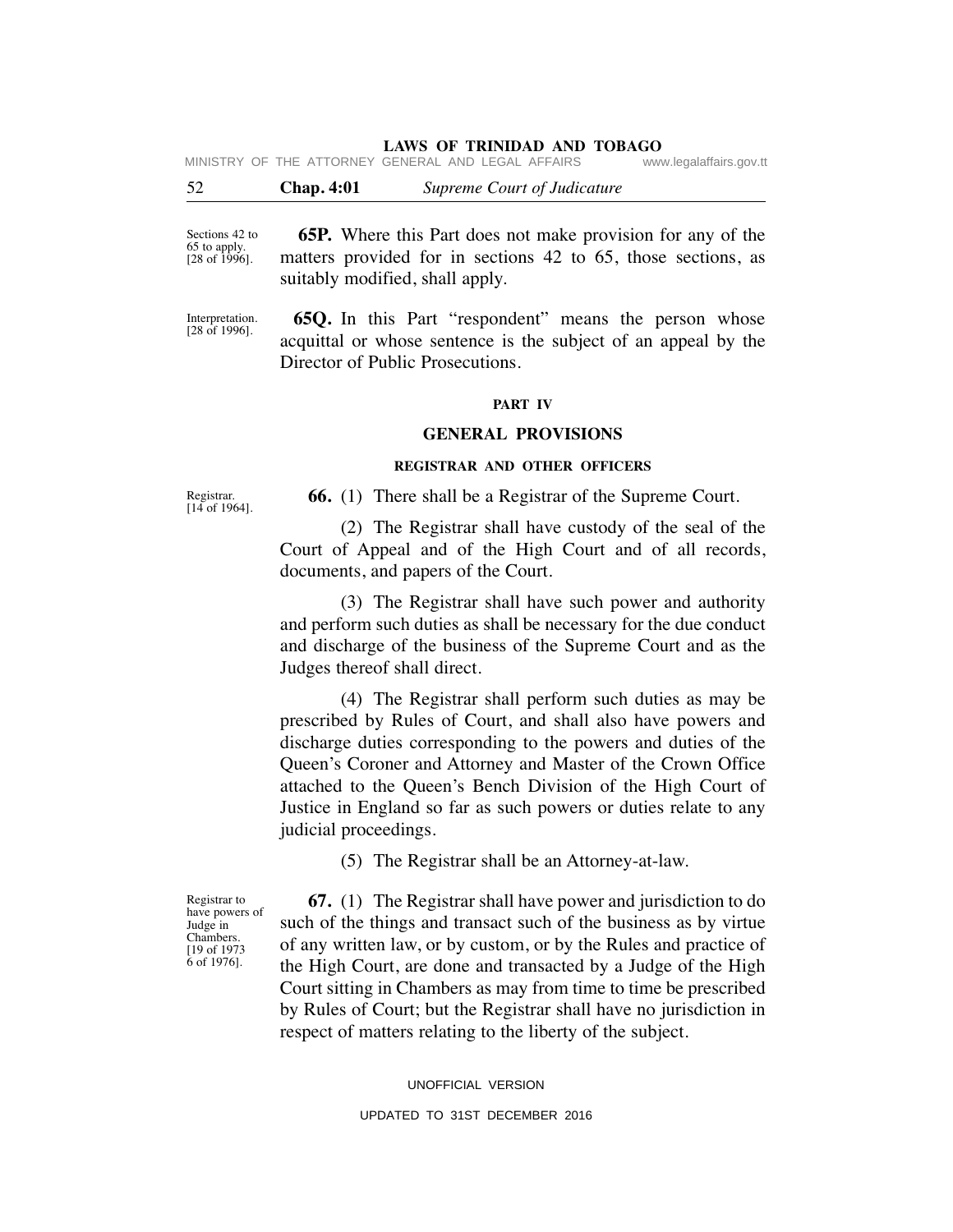| LAWS OF TRINIDAD AND TOBAGO<br>MINISTRY OF THE ATTORNEY GENERAL AND LEGAL AFFAIRS |                   | www.legalaffairs.gov.tt |
|-----------------------------------------------------------------------------------|-------------------|-------------------------|
| Supreme Court of Judicature                                                       | <b>Chap.</b> 4:01 | 53                      |

 (2) A person affected by any order or decision of the Registrar sitting in Chambers may appeal to the High Court or to the Court of Appeal, as the case may be, in such cases as may be provided for by Rules of Court. The Rules of Court relating to appeals from the Registrar to the High Court or to the Court of Appeal, shall be—

- *(a)* in the case of the High Court, such as are prescribed by Rules of Court; and
- *(b)* in the case of the Court of Appeal, the Rules of Court relating to appeals from a Judge in Chambers.

**68.** (1) There shall be a Deputy Registrar of the Supreme Court. Deputy Registrar and

(2) There shall be at least three Assistant Registrars of  $\frac{\text{Assistant}}{\text{Registrars}}$ the Supreme Court, one of whom shall be for Port-of-Spain, one  $\frac{114 \text{ of } 1964}{29 \text{ of } 1968}}$ for San Fernando and one for Tobago.

 (3) The Deputy Registrar and every Assistant Registrar shall be an Attorney-at-law and shall be public offices to which section 111 of the Constitution applies.

 (4) The Deputy Registrar and every Assistant Registrar shall in the exercise of his office have all and singular the like authorities, powers, duties, immunities and liabilities of the Registrar, except where otherwise provided by Rules of Court.

**69.** The Assistant Registrar for San Fernando and the Custody of Assistant Registrar for Tobago shall each have custody of the  $\frac{14}{14}$  of 1964]. duplicate seals of the High Court for use in San Fernando and Tobago respectively.

**70.** Any act done or document signed by the Registrar, the Common Deputy Registrar or an Assistant Registrar shall not be liable to  $\frac{p_{\text{c}}}{p_{\text{c}}}}$ objection on the ground that it ought to be done or signed by  $[14 \text{ of } 1964]$ . another of them.

**71.** The Registrar shall be Marshal of Trinidad and Tobago Registrar to be and shall perform all the duties, have all the rights and powers, and be subject to all the liabilities and obligations appertaining to the office immediately before the commencement of this Act.

UPDATED TO 31ST DECEMBER 2016

Assistant [14 of 1964

duplicate seal.

powers of

Marshal.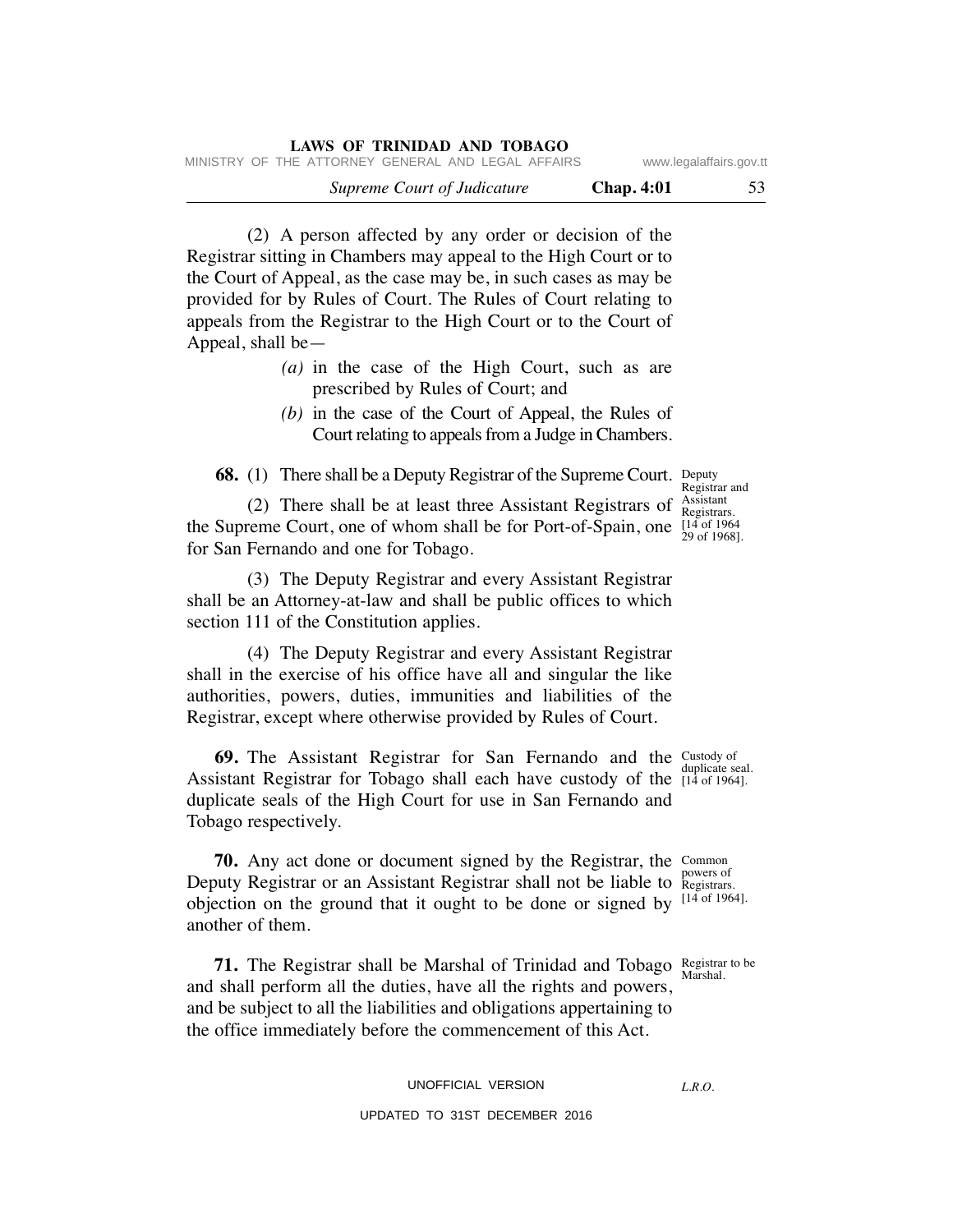| MINISTRY OF THE ATTORNEY GENERAL AND LEGAL AFFAIRS<br>www.legalaffairs.gov.tt |
|-------------------------------------------------------------------------------|
|-------------------------------------------------------------------------------|

| -54<br><b>Chap.</b> 4:01 | Supreme Court of Judicature |
|--------------------------|-----------------------------|
|--------------------------|-----------------------------|

 **72.** (1) The Deputy Registrar and the Assistant Registrar for Port-of-Spain shall be the Deputy Marshals of the Supreme Court in Port-of-Spain, and the senior Principal Officer in the Registry of the Supreme Court shall be the Second Deputy Marshal of the Supreme Court in Port-of-Spain. Deputy Marshal. [14 of 1964].

> (2) The Assistant Registrars for San Fernando and Tobago shall be the Deputy Marshals of the Supreme Court for San Fernando and Tobago respectively.

> (3) There shall be a Second Deputy Marshal of the Supreme Court for San Fernando who shall be an officer in the Registry of the Supreme Court at San Fernando.

> (4) The Deputy Marshals and the Second Deputy Marshals shall, subject to Rules of Court, have all the powers and may perform all the duties of the Marshal.

## **SITTINGS OF THE SUPREME COURT**

Power to sit at any time.

 **73.** Subject to any written law, the High Court and each Judge thereof shall have power at any time and in any place in Trinidad and Tobago to sit and act for the transaction of any part of the business of the High Court or a Judge thereof in the discharge of any duty that by any written law or otherwise may be required to be discharged.

Sittings of High Court. [21 of 1994].

 **74.** (1) Sittings of the High Court for the trial of civil and criminal cases shall be held at Port-of-Spain, San Fernando, Scarborough and any other place in Trinidad and Tobago designated by the Chief Justice at such times as the Chief Justice with the concurrence of a Judge of the High Court shall appoint.

 (2) Notice of the places designated and the times appointed for the sittings of the High Court under this section shall be published in the *Gazette.*

Special criminal sitting. [21 of 1994 5 of 1996].

 **75.** The President may at any time, by warrant under his hand and seal, require the Judges of the High Court to appoint special sittings, to be held at such time or times and in such place or places in Trinidad and Tobago as may be directed by the warrant, for the trial of any particular criminal case or cases or class of criminal cases; and the Judges shall appoint and hold sittings accordingly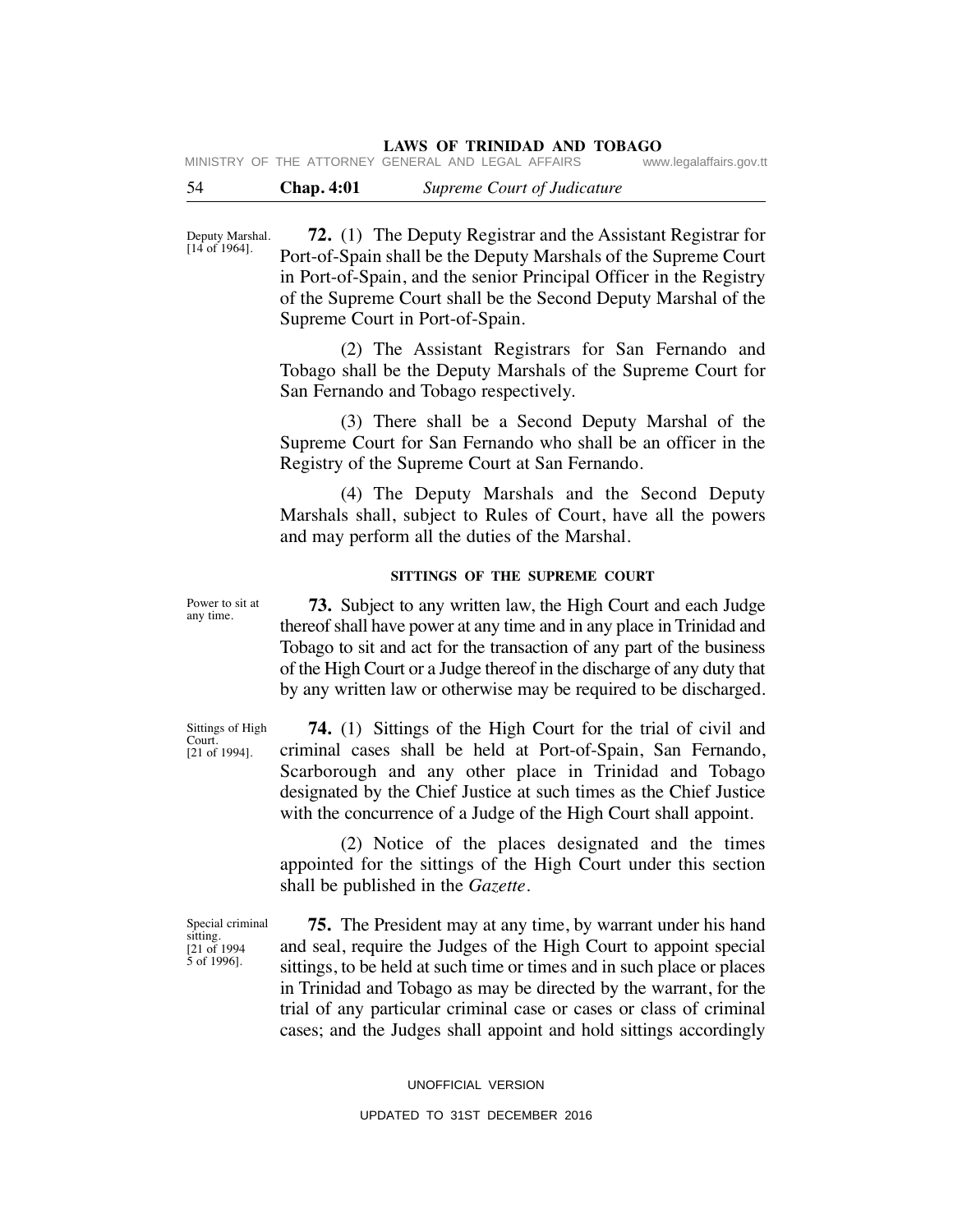| LAWS OF IKINIDAD AND TODAGO<br>MINISTRY OF THE ATTORNEY GENERAL AND LEGAL AFFAIRS |                   | www.legalaffairs.gov.tt |
|-----------------------------------------------------------------------------------|-------------------|-------------------------|
| Supreme Court of Judicature                                                       | <b>Chap.</b> 4:01 | 55                      |

and, in order to comply with the exigencies of the warrant, shall lay aside all other business as is necessary.

**LAWS OF TRINIDAD AND TOBAGO**

**76.** (1) Subject to subsection (2) the Court of Appeal shall sitting of Court of Appeal. sit in Port-of-Spain at such times as may be prescribed for the  $\frac{01}{2}$  of 1974]. hearing and determination of all appeals.

such times between the periods prescribed by Order 1, Rule 4 of Sub. Leg. (2) In addition to the sitting of the Court of Appeal in accordance with subsection (1), sittings of the Court of Appeal for the hearing and determination of such classes of appeals as may be prescribed, may be held at San Fernando and Scarborough at the Court of Appeal Rules, as the Chief Justice may direct.

# **RULES OF COURT**

**77.** Rules of Court may be made by the Chief Justice Power to make together with any four of the following persons who shall form  $[14 \text{ of } 1964]$ the Rules Committee, namely:

- *(a)* a Judge of the Court of Appeal\* to be nominated by the Chief Justice;
- *(b)* a Judge of the High Court\* to be nominated by the Chief Justice;
- Judicial and Legal Service Act, to be nominated Ch. 6:01. *(c)* the Attorney General or any legal officer referred to in Part I, II or III of the First Schedule to the by the Attorney General;
- *(ca)* a Master of the High Court to be nominated by the Chief Justice;
- *(d)* the Registrar of the Supreme Court; and
- *(e)* two practitioner members of the Law Association nominated by the Council of the Law Association and who shall hold office for three years.

**78.** (1) Rules of Court may be made under this Act for the Rules of Court. following purposes:

[14 of 1964 19 of 1973 6 of 1976 2 of 1980 23 of 1992].

(a) for regulating and prescribing the procedure,  $\frac{65}{45}$  of 1979 including the method of pleading, and practice  $^{2}_{21}$  of 1986

\*Amendment by Act No. 14 of 1964, s. 19(2), deemed to have come into operation on 1st August 1962.

#### UNOFFICIAL VERSION

 $LRO$ 

UPDATED TO 31ST DECEMBER 2016

Rules of Court. 21 of 1986 23 of 1992].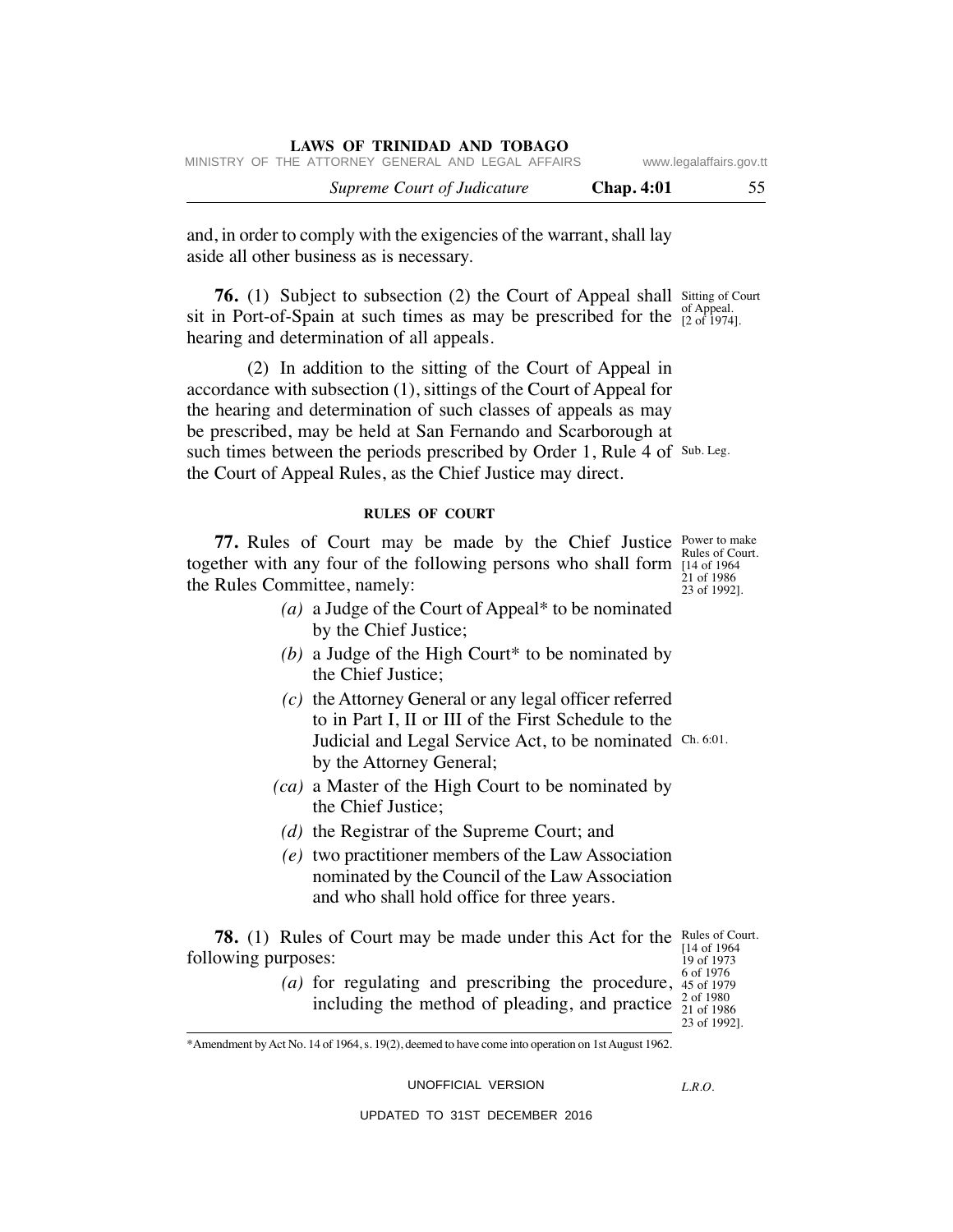MINISTRY OF THE ATTORNEY GENERAL AND LEGAL AFFAIRS

to be followed and the fees to be taken in the Court of Appeal and the High Court respectively in all causes and matters whatsoever in or with respect to which those Courts respectively have for the time being jurisdiction, and any matters incidental to or relating to any such procedure or practice, including but without prejudice to the generality of the foregoing provision, the manner in which and the time within which, any applications which under this or any other Act are to be made to the Court of Appeal or to the High Court shall be made;

- *(aa)* for making provision for the High Court in which any proceedings are pending, in such circumstances as may be specified in the Rules, to make an order requiring a party to the proceedings to make an interim payment of such amount as may be specified in the order, either by payment into Court or, if the order so provides, by paying it to another party to the proceedings;
- *(b)* for regulating and prescribing the procedure on appeals from any Court or person to the Court of Appeal, and the procedure in connection with the transfer of proceedings from an inferior Court to the High Court or from the High Court to an inferior Court;
- *(c)* for regulating the places and time of the sittings of the Court of Appeal and the High Court;
- *(d)* for regulating any matters relating to the costs of proceedings in the Court of Appeal or the High Court;
- *(e)* for prescribing in what cases trials in the High Court are to be with a jury and in what cases they are to be without a jury;
- *(f)* for regulating the means by which particular facts may be proved, and the mode in which evidence thereof may be given, in any proceedings or on

UNOFFICIAL VERSION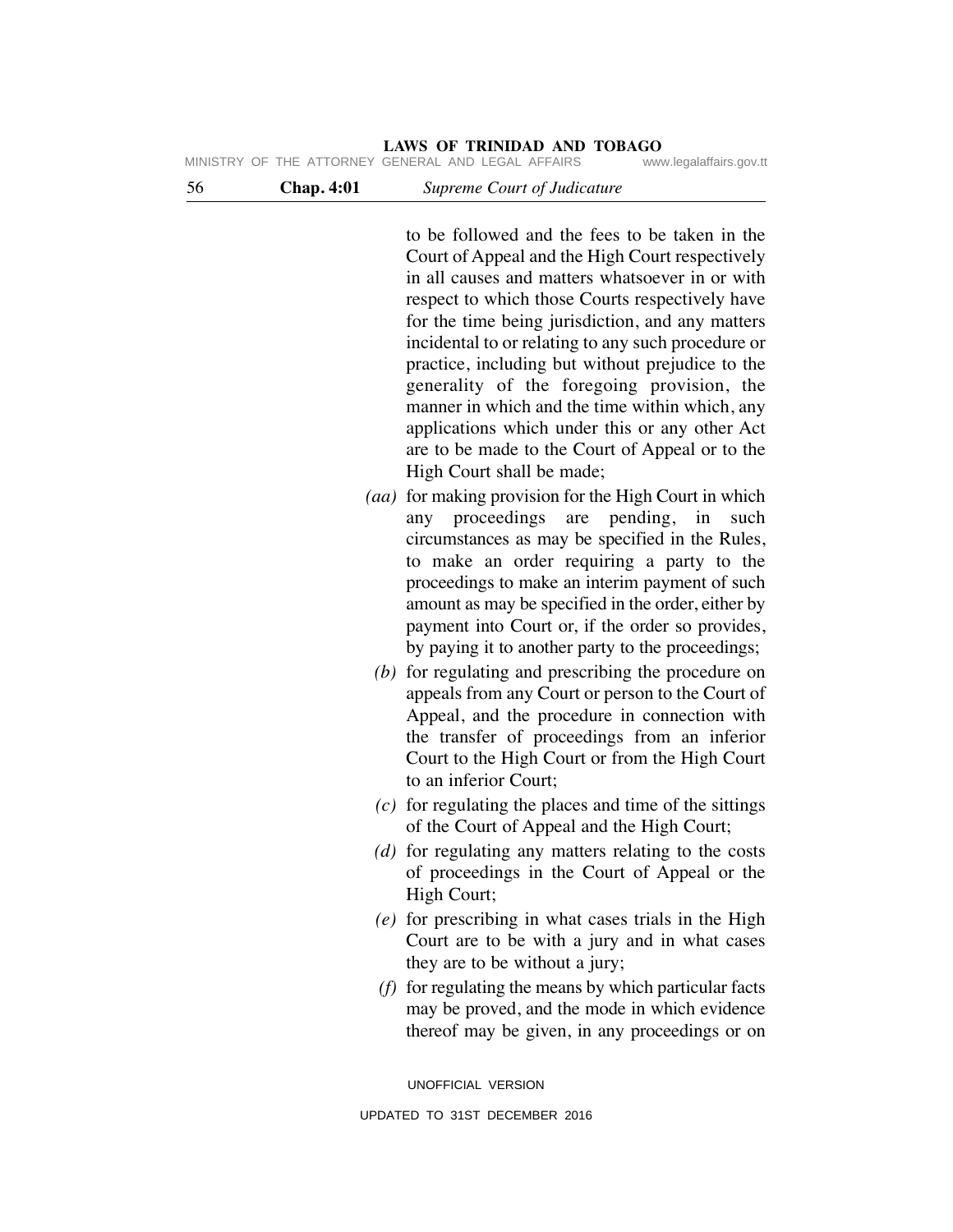| www.legalaffairs.gov.tt |                   | MINISTRY OF THE ATTORNEY GENERAL AND LEGAL AFFAIRS                                                                                                                                                                                                                                                                                                                                                                                                                                 |       |
|-------------------------|-------------------|------------------------------------------------------------------------------------------------------------------------------------------------------------------------------------------------------------------------------------------------------------------------------------------------------------------------------------------------------------------------------------------------------------------------------------------------------------------------------------|-------|
| 57                      | <b>Chap. 4:01</b> | Supreme Court of Judicature                                                                                                                                                                                                                                                                                                                                                                                                                                                        |       |
|                         |                   | any application in connection with or at any stage<br>of any proceedings, including for providing for<br>orders being made at any stage of any proceedings<br>directing that specified facts may be proved at the<br>trial by affidavit with or without the attendance<br>of the deponent for cross-examination and that<br>he may be produced for that purpose;                                                                                                                   |       |
| (1950 Ed.).             | and               | $(g)$ for regulating or making provision with respect to<br>any other matters with respect to which provision<br>is made in the Court of Appeal Rules, or which Sub. Leg.<br>were regulated by or with respect to which<br>provision was made by the Rules of the former<br>Supreme Court under the Judicature Ordinance $Ch. 3. No. 1.$<br>immediately before the commencement of this<br>Act or with respect to applications<br>proceedings relating to legitimacy declarations; |       |
|                         |                   | $(h)$ for regulating the procedure and the practice of<br>the High Court with respect to non-contentious<br>or common form probate business;                                                                                                                                                                                                                                                                                                                                       |       |
|                         |                   | ( <i>i</i> ) for regulating the vacations to be observed by<br>the High Court and the Court of Appeal and in<br>the offices of the said Courts respectively;                                                                                                                                                                                                                                                                                                                       |       |
|                         |                   | $(j)$ for the hearing during vacation by the Judges of<br>the High Court and the Court of Appeal<br>respectively all such applications as may require<br>to be immediately or promptly heard;                                                                                                                                                                                                                                                                                      |       |
|                         |                   | for regulating the practice and procedure of the<br>Court of Appeal in relation to appeals to the<br>Judicial Committee of the Privy Council and in<br>particular for the following purposes:<br>(i) the preparation and transmission of the<br>record and the case;                                                                                                                                                                                                               | (k)   |
|                         |                   | (ii) the consolidation of appeals;<br>withdrawal of appeals before despatch of<br>the record to England;                                                                                                                                                                                                                                                                                                                                                                           | (iii) |
|                         |                   | (iv) failure to prosecute appeals prior to<br>despatch of the record to England;                                                                                                                                                                                                                                                                                                                                                                                                   |       |
| L.R.O.                  |                   | UNOFFICIAL VERSION                                                                                                                                                                                                                                                                                                                                                                                                                                                                 |       |

UPDATED TO 31ST DECEMBER 2016

**LAWS OF TRINIDAD AND TOBAGO**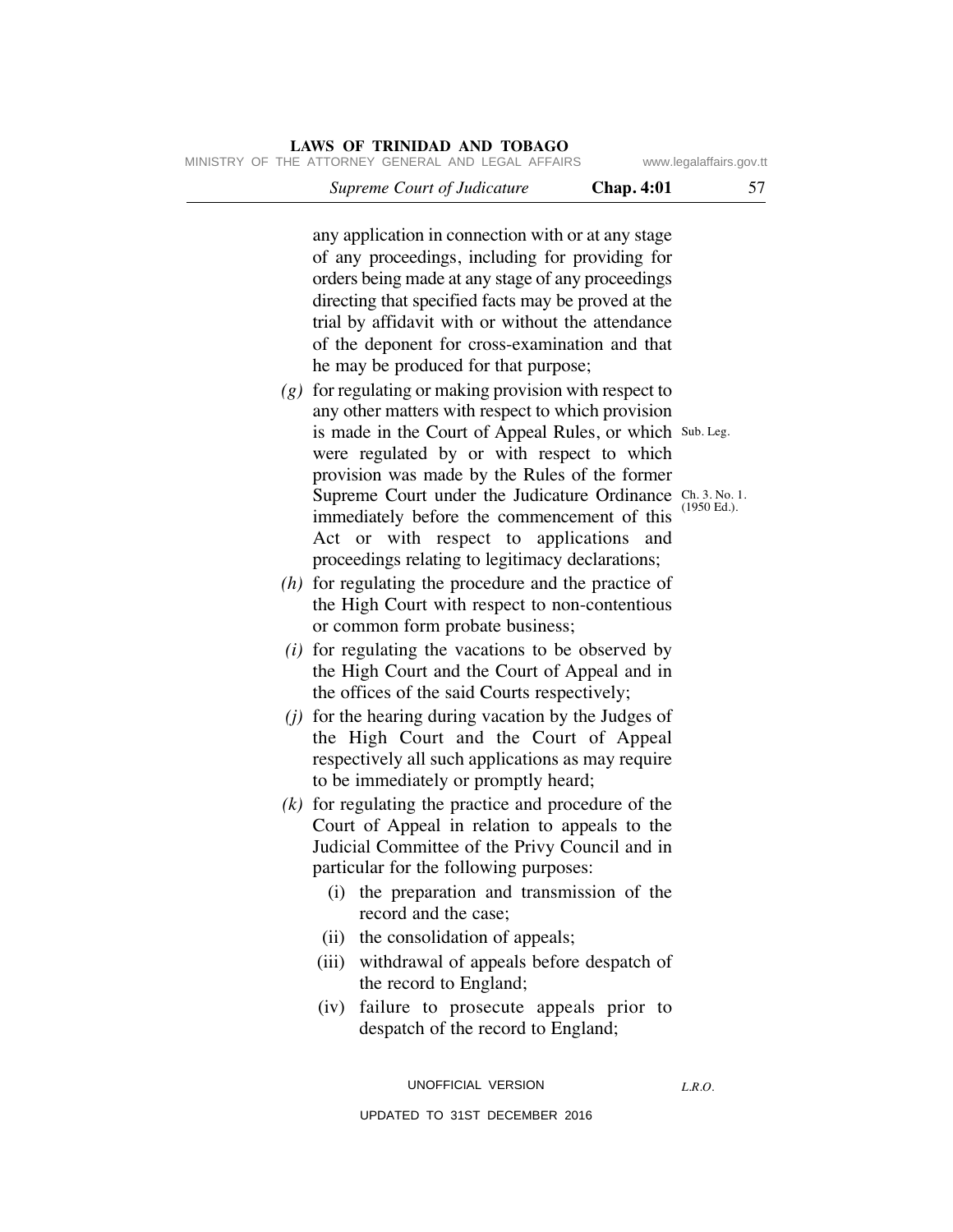|    |                   | MINISTRY OF THE ATTORNEY GENERAL AND LEGAL AFFAIRS<br>www.legalaffairs.gov.tt                                                                                                                                                                                                                                                                                                                                                                                                                                                                                                                                                                              |
|----|-------------------|------------------------------------------------------------------------------------------------------------------------------------------------------------------------------------------------------------------------------------------------------------------------------------------------------------------------------------------------------------------------------------------------------------------------------------------------------------------------------------------------------------------------------------------------------------------------------------------------------------------------------------------------------------|
| 58 | <b>Chap. 4:01</b> | Supreme Court of Judicature                                                                                                                                                                                                                                                                                                                                                                                                                                                                                                                                                                                                                                |
|    |                   | change of parties;<br>(v)<br>the contents and form of the case of a<br>(vi)                                                                                                                                                                                                                                                                                                                                                                                                                                                                                                                                                                                |
|    |                   | party to an appeal;                                                                                                                                                                                                                                                                                                                                                                                                                                                                                                                                                                                                                                        |
|    |                   | $(l)$ for regulating and prescribing the procedure in<br>disciplinary proceedings against Attorneys-at-law;                                                                                                                                                                                                                                                                                                                                                                                                                                                                                                                                                |
|    |                   | $(m)$ for providing safeguards in respect of disclosure<br>of the identity of an acquitted person where a<br>point of law arising out of his trial is submitted by<br>the Attorney General to the Court of Appeal in<br>accordance with section 63; and, also the form of<br>reference and other procedural matters [including]<br>applications to the Judicial Committee of the<br>Privy Council under section 63(3)];<br>$(n)$ for regulating the investment of all moneys<br>transferred, paid into or deposited in the<br>Supreme Court in any cause or matter or any<br>moneys under the control of, or subject to the<br>order of the Supreme Court. |
|    |                   | (1A) Rules of Court may prescribe the cases in which the<br>powers, authority and jurisdiction of a Master may be exercised.                                                                                                                                                                                                                                                                                                                                                                                                                                                                                                                               |
|    |                   | (2) Rules of Court may prescribe the cases in which<br>jurisdiction or powers of the High Court or a Judge of the High<br>Court may be exercised by a referee appointed by the Court or a<br>referee agreed upon by the parties and, without prejudice to the<br>generality of the foregoing provision, may in particular—                                                                                                                                                                                                                                                                                                                                 |
|    |                   | ( $a$ ) authorise the whole of any cause or matter or<br>any question or issue therein to be ordered to be<br>tried before, or any question arising in any cause<br>or matter to be ordered to be referred for enquiry<br>and report to, any such referee; and                                                                                                                                                                                                                                                                                                                                                                                             |
|    |                   | $(b)$ authorise powers of attachment and committal<br>to be exercised by any referee appointed by the                                                                                                                                                                                                                                                                                                                                                                                                                                                                                                                                                      |

and may make any provision incidental to any such provisions as aforesaid.

Court (but not by any other referee),

UNOFFICIAL VERSION UPDATED TO 31ST DECEMBER 2016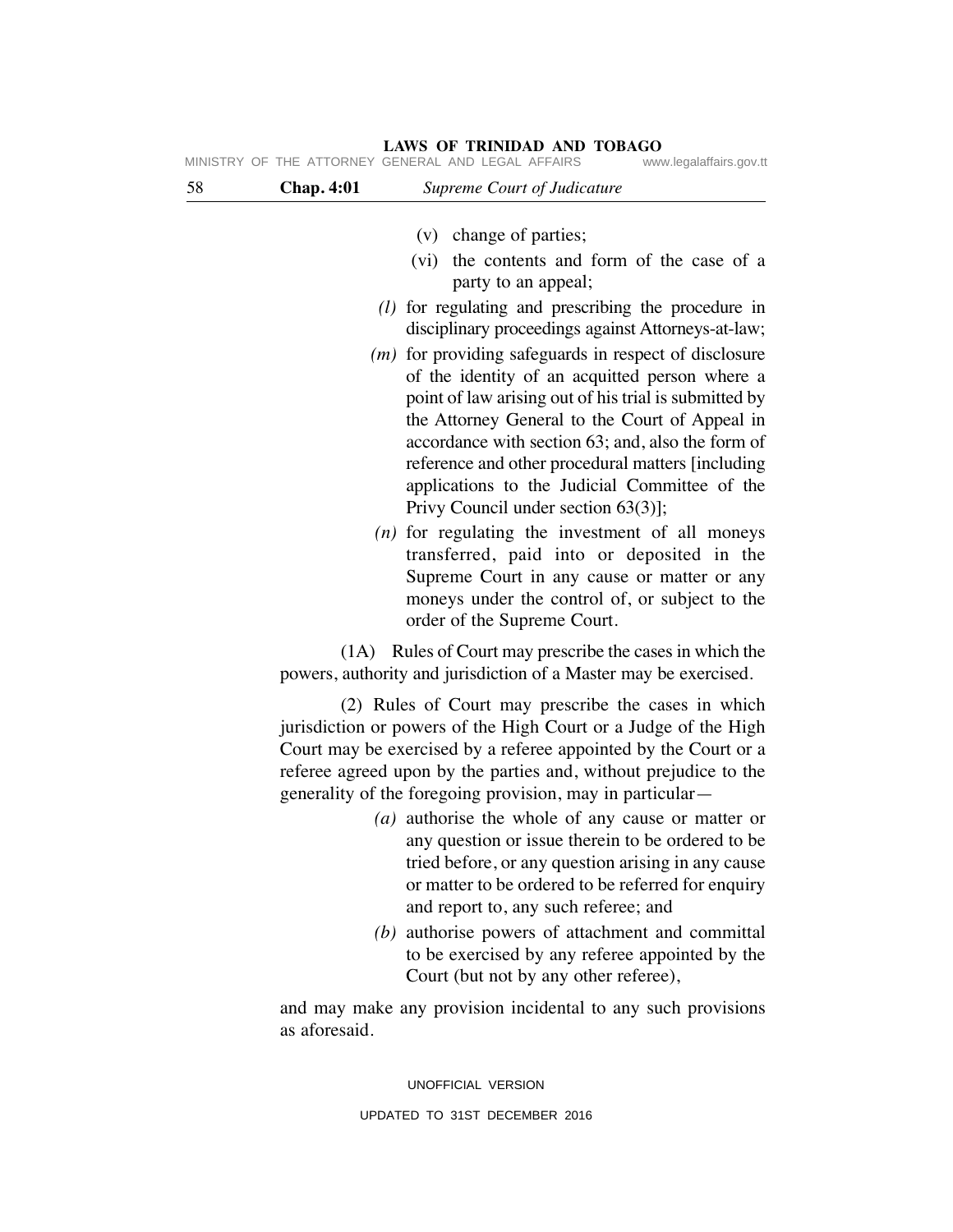| LAWS OF TRINIDAD AND TOBAGO                        |                   |                         |
|----------------------------------------------------|-------------------|-------------------------|
| MINISTRY OF THE ATTORNEY GENERAL AND LEGAL AFFAIRS |                   | www.legalaffairs.gov.tt |
| Supreme Court of Judicature                        | <b>Chap.</b> 4:01 | 59                      |

 (3) The decision of a referee, agreed upon by the parties, may be called in question in such manner, whether by an appeal to the Court of Appeal or by an appeal or application to the Court as may be prescribed by Rules of Court; but Rules of Court may provide either generally or to a limited extent for a decision of a referee appointed by the Court to be called in question only by appeal on a question of law.

 (3A) Rules of Court made under subsection (1)*(aa)* may include provision for enabling a party to any proceedings who, in pursuance of such an order, has made an interim payment to recover the whole or part of the amount of the payment in such circumstances, and from such other party to the proceedings, as may be determined in accordance with the Rules.

 (3B) Any Rules of Court made by subsection (1)*(aa)* may include such incidental, supplementary and consequential provisions as the Rules Committee may consider necessary or expedient.

 (3C) Nothing in subsection (1)*(aa)* shall be construed as affecting the exercise of any power relating to costs, including the power contained in subsection (1)*(d)*.

(3D) In subsection (1)*(aa)*—

- *(a)* "interim payment", in relation to a party to any proceedings means a payment on account of any damages, debt or other sum (excluding any costs) which that party may be held liable to pay to or for the benefit of another party to the proceedings if a final judgment or order of the Court in the proceedings is given or made in favour of that other party; and
- *(b)* any reference to a party to any proceedings includes a reference to any person who for the purposes of the proceedings acts as next friend or guardian of a party to the proceedings.

 (4) Rules of Court made under this section shall be subject to negative resolution of Parliament.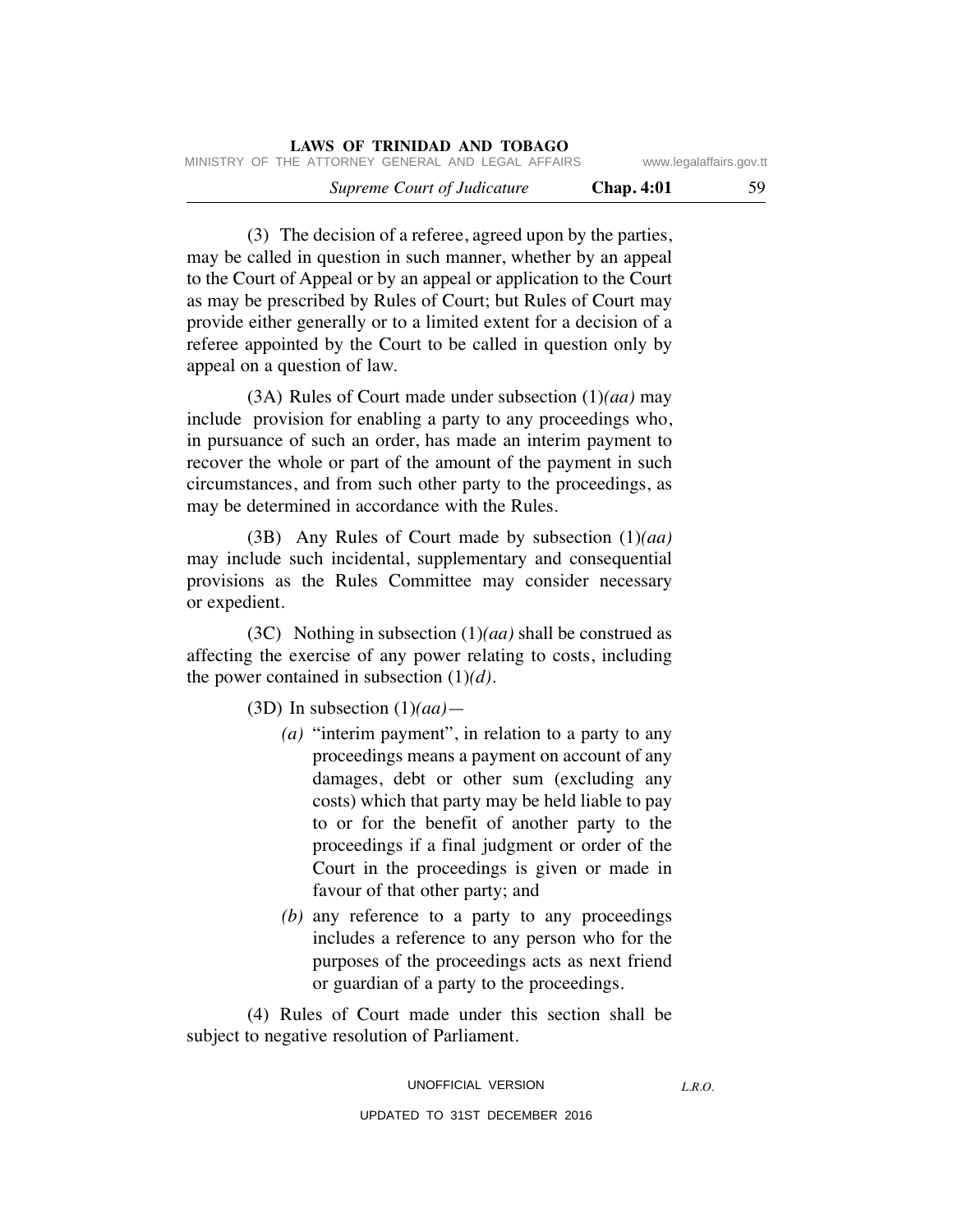| 60 | <b>Chap.</b> 4:01 |                                                    | Supreme Court of Judicature |                         |
|----|-------------------|----------------------------------------------------|-----------------------------|-------------------------|
|    |                   | MINISTRY OF THE ATTORNEY GENERAL AND LEGAL AFFAIRS |                             | www.legalaffairs.gov.tt |

Form of publication.  $[6$  of 1976].

 **79.** The Rules of the Supreme Court 1975 (hereinafter referred to as "the Rules") may be published in loose-leaf form or in such other form as the Rules Committee may determine and shall include such pages as may be authorised to be included therein under section 80(1).

Inclusion or removal of pages to be authorised by order. [6 of 1976].

 **80.** (1) The Rules Committee may with the approval of the President by Order authorise the inclusion in the Rules of any page to be comprised therein containing any amendments to the Rules made under section 78 or any other written law and every page so authorised shall form part of the Rules.

 (2) The Rules Committee may with the approval of the President by Order direct the removal of pages from the Rules and any page so directed to be removed shall cease to form part of the Rules.

 (3) Every page included in the Rules under subsection (1) shall bear on its face or overleaf a reference to the Revised Rules of Court Order by which its inclusion in the Rules is authorised.

 (4) A page bearing a reference prescribed by subsection (3) and appearing in every respect to be part of the Rules shall for all purposes be presumed to be a page of the Rules.

 (5) A person who prints, publishes or knowingly has in his possession any page falsely purporting to be a page of the Rules or so closely resembling a page of the Rules as to be mistaken for such page is liable on summary conviction to a fine of one thousand dollars or to imprisonment for twelve months.

Saving. [19 of 1973 21 of 1986 23 of 1992].

 **81.** (1) The Legitimacy Rules 1937, and any other Rules made under any Act shall continue in force with the necessary modifications and adaptations as if made under section 78 and may be added to, amended or revoked by Rules of Court made by the Rules Committee under section 78.

Sub. Leg.

Third Schedule.

 (2) The Court of Appeal Rules formerly set out in the Third Schedule shall be deemed to be Rules of Court made under section 78 and may be added to, amended or revoked by Rules of Court made by the Rules Committee under section 78.

UNOFFICIAL VERSION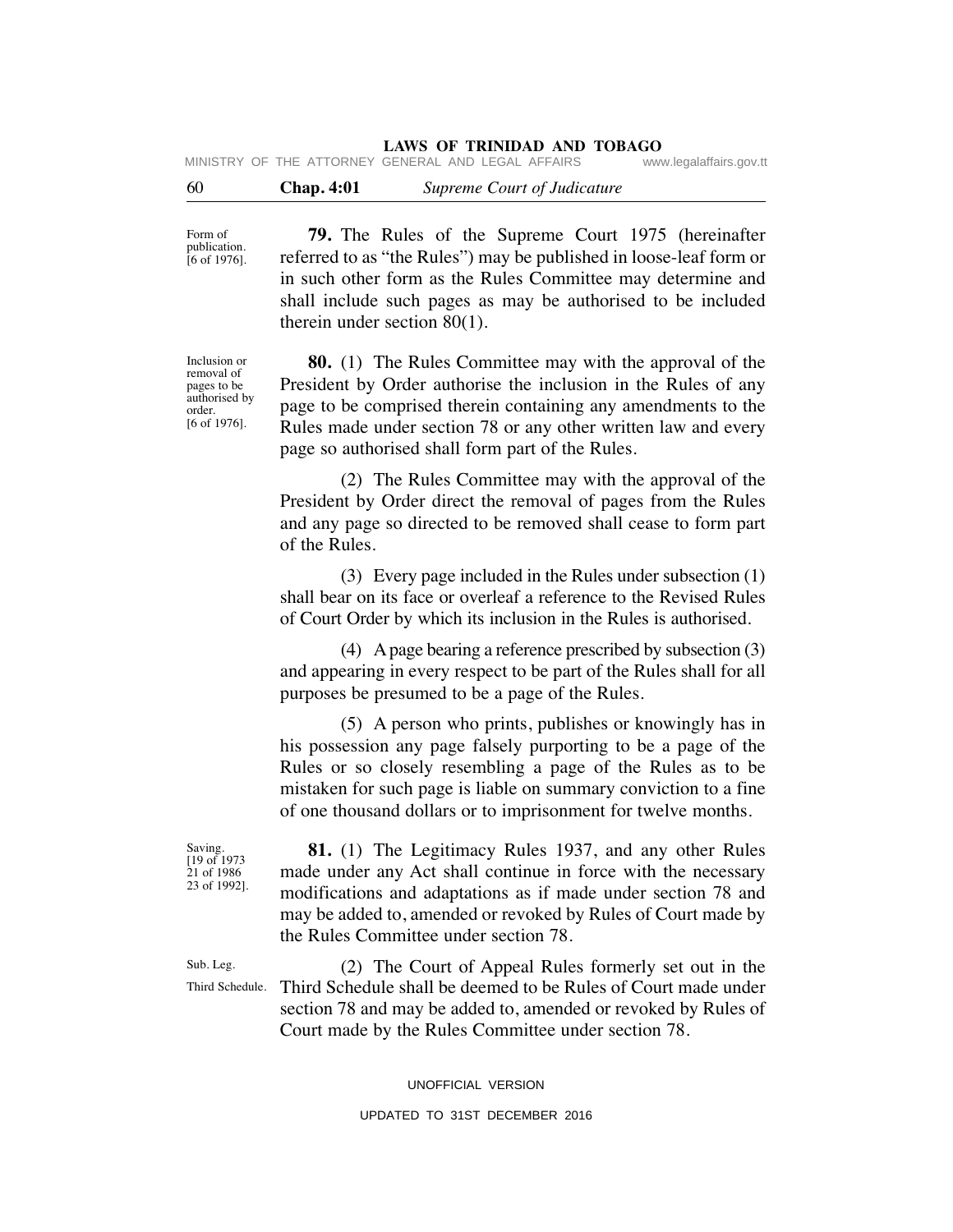| LAWS OF TRINIDAD AND TOBAGO                        |                   |                         |
|----------------------------------------------------|-------------------|-------------------------|
| MINISTRY OF THE ATTORNEY GENERAL AND LEGAL AFFAIRS |                   | www.legalaffairs.gov.tt |
| Supreme Court of Judicature                        | <b>Chap.</b> 4:01 | 61.                     |

 $*(3)$  The Barristers (Disciplinary Proceedings) Rules Sub. Leg. made by the Rules Committee on 23rd June 1965 shall, as from that date, be deemed to have been validly made.

High Court, before the commencement of the Supreme Court of 19 of 1973. (4) Nothing in subsection (3) shall be construed as authorising the reinstitution of disciplinary proceedings against an Attorney-at-law in respect of any allegation of misconduct where a motion in respect of that allegation was dismissed by the Judicature (Amendment) Act 1973 (that is, 15th November 1973).

commencement of the Supreme Court of Judicature  $\uparrow$  23 of 1992. †(5) Orders for interim payments made by the Supreme Court in pursuance of the Rules of Court made prior to the (Amendment) Act, 1992 and all payments made in pursuance of such orders and all acts and things done under the said Rules of Court relative to such orders which would have been lawful if the said Rules of Court had been validly made shall be deemed to have been lawfully made or done.

**82.** Where in any written law provision is made for the Reference to making of Rules of Court by the Chief Justice or by the Chief acting with Justice in concurrence with a Judge or other person or body of  $_{\text{Rules}}^{\text{oules}}$ persons, that provision shall be read as if it were a reference to the Rules Committee under this Act.

**83.** (1) Save as is otherwise provided by this Act or by Rules Saving of of Court, all forms and methods of procedure which, under or by virtue of any law, custom, general order or Rules whatsoever, were formerly in force in any of the Courts the jurisdiction of which is vested in the High Court or the Court of Appeal respectively, and which are not inconsistent with this Act or with Rules of Court, may continue to be used in the High Court and the Court of Appeal respectively in the like cases and for the like purposes as those in and for which they have been applicable in the former respective Courts.

UNOFFICIAL VERSION

Chief Justice others to make

procedure.

 $LRO$ 

<sup>\*</sup> *See* section 66(1) of the Legal Profession Act, 1986 (Act No. 21 of 1986) which repealed these Rules. †The Supreme Court of Judicature (Amendment) Act, 1992 came into operation on 24th

December 1992 (the date of Assent of the Act).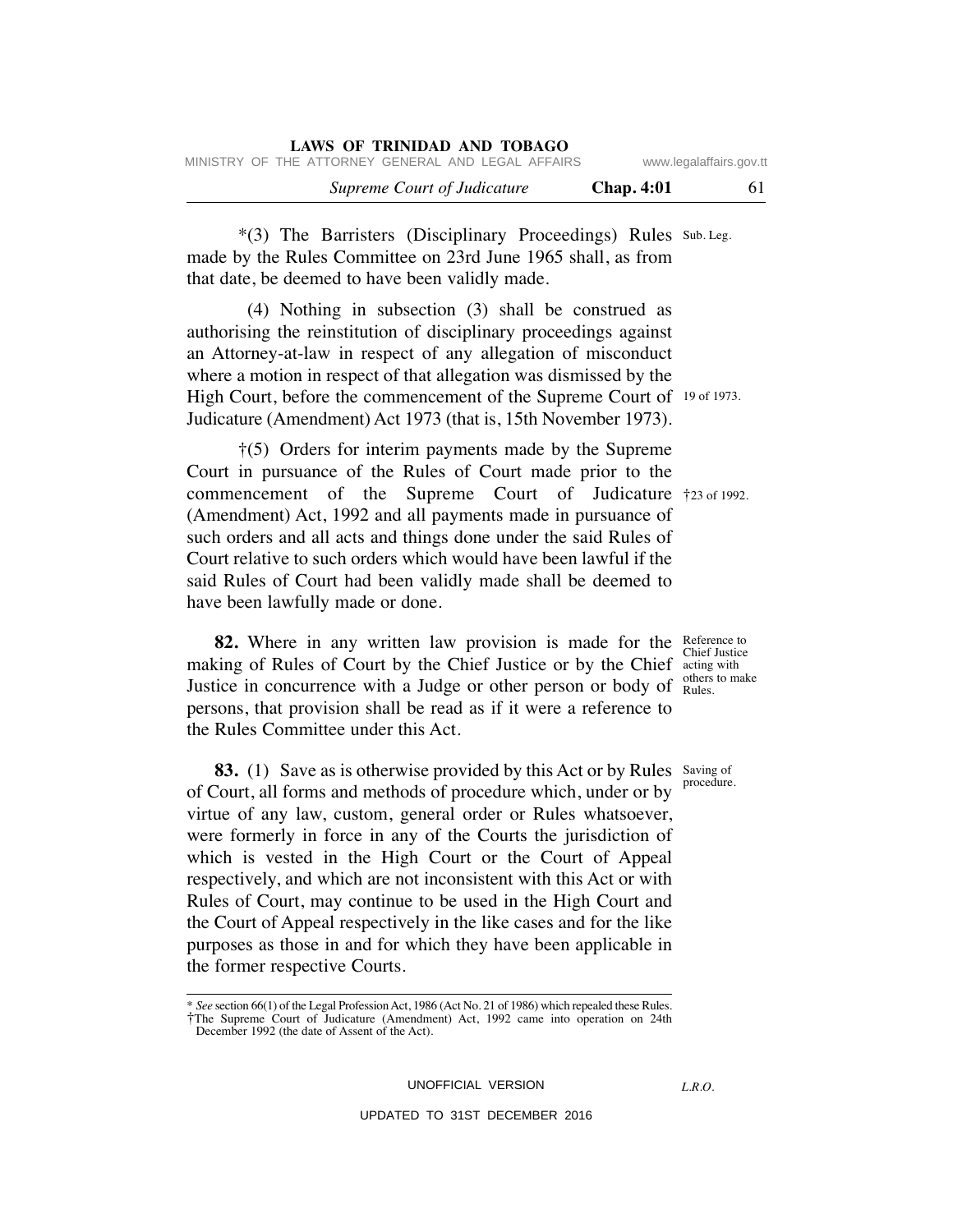| -62 | <b>Chap.</b> 4:01 | Supreme Court of Judicature                        |                         |
|-----|-------------------|----------------------------------------------------|-------------------------|
|     |                   | MINISTRY OF THE ATTORNEY GENERAL AND LEGAL AFFAIRS | www.legalaffairs.gov.tt |

 (2) Subject to Rules of Court, the practice and procedure in all criminal causes and matters whatsoever in the High Court shall be the same as the practice and procedure in force at the commencement of this Act in relation to similar causes and matters.

Trial with assessors. [6 of 1976].

 **84.** (1) In any cause or matter before the High Court or the Court of Appeal, other than a criminal proceeding by the State the Court may, if it thinks it expedient to do so, call in the aid of one or more assessors specially qualified and try and hear the cause or matter wholly or partially with their assistance.

 (2) The remuneration, if any, to be paid to an assessor shall be determined by the Court.

 **85.** to (Repealed by Act No. 21 of 1986).<br>05  **95.**

#### **PART V**

# **APPEALS TO THE PRIVY COUNCIL**

 **96.** The provisions of the Trinidad and Tobago (Procedure in Appeals to Privy Council) Order in Council, 1962 shall apply to all appeals from the Court of Appeal to the Judicial Committee of the Privy Council.

#### **PART VI**

# **TRANSITIONAL POWERS**

Provisions regarding

 **97.** (1) Where in any civil or criminal cause or matter notice pending appeals. of appeal from the judgment or order of the Full Court or a Judge of the former Supreme Court to the British Caribbean Court of Appeal has been given before the date of the commencement of this Act, all proceedings in respect of that appeal may be continued before the Court of Appeal.

UNOFFICIAL VERSION

UPDATED TO 31ST DECEMBER 2016

Application of provisions of Trinidad and Tobago (Procedure in Appeals to Privy Council). S.I. 1962 No. 1876 (U.K.).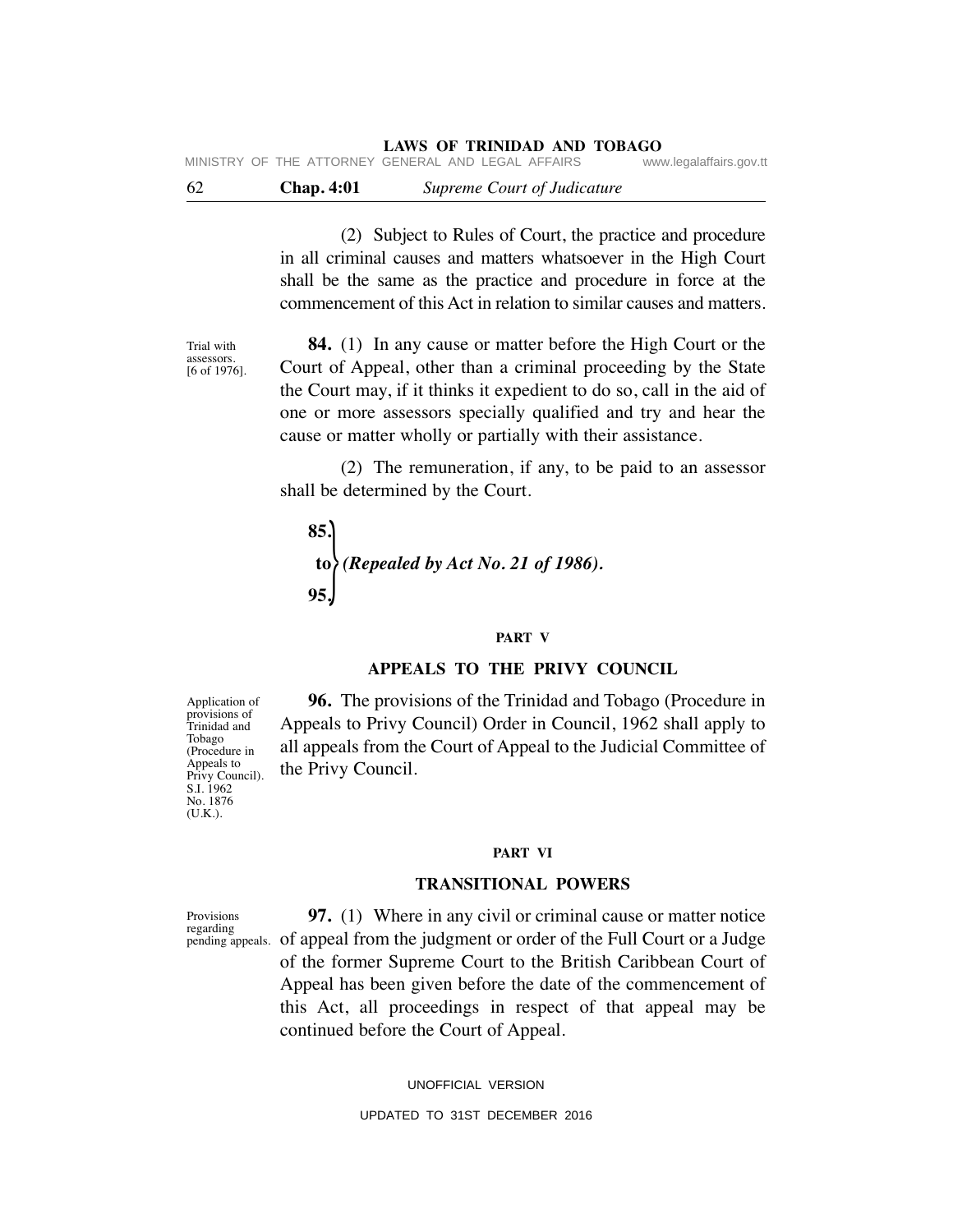| LAWS OF TRINIDAD AND TOBAGO                        |                   |                         |
|----------------------------------------------------|-------------------|-------------------------|
| MINISTRY OF THE ATTORNEY GENERAL AND LEGAL AFFAIRS |                   | www.legalaffairs.gov.tt |
| Supreme Court of Judicature                        | <b>Chap.</b> 4:01 | 63                      |

 (2) Where in any civil or criminal cause or matter, notice of appeal from an order or judgment of the Supreme Court or from any decision of an inferior Court has been given to the Full Court before the date of the commencement of this Act but proceedings in respect of that appeal are subsequent to that date still pending before such last mentioned Court, all such proceedings shall be continued before the Court of Appeal.

# **SCHEDULE**

*(Repealed by Act No. 21 of 1986).*

UNOFFICIAL VERSION

*L.R.O.*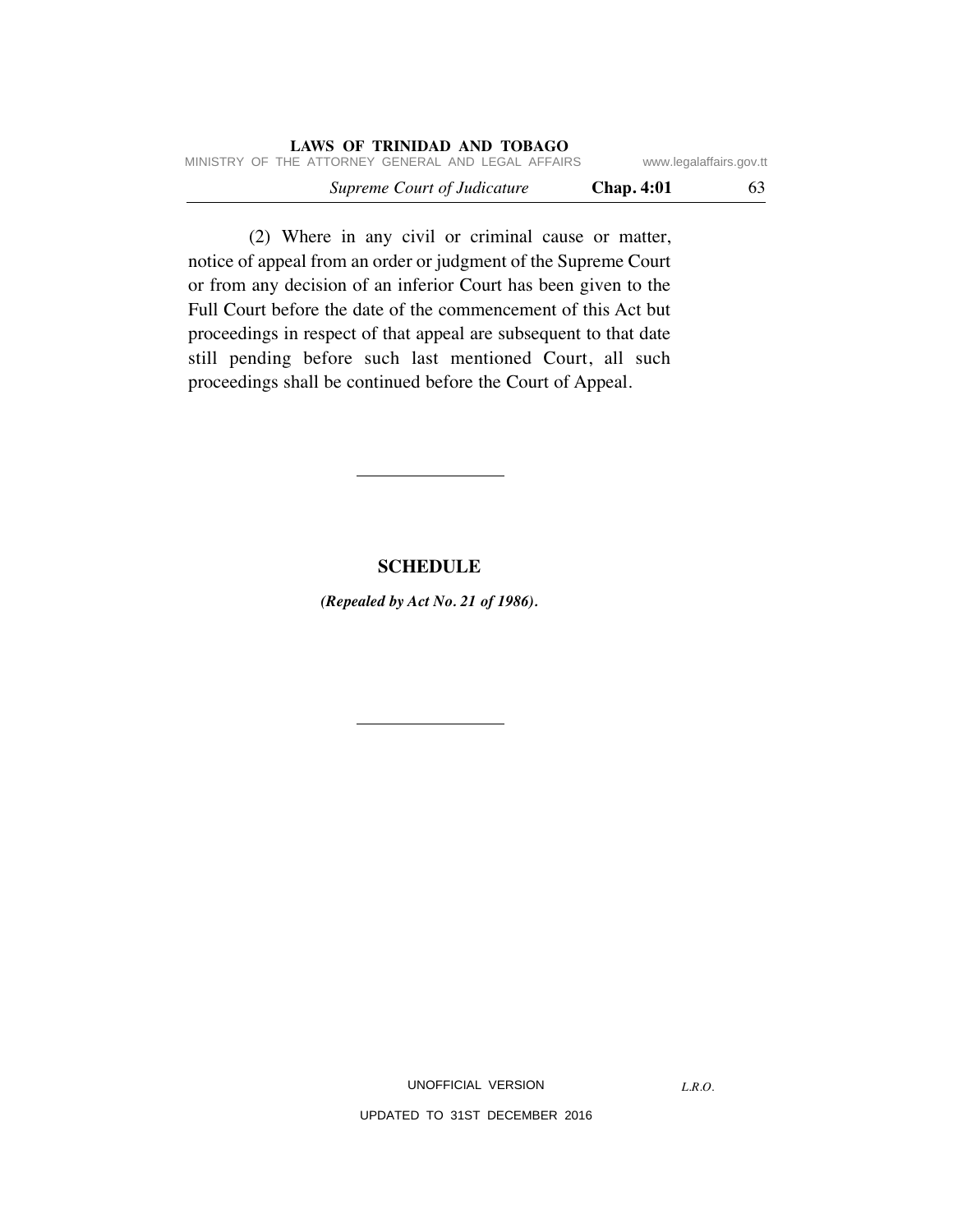# **LAWS OF TRINIDAD AND TOBAGO**<br>GENERAL AND LEGAL AFFAIRS www.legalaffairs.gov.tt

MINISTRY OF THE ATTORNEY GENERAL AND LEGAL AFFAIRS

64 **Chap. 4:01** *Supreme Court of Judicature*

### **SUBSIDIARY LEGISLATION**

# **COURT OF APPEAL RULES**

#### ARRANGEMENT OF RULES

**RULE**

#### **ORDER I**

#### **PRELIMINARY**

- 1. Citation.
- 2. Interpretation.

### **APPEALS GENERALLY**

- 3. Forms in Appendices A and C to be used.
- 4. Times of sittings and vacation. Days on which offices are to be closed.
- 5. Notice of sittings.
- 6. Right of audience.
- 7. Register of appeals brought.
- 8. Enlargement of time and departure from Rules.
- 9. Service of documents.

#### **ORDER II**

# **CIVIL APPEALS FROM HIGH COURT**

#### *(Revoked by LN 121/1980)*

#### **ORDER III**

# **CRIMINAL APPEALS FROM HIGH COURT**

#### **NOTICES OF APPEAL**

 1. Notices of appeal to be signed by appellant and addressed to Registrar. How notices, etc., may be sent or given. Where appellant unable to write. Appellant's representative may act for him where question of insanity involved. Notice, etc., on behalf of corporations.

#### UNOFFICIAL VERSION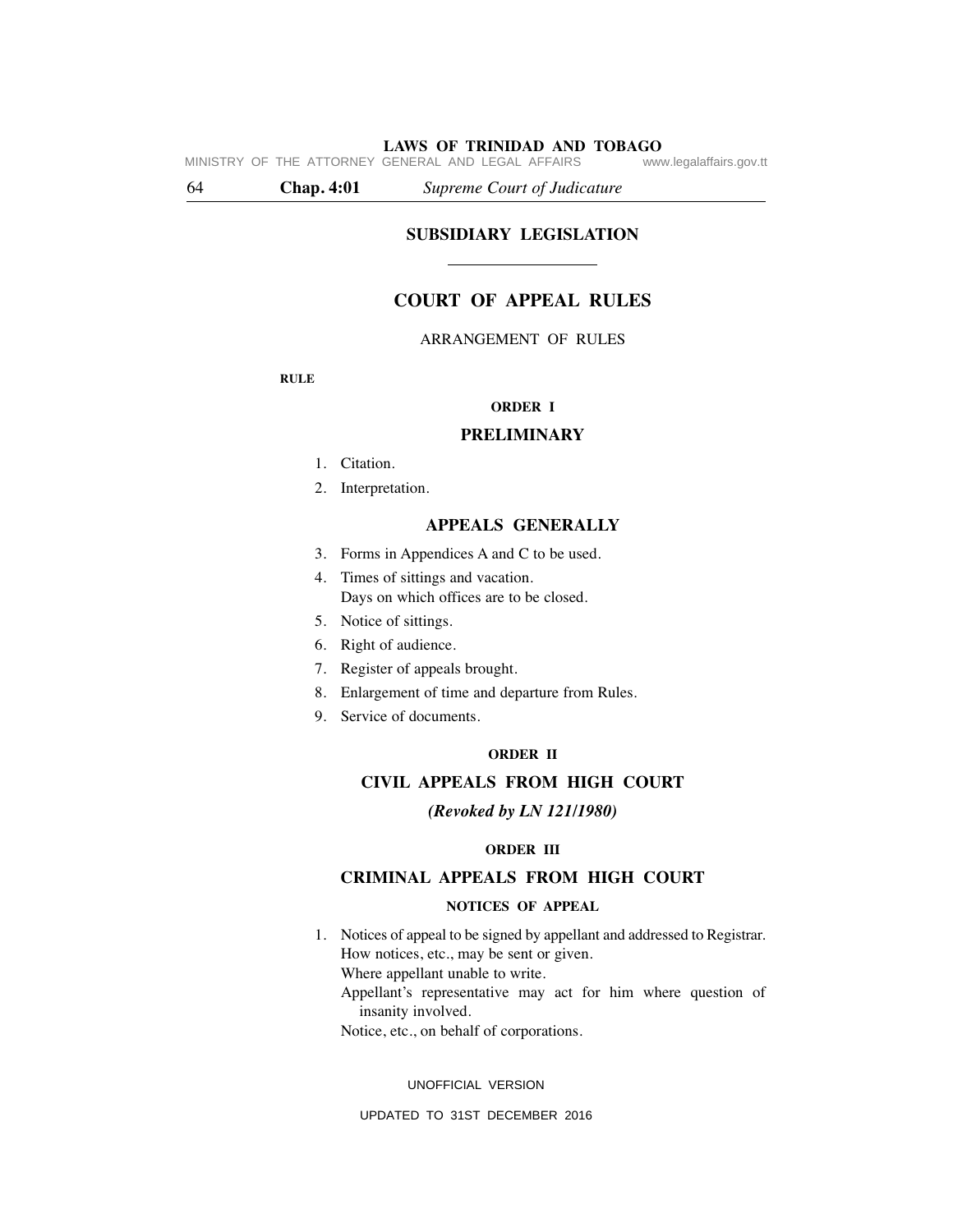MINISTRY OF THE ATTORNEY GENERAL AND LEGAL AFFAIRS www.legalaffairs.gov.tt

| Supreme Court of Judicature  | <b>Chap.</b> 4:01 | 65           |
|------------------------------|-------------------|--------------|
| <b>Court of Appeal Rules</b> |                   | [Subsidiary] |

#### **RULE**

#### **SHORTHAND WRITERS AND TRANSCRIPT OF NOTES**

|  | 2. Shorthand notes to be certified by the writer.               |  |  |  |  |
|--|-----------------------------------------------------------------|--|--|--|--|
|  | Transcript to be furnished on application of Registrar.         |  |  |  |  |
|  | Party interested may obtain transcript from shorthand writer.   |  |  |  |  |
|  | Party interested may obtain transcript from Registrar.          |  |  |  |  |
|  | Definition of "party interested".                               |  |  |  |  |
|  | Transcript to be made by writer thereof or some other person on |  |  |  |  |
|  | Registrar's directions.                                         |  |  |  |  |
|  | Verification of transcript for use of Court.                    |  |  |  |  |
|  | What record shall be taken.                                     |  |  |  |  |
|  |                                                                 |  |  |  |  |

#### **CERTIFICATE OF JUDGE OF TRIAL**

 3. Judge's certificate under section 43. Judge's certificate may be given at trial without application.

# **APPEALS WHERE FINE ONLY IS INFLICTED**

 4. Where fine imposed on conviction to be retained pending appeal. Person in custody in default of payment of fine, deemed to be person sentenced to imprisonment.

 Person fined may in certain cases intimate appeal, and not pay fine. Power of Court of trial in such cases to impose recognisances. Fine to be repaid on success of appeal.

 How appellant committing breach of recognisance under this rule may be dealt with.

# **CUSTODY OF EXHIBITS USED AT TRIAL**

 5. Judge's directions as to custody of exhibits. Record of Judge's directions as to custody of exhibits. List of exhibits produced before committal to be made by clerk to Magistrate or Justice.

#### **ORDER MADE AT TRIAL. CONSEQUENTIAL ORDERS AND SUSPENSION OF SAME PENDING APPEAL**

- 6. Varying order of restitution of property. Persons affected may appear on appeal.
- 7. Non-suspension of orders of restitution, etc., to be subject to property or a sample, etc., being necessary for purposes of appeal.
- 8. Temporary suspension of orders made on conviction, as to money rewards, costs, etc.

#### UNOFFICIAL VERSION

*L.R.O.*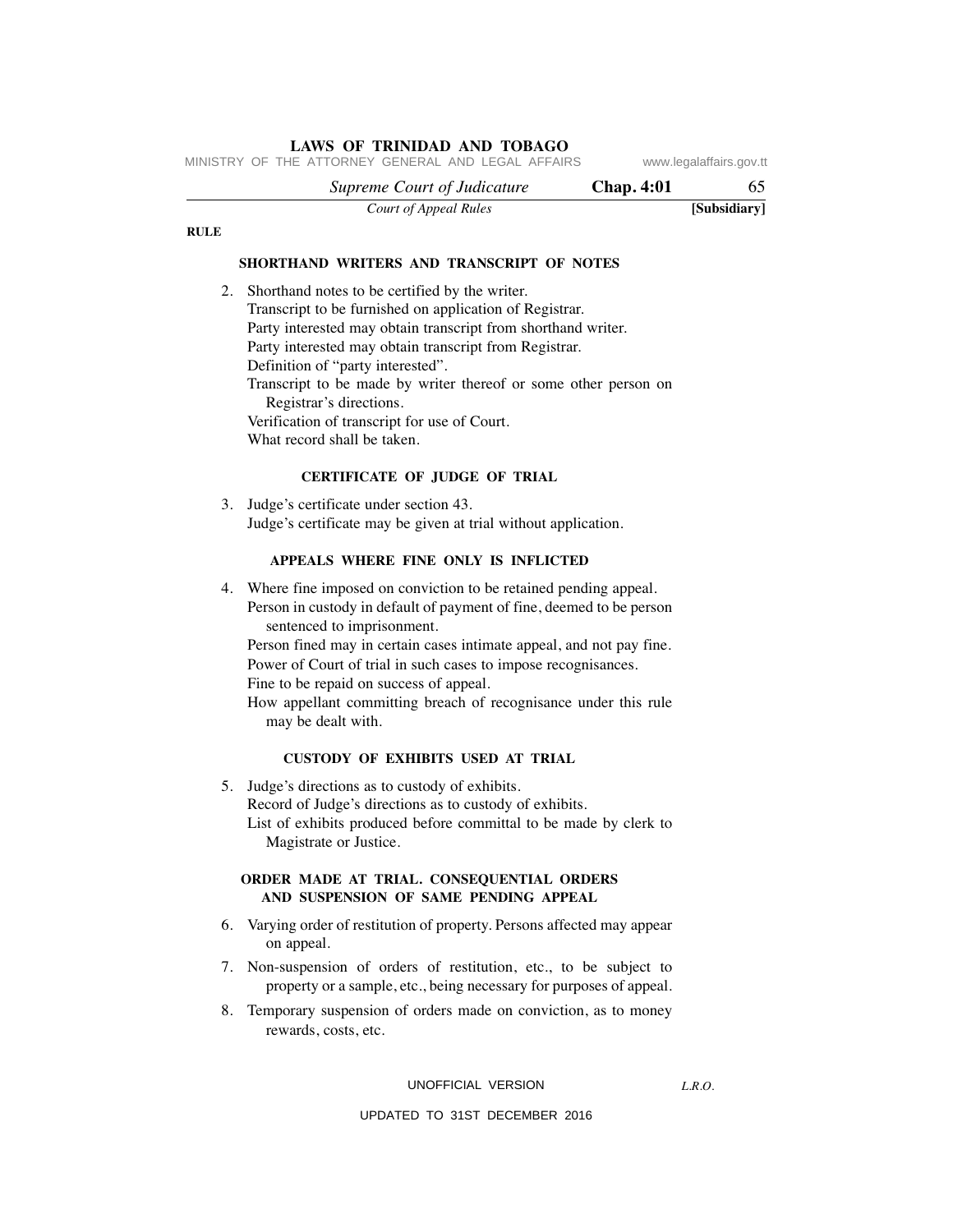**LAWS OF TRINIDAD AND TOBAGO**<br>GENERAL AND LEGAL AFFAIRS www.legalaffairs.gov.tt MINISTRY OF THE ATTORNEY GENERAL AND LEGAL AFFAIRS

| 66           | <b>Chap.</b> 4:01 | Supreme Court of Judicature  |
|--------------|-------------------|------------------------------|
| [Subsidiary] |                   | <b>Court of Appeal Rules</b> |
|              |                   |                              |

#### ARRANGEMENT OF RULES—*Continued*

**RULE**

| RULE                                                                                                                                                      |                                                                                                                                                                                                         |  |  |  |  |
|-----------------------------------------------------------------------------------------------------------------------------------------------------------|---------------------------------------------------------------------------------------------------------------------------------------------------------------------------------------------------------|--|--|--|--|
|                                                                                                                                                           | Judge's direction as to property of convicted person pending appeal.<br>Suspension of disqualifications consequent on conviction.                                                                       |  |  |  |  |
| Judge's direction as to securing payment of money by convicted<br>person pending appeal.<br>Suspension of order of destruction or forfeiture of property. |                                                                                                                                                                                                         |  |  |  |  |
|                                                                                                                                                           | Suspension of proceedings or claims consequent on conviction.                                                                                                                                           |  |  |  |  |
| 9.                                                                                                                                                        | Period of suspension of orders under section 46 of Act.                                                                                                                                                 |  |  |  |  |
| 10.                                                                                                                                                       | Certificate of conviction not to issue for fourteen days after conviction.<br>After fourteen days from conviction, clerk to be satisfied no appeal<br>pending before issuing certificate of conviction. |  |  |  |  |
| 11.                                                                                                                                                       | Judge's notes to be furnished to the Registrar on request.                                                                                                                                              |  |  |  |  |
| 12.                                                                                                                                                       | Report of Judge of Court of trial.                                                                                                                                                                      |  |  |  |  |
| 13.                                                                                                                                                       | Registrar to furnish Judge of Court of trial with materials for report.                                                                                                                                 |  |  |  |  |
|                                                                                                                                                           | NOTICES OF APPEAL AND PERIOD FOR APPEALING                                                                                                                                                              |  |  |  |  |
|                                                                                                                                                           | <b>ABANDONMENT OF APPEALS</b>                                                                                                                                                                           |  |  |  |  |
| 14.                                                                                                                                                       | Obligation on appellants to fill up forms of appeal notices and<br>answer questions thereon.                                                                                                            |  |  |  |  |
| 15.                                                                                                                                                       | Time for appealing against conviction to run from verdict.                                                                                                                                              |  |  |  |  |
| 16.                                                                                                                                                       | Time for appealing against sentence to run from pronouncement<br>of sentence.                                                                                                                           |  |  |  |  |
| 17.                                                                                                                                                       | Registrar to require proper officer of Court of trial to furnish him<br>with particulars, etc., of trial.                                                                                               |  |  |  |  |
|                                                                                                                                                           | Registrar to require proper officer of Court of trial to furnish him with                                                                                                                               |  |  |  |  |

depositions, indictments, pleas, etc., for use of Court of Appeal.

- 18. Prosecutor at trial to be ascertained.
- 19. Notice of application for leave to appeal.
- 20. Abandonment of appeal.
- 21. Notice of application for extension of time for appealing.

#### **PROCEEDINGS BEFORE JUDGE OF THE COURT UNDER SECTION 59 OF THE ACT**

 22. How application for leave to appeal and other preliminary applications are to be dealt with. Procedure where Judge of Court of Appeal refuses applications. Sittings of a Judge under section 59.

UNOFFICIAL VERSION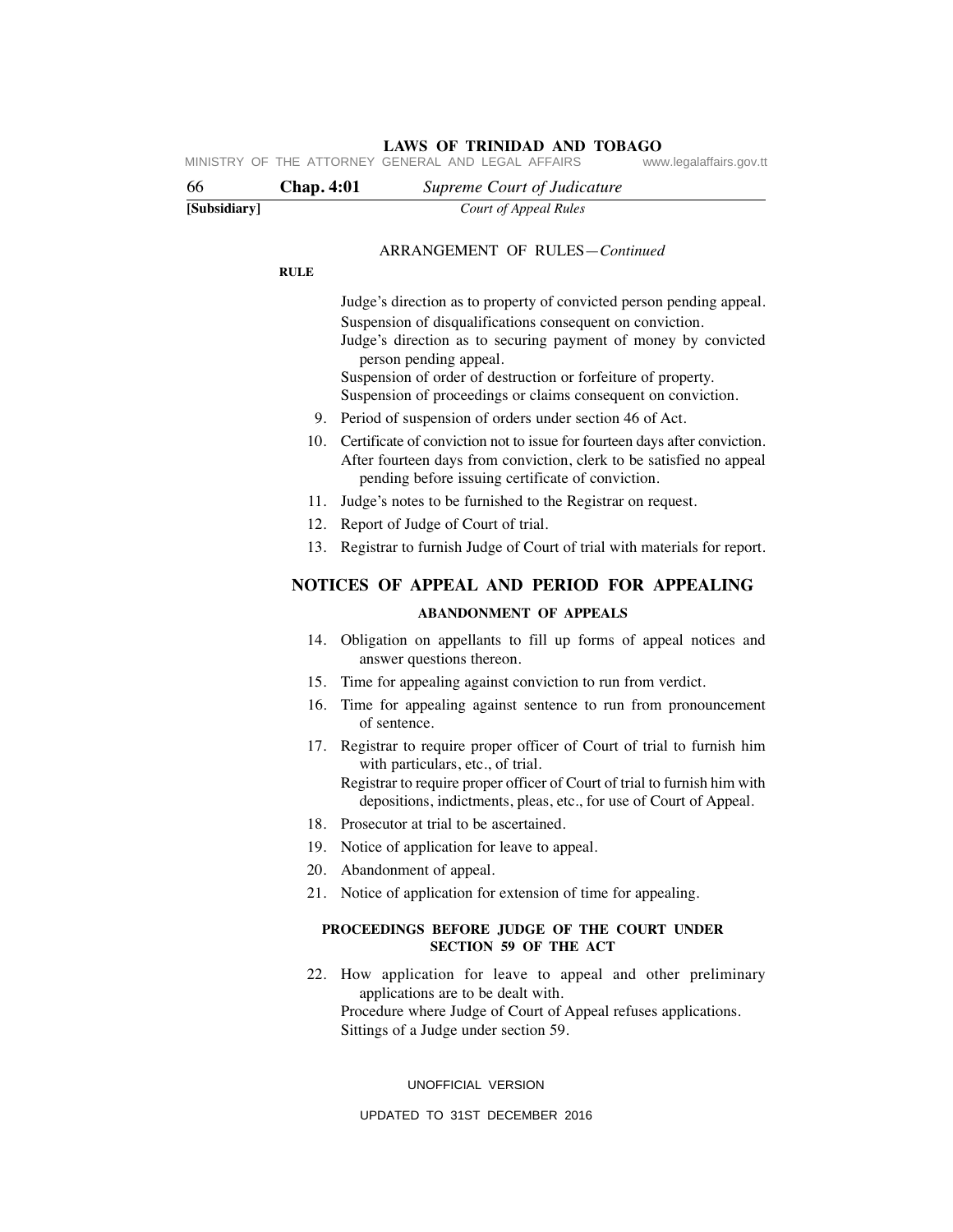MINISTRY OF THE ATTORNEY GENERAL AND LEGAL AFFAIRS www.legalaffairs.gov.tt

| Supreme Court of Judicature  | <b>Chap.</b> 4:01 |              |
|------------------------------|-------------------|--------------|
| <b>Court of Appeal Rules</b> |                   | [Subsidiary] |

#### **RULE**

#### **PROCEDURE UNDER SECTION 60 OF THE ACT**

- 23. Procedure under section 60. Materials to be supplied to Judge for statement of special case. Judge to forward special case to Registrar and copies to be supplied to appellant and respondent.
	- These Rules to apply to convicted persons where case stated under section 60.

### **DUTIES OF DIRECTOR OF PUBLIC PROSECUTIONS**

- 24. Registrar's duties as to ascertaining respondent. Prosecutor to afford all information, documents, etc., to Registrar and Director of Public Prosecutions.
- 25. Court may at any stage substitute a Law Officer for a private prosecutor.

#### **PROCEDURE ON APPLICATIONS FOR BAIL; RIGHTS OF SURETIES; ESTREAT OF RECOGNISANCES**

 26. Bail. Court of Appeal to specify amount and before whom recognisances to be taken.

Appellant's recognisances.

Appellant and prison officer to receive notice of terms of bail.

- Police of district to assist Magistrate in inquiring as to surety's sufficiency.
- Appellant's and surety's recognisances to be forwarded to Registrar. Clerk to give surety certificate of recognisances.
- Registrar on receiving recognisances in due form to notify officer of prison to release appellant.

Form of recognisance.

Presence of appellant on bail, at hearing of his appeal.

Varying order for bail, by Court of Appeal.

Provisions for sureties discharging their obligations.

 How appellant on bail to be dealt with on arrest at instance of sureties. Arrest and commitment of appellant to be notified to Registrar by Clerk.

Power of Court of Appeal to revoke order for bail.

 Officer in charge of prison on commitment of appellant to notify Registrar. Sureties' rights at Common Law preserved.

Estreat of recognisances.

- 27. Duty of Police to enquire and report as to appellant's means, on request of Registrar.
- 28. Warders, etc., to attend sittings of Court of Appeal.

#### UNOFFICIAL VERSION

*L.R.O.*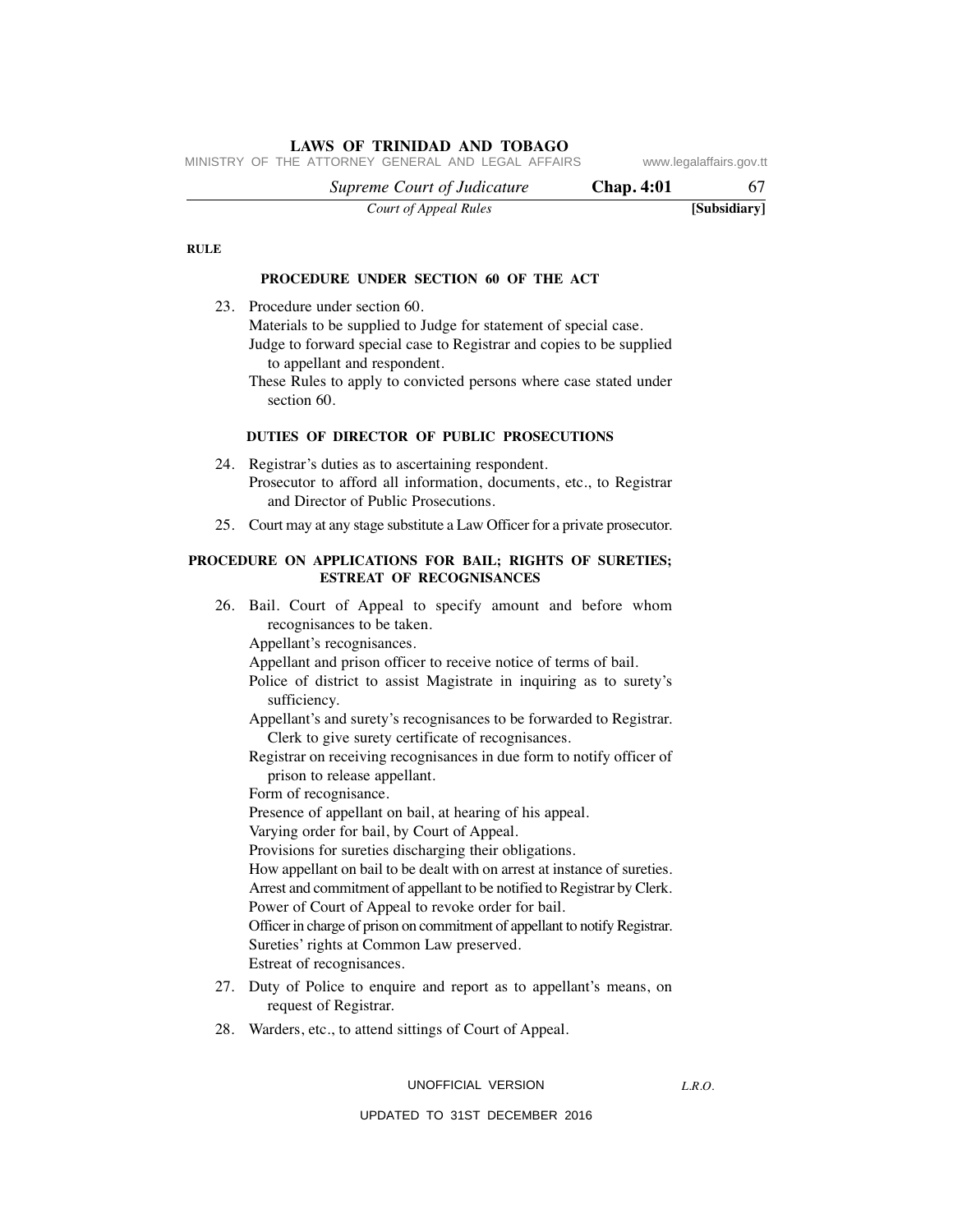# **LAWS OF TRINIDAD AND TOBAGO** MINISTRY OF THE ATTORNEY GENERAL AND LEGAL AFFAIRS

| 68           | <b>Chap.</b> 4:01 | Supreme Court of Judicature    |  |
|--------------|-------------------|--------------------------------|--|
| [Subsidiarv] |                   | <b>Court of Appeal Rules</b>   |  |
|              | RULE              | ARRANGEMENT OF RULES-Continued |  |

 Appellant to surrender on appeal, be searched, and remain in custody until further dealt with.

 29. Registrar on application of appellant or respondent, or where he thinks necessary, to obtain documents, exhibits, etc., for purposes of appeal, and same to be open for inspection.

 Court of Appeal may order production of any document or exhibit, etc. Service of orders.

## **EXHIBITS IN COURT OF TRIAL, HOW DEALT WITH**

 30. Exhibits to which rule 5 relates to be returned to persons producing the same subject to order of Court.

## **NOTIFYING RESULT OF APPEALS**

- 31. On final determination of appeals, etc., Registrar to notify appellant, Minister, and Commissioner of Prisons.
	- In cases of death sentence, notice of appeal and of final determination to be sent to Minister.

 Registrar to notify officer of Court of trial results of appeal. Officer of Court of trial to enter decision of Court on records.

 32. Registrar after appeal to return original depositions, exhibits, indictment, etc., to officer of Court of trial when received from him.

#### **LEGAL AID TO APPELLANTS**

- 33. Reports as to legal aid under section 57(5).
- 34. List of Attorneys-at-law for purposes of Act. Legal aid to be provided from such lists.

#### **COPIES OF DOCUMENTS FOR USE OF APPELLANTS**

- 35. How appellant or respondent may obtain from Registrar copies of documents or exhibits.
	- Attorney-at-law assigned to appellant may receive copies of documents and exhibits free on his request.
	- Transcript of shorthand notes not to be supplied free except on order of Judge.
	- Poor appellant not legally represented may obtain copy of documents or exhibits free.

UNOFFICIAL VERSION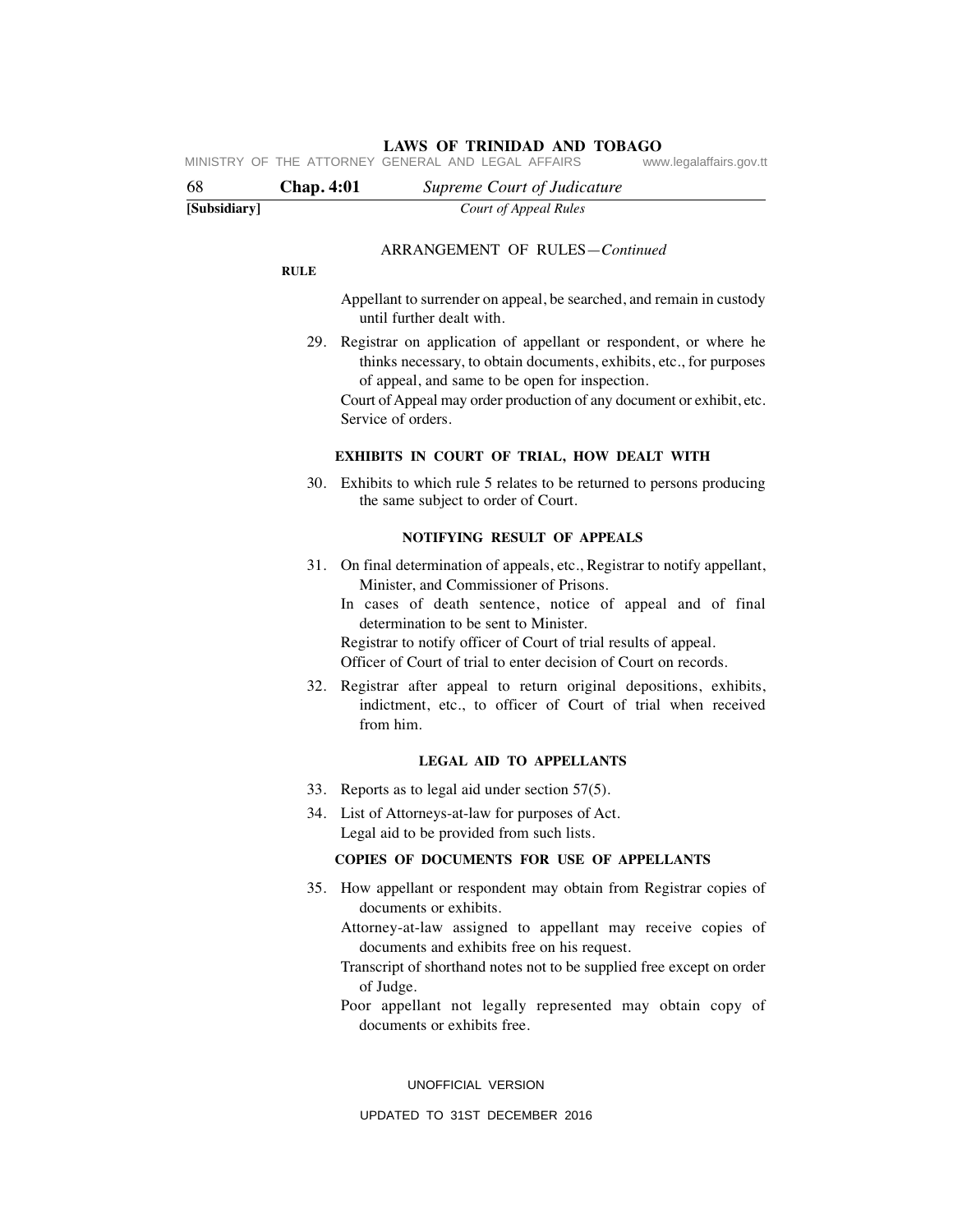MINISTRY OF THE ATTORNEY GENERAL AND LEGAL AFFAIRS www.legalaffairs.gov.tt

| <b>Chap.</b> 4:01<br>Supreme Court of Judicature | 69           |
|--------------------------------------------------|--------------|
| <b>Court of Appeal Rules</b>                     | [Subsidiary] |

# **RULE**

#### **PROCEDURE AS TO WITNESSES BEFORE COURT OF APPEAL AND THEIR EXAMINATION BEFORE EXAMINER**

 36. Attendance of witnesses before Court. Application to Court to hear witnesses. Order appointing examiner. Registrar to furnish examiner with exhibits, etc., necessary for examination. Notification of date of examination. Evidence to be given on oath. Deposition of witness, how to be taken. Travelling expenses of witnesses before Examiner. Service of notices and orders under rule. Presence of parties at examination of witnesses. Proceedings on order of reference.

#### **CAUSE LISTS**

- 37. Register of appeals to be kept by the Registrar. Registrar to keep general list of appeals. List of cases for daily sittings of Court. Notices to appellants in custody.
- 38. Application not specially provided for, how made.
- 39. Notice by Registrar to appellant of results of all applications.
- 40. Non-compliance with Rules not wilful may be waived by Court.
- 41. Enforcing duties under Rules.
- 42. Warrants for arrest of appellants to be deemed to be warrants issued under Ch. 12:01.
- 43. A petitioner under section 64(2)*(a)* to be deemed to be an appellant for all purposes.
- 44. Reference to Court under section 64(2)*(b)*.
- 45. Sittings during vacation.
- 46. Saving as regard Summary Courts procedure.

# **APPENDIX A—**Civil Forms *(Revoked by LN 121/1980).* **APPENDIX B—**Fees of Court in Civil Appeals *(Revoked by LN 121/1980).*

**APPENDIX C**—Criminal Forms.

UNOFFICIAL VERSION

*L.R.O.*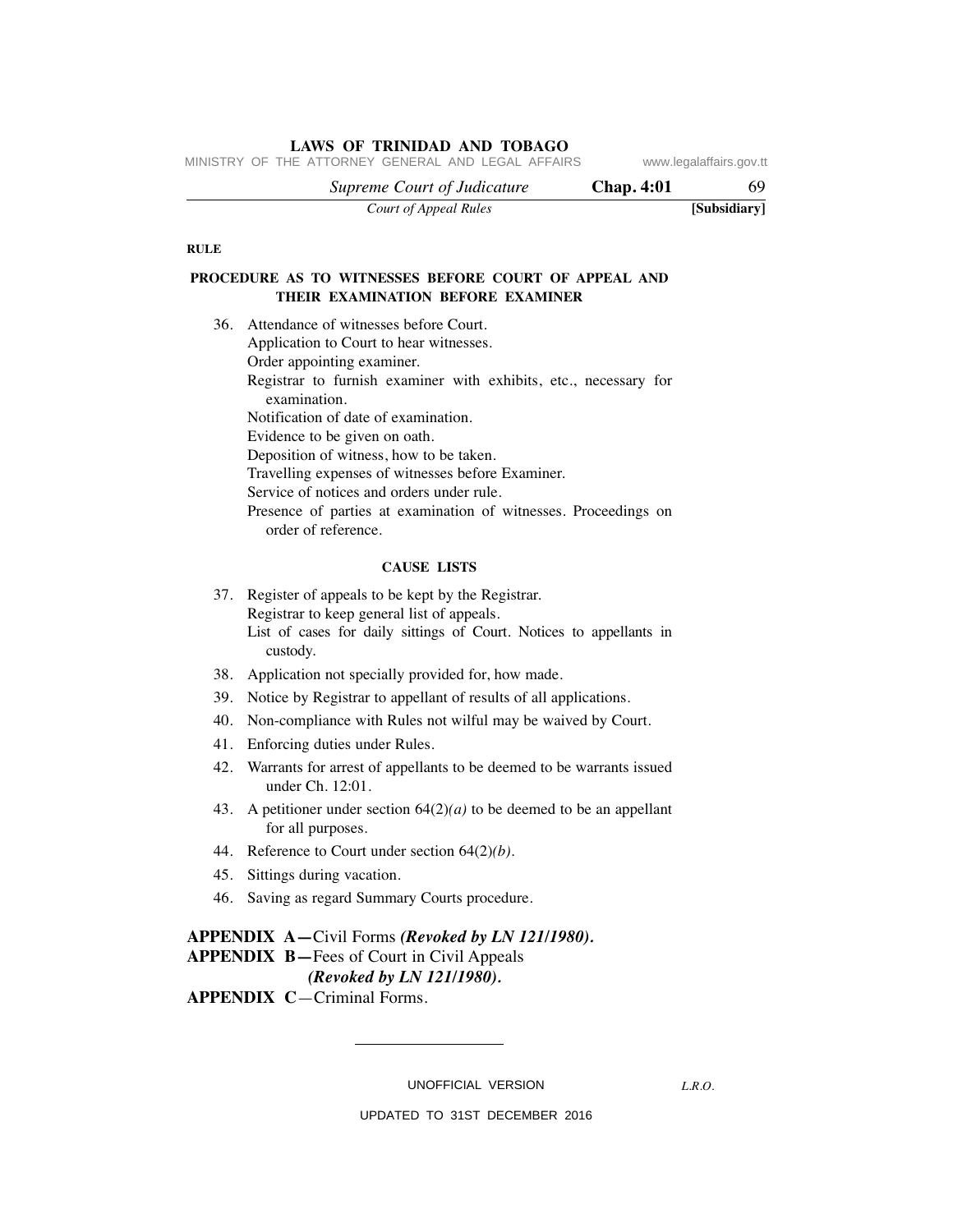MINISTRY OF THE ATTORNEY GENERAL AND LEGAL AFFAIRS

70 **Chap. 4:01** *Supreme Court of Judicature*

# **\*COURT OF APPEAL RULES**

*deemed to have been made under section 78*

**ORDER I**

### **PRELIMINARY**

Citation.

12 of 1962 [14 of 1964 53/1965 32/1974 54/1974 121/1980].

**1.** These Rules may be cited as the Court of Appeal Rules.

Interpretation. [14 of 1964].

**2.** In these Rules—

- "appellant" means the party appealing from a judgment, conviction, sentence or order and includes his legal representative;
- "Attorney General" means the Attorney General of Trinidad and Tobago;

"Chief Justice" means the Chief Justice of Trinidad and Tobago;

"Court" means the Court of Appeal;

"Court below" means the Court from which the appeal is brought;

- "exhibits" include all books, papers, and documents, and all other property, matters and things whatsoever connected with the proceedings against any person who is entitled or may be authorised to appeal under the Act, if the same have been forwarded to the Court of trial on the person accused being committed for trial or have been produced and used in evidence during the trial of, or other proceedings in relation to a person entitled or authorised under the Act to appeal, and any written statement handed in to the Judge of the Court of trial by such person, but does not include the original depositions of witnesses examined before the committing Magistrate or Justice nor any indictment or inquisition against any such person nor any plea filed in the Court of trial;
- "file" means file in the Supreme Court;

"filed" and "filing" have corresponding meanings;

\**See* Note on Omissions on page 2, and also section 81(2).

UNOFFICIAL VERSION UPDATED TO 31ST DECEMBER 2016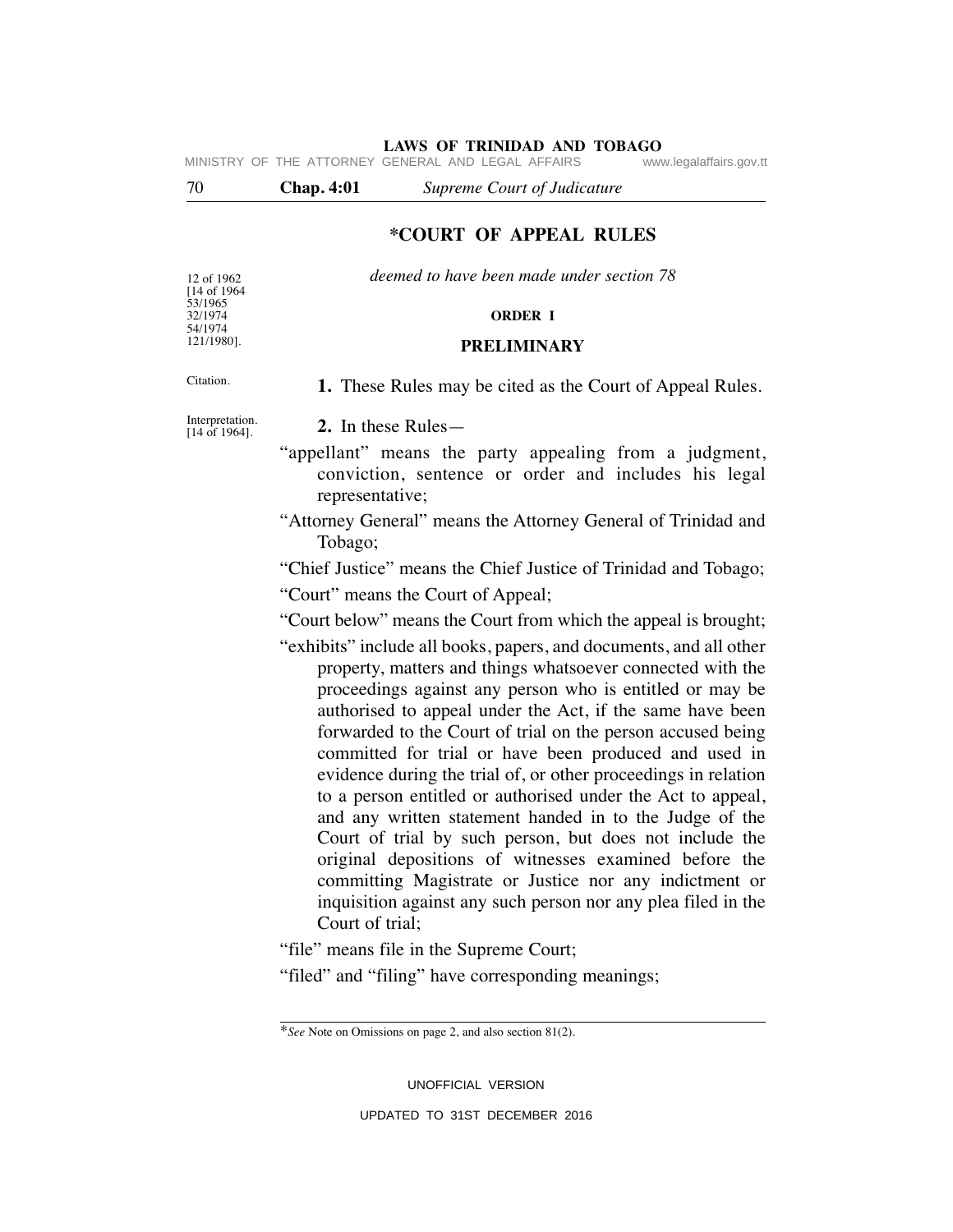|                 | LAWS OF IKINIDAD AND TOBAGO<br>MINISTRY OF THE ATTORNEY GENERAL AND LEGAL AFFAIRS                                                                                                                                     |                   | www.legalaffairs.gov.tt |
|-----------------|-----------------------------------------------------------------------------------------------------------------------------------------------------------------------------------------------------------------------|-------------------|-------------------------|
|                 | Supreme Court of Judicature                                                                                                                                                                                           | <b>Chap.</b> 4:01 | 71                      |
| Order I         | <b>Court of Appeal Rules</b>                                                                                                                                                                                          |                   | [Subsidiary]            |
|                 | "Judge" includes the presiding officer of any Court from which<br>an appeal lies to the Court;                                                                                                                        |                   |                         |
|                 | "legal representative" means any Attorney-at-law admitted to<br>practise in the Courts of Trinidad and Tobago;                                                                                                        |                   |                         |
|                 | "Magistrate" includes every person exercising jurisdiction,<br>whether full or limited, in a Court of summary jurisdiction<br>under the laws of Trinidad and Tobago;                                                  |                   |                         |
|                 | "order" includes decree, judgment, sentence or decision of a<br>Court below or a Judge thereof;                                                                                                                       |                   |                         |
| representative; | "party" means any party to the appeal and includes his legal                                                                                                                                                          |                   |                         |
|                 | "prison authority" means the head or the person in charge of the<br>prisons in Trinidad and Tobago and includes his deputy or<br>other officer discharging his duties;                                                |                   |                         |
|                 | "proper officer of the Court of trial" means the Registrar of the<br>Supreme Court, from conviction before or the sentence of<br>which a person desires to appeal under the Act;                                      |                   |                         |
|                 | "Registrar" means the Registrar of the Supreme Court and<br>includes the Deputy Registrar and an Assistant Registrar;                                                                                                 |                   |                         |
| "respondent"-   |                                                                                                                                                                                                                       |                   |                         |
|                 | (a) in a civil appeal means any party, other than the<br>appellant, directly affected by the appeal;                                                                                                                  |                   |                         |
|                 | $(b)$ in a criminal appeal where the State is not an<br>appellant, means the person who under the<br>provisions of the Act has the duty of appearing<br>for the State or who undertakes the defence of<br>the appeal; |                   |                         |
|                 | "shorthand writer" means the person or persons appointed from<br>time to time as such for the purposes of section 58 of the Act.                                                                                      |                   |                         |

# **APPEALS GENERALLY**

used.  **3.** The forms set out in Appendices \*A and C or forms as near thereto as circumstances permit, shall be used in all cases to which forms are applicable.

Forms in Appendices A and C to be

UNOFFICIAL VERSION

*L.R.O.* 

<sup>\*</sup>*See* Note on page 102.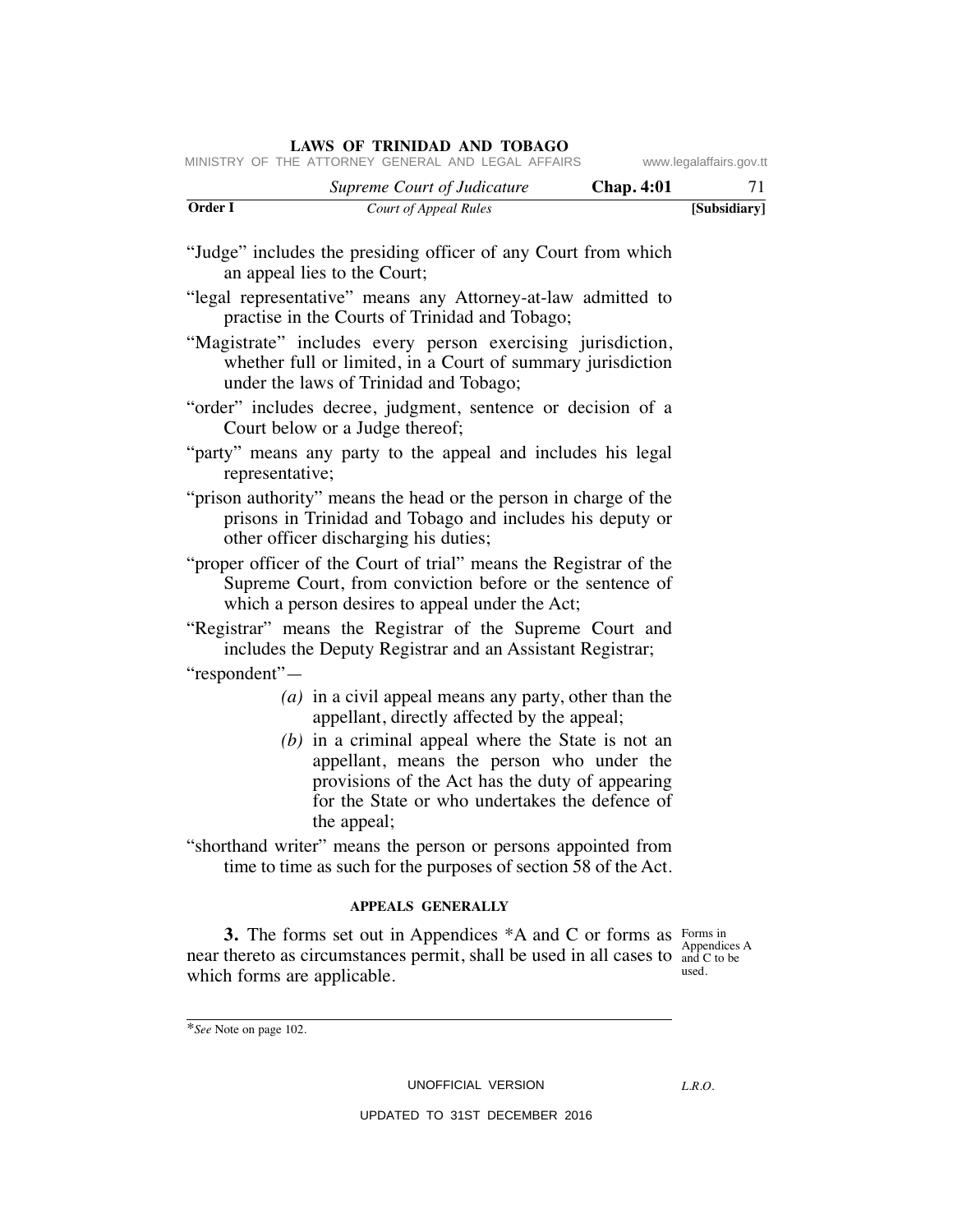|  |  |  | <b>LAWS OF TRINIDAD AND TOBAGO</b> |
|--|--|--|------------------------------------|
|  |  |  |                                    |

| [Subsidiary] |                   | <b>Court of Appeal Rules</b>                       | Order I                 |
|--------------|-------------------|----------------------------------------------------|-------------------------|
| 72           | <b>Chap.</b> 4:01 | Supreme Court of Judicature                        |                         |
|              |                   | MINISTRY OF THE ATTORNEY GENERAL AND LEGAL AFFAIRS | www.legalaffairs.gov.tt |

Times of sittings and vacation. [32/1974 54/1974].

 **4.** (1) Sittings of the Court shall be held at such times between the 2nd day of October and the 22nd day of December and between the 10th day of January and the 1st day of August in each year as the Chief Justice may direct.

 (2) The Court shall be in vacation from the 22nd day of December to the 10th day of January (both days inclusive) and from the 1st day of August to the 2nd day of October (both days inclusive) and between the Wednesday before and the Wednesday after Easter—

However,

Ch. 4:20.

- *(a)* appeals under the Summary Courts Act, shall be heard by the Court during the Long Vacation at such times as the Chief Justice may direct;
- *(b)* in urgent cases applications may be heard and determined during the vacations by the Court or a single Judge thereof;
- *(c)* the Chief Justice may direct any sittings of the Court to be held during the Long Vacation for the purpose of hearing Criminal and Civil Appeals;
- *(d)* the Court shall not sit on Sundays and public holidays and on such other days as the Chief Justice may direct; and
- *(e)* the several offices of the Court of Appeal shall be open on every day of the year except Saturdays, Sundays, Good Friday, Easter Eve, Monday and Tuesday in Easter week, Corpus Christi, \*Whit Monday, Christmas Day and the next following working day and all other days appointed to be observed as public holidays, from the hours of 8.00 a.m. to 4.00 p.m.

 (3) In this rule the expression "Long Vacation" means the period from the 1st day of August to the 2nd day of October (both days inclusive).

UNOFFICIAL VERSION

Days on which offices are to be closed.

<sup>\*</sup>Whit Monday is no longer a Public Holiday.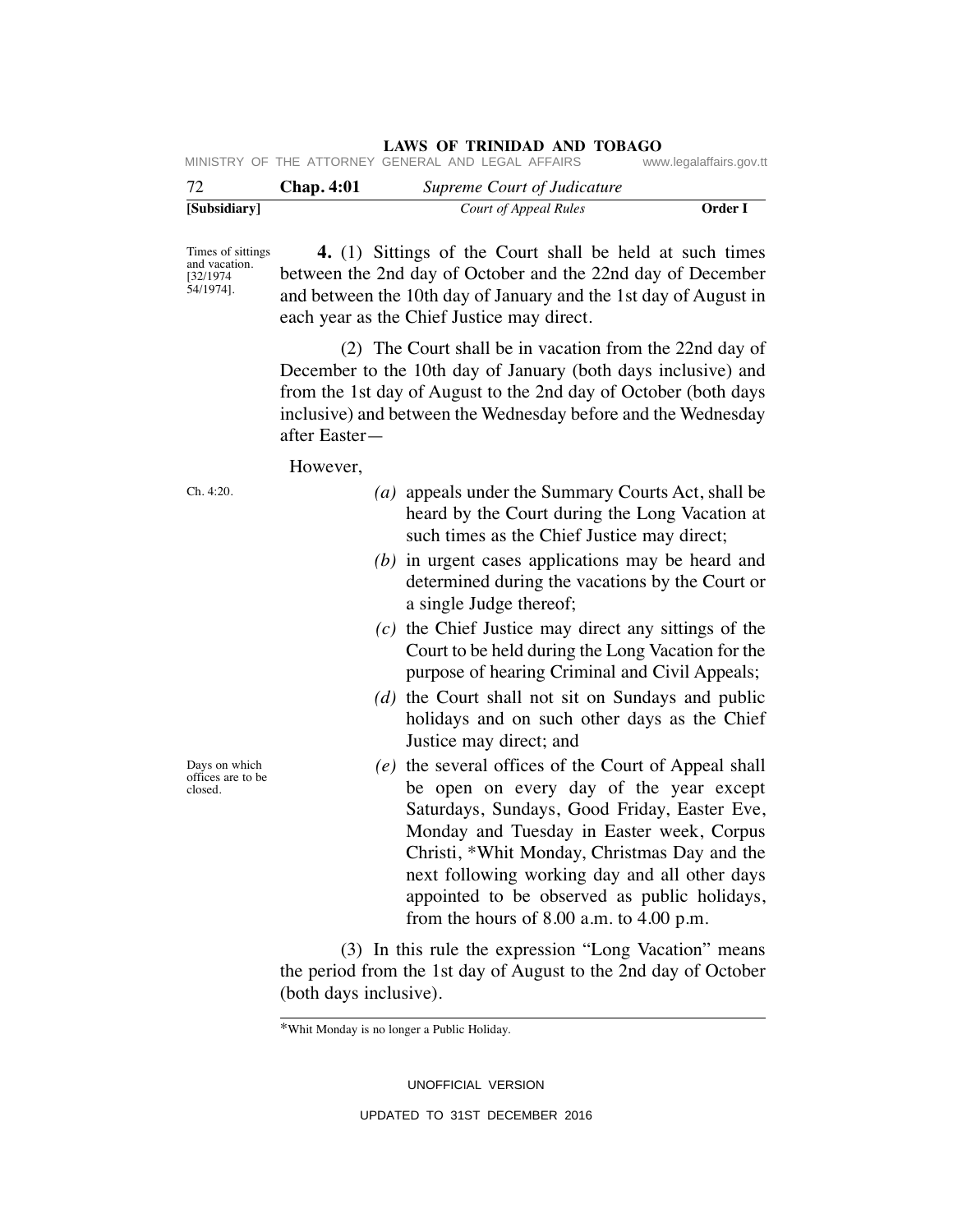| <b>Chap.</b> 4:01<br>Supreme Court of Judicature                              | 73 |
|-------------------------------------------------------------------------------|----|
|                                                                               |    |
| MINISTRY OF THE ATTORNEY GENERAL AND LEGAL AFFAIRS<br>www.legalaffairs.gov.tt |    |

**5.** (1) Notice of each sitting shall be published by the Notice of sittings. Registrar in the *Gazette* at least ten days before the date appointed for the commencement of the sitting.

**LAWS OF TRINIDAD AND TOBAGO**

 (2) The Registrar shall on the publication of the said notice in the *Gazette* post up on the notice board of the Court the cause list of the sitting; but the Court may in its discretion hear any appeal and deal with any other matter whether or not the same has been included in the cause list so published.

 (3) This rule shall not apply to the hearing of any matter by a single Judge.

**6.** (1) In all proceedings before the Court, the parties may Right of appear in person or be represented on appeal by any person, who  $\frac{a_{\text{dustel}}}{[14 \text{ of } 1964]}.$ is entitled to practise as an Attorney-at-law.

 (2) In all proceedings before the Registrar, and in all preliminary and interlocutory proceedings and applications except such as are heard before the Court, the parties thereto may be represented and appear by an Attorney-at-law alone.

**7.** (1) The Registrar shall keep separate registers of all civil Register of appeals and criminal appeals brought before the Court including in the  $_{\text{brought.}}^{appeans}$ criminal appeal register notices of application for leave to appeal.

 (2) Each register shall contain particulars of the date on which—

- *(a)* the notice of appeal or of application for leave to appeal was lodged;
- *(b)* any interlocutory order was made;
- *(c)* the record of the appeal was received;
- *(d)* the appeal was heard;
- *(e)* judgment was delivered.

**8.** Subject to the provisions of section 50(2) of the Act Enlargement of time and (relating to the time within which an appeal may be brought in a  $\frac{d}{d}$  departure from capital case to the Court), and to \*Order II, rule  $3(3)$ , of these Rules.

UNOFFICIAL VERSION

*L.R.O.* 

UPDATED TO 31ST DECEMBER 2016

audience.

<sup>\*</sup>Order II has been revoked by LN 121/1980.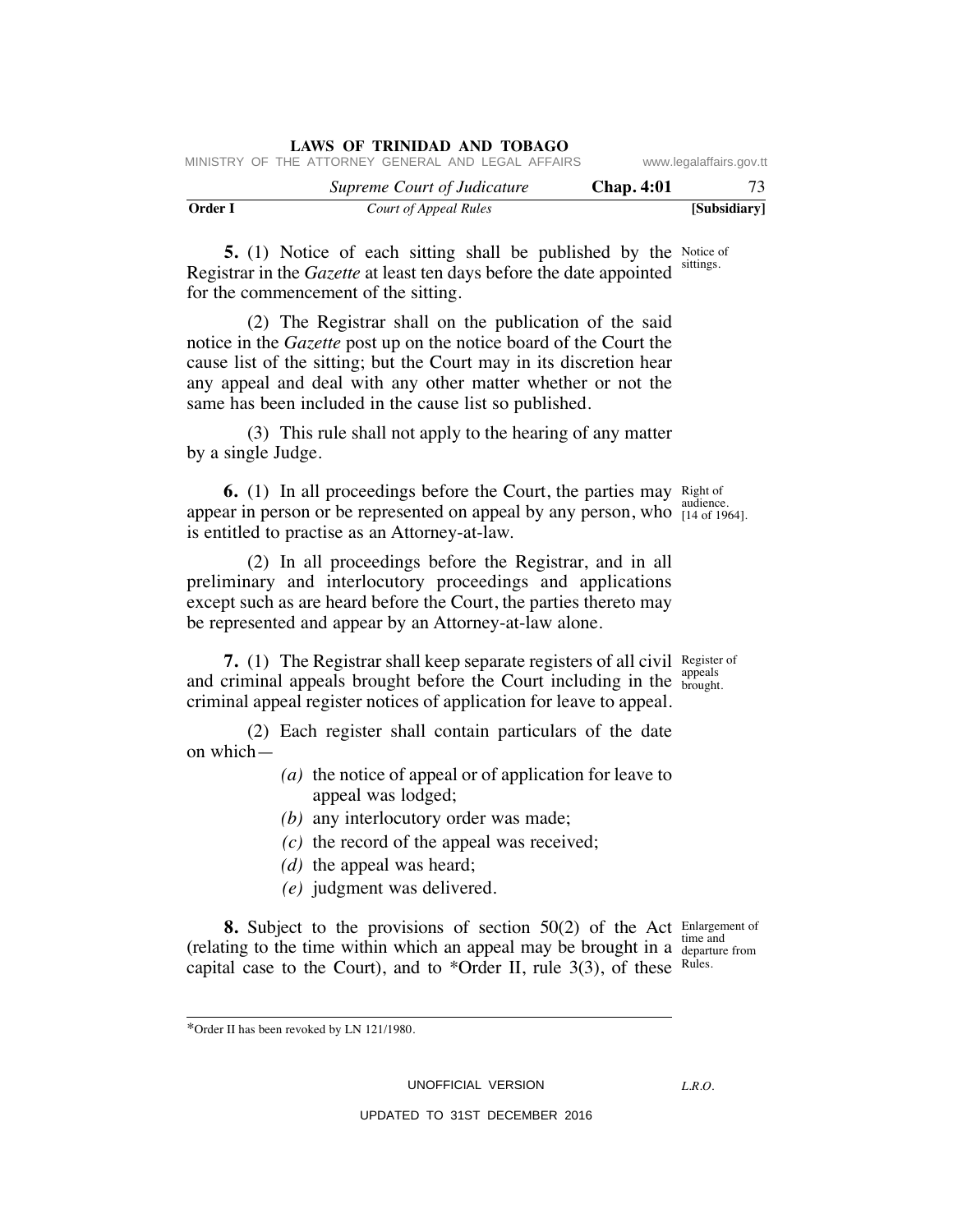| [Subsidiary] |                   | <b>Court of Appeal Rules</b>                       | Order II                |
|--------------|-------------------|----------------------------------------------------|-------------------------|
| 74           | <b>Chap.</b> 4:01 | Supreme Court of Judicature                        |                         |
|              |                   | MINISTRY OF THE ATTORNEY GENERAL AND LEGAL AFFAIRS | www.legalaffairs.gov.tt |

Rules, the Court may enlarge the time prescribed by these Rules, for the doing of anything to which these Rules apply, or may direct a departure from these Rules in any other way where this is required in the interest of justice.

 **9.** Subject to any provisions contained in these Rules relating to the service of any particular document—

 (1) Service of the documents mentioned in the first column hereunder shall be served by leaving a true copy thereof in the manner specified in the second column—

|     | Column 1                                                                                                                                                                          | Column 2                                                                                                                                                                                                                                                               |
|-----|-----------------------------------------------------------------------------------------------------------------------------------------------------------------------------------|------------------------------------------------------------------------------------------------------------------------------------------------------------------------------------------------------------------------------------------------------------------------|
|     | (a) All documents required to be<br>served—<br>(i) on parties to an action<br>who have not filed an<br>address for service; and<br>(ii) on a person not a party<br>to the appeal. | by personal service on the party or his<br>authorised agent, or on the person not a<br>party.                                                                                                                                                                          |
| (b) | All documents required to be<br>served on parties who have an<br>address for service.                                                                                             | by leaving the document at the address<br>for service with a person resident at or<br>belonging to such place; or by<br>registered post to such address, in<br>which case, the time of service<br>thereon shall be the time such<br>document would be delivered in the |

 (2) If it is made to appear to a Judge of the Court below upon application supported by affidavit that prompt personal service of a document cannot be effected he may make such order for substituted service by advertisement or otherwise as may be just.

ordinary course of post.

## **ORDER II**

## **CIVIL APPEALS FROM HIGH COURT**

 Order II and Appendices A and B of these Rules have been revoked by the Supreme Court (Amendment) Rules.

LN 121/1980.

Service of documents.

UNOFFICIAL VERSION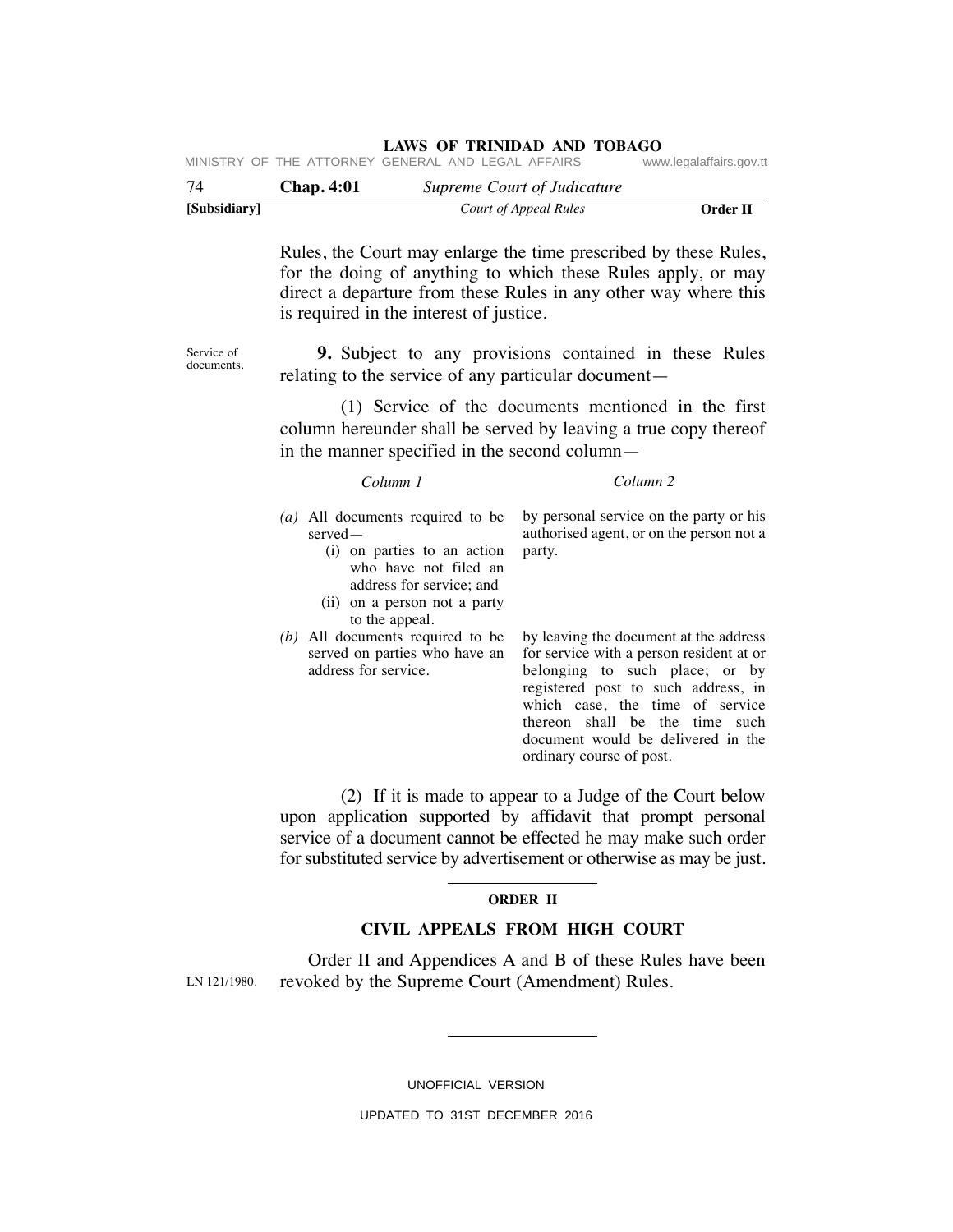MINISTRY OF THE ATTORNEY GENERAL AND LEGAL AFFAIRS www.legalaffairs.gov.tt

*Court of Appeal Rules* **[Subsidiary]**  *Supreme Court of Judicature* **Chap. 4:01** 75 **Order III**

#### **ORDER III**

#### **CRIMINAL APPEALS FROM HIGH COURT**

## **NOTICES OF APPEAL**

**1.** (1) Every notice of appeal or notice of application for leave Notices of to appeal or notice of application for extension of time within which  $_{\text{to be signed by}}^{\text{append}}$ such notice shall be given under the Act shall be signed by the appellant and appellant himself, except under the provisions of subrules  $(4)$  and  $(5)$ . Registrar.

 Any other notice required or authorised to be given for the purposes of the Act or these Rules shall be in writing and signed by the person giving the same or by his Attorney-at-law. All notices required or authorised to be given for the purposes of the Act or these Rules to the Court of Appeal shall be addressed to "The Registrar of the Supreme Court".

 $(2)$  Any notice or other document which is required or How notices, authorised by the Act or these Rules to be given or sent shall be  $\frac{\text{etc.}}{\text{sent of given}}$ deemed to be duly given or sent if forwarded by registered post addressed to the person to whom such notice or other document is so required or authorised to be given or sent.

(3) When an appellant or any other person authorised or  $\frac{W \text{here}}{W \text{neph} \cdot R}$ required to give or send any notice of appeal or notice of any application for the purposes of the Act or of these Rules is unable to write he may affix his mark thereto in the presence of a witness who shall attest the same and thereupon such notice shall be deemed to be duly signed by such appellant.

 $(4)$  Where, on the trial of a person entitled to appeal Appellant's under the Act, it has been contended that he was not responsible  $\frac{L_{\text{p}}}{\text{may act for him}}$ according to law for his actions on the ground that he was insane  $\frac{where\,que}{of\,insality}$ at the time the act was done or the omission made by him, any involved. notice required by these Rules to be given and signed by the appellant himself, may be given and signed by his Attorney-atlaw or other person authorised to act on his behalf.

(5) In the case of a body corporate where by the Act or Notice etc., on these Rules any notice or other document is required to be signed corporations. by the appellant himself, it shall be sufficient compliance therewith if such notice or other document is signed by the secretary, clerk, manager or Attorney-at-law of such body corporate.

# UNOFFICIAL VERSION

## UPDATED TO 31ST DECEMBER 2016

appeal addressed to

etc., may be

unable to write.

representative where question

behalf of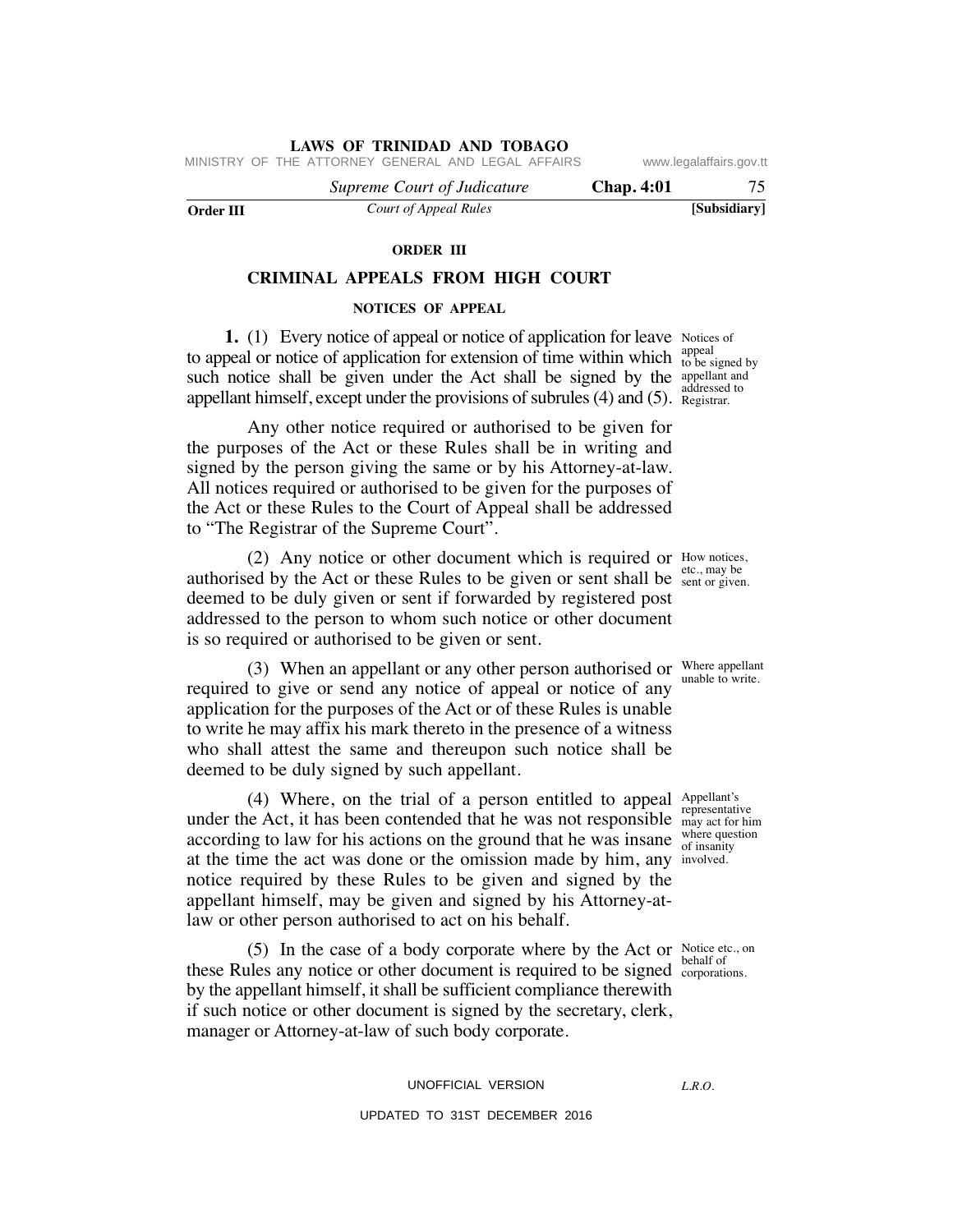| [Subsidiary] |                   | <b>Court of Appeal Rules</b>                       | Order III               |
|--------------|-------------------|----------------------------------------------------|-------------------------|
| -76          | <b>Chap.</b> 4:01 | Supreme Court of Judicature                        |                         |
|              |                   | MINISTRY OF THE ATTORNEY GENERAL AND LEGAL AFFAIRS | www.legalaffairs.gov.tt |

### **SHORTHAND WRITERS AND TRANSCRIPT OF NOTES**

Shorthand notes to be certified by the writer.  $[53/1965]$ .

 **2.** (1) Where a recording of the proceedings (or any part thereof) at the trial of a person convicted on indictment is taken by means of shorthand notes, the shorthand writer shall sign the shorthand note taken by him of any trial or proceeding, or of any part of such trial or proceeding, and certify the same to be a complete and correct shorthand note thereof, and shall retain the same unless and until he is directed by the Registrar to forward such shorthand note to him.

Transcript to be furnished on application of Registrar.

 (2) The shorthand writer shall, on being directed by the Registrar, furnish to him for the use of the Court a transcript of the whole or of any part of the shorthand note taken by him of any trial or proceeding in reference to which an appellant has appealed under the Act.

interested in a trial or other proceeding in relation to which a person may appeal under the Act, and to no other person, a transcript of the whole, or of any part of the shorthand note of any

(3) The shorthand writer shall furnish to a party

Party interested may obtain transcript from shorthand writer.

Party interested may obtain transcript from Registrar.

Definition of "party interested".

Transcript to be made by writer thereof or some other person on Registrar's directions.

such trial or other proceeding on payment by such party interested of the charges on such scale as the Registrar may fix. (4) A party interested in an appeal under the Act may obtain from the Registrar a copy of the transcript of the whole or of any part of such shorthand note as relates to the appeal subject

to the provisions of section 58 of the Act.

 (5) For the purposes of this rule, "a party interested" shall mean the prosecutor or the person convicted, or any other person named in, or immediately affected by, any order made by the Judge of the Court of trial, or other person authorised to act on behalf of a party interested, as herein defined; but shall not include the Attorney General, to whom a copy of such transcript shall be furnished free of charge.

 (6) Whenever under the Act or these Rules a transcript of the whole or of any part of such shorthand note is required such transcript may be made by the shorthand writer who took and certified the shorthand note, or by such other competent person as the Registrar may direct.

#### UNOFFICIAL VERSION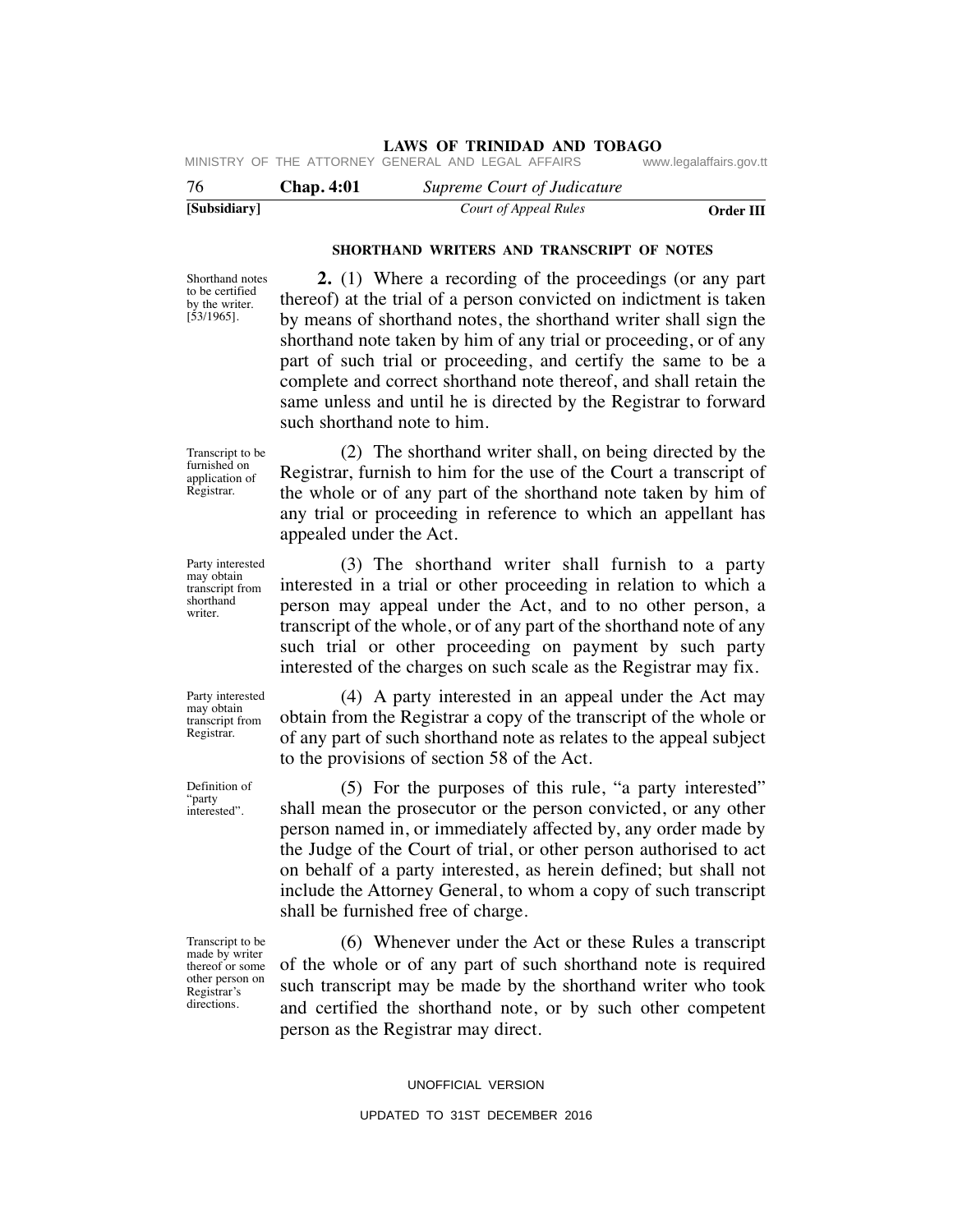| <b>Court of Appeal Rules</b><br>Order III          |                   | [Subsidiary]            |
|----------------------------------------------------|-------------------|-------------------------|
| Supreme Court of Judicature                        | <b>Chap.</b> 4:01 | 77                      |
| MINISTRY OF THE ATTORNEY GENERAL AND LEGAL AFFAIRS |                   | www.legalaffairs.gov.tt |

 (7) A transcript of the whole or any part of the shorthand Verification of note relating to the case of any appellant which may be required for use of Court. the use of the Court shall be typewritten and verified by the person making the same by the statutory declaration in the Form VIII in Form VIII. Appendix C that the same is a correct and complete transcript of the whole, or of such part, as the case may be, of the shorthand note purporting to have been taken, signed, and certified by the shorthand writer who took the same. use of Court.

**LAWS OF TRINIDAD AND TOBAGO**

 (8) For the purpose of section 58 of the Act a record What record shall be taken of the summing up of the Judge of the Court of trial, and of such other parts of the proceedings as the Judge of the Court of trial may consider expedient and order to be taken in the course of the trial.

 Such record shall comprise either shorthand notes or a recording on electro-magnetic tape or by any other mechanical means, or partly such notes and partly such recording, as the Court may think fit.

 (9) Where the record or any part thereof comprises a recording as aforesaid, the recording shall be preserved and form part of the record of the Court of trial, and subrules (4), (5), (6) and (7) shall apply in relation thereto or any part thereof as they apply in relation to a shorthand note.

## **CERTIFICATE OF JUDGE OF TRIAL**

**3.** (1) The certificate of the Judge of the Court of trial Judge's under section 43 of the Act may be in the Form I in Appendix C. section 43.

(2) The Judge of the Court of trial may, in any case in  $\frac{Judge}{\text{outif}}$ which he considers it desirable to do so, inform the person begiven at trial views. convicted before or sentenced by him that the case is in his application. opinion one fit for an appeal to the Court under section 43 of the Form I. Act, and may give to such person a certificate to that effect in the Form I in Appendix C. without

# UNOFFICIAL VERSION

## UPDATED TO 31ST DECEMBER 2016

certificate under Form I. Appendix C.

be given at trial Appendix C.

Appendix C.

shall be taken.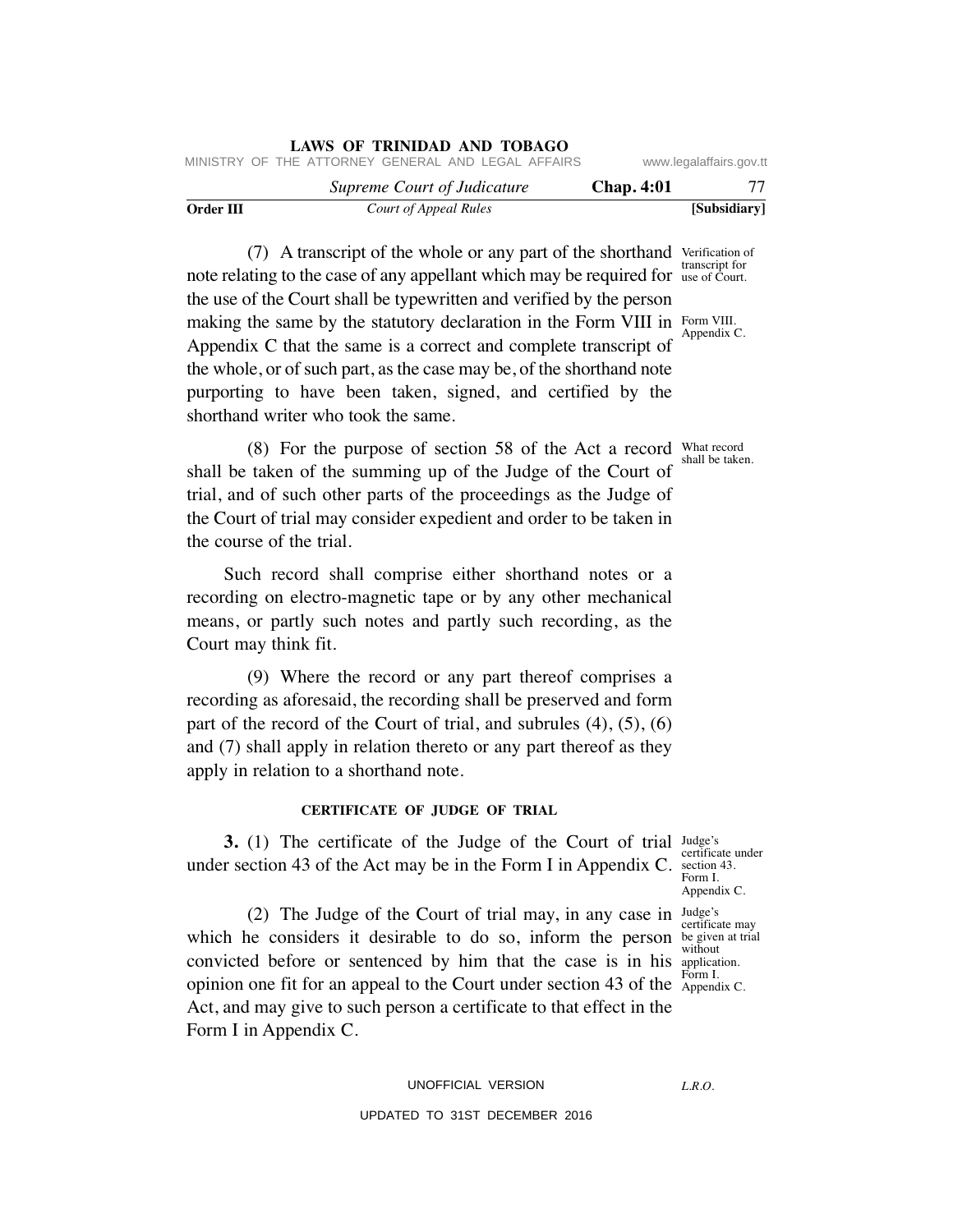| [Subsidiary] |                   | <b>Court of Appeal Rules</b>                       | Order III               |
|--------------|-------------------|----------------------------------------------------|-------------------------|
| -78          | <b>Chap.</b> 4:01 | Supreme Court of Judicature                        |                         |
|              |                   | MINISTRY OF THE ATTORNEY GENERAL AND LEGAL AFFAIRS | www.legalaffairs.gov.tt |

#### **APPEALS WHERE FINE ONLY IS INFLICTED**

Where fine imposed on conviction to be retained pending appeal.

Person in custody in default of payment of fine, deemed to be person sentenced to imprisonment.

 **4.** (1) Where a person has, on his conviction, been sentenced to payment of a fine, and in default of payment to imprisonment, the person lawfully authorised to receive such fine shall, on receiving the same, retain it until the determination of any appeal in relation thereto.

 (2) If such person remains in custody in default of payment of the fine, he shall be deemed, for all purposes of the Act or these Rules, to be a person sentenced to imprisonment.

thereupon sentenced to the payment of a fine, and, in default of such payment, to imprisonment and he intimates to the Judge of the Court of trial that he is desirous of appealing against his conviction to the Court, either upon grounds of law alone, or, with the certificate of the Judge of the Court of trial, upon any grounds mentioned in section 43 of the Act, such Judge may, if he thinks right to do so, order such person forthwith to enter into recognisances in such amount, and with or without sureties in such amount as such Judge may think right, to prosecute his appeal; and, subject thereto, may order that payment of the said fine shall be made at the final determination of his said appeal, if the same be dismissed, to the Registrar or as such Court may then order. The recognisance under this rule shall be in the Forms X and XI in Appendix C. A surety becoming duly bound by recognisance under this rule, shall be deemed to be, for all purposes and shall have all

(3) Where any person has been convicted and is

Person fined may in certain cases intimate appeal, and not pay fine. Power of Court of trial in such cases to impose recognisances.

Forms X, XI. Appendix C.

> The proper officer of the Court of trial shall forward the recognisances of the appellant and his surety or sureties to the Registrar.

the powers of a surety under the provisions of rule 26.

Fine to be repaid on success of appeal.

How appellant committing breach of recognisance under this rule may be dealt with.

 (4) An appellant who has been sentenced to the payment of a fine, and has paid the same in accordance with such sentence, shall, in the event of his appeal being successful, be entitled, subject to any order of the Court, to the return of the sum or any part thereof so paid by him.

 (5) If an appellant to whom subrule (3) applies does not serve, in accordance with these Rules, a notice of appeal upon

UNOFFICIAL VERSION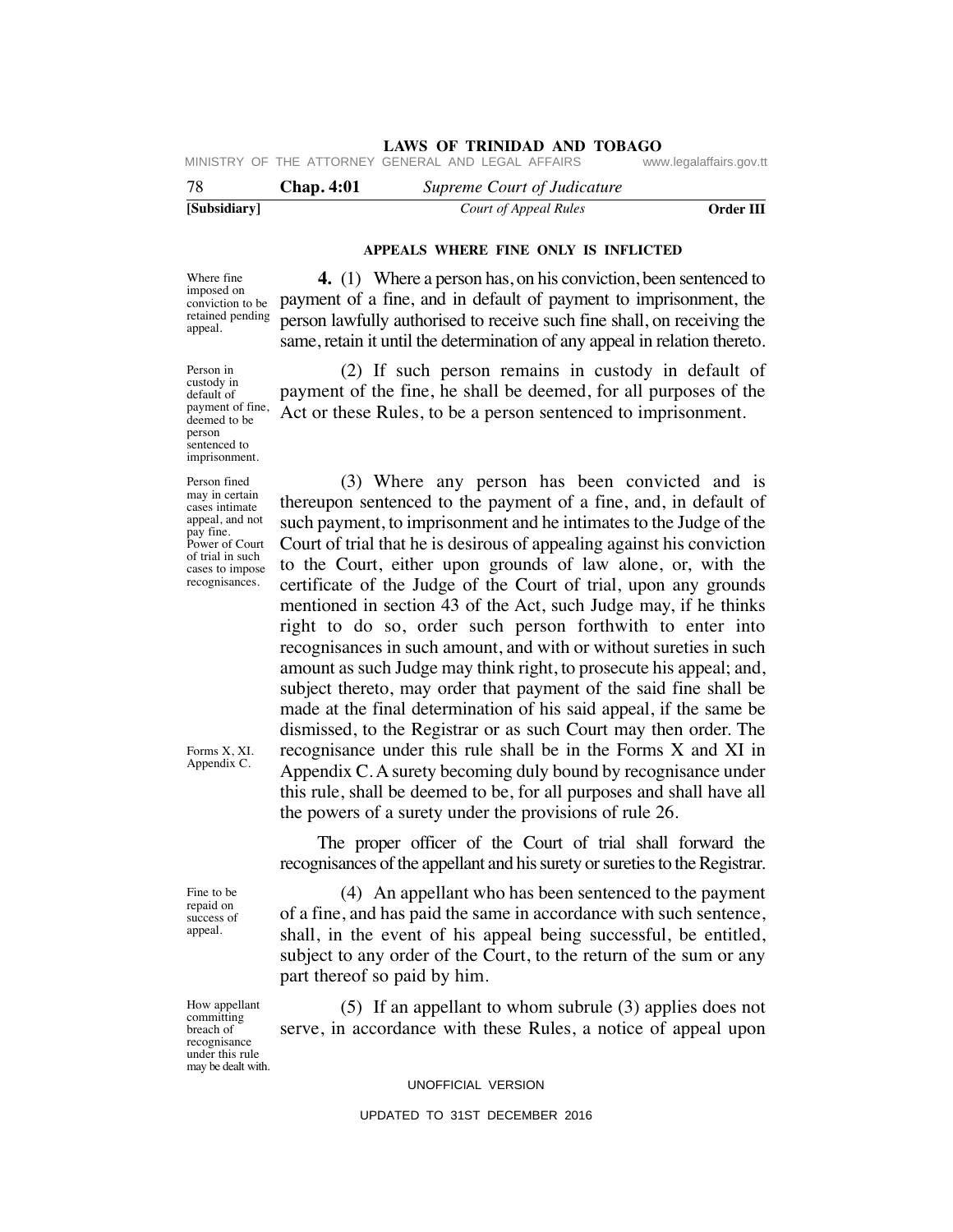| Order III |                                                    | <b>Court of Appeal Rules</b> |  |                   | [Subsidiary]            |
|-----------|----------------------------------------------------|------------------------------|--|-------------------|-------------------------|
|           |                                                    | Supreme Court of Judicature  |  | <b>Chap.</b> 4:01 | 79                      |
|           | MINISTRY OF THE ATTORNEY GENERAL AND LEGAL AFFAIRS |                              |  |                   | www.legalaffairs.gov.tt |

grounds of law alone, or with the certificate of the Judge of the Court of trial upon any grounds mentioned in section 43 of the Act, within fourteen days from the date of his conviction and sentence, the Registrar shall report such omission to the Court, who may, after notice in the Forms XXII and XXIII in Appendix C has Forms XXII, been given to the appellant and his sureties, if any, order an estreat Append of the recognisances of the appellant and his sureties in the manner provided by rule 26, and may issue a warrant for the apprehension of the appellant and may commit him to prison in default of payment of his fine, or may make such other order as it thinks fit.

## **CUSTODY OF EXHIBITS USED AT TRIAL**

**5.** (1) The Judge of the Court of trial may make an order if Judge's he thinks fit for the custody, disposal, or production of any eustody of exhibits in the case, but unless he makes any such order, exhibits shall be kept in the custody of the proper officer of the Court of trial for a period of fourteen days from the date of conviction, and if an appeal is pending, then until the final determination of such appeal; if no appeal or application for leave to appeal is lodged during the said period of fourteen days, then exhibits shall be returned to the custody of the person producing the same or of the Attorney-at-law for the prosecution or defence respectively.

(2) The proper officer of the Court of trial shall keep a  $\frac{\text{Record of}}{\text{Total of } 2}$ record of any order or direction of the Judge thereof given under directions as to this rule.

(3) Whenever a person is committed for trial, the clerk List of exhibits to the Magistrate or Justice committing such person for trial shall make and forward, with the depositions taken in relation to such person, a complete list of such exhibits as have been produced and used in evidence for or against him during any proceedings before such Magistrate or Justice to the Court before which such person is to be tried. Such list shall be in the Form XXXII in Form XXXII. Appendix C, subject to the necessary modifications, and shall be signed by such clerk. The exhibits appearing on such lists shall be marked with consecutive numbers for the purpose of readily identifying the same.

directions as to exhibits.

Judge's custody of exhibits.

produced before committal to be made by clerk to Magistrate or Justice.

Appendix C.

*L.R.O.* 

## **LAWS OF TRINIDAD AND TOBAGO**

Appendix C.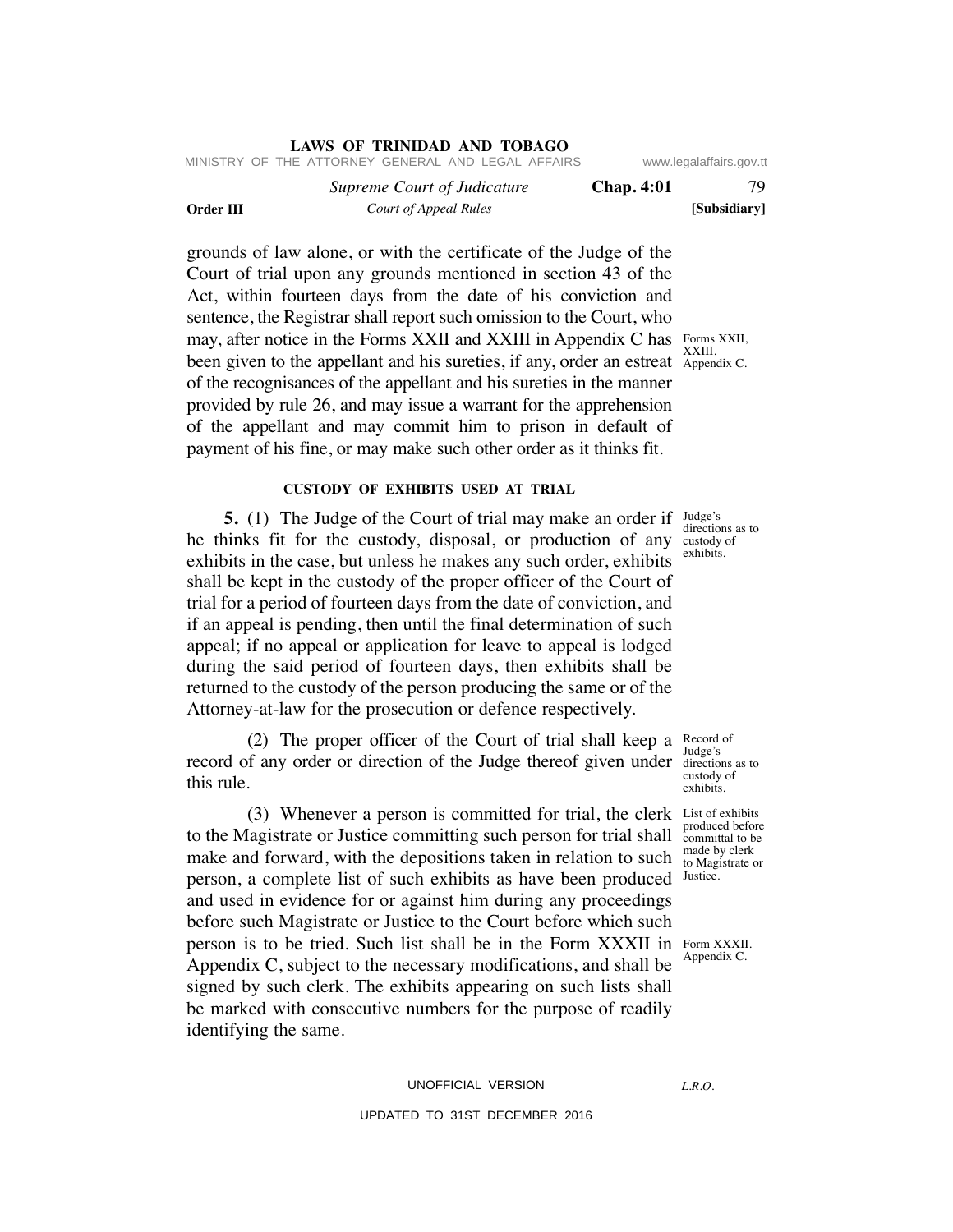| [Subsidiary] |                   | <b>Court of Appeal Rules</b>                       | Order III               |
|--------------|-------------------|----------------------------------------------------|-------------------------|
| 80           | <b>Chap.</b> 4:01 | Supreme Court of Judicature                        |                         |
|              |                   | MINISTRY OF THE ATTORNEY GENERAL AND LEGAL AFFAIRS | www.legalaffairs.gov.tt |

 Any exhibits put in for the first time at the trial shall be added to such list by the proper officer of the Court of trial and marked as herein provided.

## **ORDER MADE AT TRIAL CONSEQUENTIAL ORDERS AND SUSPENSION OF SAME PENDING APPEAL**

Varying order of restitution of property. Persons affected may appear on appeal.

 **6.** Where, upon the trial of a person entitled to appeal under the Act against his conviction, an order of restitution of any property to any person has been made by the Judge of the Court of trial, the person in whose favour or against whom the order of restitution has been made, any person in whose favour or against whom an order to which rule 7 relates has been made, and, with the leave of the Court, any other person, shall, on the final hearing by the Court of an appeal against the conviction on which such order of restitution was made, be entitled to be heard by the Court before any order under the provisions of section 46(2) of the Act, annulling or varying such order of restitution, is made.

 **7.** Where the Judge of the Court of trial is of opinion that the title to any property the subject of an order of restitution made on a conviction of a person before him, or any property to which the provisions of section 25(1) of the Sale of Goods Act apply, is not in dispute, he, if he should be of opinion that such property or a sample or portion or facsimile representation thereof is reasonably necessary to be produced for use at the hearing of any appeal, shall give such directions to or impose such terms upon the person in whose favour the order of restitution is made, or in whom such property revests under such subsection as he thinks right in order to secure the production of such sample, portion or facsimile representation for use at the hearing of any such appeal.

Temporary suspension of orders made on conviction, as to money rewards, costs, etc.

 **8.** (1) Where, on the conviction of a person, the Judge of the Court of trial makes an order condemning such person to the payment of the whole or of any part of the costs and expenses of the prosecution for the offence of which he is convicted out of any moneys taken from such person on his apprehension or otherwise or where such Judge makes any order under section 54, 55 or 56 of the Criminal Procedure Act or where such Judge lawfully

Non-suspension of orders of restitution, etc., to be subject to property or a sample, etc., being necessary for purposes of appeal. Ch. 82:30.

Ch. 12:02.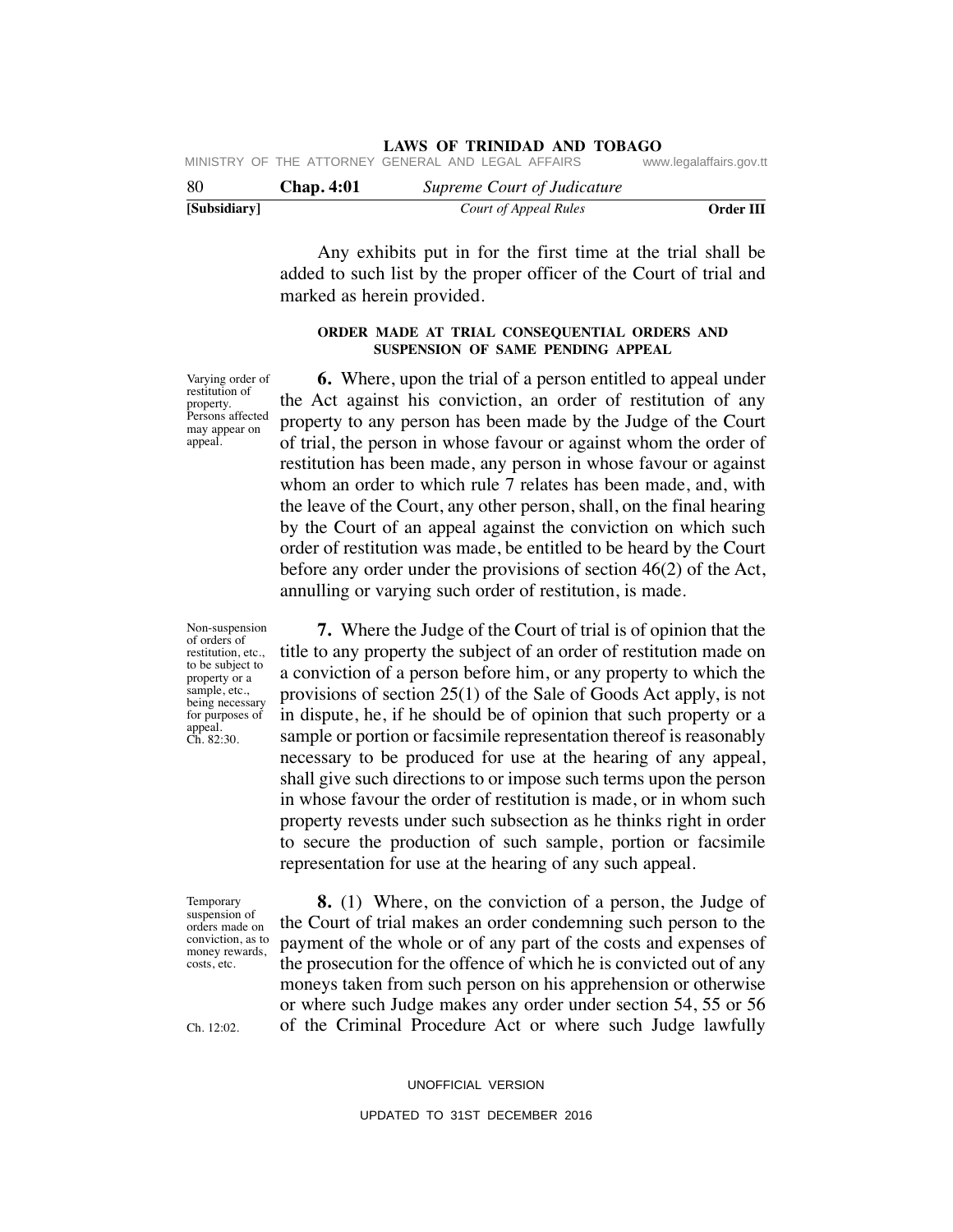| Order III                                          |  | <b>Court of Appeal Rules</b> |  |                   | [Subsidiary]            |
|----------------------------------------------------|--|------------------------------|--|-------------------|-------------------------|
|                                                    |  | Supreme Court of Judicature  |  | <b>Chap.</b> 4:01 | 81                      |
| MINISTRY OF THE ATTORNEY GENERAL AND LEGAL AFFAIRS |  |                              |  |                   | www.legalaffairs.gov.tt |

makes on the conviction of any person before him any order for the payment of money by such convicted person or by any other person or any order affecting the rights or property of such convicted person, the operation of such orders shall in any of such cases be suspended until the expiration of fourteen days after the day on which any such orders were made. And in cases where notice of appeal or notice of application for leave to appeal is given within fourteen days from and after the verdict against such person, such orders shall be further suspended until the determination of the appeal against the conviction in relation to which they were made. The Court may, by order, annul any order to which this rule refers on the determination of any appeal under the Act, or may vary such order, and such order, if annulled, shall not take effect, and, if varied, shall take effect as so varied.

**LAWS OF TRINIDAD AND TOBAGO**

 The proper officer of the Court of trial shall keep a record of any order to which this rule refers.

 (2) Where the Judge of the Court of trial makes any such Judge's order on a person convicted before him, as in this rule mentioned, property of he shall give such directions as he thinks right as to the retention  $\frac{\text{converted}}{\text{person pe}}$ by any person, of any money or valuable securities belonging to the person so convicted and taken from such person on his apprehension or of any money or valuable securities at the date of his conviction in the possession of the prosecution for the period of fourteen days, or in the event of an appeal, until the determination thereof by the Court of Appeal. The proper officer of the Court of trial shall keep a record of any directions given under this rule.

(3) Where upon conviction of any person of any offence Suspension of any disqualification, forfeiture or disability attaches to such person consequent on by reason of such conviction, such disqualification, forfeiture or disability shall not attach for the period of fourteen days from the date of the verdict against such person nor in the event of an appeal under the Act to the Court of Appeal until the determination thereof.

 (4) When the Judge of the Court of trial on the Judge's direction conviction of a person before him, makes any order for the  $\frac{as\ to\ securing}{payment\ of}$ payment of money by such person or by any other person upon  $\frac{m\text{oney by}}{\text{convicted}}$ such conviction, and, by reason of this rule, such order would pending appeal.

> UNOFFICIAL VERSION UPDATED TO 31ST DECEMBER 2016

direction as to person pending appeal.

disqualifications conviction.

payment of convicted person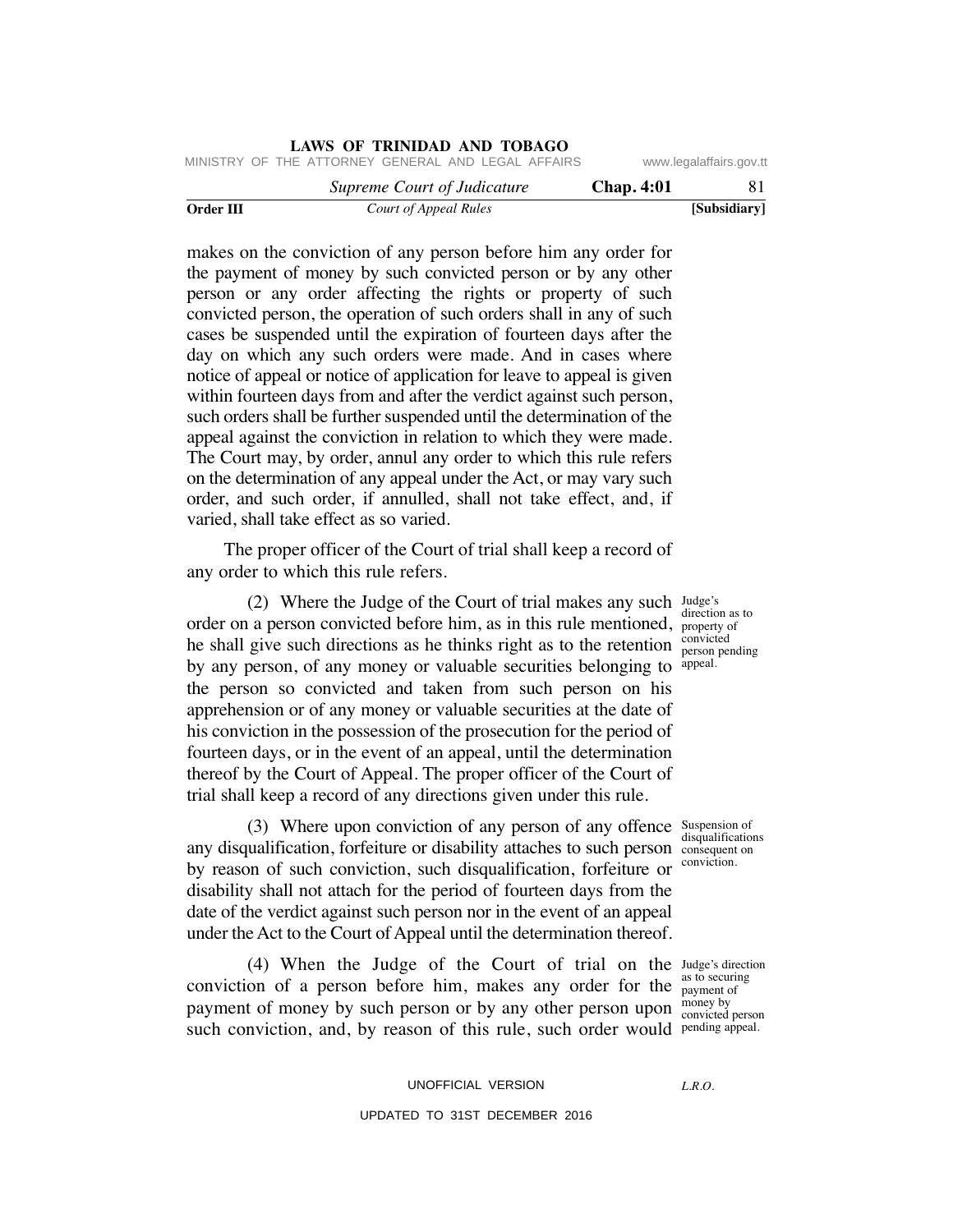|  | <b>LAWS OF TRINIDAD AND TOBAGO</b> |  |  |
|--|------------------------------------|--|--|
|--|------------------------------------|--|--|

| MINISTRY OF THE ATTORNEY GENERAL AND LEGAL AFFAIRS |  |  |  |  |  |  |  | www.legalaffairs.gov.tt |
|----------------------------------------------------|--|--|--|--|--|--|--|-------------------------|
|----------------------------------------------------|--|--|--|--|--|--|--|-------------------------|

| -82          | <b>Chap.</b> 4:01 | Supreme Court of Judicature  |           |
|--------------|-------------------|------------------------------|-----------|
| [Subsidiary] |                   | <b>Court of Appeal Rules</b> | Order III |

otherwise be suspended, such Judge may, if he thinks right to do so, direct that the operation of such order shall not be suspended unless the person on whom such order has been made shall in such manner and within such time as the said Judge shall direct give security by way of undertaking or otherwise for the payment to the person in whose favour such order has been made of the amount therein named. Such security may be to the satisfaction of the person in whose favour the order for payment has been made or of any other person as such Judge shall direct.

Suspension of order of destruction or forfeiture of property.

 (5) Where on a conviction any property, matters or things the subject of the prosecution or connected therewith, are to be or may be ordered to be destroyed or forfeited under the provisions of any written law, the destruction or forfeiture or order for destruction or forfeiture thereof shall be suspended for the period of fourteen days from and after the date on which the verdict on such indictment was returned, and in the event of an appeal under the Act, shall be further suspended until the determination thereof by the Court.

Suspension of proceedings or claims consequent on conviction.

 (6) Where, upon conviction of any person of any offence, any claim may be made or any proceedings may be taken under any written law against such person or any other person in consequence of such conviction, such proceedings shall not be taken until after the period of ten days from the date on which the verdict against such person was returned nor in the event of an appeal under the Act to the Court until the determination thereof.

 Any person affected by any orders which are suspended under this rule may, with the leave of the Court, be heard on the final determination of any appeal, before any such orders are varied or annulled by the Court.

Period of suspension of orders under section 46 of Act. Ch. 82:30.

 **9.** The time during which an order of restitution or the operation of section 25(1) of the Sale of Goods Act, suspended under section 46 of the Act, shall commence to run from the day on which the verdict of the jury was returned, and, in cases where notice of appeal or notice of application for leave to appeal is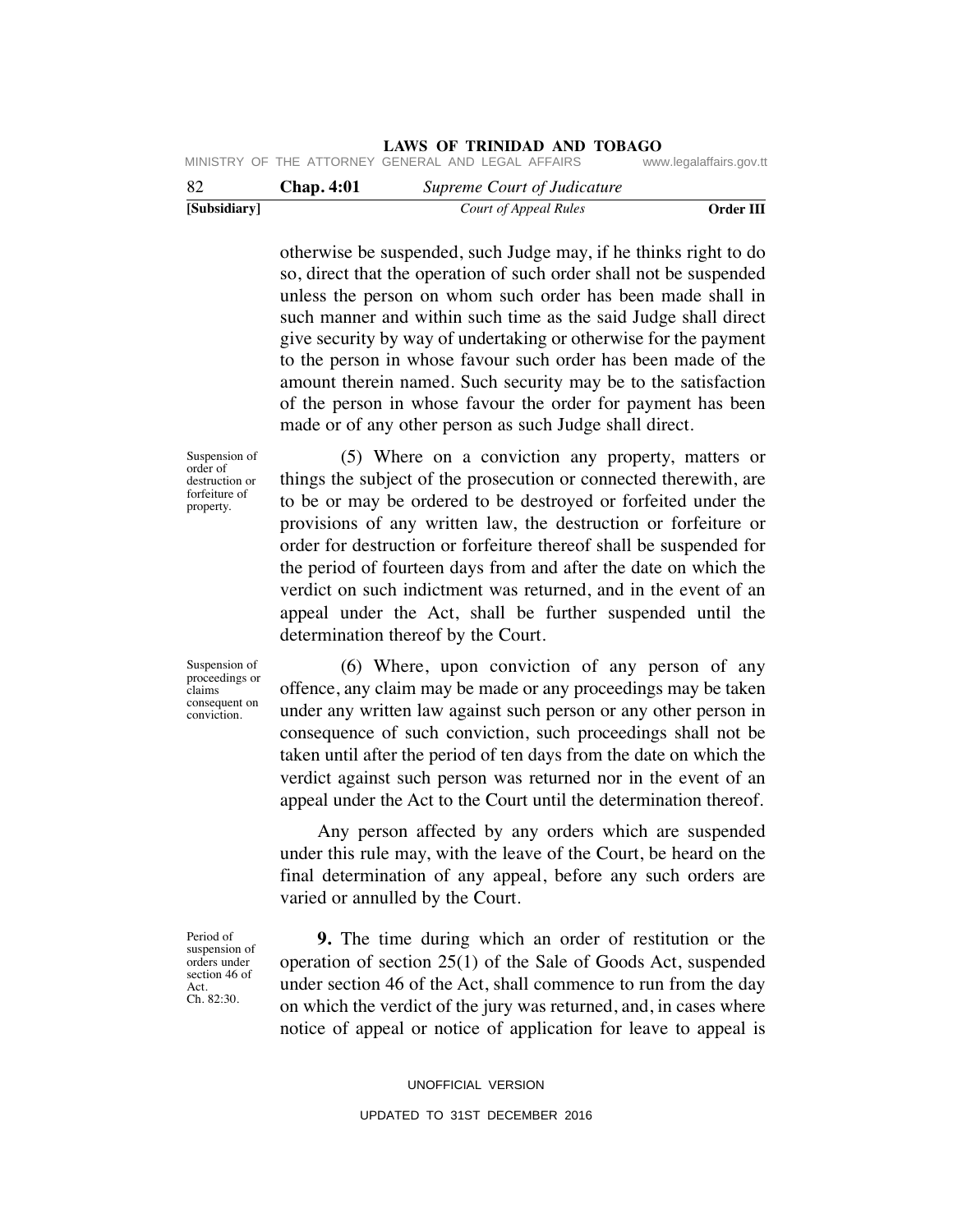| Order III | <b>Court of Appeal Rules</b>                       |                   | [Subsidiary]            |
|-----------|----------------------------------------------------|-------------------|-------------------------|
|           | Supreme Court of Judicature                        | <b>Chap.</b> 4:01 | -83                     |
|           | MINISTRY OF THE ATTORNEY GENERAL AND LEGAL AFFAIRS |                   | www.legalaffairs.gov.tt |

duly given within fourteen days after such day, the period of suspension of such order or of the operation of the subsection shall continue until the determination of the appeal.

**LAWS OF TRINIDAD AND TOBAGO**

**10.** (1) The clerk of the Court of trial or other officer Certificate of thereof, having the custody of the records of such Court, or the to issue for deputy of such clerk or other officer, shall not issue, under any  $\frac{\text{fourteen days}}{\text{after convicti}}$ written laws authorising him to do so, a certificate of conviction of any person convicted on indictment in the Court to which he is such clerk, officer or deputy, for the period of fourteen days after the actual day on which such conviction took place, nor in the event of such clerk, officer or deputy receiving information from the Registrar of the Court within such fourteen days that a notice of appeal or of application for leave to appeal has been given under the Act, until the determination thereof.

 (2) Where an application is made to such clerk, officer or After fourteen deputy to issue such certificate of conviction as in this rule  $\frac{u_{\text{dys}}}{\text{conviction, clerk}}$ mentioned after the expiration of the said period of fourteen days he to be satisfied shall require, before issuing the same, to be satisfied that there is no pending before appeal then pending in the Court against such conviction. A person stratific desirous of obtaining a certificate of conviction from such clerk, conviction. officer or deputy shall be entitled to obtain from the Registrar a certificate in such form as the said Registrar may think right for the purpose of satisfying by the production thereof, such clerk, officer or deputy that no appeal against such conviction is then pending. After the expiration of two months from the date of the conviction a certificate thereof may be issued by such clerk, officer or deputy as heretofore, except in cases in which he has had notice of an appeal still undetermined.

 For the purposes of this rule the expression "conviction" shall mean the verdict or plea of guilty and any final judgment passed thereon.

**11.** (1) The Registrar when he has received a notice of Judge's notes to appeal, or a notice of application for leave to appeal under the Act  $\frac{1}{10}$  the Registrar on or a notice for extension of the time within which under the Act  $\frac{request}{153/196}$ such notices shall be given, or when the Minister exercises his powers under section 64 of the Act, shall request the Judge of the

be furnished to [53/1965].

conviction not after conviction.

days from no appeal certificate of

UNOFFICIAL VERSION

UPDATED TO 31ST DECEMBER 2016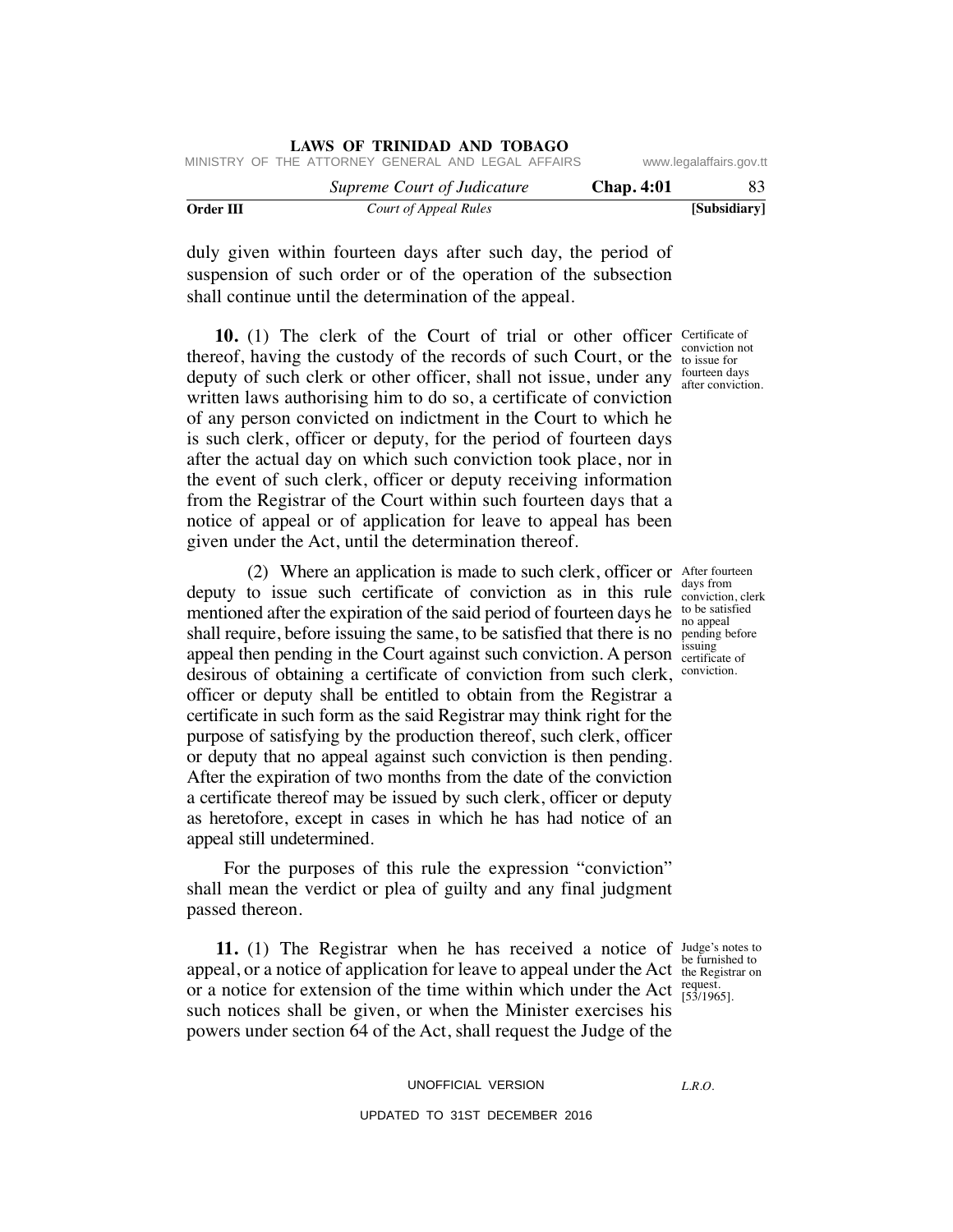| [Subsidiary] |                   | <b>Court of Appeal Rules</b>                       | Order III               |
|--------------|-------------------|----------------------------------------------------|-------------------------|
| -84          | <b>Chap.</b> 4:01 | Supreme Court of Judicature                        |                         |
|              |                   | MINISTRY OF THE ATTORNEY GENERAL AND LEGAL AFFAIRS | www.legalaffairs.gov.tt |

Court of trial to furnish him with the whole or any part of his notes of the trial or any part thereof in accordance with subrule (2) or (3); and such Judge of the Court of trial shall thereupon furnish the same to the Registrar in accordance with such request.

**LAWS OF TRINIDAD AND TOBAGO**

 (2) In capital cases the Registrar shall request the whole of the Judge's notes.

- (3) In other cases the Registrar shall request—
	- *(a)* such part of the notes as relates to any particular piece of evidence which is referred to in the notice of appeal or other notice mentioned in subrule (1), as upon the application of any party he considers is necessary; or
	- *(b)* the whole or such part of the notes as the Court may by order direct.

 (4) Copies of the whole or part of the notes furnished to the Registrar under subrule  $(2)$  or  $(3)$  shall be supplied—

- *(a)* to the Attorney General without charge;
- *(b)* to any other party interested on payment of the charges on such scale as the Registrar may fix.

Report of Judge of Court of trial.

 **12.** (1) The Registrar when he has received a notice of appeal, or a notice of application for leave to appeal under the Act, or a notice of application for extension of time within which under the Act such notices shall be given, or when the Minister exercises his powers under section 64 of the Act, or whenever it appears to be necessary for the proper determination of any appeal or application, or for the due performance of the duties of the Court under the said section may and, whenever in relation to any appeal under the Act the Court or any Judge thereof directs him to do so, shall request the Judge of the Court of trial to furnish him with a report in writing, giving his opinion upon the case generally or upon any point arising in the case, and the Judge of the Court of trial shall furnish the same to the Registrar in accordance with such request.

> UNOFFICIAL VERSION UPDATED TO 31ST DECEMBER 2016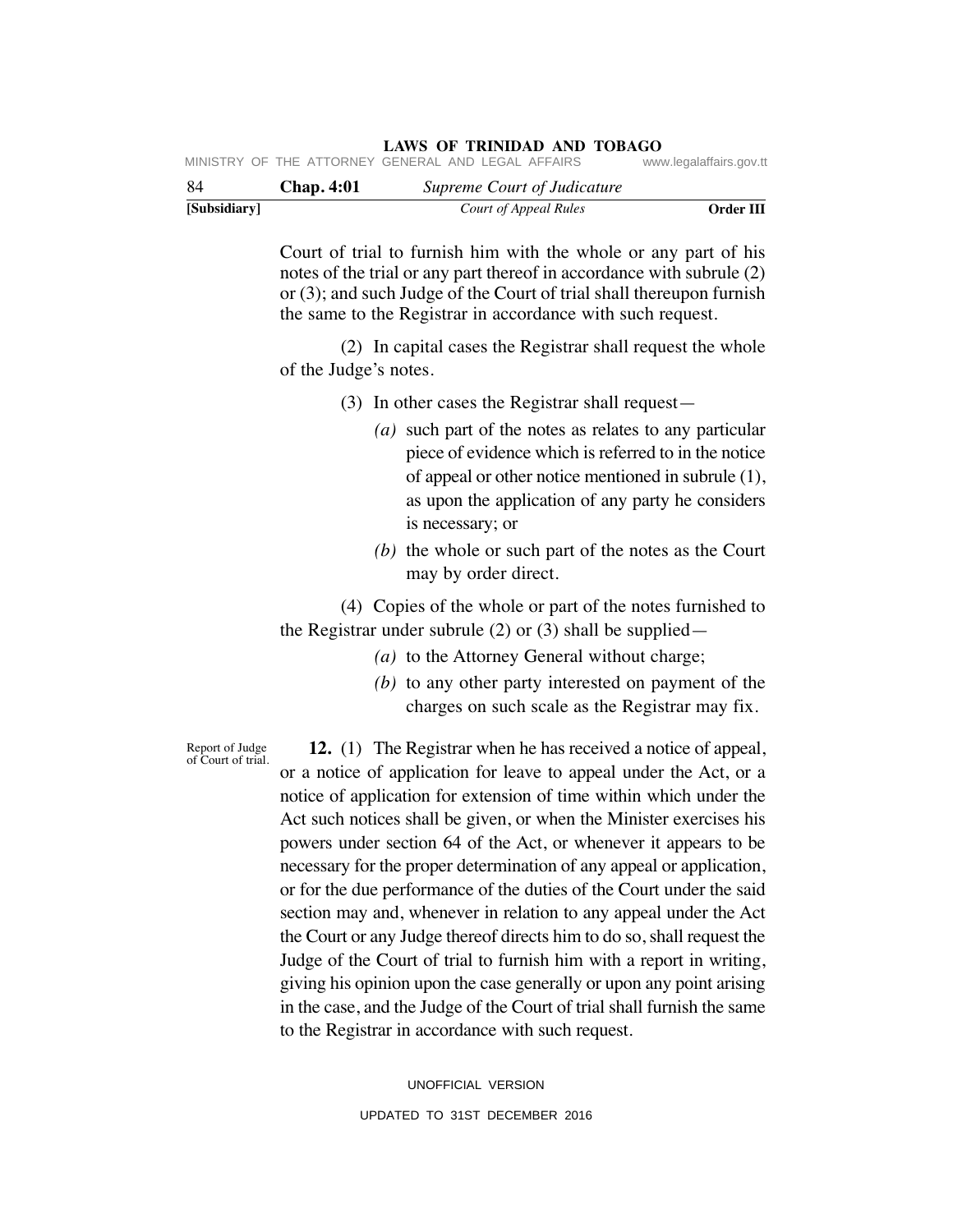|           | LAWS OF TRINIDAD AND TOBAGO                        |                   |                         |
|-----------|----------------------------------------------------|-------------------|-------------------------|
|           | MINISTRY OF THE ATTORNEY GENERAL AND LEGAL AFFAIRS |                   | www.legalaffairs.gov.tt |
|           | Supreme Court of Judicature                        | <b>Chap.</b> 4:01 | -85                     |
| Order III | <b>Court of Appeal Rules</b>                       |                   | [Subsidiary]            |

 (2) The report of the Judge shall be made to the Court, and except by leave of the Court or a Judge thereof the Registrar shall not furnish to any person any part thereof.

**13.** When the Registrar requests the Judge of the Court of trial to Registrar to furnish a report under these Rules, he shall send to such Judge of the  $\frac{t}{\text{Count of trial}}$ Court of trial a copy of the notice of appeal or notice of application for  $\frac{with\ materials}{for\;renort}$ leave to appeal or notice of application for extension of time within which under the Act such notice shall be given or any other document or information which he considers material, or which the Court at any time directs him to send, or with which such Judge may request to be furnished by the Registrar, to enable such Judge to deal in his report with the appellant's case generally or with any point arising thereon.

## **NOTICES OF APPEAL AND PERIOD FOR APPEALING**

## **ABANDONMENT OF APPEALS**

14. A person desiring, under the provisions of the Act, to Obligation on appeal to the Court of Appeal against his conviction or sentence,  $_{\text{up forms of}}^{\text{appending}}$ shall commence his appeal by sending to the Registrar a notice of  $\frac{appeal \; notices}{and answer}$ appeal or notice of application for leave to appeal, or notice of questions application for extension of time within which such notice shall be given, as the case may be, in the form of such notices respectively set forth in the Appendix C, and in the notice or notices so sent, Appendix C. shall answer the questions and comply with the requirements set forth thereon, subject to the provisions of rule 40.

**15.** The time within which a person convicted shall give Time for notice of appeal or notice of his application for leave to appeal to against the Court against his conviction shall commence to run from the  $\frac{\text{conviction to}}{\text{run from}}$ day on which the verdict of the jury was returned, whether the verdict. Judge of the Court of trial has passed sentence or pronounced final judgment upon him on that day or not.

**16.** The time within which a person convicted and sentenced, Time for shall give notice of appeal or notice of application for leave to  $\frac{ap$ appeal against such sentence under the Act to the Court, shall  $_{\text{proonance}}^{\text{to run from}}$ commence to run from the day on which such sentence has been of sentence. passed upon him by the Judge of the Court of trial.

## UNOFFICIAL VERSION

### UPDATED TO 31ST DECEMBER 2016

furnish Judge of for report.

appellants to fill and answer thereon.

against run from

appealing pronouncement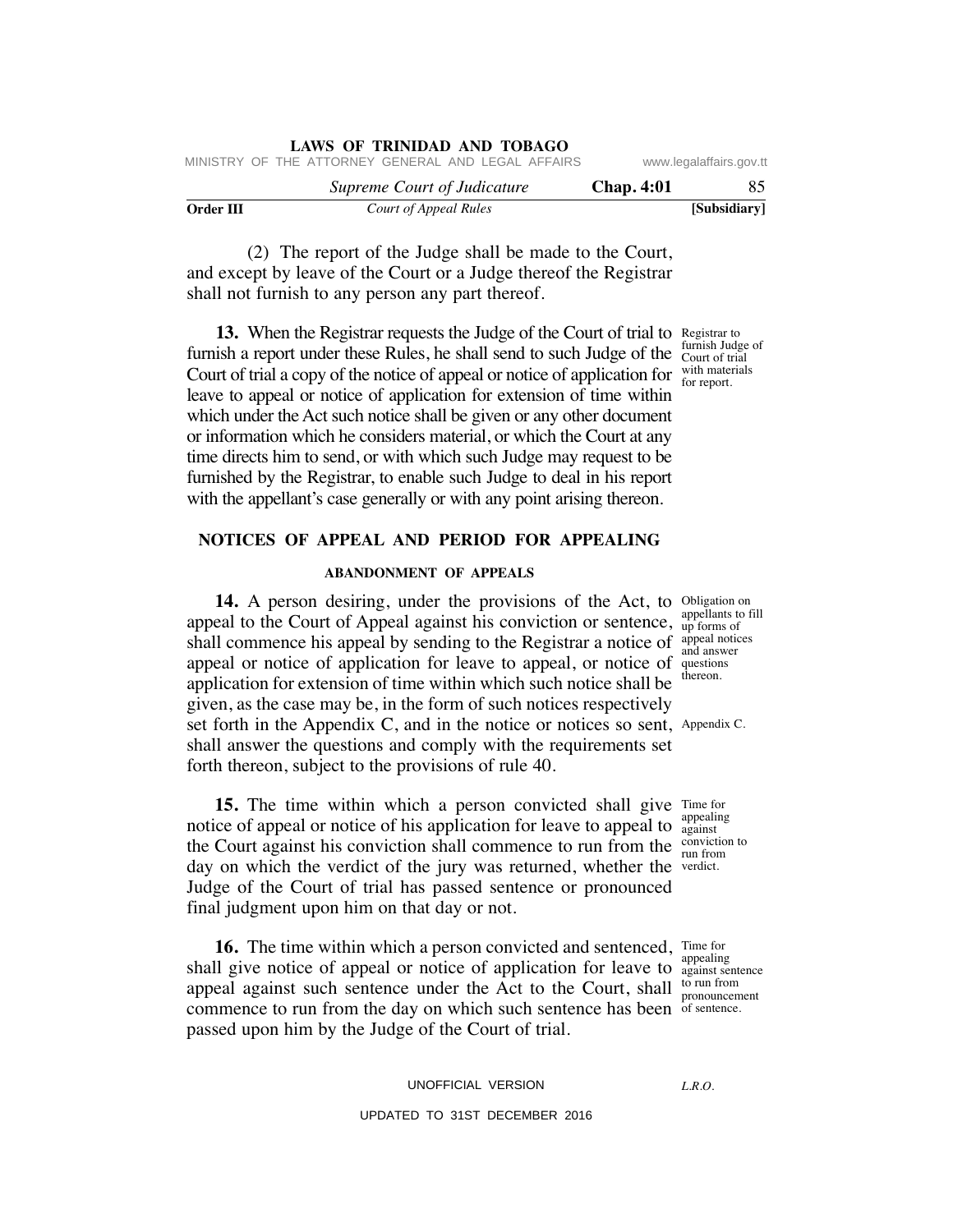| 86 | <b>Chap.</b> 4:01                                  |  | Supreme Court of Judicature |                         |
|----|----------------------------------------------------|--|-----------------------------|-------------------------|
|    | MINISTRY OF THE ATTORNEY GENERAL AND LEGAL AFFAIRS |  |                             | www.legalaffairs.gov.tt |

| -80          | Unap. 4:01 | Supreme Court of Judicature  |           |
|--------------|------------|------------------------------|-----------|
| [Subsidiary] |            | <b>Court of Appeal Rules</b> | Order III |

Registrar to require proper officer of Court of trial to furnish him with particulars, etc., of trial.

Form II. Appendix C.

 **17.** (1) When the Registrar has received a notice of appeal, or a notice of application for leave to appeal, or a notice of application for extension of time within which, under the Act, such notices are given, or where the Minister exercises his powers under section 64 of the Act, he shall forthwith apply to the proper officer of the Court of trial for the particulars of the trial and conviction according to the Form II in the Appendix C, or a copy thereof so far as the same refers to the appellant, and such officer shall forthwith furnish the same to the Registrar.

**LAWS OF TRINIDAD AND TOBAGO**

Registrar to require proper officer of Court of trial to furnish him with depositions, indictments, pleas, etc., for use of Court of Appeal.

 (2) The Registrar may, if it appears to him to be necessary for the proper determination of any appeal or application or for the due performance of the duties of the Court of Appeal under section 44 of the Act or whenever in any such cases he is directed by the Court to do so shall require the proper officer of the Court of trial to furnish him with the original depositions of witnesses examined before the committing Magistrate or Justice, or with any exhibit retained by such officer, and with the indictment or indictments or inquisition against the appellant, or with an abstract or copy thereof or any part thereof or with any plea filed in the Court of trial, and such officer shall forthwith furnish the same to the Registrar.

Prosecutor at trial to be ascertained.

Notice of application for leave to appeal.

 **18.** The proper officer of the Court of trial shall ascertain and record in every case the name and address of the person, whether a private prosecutor or not, who is responsible for and is carrying on a prosecution in such Court, and the name and address of the Attorney-at-law, if any, for the prosecution.

 **19.** Where the Court has, on a notice of application for leave to appeal duly served, and in the form provided under these Rules, given an appellant leave to appeal, it shall not be necessary for such appellant to give any notice of appeal, but the notice of application for leave to appeal shall in such case be deemed to be a notice of appeal.

Abandonment of appeal.

 **20.** An appellant at any time after he has duly served notice of appeal or of application for leave to appeal, or of application for extension of time within which under the Act such notice shall be given, may abandon his appeal by giving notice of abandonment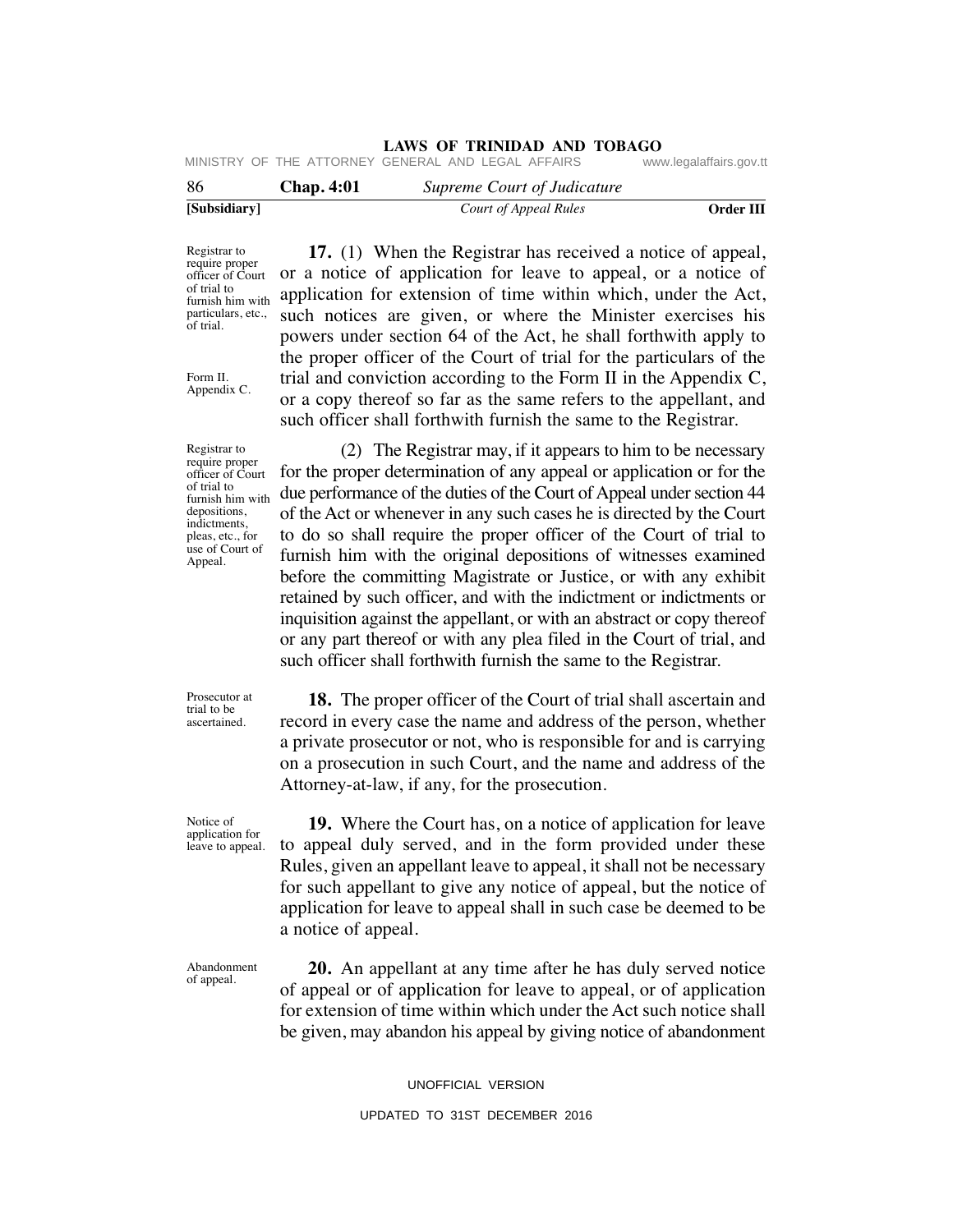|           | MINISTRY OF THE ATTORNEY GENERAL AND LEGAL AFFAIRS |                              |  |                   |                         |
|-----------|----------------------------------------------------|------------------------------|--|-------------------|-------------------------|
|           |                                                    |                              |  |                   | www.legalaffairs.gov.tt |
|           |                                                    | Supreme Court of Judicature  |  | <b>Chap.</b> 4:01 | 87.                     |
| Order III |                                                    | <b>Court of Appeal Rules</b> |  |                   | [Subsidiary]            |

thereof in the Form III in the Appendix C to the Registrar and upon Form III. such notice being given the appeal shall be deemed to have been  $\frac{A_{\text{ppendix C}}}{A_{\text{ppendix C}}}$ dismissed by the Court.

**21.** An application to the Court of Appeal for an extension of Notice of in Appendix C. Every person making an application for such  $\frac{um}{appending}$ . extension of time, shall send to the Registrar together with the  $\frac{Form IX}{Appendi}$ time within which notices may be given, shall be in the Form IX proper form of such application, a form, duly filled up, of notice of appeal, or of notice of application for leave to appeal, appropriate to the ground or grounds upon which he desires to question his conviction or sentence, as the case may be.

## **PROCEEDINGS BEFORE JUDGE OF THE COURT UNDER SECTION 59 OF THE ACT**

**22.** (1) Notice of application for leave to appeal or for  $\frac{How}{for length}$ extension of time within which notice of appeal or notice of appeal and other application for leave to appeal shall be given under the Act in the  $\frac{\text{preliminary}}{\text{applications}}$ Forms IV, V, VI, and VII, which an appellant is by these Rules vII. forms in Appendix C, and the answers to the questions on required to make, in reference to legal aid being assigned to him, or to leave being granted to him to be present at the hearing of his appeal, shall be deemed to be applications to the Court in such matters respectively.

(2) The Registrar when any application mentioned in this  $\frac{Proceedure}{there}$ rule has been dealt with by the Judge shall notify to the appellant the  $\frac{C_{\text{cutoff}}}{C_{\text{out}} + C_{\text{p}}}$ decision. In the event of the Judge refusing all or any of such  $_{\text{applications}}^{reuses}$ shall forward to him Form XIV in Appendix  $C$  which form the Form XIV. applications the Registrar on notifying such refusal to the appellant appellant is hereby required to fill up and forthwith return to the Registrar. If the appellant does not desire to have his said application or applications determined by the Court as duly constituted for the hearing of appeals under the Act, or does not return within five days to the Registrar Form XIV duly filled up by him, the refusal of his application or applications by such Judge shall be final. If the appellant desires that his said application or applications shall be determined by the Court as duly constituted for the hearing of

UNOFFICIAL VERSION

UPDATED TO 31ST DECEMBER 2016

application for extension of time for Appendix C.

for leave to applications are to be dealt with. Forms IV, V, VI, Appendix C.

where Judge of refuses

Appendix C.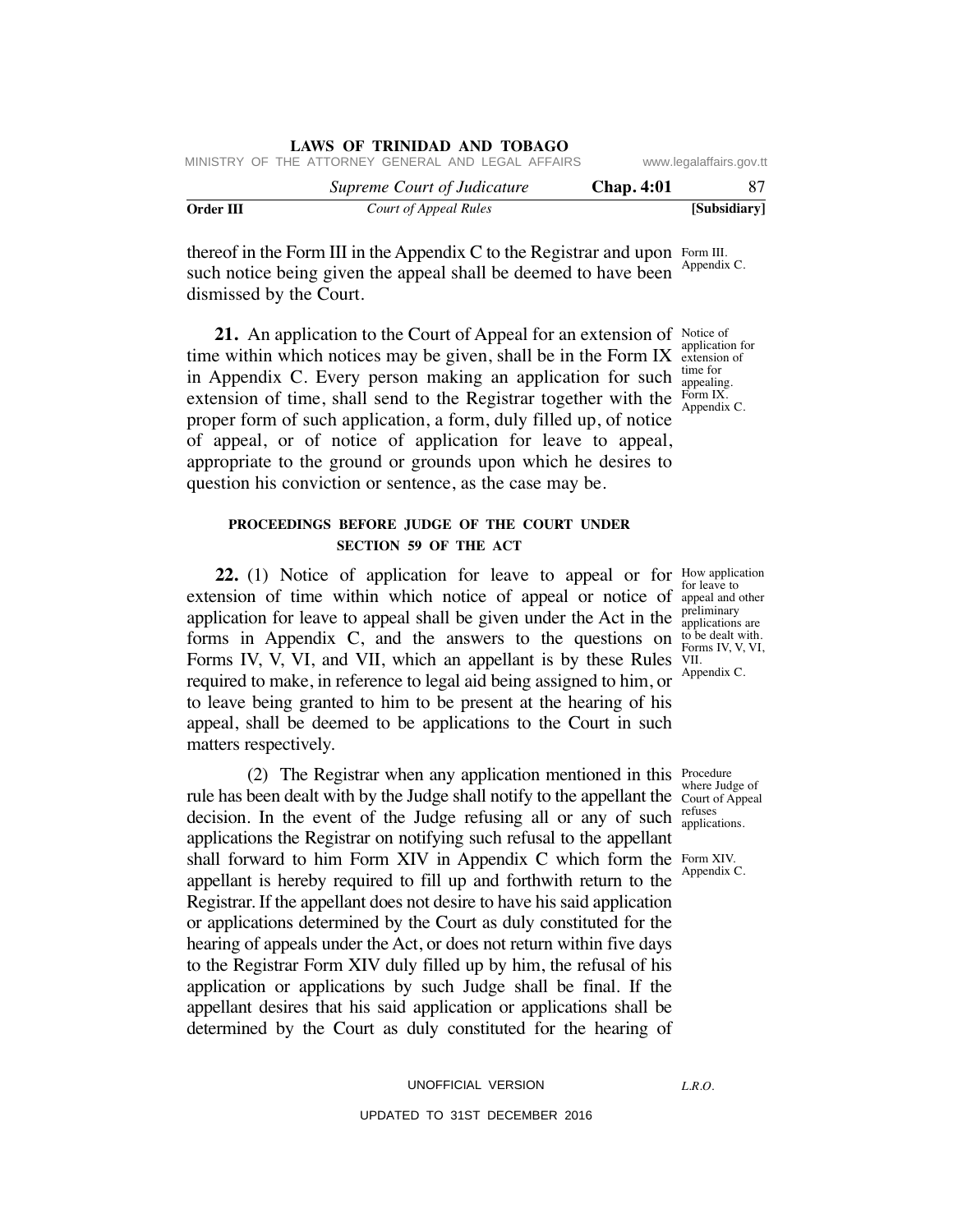| [Subsidiary] |                   | <b>Court of Appeal Rules</b>                       | Order III               |
|--------------|-------------------|----------------------------------------------------|-------------------------|
| 88           | <b>Chap.</b> 4:01 | Supreme Court of Judicature                        |                         |
|              |                   | MINISTRY OF THE ATTORNEY GENERAL AND LEGAL AFFAIRS | www.legalaffairs.gov.tt |

appeals under the Act and is not legally represented he may, if the Court give him leave, be present at the hearing and determination by the Court of his said application: Provided that an appellant who is legally represented shall not be entitled to be present without special leave of the Court.

**LAWS OF TRINIDAD AND TOBAGO**

 (3) When an appellant duly fills up and returns within the prescribed time to the Registrar Form XIV expressing a desire to be present at the hearing and determination by the Court of the applications mentioned in this rule, such form shall be deemed to be an application by the appellant for leave to be so present. And the Registrar, on receiving the said form, shall take the necessary steps for placing the said application before the Court. If the said application to be presented is refused by the Court, the Registrar shall notify the appellant; and if the said application is granted, the Registrar shall notify the appellant and the officer in charge of the prison wherein the appellant is in custody, as provided by these Rules. For the purpose of constituting a Court the Judge who has refused any such application may sit as a member of such Court, and take part in determining such application.

Sittings of a Judge under section 59.

 (4) A Judge of the Court sitting under the provisions of section 59 of the Act may sit and act wherever convenient.

## **PROCEDURE UNDER SECTION 60 OF THE ACT**

 **23.** (1) Where a person is entitled to appeal under the Act on grounds of appeal involving a question of law alone, and his appeal is not dealt with under the provision of section 64 an application by him or by the respondent may at any time be made to the Court that the questions of law raised in such appeal should be decided by the Court in accordance with the procedure under section 60 of the Act.

 The Court may upon such application, or upon a report made to them by the Registrar that the procedure would, in his opinion, be a more convenient method of dealing with the points of law raised in such appeal, make an order that the same shall be so dealt with.

> UNOFFICIAL VERSION UPDATED TO 31ST DECEMBER 2016

Procedure under

section 60.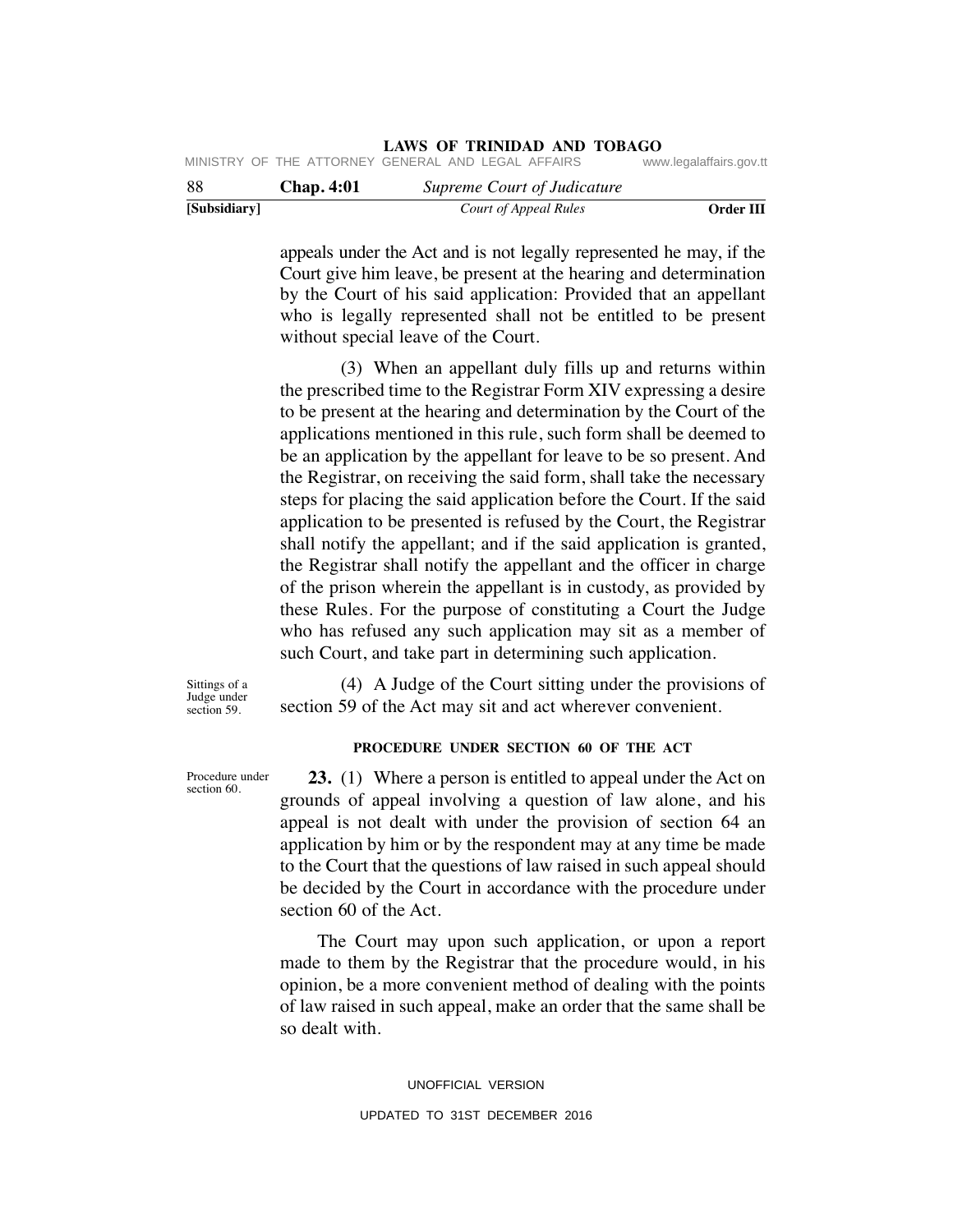| <b>Court of Appeal Rules</b>                       |                   | [Subsidiary]            |
|----------------------------------------------------|-------------------|-------------------------|
| Supreme Court of Judicature                        | <b>Chap.</b> 4:01 | 89                      |
| MINISTRY OF THE ATTORNEY GENERAL AND LEGAL AFFAIRS |                   | www.legalaffairs.gov.tt |

(2) When an order has been made under this rule, the Materials to be Registrar shall notify the Judge of the Court of trial thereof, and  $\frac{\text{supplied}}{\text{Judge for}}$ shall forward to him for the purpose of giving to him facilities in  $\frac{\text{statement of}}{\text{special case}}$ . the statement of the case, a copy of the notice of appeal and any supplemental or explanatory statement furnished by the appellant to the Registrar and any other information or material which the Registrar may think necessary or such Judge may require.

**LAWS OF TRINIDAD AND TOBAGO**

(3) The Judge of the Court of trial shall forward a case Judge to stated by him in pursuance of this rule to the Registrar, together case to Registrar with all documents or other material received from the Registrar,  $\frac{d}{d}$  and copies who shall on receiving the same send a copy of such case to the  $\frac{appellant}{respondent}$ appellant and respondent respectively.

(4) Where under the provisions of section 60 the Judge These Rules to of the Court of trial states a case for the consideration of the convicted Court, the person convicted shall for the purposes of these Rules  $\frac{\text{pensions will}}{\text{case stated}}$ be deemed to be an appellant who has appealed under section 43  $\frac{\text{um}}{60}$ of the Act: Provided that in such case section 57(2) thereof shall not apply.

## **DUTIES OF DIRECTOR OF PUBLIC PROSECUTIONS**

**24.** (1) When the Registrar has received a notice of appeal, Registrar's or a notice of appeal on grounds of law alone, which does not, in ascertaining forthwith ascertain from the person specified in Form II in  $_{\triangle{normal}}^{\text{Form II}}$ his opinion, fall within the provisions of section 57(2) of the Act, or where leave to appeal is granted to any appellant, he shall Appendix C as the prosecutor, unless such person shall be the Director of Public Prosecutions or a Government Department, or from the Attorney-at-law of such person, whether the prosecutor intends to undertake the defence of the appeal. And in the event of the prosecutor declining to undertake the defence of the appeal, notice to that effect shall be sent by the Registrar to the Director of Public Prosecutions.

 Where such prosecutor in the Court of trial was the Director of Public Prosecutions, the Registrar shall notify him of such appeal.

> UNOFFICIAL VERSION UPDATED TO 31ST DECEMBER 2016

supplied to statement of

forward special and copies to be respondent.

apply to persons where under section

duties as to respondent.

Appendix C.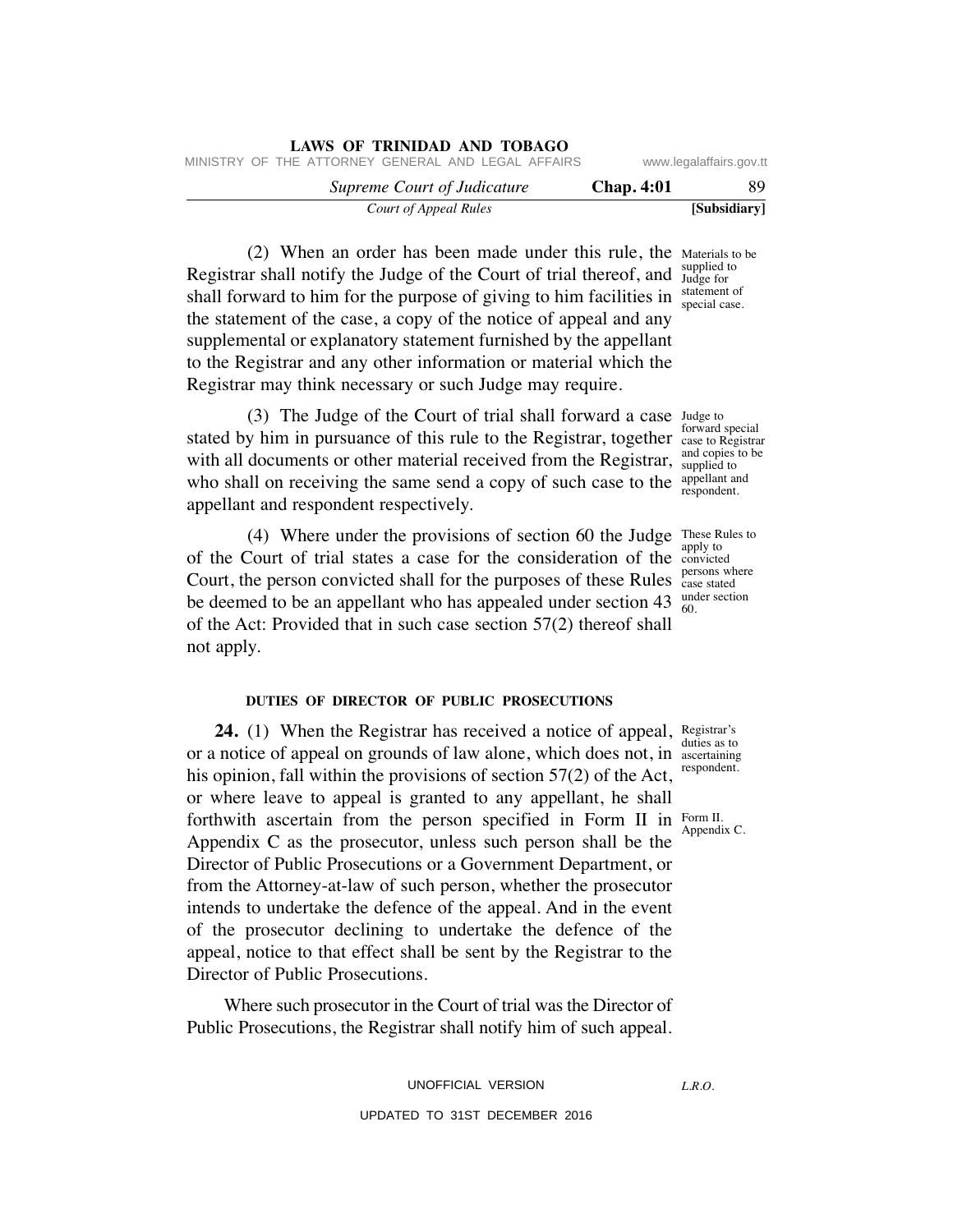|  | <b>LAWS OF TRINIDAD AND TOBAGO</b> |  |  |
|--|------------------------------------|--|--|
|--|------------------------------------|--|--|

|  | MINISTRY OF THE ATTORNEY GENERAL AND LEGAL AFFAIRS |  |  | www.legalaffairs.gov.tt |  |
|--|----------------------------------------------------|--|--|-------------------------|--|
|  |                                                    |  |  |                         |  |

| -90          | <b>Chap.</b> 4:01 | Supreme Court of Judicature  |           |
|--------------|-------------------|------------------------------|-----------|
| [Subsidiary] |                   | <b>Court of Appeal Rules</b> | Order III |

Prosecutor to afford all information, documents, etc. to Registrar and Director of Public Prosecutions.

 (2) It shall be the duty of a prosecutor who declines to undertake the defence of an appeal, and of his Attorney-at-law, to furnish to the Registrar and the Director of Public Prosecutions, or either of them, any information, documents, matters, and things in his possession or under his control connected with the proceedings against the appellant, which the Registrar or Director of Public Prosecutions may require for the purposes of their duties under the Act.

Court may at any stage substitute a Law Officer for a private prosecutor.

 **25.** Where the defence of an appeal is undertaken by a private prosecutor the Court may, at any stage of the proceedings in such appeal, if it thinks right to do so, order that a Law Officer shall take over the defence of the appeal and be responsible on behalf of the State for the further proceedings in the same.

## **PROCEDURE ON APPLICATIONS FOR BAIL; RIGHTS OF SURETIES; ESTREAT OF RECOGNISANCES**

 **26.** (1) When the Court under the Act admits an appellant to bail pending the determination of his appeal on an application by him duly made in compliance with these Rules, the Court shall specify the amounts in which the appellant and his surety or sureties (if any be required) shall be bound by recognisance and shall direct, if they think right to do so, before whom the recognisances of the appellant and his surety or sureties (if any) may be taken.

 (2) In the event of the Court not making any special order or giving special directions under this rule, the recognisances of the appellant may be taken before a Justice of the Peace at the prison in which he shall then be confined or the officer in charge thereof, and the recognisances of his surety or sureties (if any) may be taken before any Magistrate.

 (3) The Registrar shall notify the appellant and the officer in charge of the prison within which he is confined, the terms and conditions on which the Court shall admit the appellant to bail under the Act.

> UNOFFICIAL VERSION UPDATED TO 31ST DECEMBER 2016

Bail. Court of Appeal to specify amount and before whom recognisances to be taken.

Appellant's recognisances.

Appellant and prison officer to receive notice of terms of bail.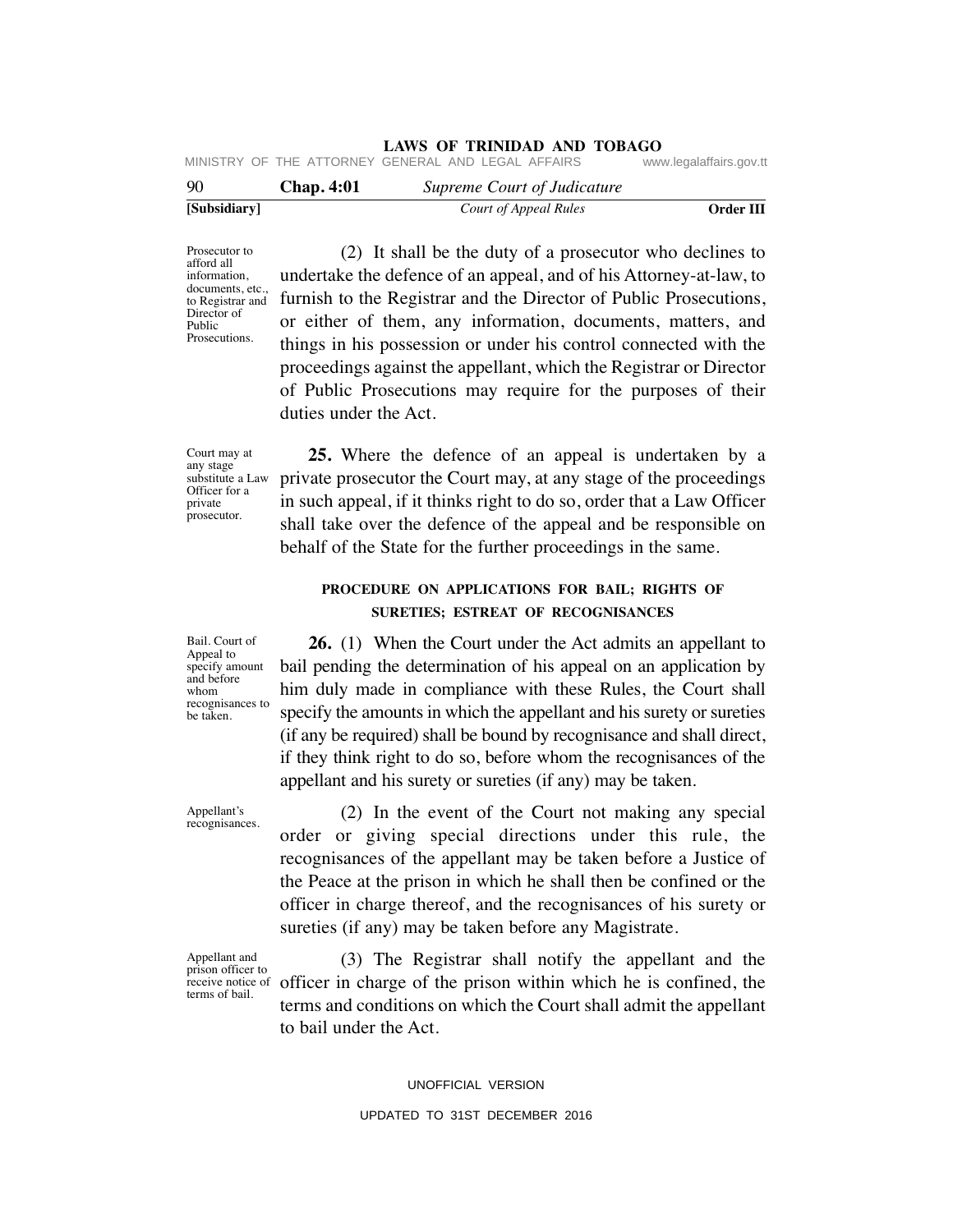|           | Laws of themself and toping                        |                   |                         |
|-----------|----------------------------------------------------|-------------------|-------------------------|
|           | MINISTRY OF THE ATTORNEY GENERAL AND LEGAL AFFAIRS |                   | www.legalaffairs.gov.tt |
|           | Supreme Court of Judicature                        | <b>Chap.</b> 4:01 | -91                     |
| Order III | <b>Court of Appeal Rules</b>                       |                   | [Subsidiary]            |

(4) The said Magistrate shall be entitled to require the Police of district assistance of the constabulary acting within his district for the  $\frac{10 \text{ absolute}}{M \text{ against}}$  in purpose of making inquiry as to the sufficiency or otherwise, of  $\frac{input}{|sqrt|}$  as to any person offering himself as a surety on behalf of any appellant sufficiency. who has, under the Act, been granted bail, and it shall be the duty of such constabulary to give such assistance to and as and when required by a Magistrate under this rule.

**LAWS OF TRINIDAD AND TOBAGO**

(5) After the recognisance of a surety has been duly Appellant's and taken under these Rules by such Magistrate, the Clerk of the **recognisances** to Court of such Magistrate shall forward such recognisance to the  $\frac{\text{be forward to}}{\text{Registrar.} \text{Clerk}}$ Registrar, and the officer in charge of the prison in which the togive surety appellant is then confined shall, after the appellant's recognisance recognisances. surety are taken give to him a certificate in the Form  $XV$  in Form  $XY$ . has been duly taken in pursuance of this rule, forward the same to the Registrar. The clerk shall after the recognisances of a Appendix C which such surety shall sign and retain.

appellant to bail, shall send in the Form XII in Appendix C a notice  $\frac{1}{2}$  prison to release to the officer of the prison in which the appellant shall then be  $\frac{dP}{dP}$  form XII. confined. This notice, when received by the said officer, shall be  $A$ ppendix C. (6) The Registrar on being satisfied that the recognisances of the appellant and his surety or sureties (if any) are in due form and in compliance with the order of the Court admitting the sufficient authority to him to release the appellant from custody.

(7) The recognisances provided for in this rule shall be Form of in the Forms X and XI in Appendix C.

(8) An appellant who has been admitted to bail under the Presence of Act shall, by the order of the Court or a Judge thereof under which  $\frac{appelant on ball}{at hearing of his}$ he was so admitted to bail, be ordered to be and shall be personally appeal. the appellant in the Form XIX in the Appendix C. However, the Form XIX. present at each and every hearing of his appeal, and at the final determination thereof. The Court may, in the event of such appellant not being present at any hearing of his appeal, if they think right to do so, decline to consider the appeal, and may proceed to summarily dismiss the same, and may issue a warrant for the apprehension of Court may consider the appeal in his absence, or make such other order as they think right.

to assist surety's

surety's be forwarded to certificate of

Appendix C.

Registrar on receiving recognisances in due form to notify officer of appellant.

recognisance. Forms X, XI. Appendix C.

appellant on bail,

Appendix C.

#### UNOFFICIAL VERSION

#### UPDATED TO 31ST DECEMBER 2016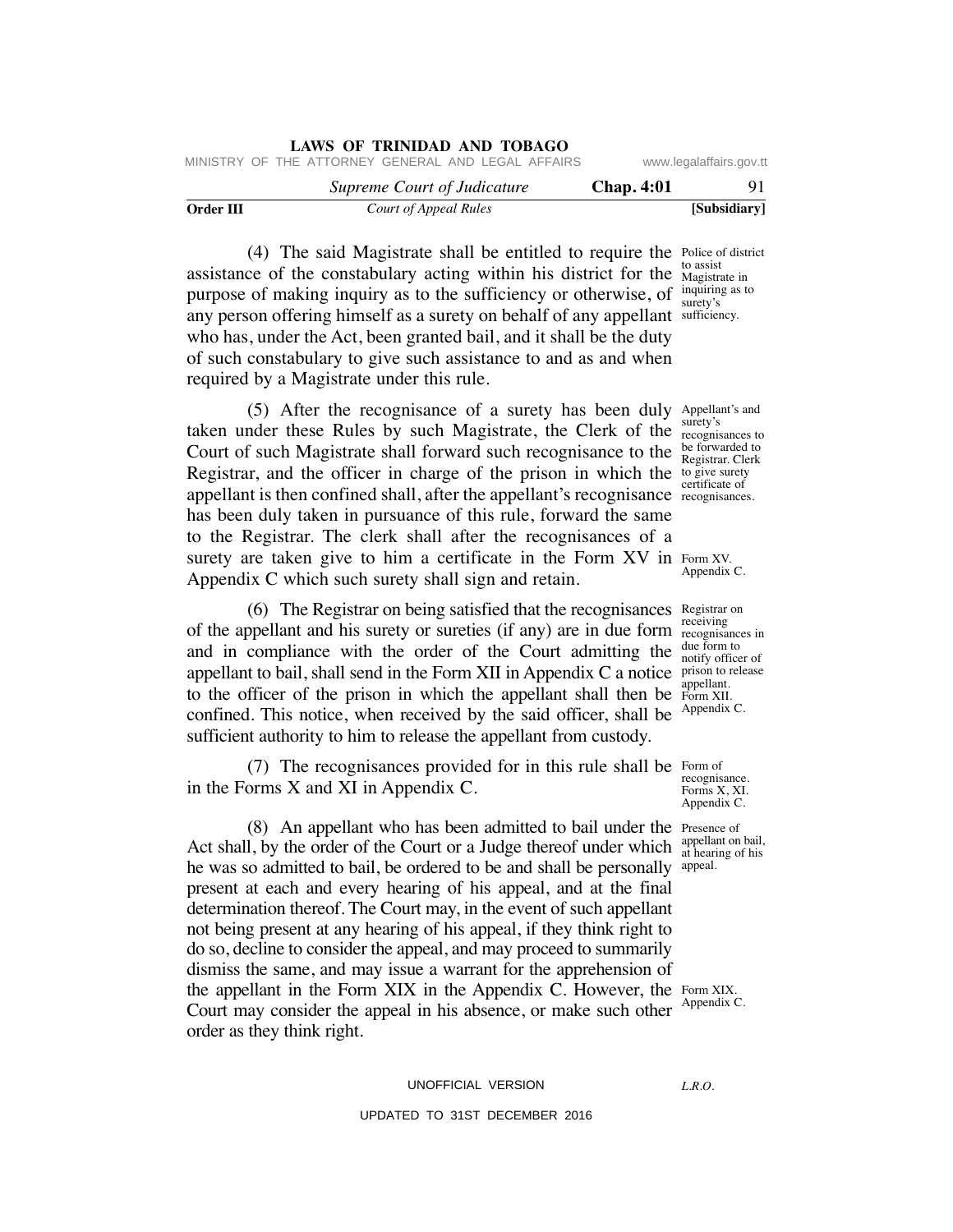|  |  | LAWS OF TRINIDAD AND TOBAGO |  |  |
|--|--|-----------------------------|--|--|
|--|--|-----------------------------|--|--|

| $\Omega$ | $Chan 4\cdot01$ | Supreme Court of Indicature                        |                         |
|----------|-----------------|----------------------------------------------------|-------------------------|
|          |                 | MINISTRY OF THE ATTORNEY GENERAL AND LEGAL AFFAIRS | www.legalaffairs.gov.tt |

| 92           | <b>Chap.</b> 4:01 | Supreme Court of Judicature  |           |
|--------------|-------------------|------------------------------|-----------|
| [Subsidiary] |                   | <b>Court of Appeal Rules</b> | Order III |

Varying order<br>for bail, by for bail, by

Provisions for sureties discharging their obligations.

<sup>tor ban, by</sup> and by appeal, such Court may on an application, made by any person, (9) When an appellant is present before the Court of or, if they think right to do so, without any application, make any order admitting the appellant to bail, or revoke or vary any such order previously made, or enlarge from time to time the recognisance of the appellant or of his sureties or substitute any other surety for a surety previously bound as they think right.

> (10) Where the surety or sureties for an appellant under the Act, upon whose recognisances such appellant has been released on bail by the Court, suspects that the said appellant is about to depart out of Trinidad and Tobago, or in any manner to fail to observe the conditions of his recognisances on which he was so released, such surety or sureties may lay an information before a Magistrate acting in and for the magisterial district in which the said appellant is, or is by such surety or sureties believed to be, or in which such surety or sureties may then be, in the Form XVI in Appendix C, and such Magistrate shall thereupon issue a warrant in the Form XVII in Appendix C for the apprehension of the said appellant.

Form XVII. Appendix C. How appellant on bail to be

Form XVI. Appendix C.

dealt with on arrest at instance of sureties.

Form XVIII. Appendix C.

 (11) The said appellant shall, on being apprehended under the said warrant, be brought before the Court in and for which the said Magistrate acts before whom the said information was laid, or some other Magistrate's Court specified in the said warrant. The said Court shall on verification of the said information by oath of the informant, by warrant of commitment in the Form XVIII in Appendix C, commit him to the prison to which persons charged with indictable offences before such Court are ordinarily committed. The officer in charge of such prison shall, unless such prison was the prison from which the appellant was released on bail under these Rules, notify the Commissioner of Prisons of such commitment, as in this rule mentioned.

 Where the appellant is by such Court committed to a prison which was not the prison from which he was released on bail after his conviction, the Commissioner of Prisons, subject to any order of the Court, may transfer him to the prison from which he was so released.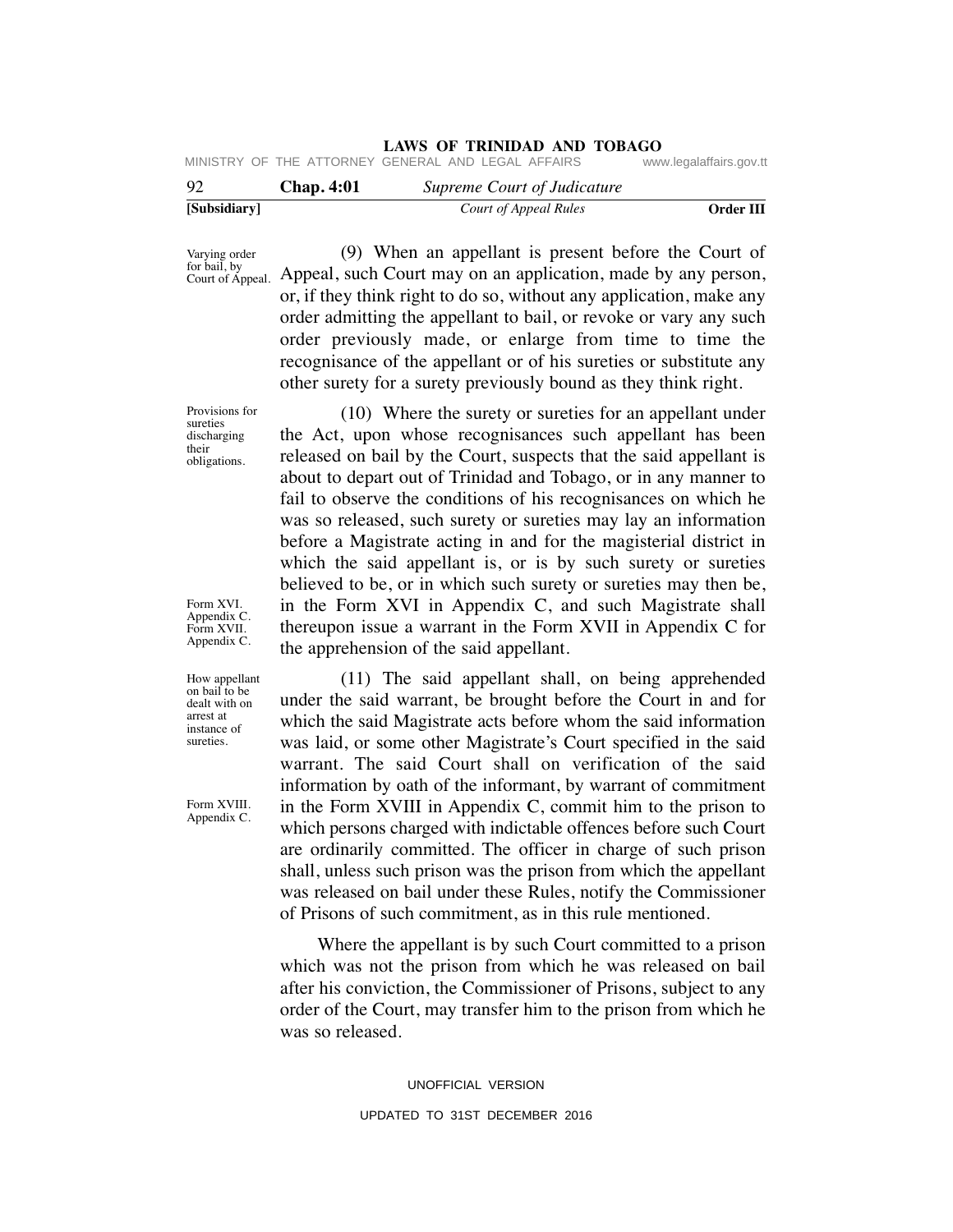|           | LAWS OF INFRIGHT AND TODAUO<br>MINISTRY OF THE ATTORNEY GENERAL AND LEGAL AFFAIRS |                   | www.legalaffairs.gov.tt |
|-----------|-----------------------------------------------------------------------------------|-------------------|-------------------------|
|           | Supreme Court of Judicature                                                       | <b>Chap.</b> 4:01 | 93.                     |
| Order III | <b>Court of Appeal Rules</b>                                                      |                   | [Subsidiary]            |

(12) The clerk of the said Court, on the commitment of Arrest and commitment of any such appellant, shall forthwith notify the Registrar to that  $\frac{\text{commuence}}{\text{appellant to be}}$ notified to effect, and forward to him the said information and the deposition  $\frac{\text{noified to}}{\text{Registrar by}}$ in verification thereof taken before such Court together with a clerk. copy of the said warrant of commitment.

**LAWS OF TRINIDAD AND TOBAGO**

(13) At any time after an appellant has been released on Power of Court of Appeal to bail under the Act, the Court of Appeal may, if satisfied that it is  $\frac{0.6 \text{ Pepear}}{1.6 \text{ eV}}$ bail. to bail, and issue a warrant in the Form XIX in Appendix C for Form XIX. Appendix C. in the interest of justice to do so, revoke the order admitting him his apprehension, and order him to be committed to prison.

 $(14)$  When an appellant has been released on bail and has, officer in charge of prison under a warrant under these Rules or by his surety or sureties, been  $\frac{G_{\text{target}}}{G_{\text{on}}}$  commitment of appellant to apprehended and is in prison, the officer in charge thereof shall  $\frac{d}{dt}$  of appellant to notify Registrar. forthwith notify the Registrar who shall take steps to inform the Court thereof, and the Court of Appeal may give to the Registrar such directions as to the appeal or otherwise as they think right.

(15) Nothing in these Rules shall effect the lawful right  $\frac{S}{S}$  sureties' rights of a surety to apprehend and surrender into custody the person for Law preserved. whose appearance he has become bound, and thereby to discharge himself of his suretyship.

 $(16)$  The Court may on the breach of the recognisances of Estreat of the appellant, if it thinks right to do so, order such recognisances and those of his surety or sureties to be estreated, and the manner of such estreat shall be similar to that provided for estreating recognisances under section 76 of the Criminal Procedure Act.

**27.** It shall be the duty of the Officer in charge of Police of the Duty of Police district in which the appellant has resided before his conviction, or report as to of the district from which he was committed, to enquire as to and  $\frac{ap}{means, on}$ to report to the Registrar when applied to by him, upon the means request of and circumstances of any appellant where a question as to his means and circumstances arises under the Act or these Rules.

**28.** (1) The Commissioner of Prisons shall on notice from Warders, etc., to the Registrar cause from time to time such sufficient number of  $\frac{a_{\text{total}}}{c_{\text{out of Appendix}}}$ male and female warders to attend the sittings of the Court, as having regard to the list of appeals thereat he considers necessary.

## UNOFFICIAL VERSION UPDATED TO 31ST DECEMBER 2016

*L.R.O.* 

attend sittings of

at Common

recognisances.

Ch. 12:02.

to enquire and appellant's Registrar.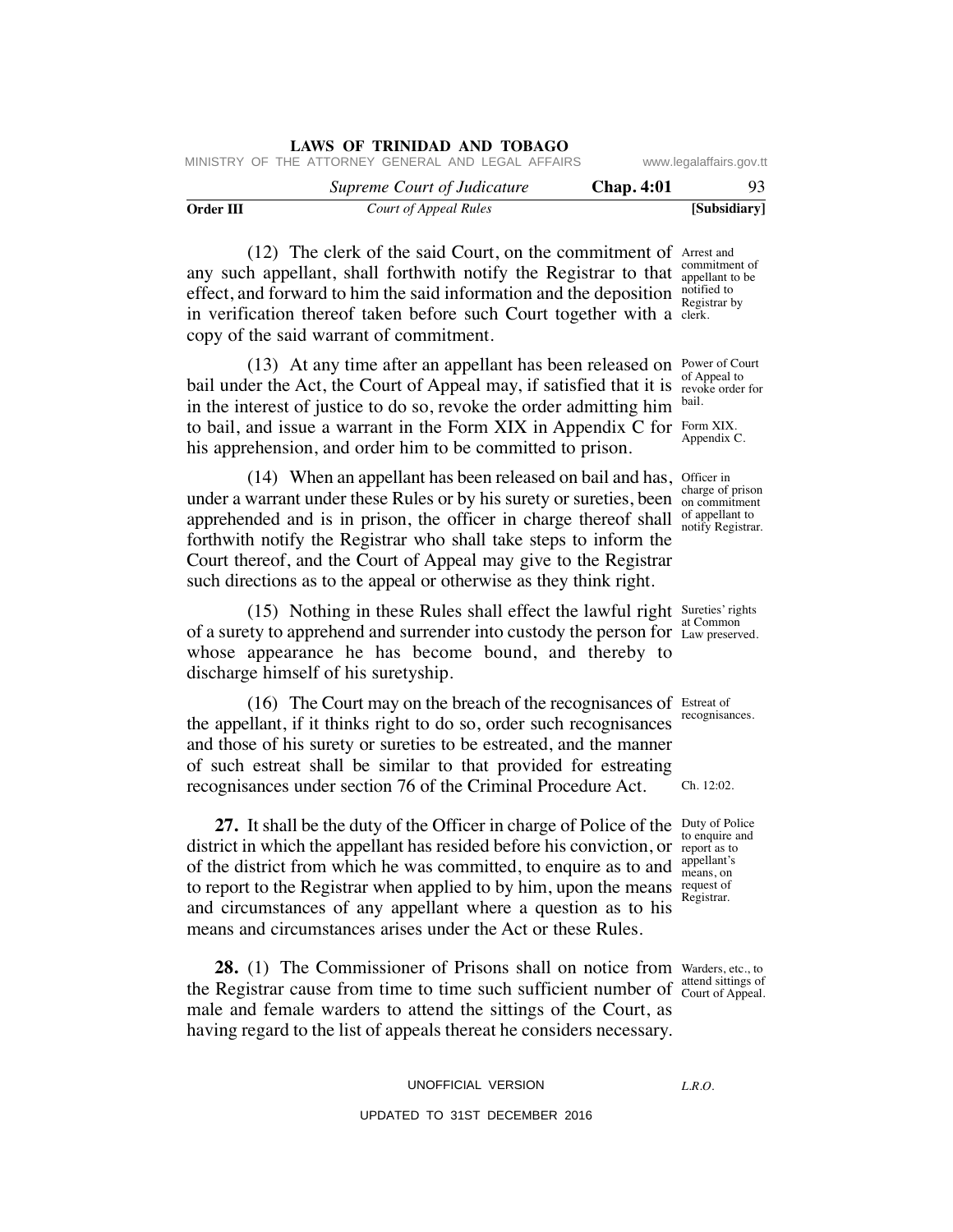| <b>LAWS OF TRINIDAD AND TOBAGO</b> |  |  |  |  |
|------------------------------------|--|--|--|--|
|------------------------------------|--|--|--|--|

|  | MINISTRY OF THE ATTORNEY GENERAL AND LEGAL AFFAIRS |  |  | www.legalaffairs.gov.tt |  |
|--|----------------------------------------------------|--|--|-------------------------|--|
|  |                                                    |  |  |                         |  |

| -94          | <b>Chap.</b> 4:01 | Supreme Court of Judicature  |           |
|--------------|-------------------|------------------------------|-----------|
| [Subsidiary] |                   | <b>Court of Appeal Rules</b> | Order III |

Appellant to surrender on appeal, be searched, and remain in custody until further dealt with.

 (2) An appellant who is not in custody, shall, whenever his case is called on before the Court, surrender himself to such persons as the Court shall from time to time direct, and thereupon shall be searched by them, and shall be deemed to be in their lawful custody until further released on bail or otherwise dealt with as the Court shall direct.

Registrar on application of appellant or respondent, or where he thinks necessary, to obtain documents, exhibits, etc., for purposes of appeal, and same to be open for inspection.

Court of Appeal may order production of any document or exhibit, etc.

Service of orders.

Exhibits to which rule 5 relates to be returned to persons producing the same subject to order of Court.

 **29.** (1) The Registrar may, on an application made to him by the appellant or respondent in any appeal, or where he considers the same to be necessary for the proper determination of any appeal or application, or shall, where directed by the Court of Appeal to do so, obtain and keep available for use by the Court any documents, exhibits or other things relating to the proceedings before the Court, and pending the determination of the appeal such documents, exhibits, or other things shall be open, as and when the Registrar may arrange, for the inspection of any party interested.

 (2) The Court may, at any stage of an appeal, whenever they think it necessary or expedient in the interest of justice to do so, on the application of an appellant or respondent, order any document, exhibit or other thing connected with the proceedings, to be produced to the Registrar or before them, by any person having the custody or control thereof. Any order of the Court under this rule may be served as in this rule provided.

 (3) Service of any order made under this rule shall be personal service, unless the Court otherwise order, and for the purpose of effecting due service thereof the Registrar may require the assistance of the constabulary, and it shall be the duty of the constabulary to carry out any directions of the Registrar under this rule.

## **EXHIBITS IN COURT OF TRIAL, HOW DEALT WITH**

 **30.** Exhibits, other than such documents as are usually kept by the proper officer of the Court of trial shall, subject to any order which the Court may make, be returned to the person who originally produced the same, provided that any such exhibit to which the provisions of section 52 of the Act relate shall not be so returned except under the direction of the Court.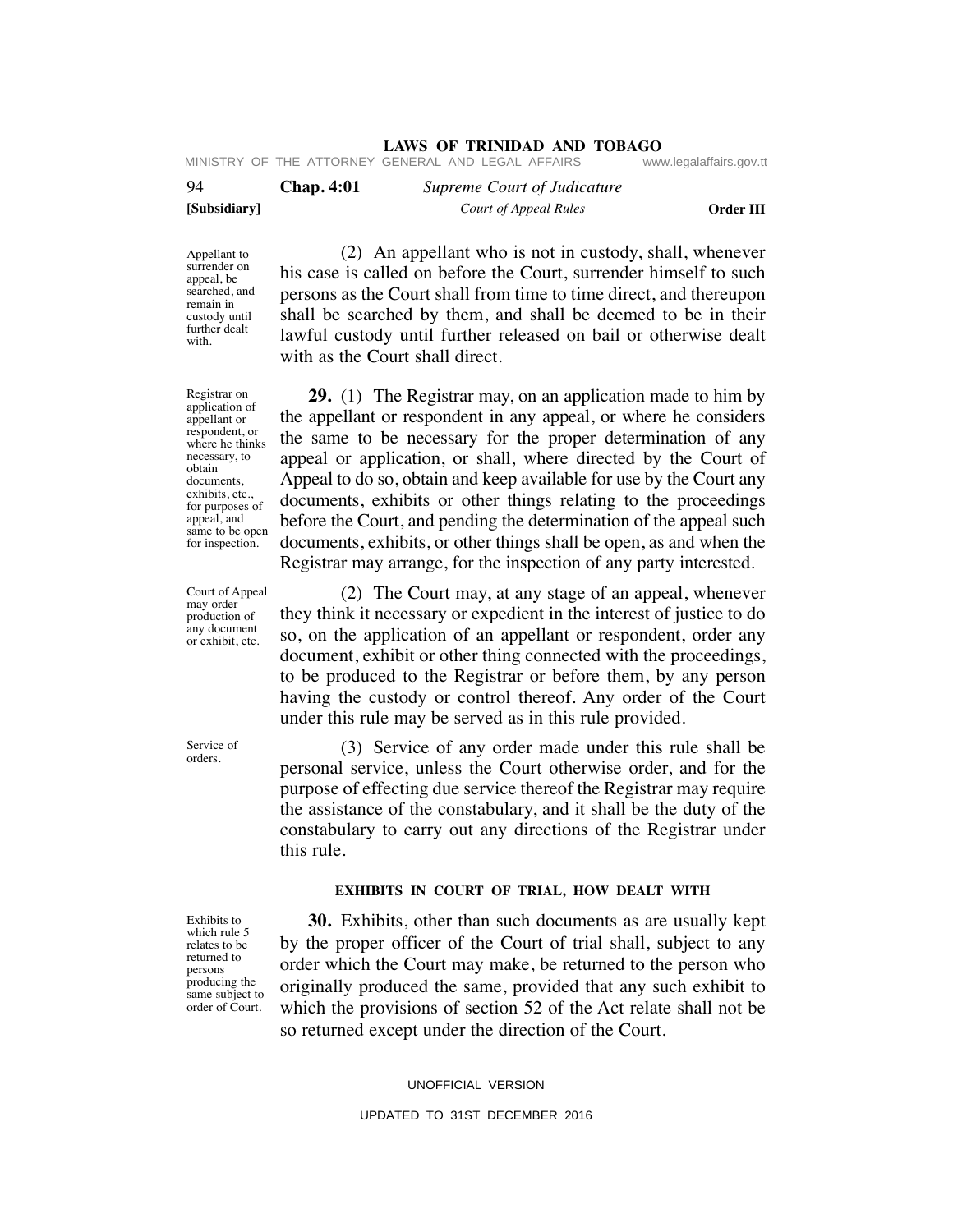| Order III |                                                    | <b>Court of Appeal Rules</b> |  |                   | [Subsidiary]            |
|-----------|----------------------------------------------------|------------------------------|--|-------------------|-------------------------|
|           |                                                    | Supreme Court of Judicature  |  | <b>Chap.</b> 4:01 | 95                      |
|           | MINISTRY OF THE ATTORNEY GENERAL AND LEGAL AFFAIRS |                              |  |                   | www.legalaffairs.gov.tt |

#### **NOTIFYING RESULT OF APPEALS**

**LAWS OF TRINIDAD AND TOBAGO**

**31.** (1) On the final determination of any appeal under the Act On final Prisons, notice of such determination in the Forms XIII, XXVIII, of Prisons. XXIX, XXX and XXXI respectively provided for such cases in XXVIII, XXIX, or of any matter under section 59 of the Act, the Registrar shall give to the appellant, if he is in custody and has not been present at such final determination, and to the Minister, and to the Commissioner of Appendix C.

(2) In any case of an appeal in relation to a conviction  $\frac{In \text{ cases of}}{den \text{test}}$ involving sentence of death, the Registrar shall, on receiving the notice of appeal notice of appeal or of application for leave to appeal, send a copy  $\frac{d}{d}$  determination to thereof to the Minister and on the final determination of any such  $\frac{be\, sent\, to}{Minister.}$ appeal by the Court shall forthwith notify the appellant, the Minister, and the Commissioner of Prisons.

(3) The Registrar at the final determination of an appeal Registrar to shall notify in such manner as he thinks most convenient to the  $\frac{1000}{2000}$  of trial proper officer of the Court of trial the decision of the Court in  $\frac{\text{resus}}{\text{append}}$ relation thereto and also any orders or directions made or given by the Court under the Act or these Rules, in relation to such appeal or any matter connected therewith.

(4) The proper officer of the Court of trial shall, on officer of Court receiving the notification referred to in this rule, enter the particulars decision of thereof on the records of the Court of which he is such officer.

**32.** Upon the final determination of an appeal for the Registrar after the said officer, or forming part of the record of the Court of trial, Court of trial the Registrar shall cause the same to be returned to such officer.  $\frac{m_{\text{ion}}}{r_{\text{from him}}}$ purposes of which the Registrar has obtained from the proper officer of the Court of trial any original depositions, exhibits, indictment, inquisition, plea or other documents usually kept by

### **LEGAL AID TO APPELLANTS**

**33.** A report made by the Registrar under section  $57(5)$  of the Reports as to Act shall be made to a Judge of the Court, and any directions section  $57(5)$ . given thereupon by such Judge shall be final.

## UNOFFICIAL VERSION

## UPDATED TO 31ST DECEMBER 2016

determination of appeals, etc., Registrar to notify appellant, Minister and Commissioner Forms XIII, XXX, XXXI. Appendix C.

death sentence, and of final be sent to

notify officer of results of

of trial to enter Court on records.

appeal to return original depositions, exhibits, indictment, etc. to officer of when received

legal aid under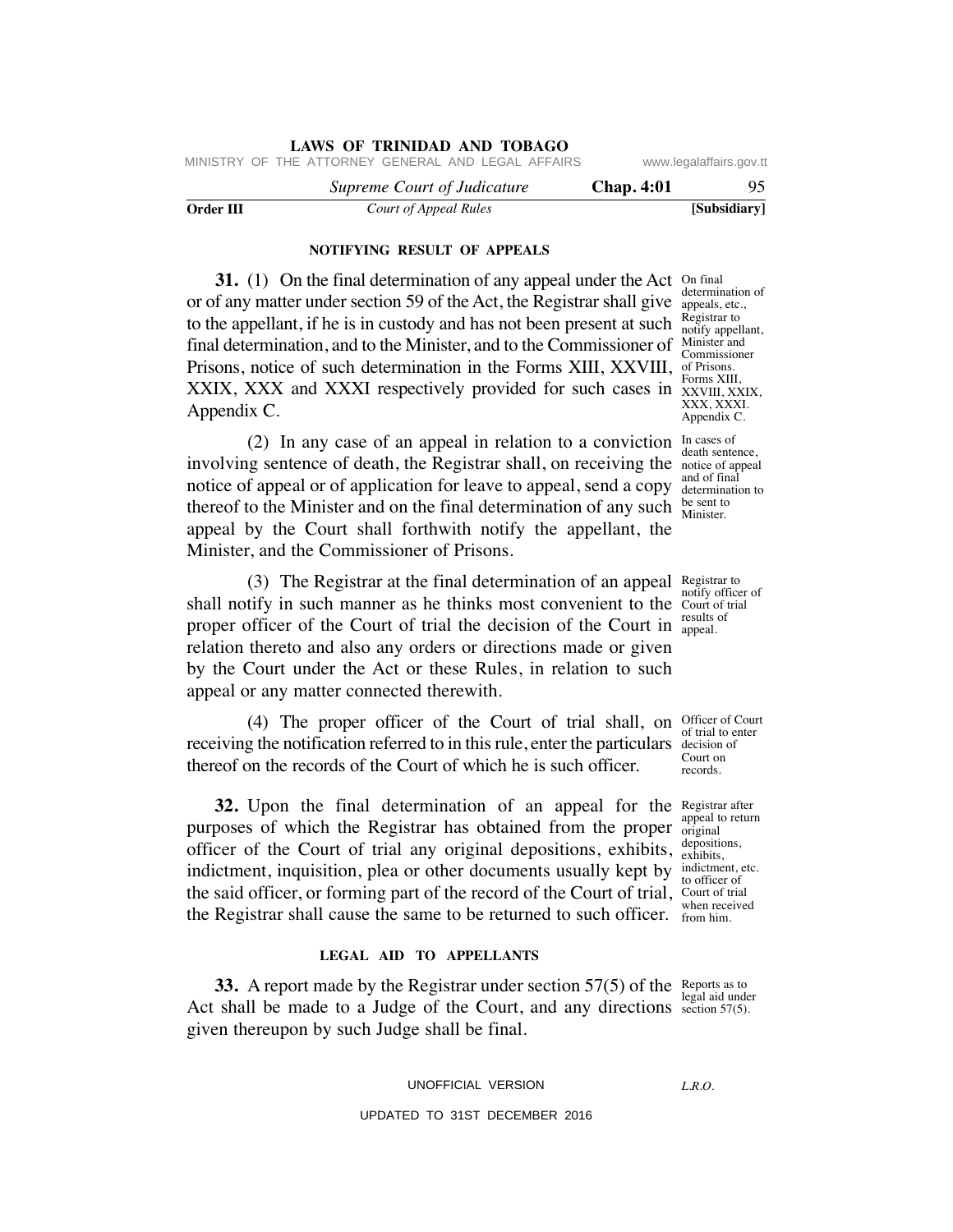|  | <b>LAWS OF TRINIDAD AND TOBAGO</b> |  |  |
|--|------------------------------------|--|--|
|--|------------------------------------|--|--|

| [Subsidiary] |                   | <b>Court of Appeal Rules</b>                       | Order III               |
|--------------|-------------------|----------------------------------------------------|-------------------------|
| 96           | <b>Chap.</b> 4:01 | Supreme Court of Judicature                        |                         |
|              |                   | MINISTRY OF THE ATTORNEY GENERAL AND LEGAL AFFAIRS | www.legalaffairs.gov.tt |

List of Attorneys-atlaw for purposes of Act.

 **34.** (1) The Registrar shall cause to be prepared, in such form as he thinks most convenient, a list of Attorneys-at-law who are willing to act as Attorneys-at-law for appellants if and when nominated under the Act.

 (2) The Registrar shall also cause to be prepared in such form as he thinks most convenient a list of Attorneys-at-law who are willing to act as Attorneys-at-law on behalf of appellants if and when nominated to do so under the Act.

Legal aid to be provided from such lists.

 (3) When legal aid is assigned to an appellant, the Court may give such directions as to the stage of the appeal at which such legal aid shall commence and whether an Attorney-at-law shall be assigned or otherwise as they think right.

 (4) The Registrar shall thereupon, subject to any special order of the Court, select from such lists or otherwise an Attorney-at-law for the purpose of affording legal aid to an appellant under the directions of the Court, having regard in so doing to the place at which the appellant was tried and the Attorney-at-law, if any, who represented the appellant at his trial and the nature of the appeal.

## **COPIES OF DOCUMENTS FOR USE OF APPELLANTS**

 **35.** (1) At any time after notice of appeal or notice of application for leave to appeal has been given under the Act or these Rules, an appellant or respondent, or the Attorney-at-law or other person representing either of them, may obtain from the Registrar copies of any documents or exhibits in his possession under the Act or these Rules for the purposes of such appeals. Such copies shall be supplied by the Registrar on payment of the charges on such scale as the Registrar may fix.

Attorney-at-law assigned to appellant may receive copies of documents and exhibits free on his request.

How appellant or respondent may obtain from Registrar copies of documents or exhibits.

> (2) Where an Attorney-at-law, is assigned to an appellant under the Act, copies of any documents or exhibits which he may request the Registrar to supply shall without charge be supplied unless the Registrar thinks that they are not necessary for the purpose of the appeal.

> > UNOFFICIAL VERSION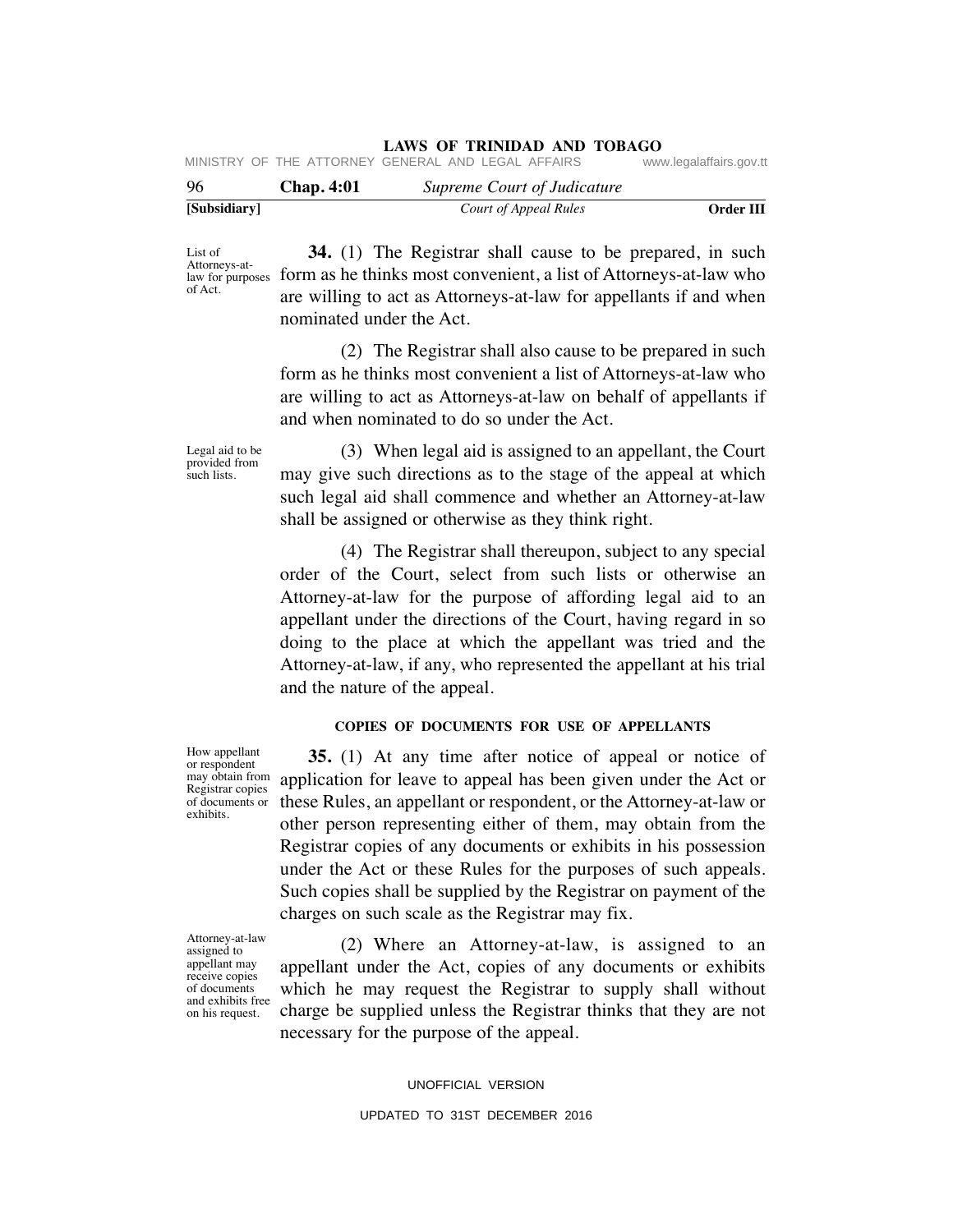|           | MINISTRY OF THE ATTORNEY GENERAL AND LEGAL AFFAIRS |                              |  |                   | www.legalaffairs.gov.tt |
|-----------|----------------------------------------------------|------------------------------|--|-------------------|-------------------------|
|           |                                                    | Supreme Court of Judicature  |  | <b>Chap.</b> 4:01 | 97                      |
| Order III |                                                    | <b>Court of Appeal Rules</b> |  |                   | [Subsidiary]            |

(3) A transcript of the shorthand notes taken of the Transcript of proceedings at the trial of any appellant shall not be supplied free not to be of charge, except by an order of the Court of Appeal or a Judge supplied free thereof, upon an application made by an appellant or by his Attorney-at-law assigned to him under the Act.

**LAWS OF TRINIDAD AND TOBAGO**

 $(4)$  Where an appellant, who is not legally represented, Poor appellant requires from the Registrar a copy of any document or exhibit in represented may his custody for the purposes of his appeal, he may obtain it free  $\frac{\text{column copy of}}{\text{documents or}}$ of charge if the Registrar thinks, under all the circumstances, it is exhibits free. desirable or necessary to supply the same to him.

## **PROCEDURE AS TO WITNESSES BEFORE COURT OF APPEAL, AND THEIR EXAMINATION BEFORE EXAMINER**

**36.** (1) Where the Court of Appeal has ordered any witness Attendance of to attend and be examined before the Court under section 47 of  $\frac{\text{wines}}{\text{Count}}$ the Act, an order in the Form XXV in Appendix C shall be served  $\frac{\text{Form XXV}}{\text{Appendix C}}$ . upon such witness specifying the time and place at which to attend for such purpose.

(2) Such order may be made on the application at any Application to time of the appellant or respondent, but if the appellant is in witnesses. custody and not legally represented the application shall be made by him in the Form XXVI in Appendix C.

(3) Where the Court orders the examination of any  $O<sub>order</sub>$ witness to be conducted otherwise than before the Court itself, examiner. such order shall specify the person appointed as examiner to take and the place of taking such examination and the witness or witnesses to be examined thereat.

(4) The Registrar shall furnish to the person appointed Registrar to to take such examination any documents or exhibits and any examiner with other material relating to the said appeal as and when requested  $\frac{\text{exmons, etc.}}{\text{necessary for}}$ to do so. Such documents and exhibits and other material shall examination. after the examination has been concluded be returned by the examiner together with any depositions taken by him under this rule to the Registrar.

shorthand notes supplied free of Judge.

not legally obtain copy of

witness before Form XXV.

Court to hear

Form XXVI. Appendix C.

appointing

furnish exhibits, etc.,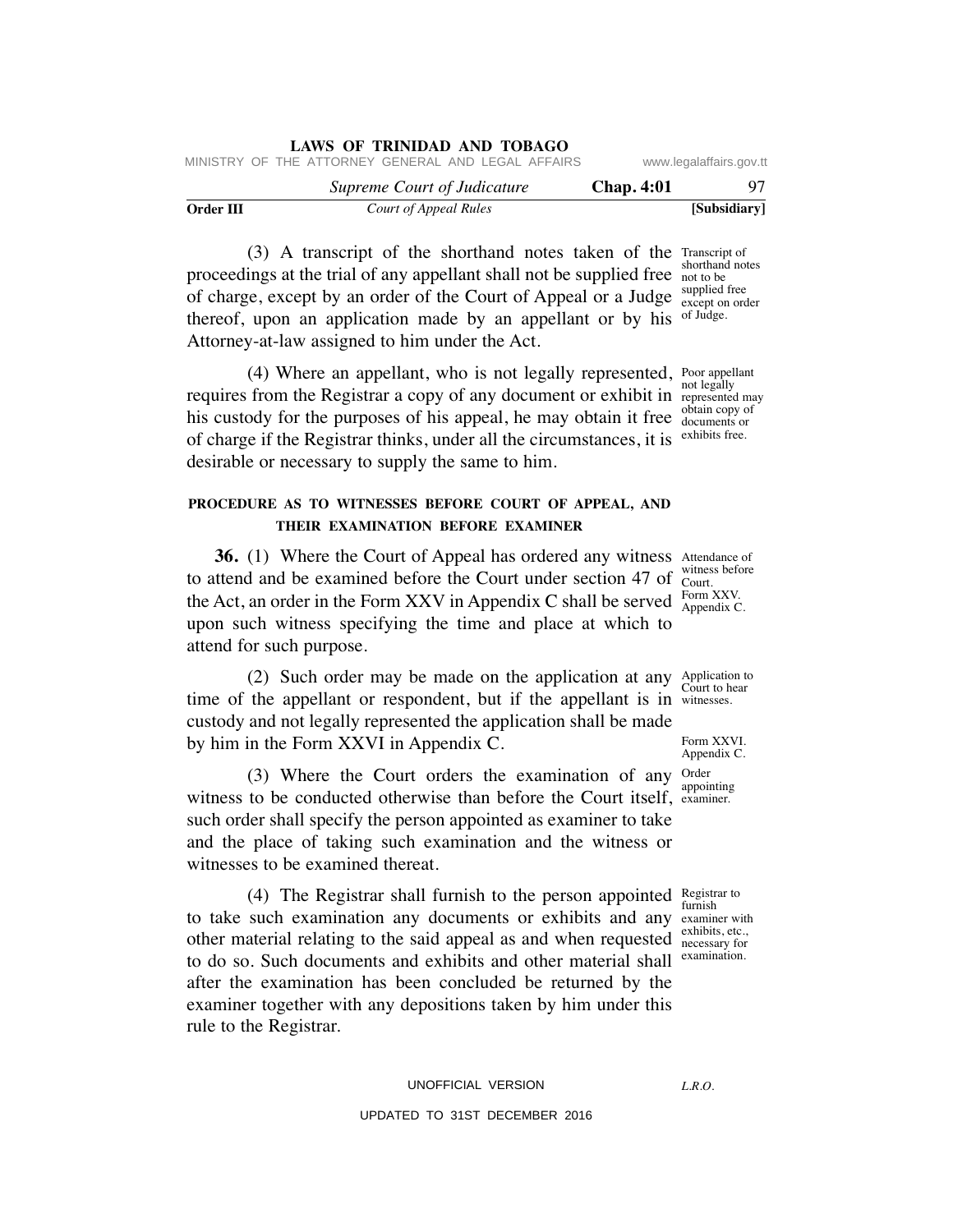| <b>LAWS OF TRINIDAD AND TOBAGO</b> |  |  |  |  |
|------------------------------------|--|--|--|--|
|------------------------------------|--|--|--|--|

| MINISTRY OF THE ATTORNEY GENERAL AND LEGAL AFFAIRS |  |  | www.legalaffairs.gov.tt |
|----------------------------------------------------|--|--|-------------------------|
|                                                    |  |  |                         |

| -98          | <b>Chap.</b> 4:01 | Supreme Court of Judicature  |           |
|--------------|-------------------|------------------------------|-----------|
| [Subsidiary] |                   | <b>Court of Appeal Rules</b> | Order III |

Notification of date of examination.

 (5) When the examiner has appointed the day and time for the examination he shall request the Registrar to notify the appellant or respondent and their legal representatives, if any, and when the appellant is in prison, the Commissioner of Prisons. The Registrar shall cause to be served on every witness to be so examined a notice in the Form XXVII in Appendix C.

Form XXVII. Appendix C. Evidence to be given on oath.

 (6) Every witness examined before an examiner under this rule shall give his evidence upon oath to be administered by such examiner, except where any such witness if giving evidence as a witness on a trial on indictment need not be sworn.

in the form of a deposition in the same manner as is prescribed by the Indictable Offences (Preliminary Enquiry) Act and unless otherwise ordered shall be taken in private. The caption in the Form XXIV in Appendix C shall be attached to any such deposition.

attend before the Court or an Examiner, the Officer serving the same may, if it appears to him necessary to do so, pay to him a reasonable sum not exceeding the amount of the scale for the travelling expenses of such witness from his place of residence to the place named in such notice or order, and the sum so paid shall be certified by such Officer to the Registrar. Any expenses certified by the Registrar under this rule shall be paid as part of

(7) The examination of every such witness shall be taken

(8) Where any witness receives an order or notice to

Deposition of witness, how to be taken. Ch. 12:01.

Form XXIV. Appendix C.

Travelling expenses of witnesses before Examiner.

Service of notices and orders under rule.

the expenses of a prosecution. (9) Any order or notice required by this rule to be given to any witness may be served as an order may be served under rule 29(3), and any such notice shall be deemed to be an order of the Court on such witness to attend at the time and place specified therein.

Presence of parties at examination of witnesses.

 (10) The appellant and respondent, or Attorney-at-law on their behalf, shall be entitled to be present at and take part in any examination of any witness to which this rule relates.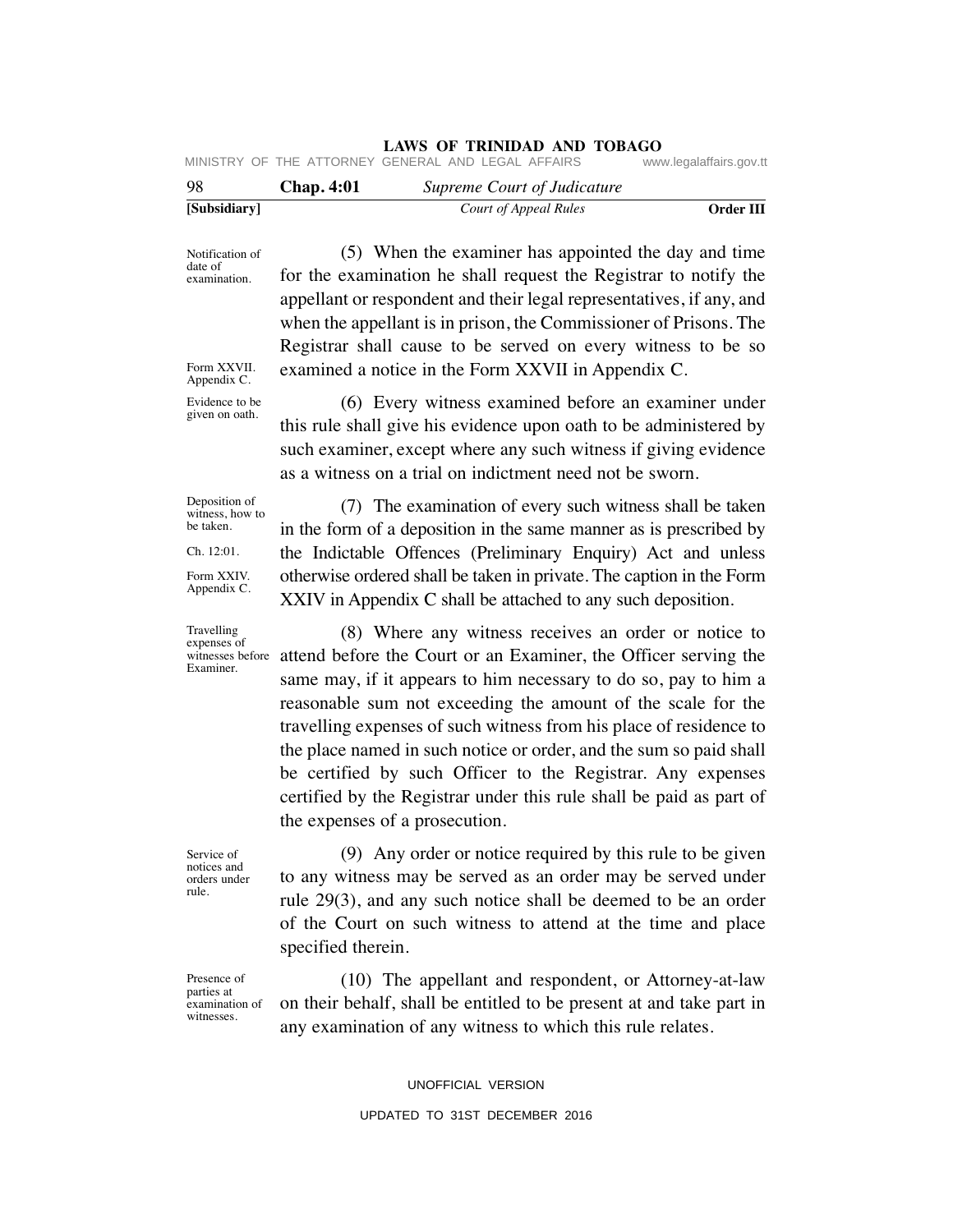|           | Supreme Court of Judicature  | <b>Chap.</b> 4:01 | 99           |
|-----------|------------------------------|-------------------|--------------|
| Order III | <b>Court of Appeal Rules</b> |                   | [Subsidiary] |

When an order of reference is made by the Court under the Proceedings on order of Act, the question to be referred and the person to whom as special  $\frac{r_{\text{other}}}{r_{\text{reference}}}.$ commissioner the same shall be referred shall be specified in such order. The Court may in such order or by giving directions as and when they from time to time think right, specify whether the appellant or respondent or any person on their behalf may present at any examination or investigation or at any stage thereof as may be ordered under the Act, and specify any and what powers of the Court under the Act or these Rules may be delegated to such special commissioner, and may require him from time to time to make interim reports to the Court upon the question referred to him under the Act, and may, if the appellant is in custody, give leave to him to be present at any stage of such examination or investigation and give the necessary directions to the officer in charge of the prison in which such appellant is, accordingly and may give directions to the Registrar that copies of any Report made by such special commissioner shall be furnished to the appellant and respondent or to the Attorney-at-

## **CAUSE LISTS**

law on their behalf.

**37.** (1) The Registrar shall keep a register, in such form as Register of he may think right, of all cases in which he receives a notice of  $\frac{1}{\text{Rep by th}}$ appeal, or notice of application for leave to appeal under the Act, which register shall be open for public inspection in such place and at such hours as the Registrar, subject to the approval of the Court, considers convenient.

(2) The Registrar shall also take the necessary steps for Registrar to preparing from time to time, a general list of cases to be dealt of appeals. with by the Court when fully constituted for hearing appeals under the Act or for considering applications which a Judge of the Court has, when sitting, under section 59 of the Act, refused to grant, and shall cause such list to be published at such times in such a manner and at such places as subject to the approval of the Court of Appeal he thinks convenient for giving due notice to any parties interested, of the hearing of such cases by the Court.

> UNOFFICIAL VERSION UPDATED TO 31ST DECEMBER 2016

appeals to be kept by the

keep general list

## **LAWS OF TRINIDAD AND TOBAGO**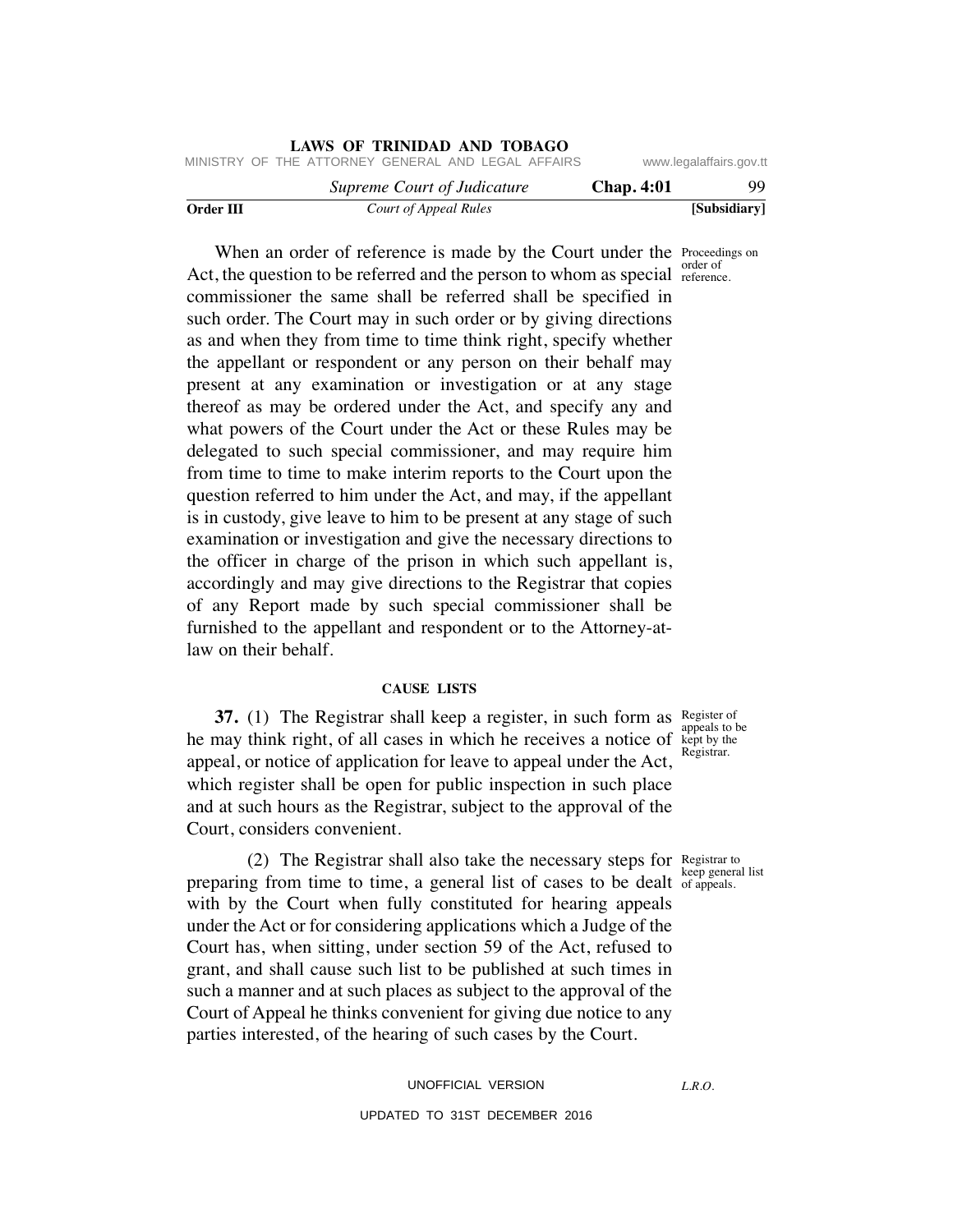#### **LAWS OF TRINIDAD AND TOBAGO** MINISTRY OF THE ATTORNEY GENERAL AND LEGAL AFFAIRS

| 100          | <b>Chap.</b> 4:01 | Supreme Court of Judicature  |           |
|--------------|-------------------|------------------------------|-----------|
| [Subsidiary] |                   | <b>Court of Appeal Rules</b> | Order III |

List of cases for daily sittings of Court. Notices to

appellants in custody.

 (3) The Registrar shall also prepare from such general list a list of appeals and applications which have been refused by a Judge of the Court when sitting under section 59 of the Act, which the Court may consider on the days on which the Court as fully constituted shall sit, and shall cause such list to be published at such times, in such places, and in such a manner as he, subject to the approval of the Court, thinks convenient for giving due notice to any parties interested therein of the hearing of the cases in such list by the Court. However, where an appellant is in custody and has obtained leave or is entitled to be present at the hearing and determination of his application or appeal, the Registrar shall notify the appellant, the officer in charge of the prison in which the appellant then is, and the Commissioner of Prisons, of the probable day on which his appeal or application will be heard. The Commissioner of Prisons shall take steps to transfer the appellant to a prison convenient for the appearance before the Court, at such a reasonable time before the hearing as shall enable him to consult his legal adviser, if any.

Application not specially provided for, how made.

 **38.** Except where otherwise provided in these Rules, any application to the Court may be made by the appellant or respondent, or by an Attorney-at-law on their behalf, orally or in writing, but in regard to such applications if the appellant is unrepresented and is in custody and is not entitled or has not obtained leave to be present before the Court, he shall make any such application by forwarding the same in writing to the Registrar, who shall take the proper steps to obtain the decision of the Court thereon.

Notice by Registrar to appellant of results of all applications.

 **39.** When the Court has heard and dealt with any application under the Act or these Rules, the Registrar shall (unless it appears to him unnecessary to do so) give to the appellant (if he is in custody and has not been present at the hearing of such application) notice of the decision of the Court of Appeal in relation to the said application.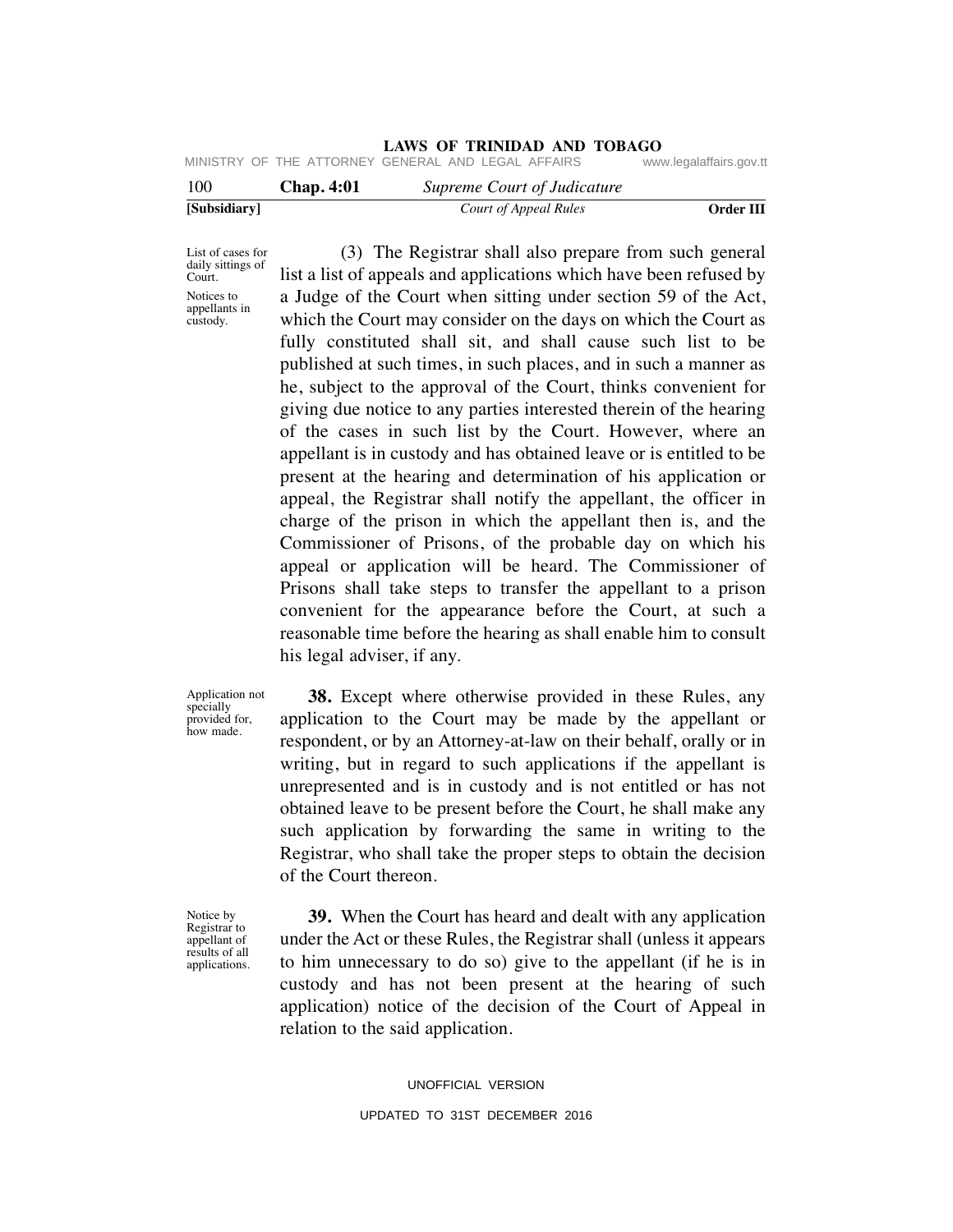|           |  | MINISTRY OF THE ATTORNEY GENERAL AND LEGAL AFFAIRS |                              |  |                   | www.legalaffairs.gov.tt |
|-----------|--|----------------------------------------------------|------------------------------|--|-------------------|-------------------------|
|           |  |                                                    | Supreme Court of Judicature  |  | <b>Chap.</b> 4:01 | 101                     |
| Order III |  |                                                    | <b>Court of Appeal Rules</b> |  |                   | [Subsidiary]            |

**40.** Non-compliance on the part of an appellant with these Non-compliance Rules or with any rule of practice for the time being in force  $\frac{m}{\text{width may be}}$ under the Act shall not prevent the further prosecution of his  $\frac{W}{C}$  court. appeal if the Court or a Judge thereof consider that such noncompliance was not wilful, and that the same may be waived or remedied by amendment or otherwise. The Court or a Judge thereof may in such manner as they or he think right, direct the appellant to remedy such non-compliance, and thereupon the appeal shall proceed. The Registrar shall forthwith notify to the appellant any directions given by the Court or the Judge thereof under this rule, where the appellant was not present at the time when such directions were given.

**LAWS OF TRINIDAD AND TOBAGO**

41. The performance of any duty imposed upon any person Enforcing duties under the Act or these Rules may be enforced by order of under Rules. the Court.

**42.** Any warrant for the apprehension of an appellant issued Warrants for by the Court shall be deemed to be, for all purposes, a warrant  $\frac{a}{appellants}$  to issued by a Magistrate for the apprehension of a person charged  $_{\text{be} \text{ we are}}^{\text{be} \text{ deemera}}$ with any indictable offence under the provisions of the Indictable  $\frac{\text{issue dual}}{\text{Ch. 12:01}}$ Offences (Preliminary Enquiry) Act.

**43.** When the Minister exercises his powers under section Apetitioner  $64(2)(a)$  of the Act and refers the whole case to the Court, the  $\frac{d^{(2)}(a)}{64(2)(a)}$  to be petitioner whose case is so dealt with shall be deemed to be for  $\frac{de{c}{ap}}{ap}$ all the purposes of the Act or these Rules a person who has obtained from the Court leave to appeal, and the Court of Appeal may proceed to deal with his case accordingly.

**44.** Where the Minister refers a point to the Court under Reference to Court under section  $64(2)(b)$  of the Act, such Court shall, unless it otherwise section  $64(2)(b)$ . determines, consider such point in private.

**45.** The Judges of the Court shall make arrangements for any Sittings during vacation. sittings that may be necessary during vacation.

## UNOFFICIAL VERSION

### UPDATED TO 31ST DECEMBER 2016

with Rules not waived by

arrest of be deemed to issued under

under section deemed to be an purposes.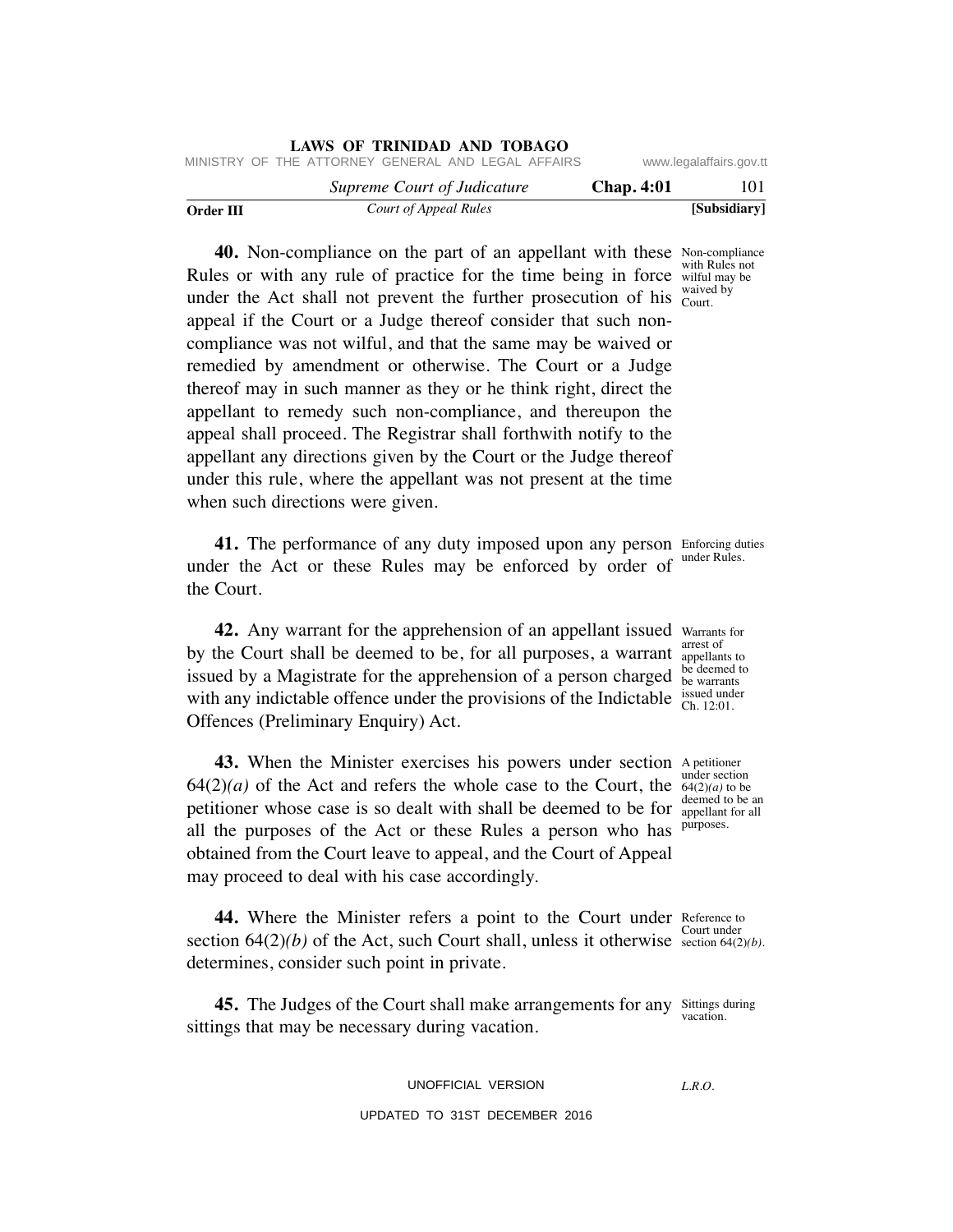| [Subsidiary] |                   | <b>Court of Appeal Rules</b>                       | Order III               |
|--------------|-------------------|----------------------------------------------------|-------------------------|
| 102          | <b>Chap.</b> 4:01 | Supreme Court of Judicature                        |                         |
|              |                   | MINISTRY OF THE ATTORNEY GENERAL AND LEGAL AFFAIRS | www.legalaffairs.gov.tt |

Summary Courts procedure. Ch. 4:20.

Saving as regard  **46.** Nothing in this Order shall apply to appeals under the Summary Courts Act or under any other written law to which the procedure regulating appeals under the Summary Courts Act is applied.

*Appendix A*

*(This Appendix has been deleted consequent on the revocation of Order II by LN 121 of 1980).*

*Appendix B*

*(This Appendix has been deleted consequent on the revocation of Order II by LN 121 of 1980).*

UNOFFICIAL VERSION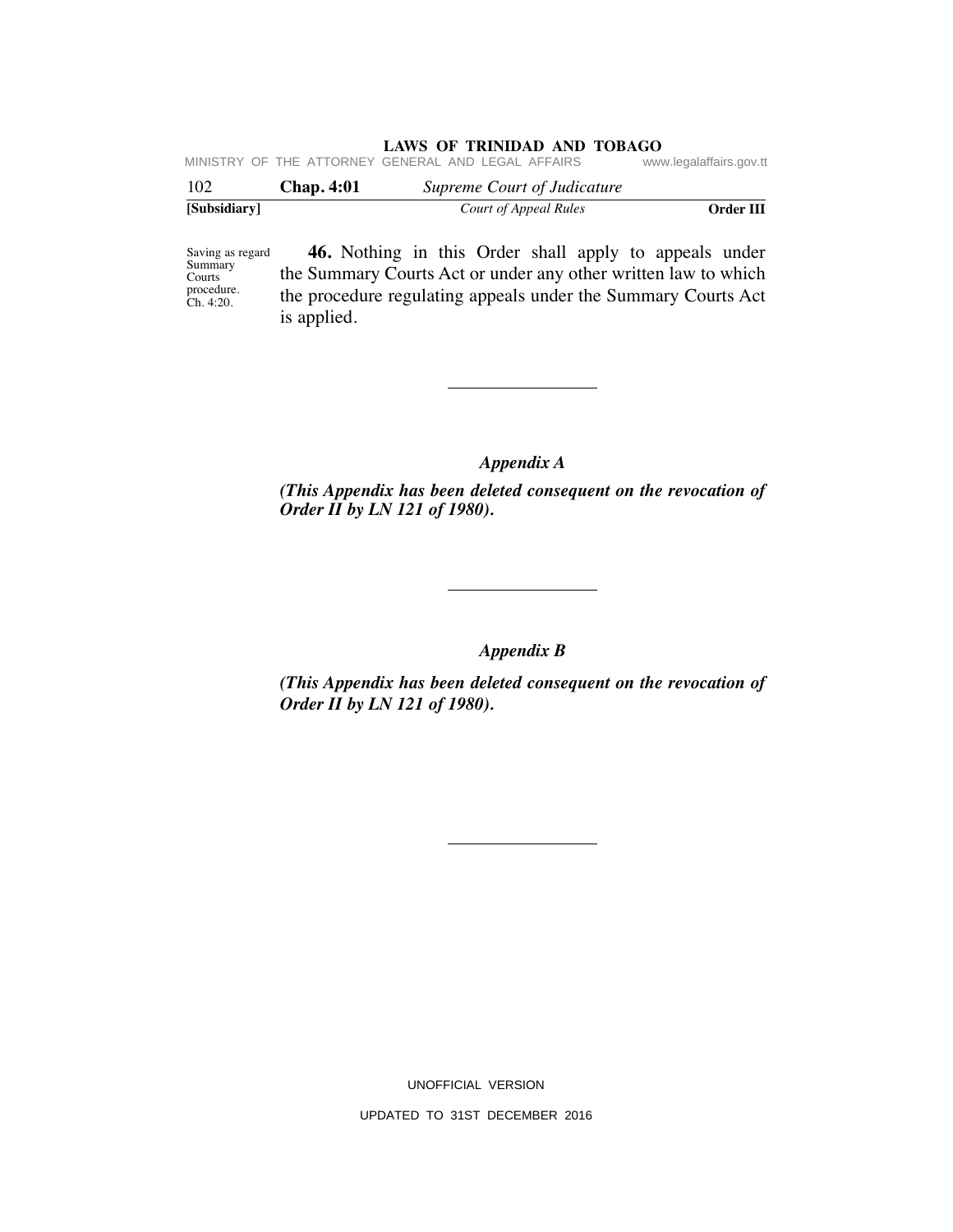| MINISTRY OF THE ATTORNEY GENERAL AND LEGAL AFFAIRS                        | www.legalaffairs.gov.tt         |
|---------------------------------------------------------------------------|---------------------------------|
| <b>Chap. 4:01</b><br>Supreme Court of Judicature                          | 103                             |
| <b>Court of Appeal Rules</b>                                              | [Subsidiary]                    |
| <b>APPENDIX C</b>                                                         |                                 |
| SUPREME COURT OF JUDICATURE ACT                                           |                                 |
| <b>CRIMINAL FORM I</b>                                                    |                                 |
| <b>JUDGE'S CERTIFICATE</b>                                                | O. III, r. 3.                   |
| In the Supreme Court of Trinidad and Tobago (Criminal).                   |                                 |
|                                                                           |                                 |
| THE STATE v.                                                              |                                 |
|                                                                           |                                 |
|                                                                           |                                 |
|                                                                           | (State shortly)<br>the offence, |
|                                                                           | e.g., Larceny,<br>Murder,       |
|                                                                           | Forgery, etc.).                 |
|                                                                           |                                 |
| I do Hereby Certify that the case is a fit case for an Appeal by the said |                                 |
|                                                                           |                                 |
| Supreme Court of Judicature Act, upon the following grounds:              | Here specify in                 |
|                                                                           | general terms<br>the grounds on |
|                                                                           | which<br>Certificate            |
|                                                                           | granted.                        |
|                                                                           |                                 |
|                                                                           |                                 |
|                                                                           |                                 |
| (For Criminal Form II See page 104).                                      |                                 |

UNOFFICIAL VERSION

*L.R.O.* 

UPDATED TO 31ST DECEMBER 2016

 $\overline{a}$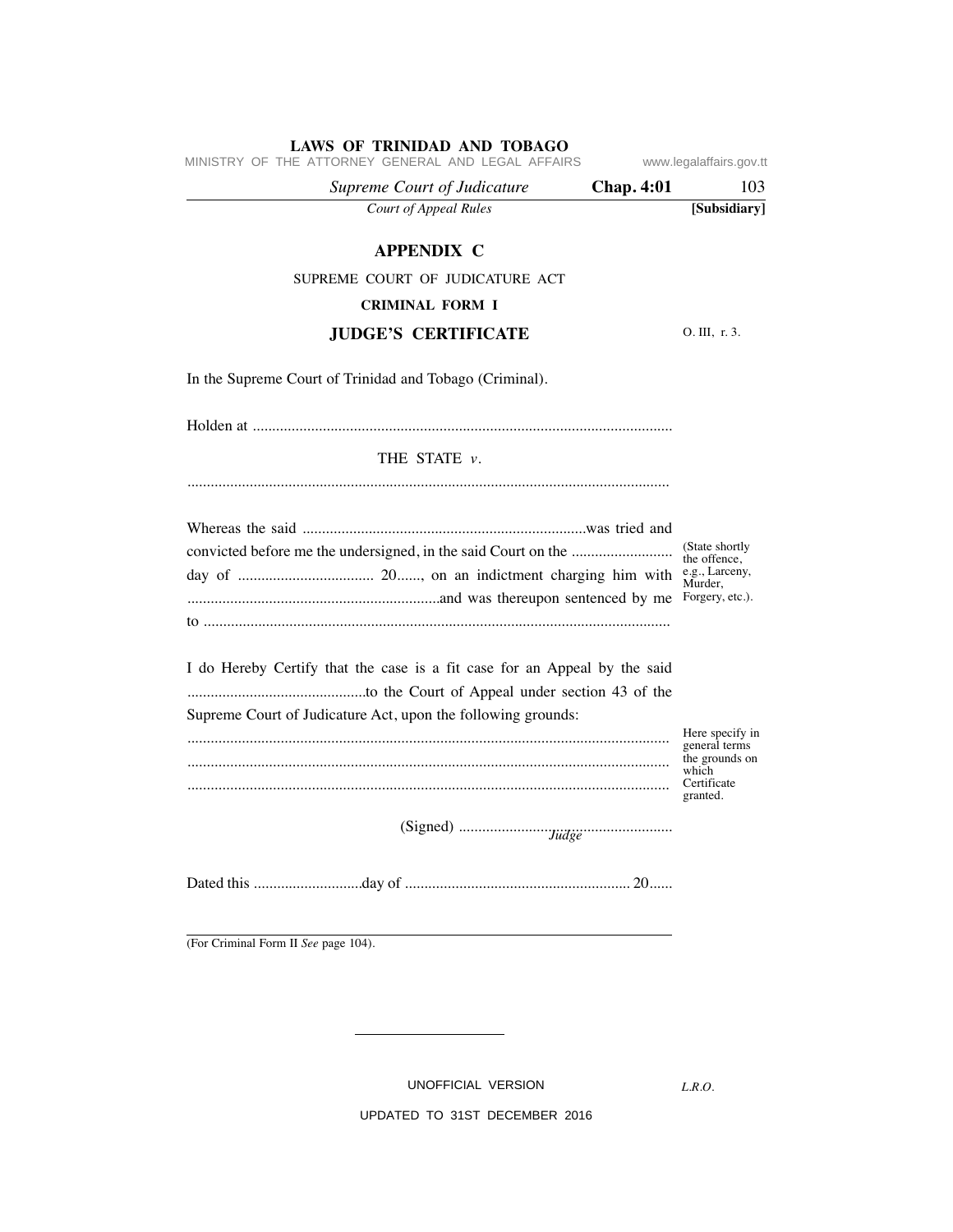MINISTRY OF THE ATTORNEY GENERAL AND LEGAL AFFAIRS www.legalaffairs.gov.tt

| 104                  | <b>Chap.</b> 4:01 | Supreme Court of Judicature     |  |
|----------------------|-------------------|---------------------------------|--|
| [Subsidiary]         |                   | <b>Court of Appeal Rules</b>    |  |
|                      |                   | SUPREME COURT OF JUDICATURE ACT |  |
| $O. III, r. 17(1)$ . |                   | <b>CRIMINAL FORM II</b>         |  |
|                      |                   | THE STATE v.                    |  |

### PARTICULARS OF TRIAL

............................................................................................................................

| (1) |                                                                                                                                       |
|-----|---------------------------------------------------------------------------------------------------------------------------------------|
| (2) |                                                                                                                                       |
| (3) |                                                                                                                                       |
| (4) |                                                                                                                                       |
| (5) | Sentence, and any orders made consequent thereon                                                                                      |
|     | Restitution of property.<br>(a)<br>Orders referred to in section 2.<br>(b)                                                            |
| (6) | Copy of the list of exhibits directed by these Rules to be kept by the                                                                |
| (7) |                                                                                                                                       |
| (8) | Name and address of the Prosecutor. State name(s) of Attorney(s)-at-law<br>for prosecution, and address(es) of Attorney(s)-at-law     |
| (9) | Whether Appellant was defended by Attorney-at-law privately or at<br>request of Court. Give name of Attorney-at-law for Appellant and |
|     |                                                                                                                                       |
|     | (11) Whether Appellant bailed before trial if so in what amount, and whether                                                          |
|     |                                                                                                                                       |
|     | Officer of the Court Trial                                                                                                            |
|     |                                                                                                                                       |

UNOFFICIAL VERSION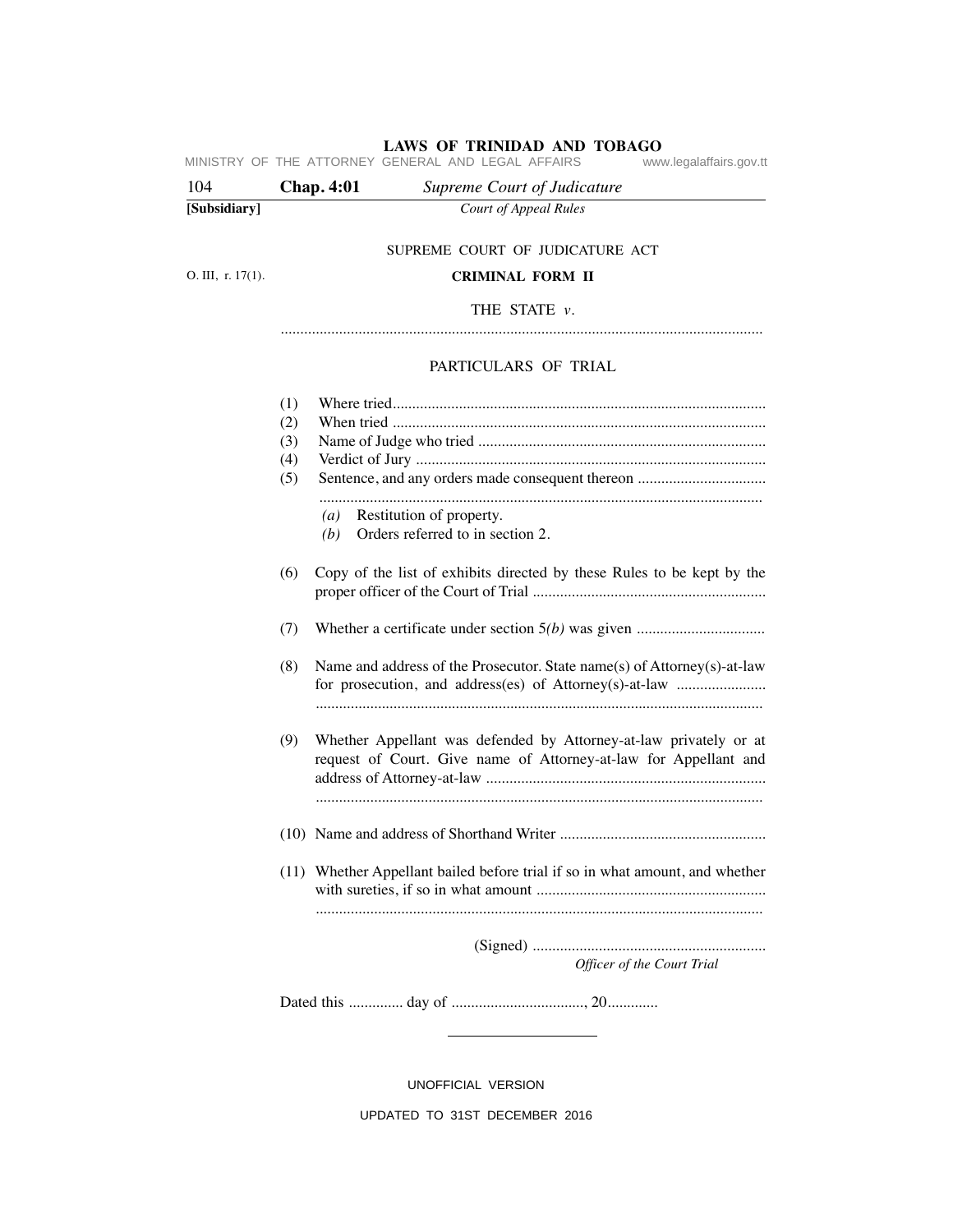| MINISTRY OF THE ATTORNEY GENERAL AND LEGAL AFFAIRS                           | www.legalaffairs.gov.tt |
|------------------------------------------------------------------------------|-------------------------|
| <b>Chap. 4:01</b><br>Supreme Court of Judicature                             | 105                     |
| Court of Appeal Rules                                                        | [Subsidiary]            |
| SUPREME COURT OF JUDICATURE ACT                                              |                         |
| <b>CRIMINAL FORM III</b>                                                     | O. III, r. 20.          |
| <b>NOTICE OF ABANDONMENT</b>                                                 |                         |
|                                                                              |                         |
|                                                                              |                         |
|                                                                              |                         |
|                                                                              |                         |
| appealing and having duly sent notice to that effect to the Court of Appeal  |                         |
|                                                                              |                         |
| passed upon me on my said conviction) do hereby give notice that I do not    |                         |
| intend further to prosecute my appeal, but that I hereby abandon all further |                         |
| proceedings in regard thereto as from the date hereof.                       |                         |
|                                                                              |                         |
|                                                                              |                         |

Dated this ............... day of ............................., 20.........

To the Registrar of the Supreme Court.

UNOFFICIAL VERSION

*L.R.O.*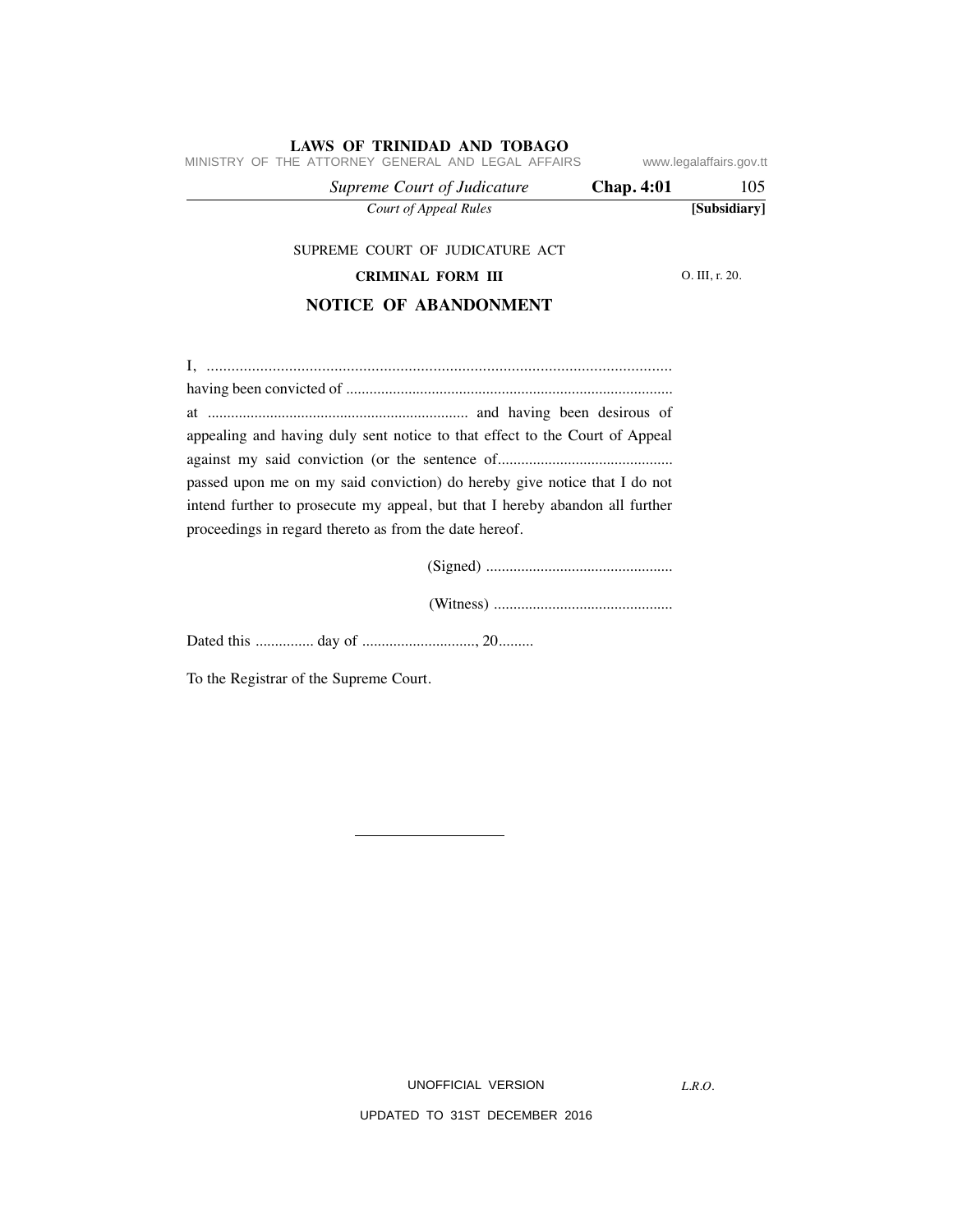|                                                                                                                                          |                      | <b>LAWS OF TRINIDAD AND TOBAGO</b><br>MINISTRY OF THE ATTORNEY GENERAL AND LEGAL AFFAIRS                                                                                                                                                                                                                                                                                                                                                                                                                                                                                                                                                                                                                                                                                                                                                                          | www.legalaffairs.gov.tt                                                                                                                                                                     |
|------------------------------------------------------------------------------------------------------------------------------------------|----------------------|-------------------------------------------------------------------------------------------------------------------------------------------------------------------------------------------------------------------------------------------------------------------------------------------------------------------------------------------------------------------------------------------------------------------------------------------------------------------------------------------------------------------------------------------------------------------------------------------------------------------------------------------------------------------------------------------------------------------------------------------------------------------------------------------------------------------------------------------------------------------|---------------------------------------------------------------------------------------------------------------------------------------------------------------------------------------------|
| 106                                                                                                                                      | <b>Chap.</b> 4:01    | Supreme Court of Judicature                                                                                                                                                                                                                                                                                                                                                                                                                                                                                                                                                                                                                                                                                                                                                                                                                                       |                                                                                                                                                                                             |
| [Subsidiary]                                                                                                                             |                      | Court of Appeal Rules                                                                                                                                                                                                                                                                                                                                                                                                                                                                                                                                                                                                                                                                                                                                                                                                                                             |                                                                                                                                                                                             |
|                                                                                                                                          |                      | SUPREME COURT OF JUDICATURE ACT                                                                                                                                                                                                                                                                                                                                                                                                                                                                                                                                                                                                                                                                                                                                                                                                                                   |                                                                                                                                                                                             |
| O. III.<br>r. 14, 22(1).                                                                                                                 |                      | <b>CRIMINAL FORM IV</b>                                                                                                                                                                                                                                                                                                                                                                                                                                                                                                                                                                                                                                                                                                                                                                                                                                           |                                                                                                                                                                                             |
|                                                                                                                                          |                      | <b>NOTICE OF APPEAL</b>                                                                                                                                                                                                                                                                                                                                                                                                                                                                                                                                                                                                                                                                                                                                                                                                                                           |                                                                                                                                                                                             |
|                                                                                                                                          |                      | Question of Law only                                                                                                                                                                                                                                                                                                                                                                                                                                                                                                                                                                                                                                                                                                                                                                                                                                              |                                                                                                                                                                                             |
|                                                                                                                                          |                      | To Registrar of the Supreme Court                                                                                                                                                                                                                                                                                                                                                                                                                                                                                                                                                                                                                                                                                                                                                                                                                                 |                                                                                                                                                                                             |
|                                                                                                                                          |                      |                                                                                                                                                                                                                                                                                                                                                                                                                                                                                                                                                                                                                                                                                                                                                                                                                                                                   |                                                                                                                                                                                             |
| (Here state the<br>offence, e.g.,<br>Larceny,                                                                                            |                      |                                                                                                                                                                                                                                                                                                                                                                                                                                                                                                                                                                                                                                                                                                                                                                                                                                                                   |                                                                                                                                                                                             |
| Murder, Forgery,<br>etc.).<br>*Where<br>appellant for any<br>reason not in                                                               |                      | do hereby give you Notice of Appeal against my conviction (particulars of which hereinafter<br>appear) to the Court of Appeal on questions of law, that is to say—                                                                                                                                                                                                                                                                                                                                                                                                                                                                                                                                                                                                                                                                                                |                                                                                                                                                                                             |
| custody.<br>(Here state as<br>clearly as you<br>are able the<br>question or<br>questions of law<br>on which you<br>desire to<br>appeal). |                      |                                                                                                                                                                                                                                                                                                                                                                                                                                                                                                                                                                                                                                                                                                                                                                                                                                                                   | $\begin{minipage}{.4\linewidth} (Signed) \hspace{0.03cm} {\small \begin{minipage}{.4cm} \includegraphics{0.03\linewidth} \end{minipage}} \hspace{0.03cm} \textit{Appendant} \end{minipage}$ |
|                                                                                                                                          |                      |                                                                                                                                                                                                                                                                                                                                                                                                                                                                                                                                                                                                                                                                                                                                                                                                                                                                   | Signature and address of<br>Witness attesting Mark                                                                                                                                          |
|                                                                                                                                          |                      | PARTICULARS OF TRIAL AND CONVICTION                                                                                                                                                                                                                                                                                                                                                                                                                                                                                                                                                                                                                                                                                                                                                                                                                               |                                                                                                                                                                                             |
| Fill in all these<br>particulars.                                                                                                        |                      |                                                                                                                                                                                                                                                                                                                                                                                                                                                                                                                                                                                                                                                                                                                                                                                                                                                                   |                                                                                                                                                                                             |
|                                                                                                                                          | 2.                   |                                                                                                                                                                                                                                                                                                                                                                                                                                                                                                                                                                                                                                                                                                                                                                                                                                                                   |                                                                                                                                                                                             |
|                                                                                                                                          |                      |                                                                                                                                                                                                                                                                                                                                                                                                                                                                                                                                                                                                                                                                                                                                                                                                                                                                   |                                                                                                                                                                                             |
|                                                                                                                                          | 4.                   |                                                                                                                                                                                                                                                                                                                                                                                                                                                                                                                                                                                                                                                                                                                                                                                                                                                                   |                                                                                                                                                                                             |
|                                                                                                                                          | 1.<br>to be present. | You are required to answer the following questions:<br>If you desire to apply to the Court of Appeal to assign you legal aid on your appeal, state<br>your position in life, and amount of wages, or salary, etc., and any other facts which you<br>submit show reason for legal aid being assigned to you.<br>2. Do you desire to be present on the hearing of your appeal by the Court of Appeal? If you<br>do so desire, state the reasons upon which you submit the said Court should give you leave<br>3. The Court of Appeal will, if you desire it, consider your case and argument if put into<br>writing by you or on your behalf, instead of your case and argument being presented orally.<br>If you desire to present your case and argument in writing set out here as fully as you think<br>right your case and argument in support of your appeal. |                                                                                                                                                                                             |

UNOFFICIAL VERSION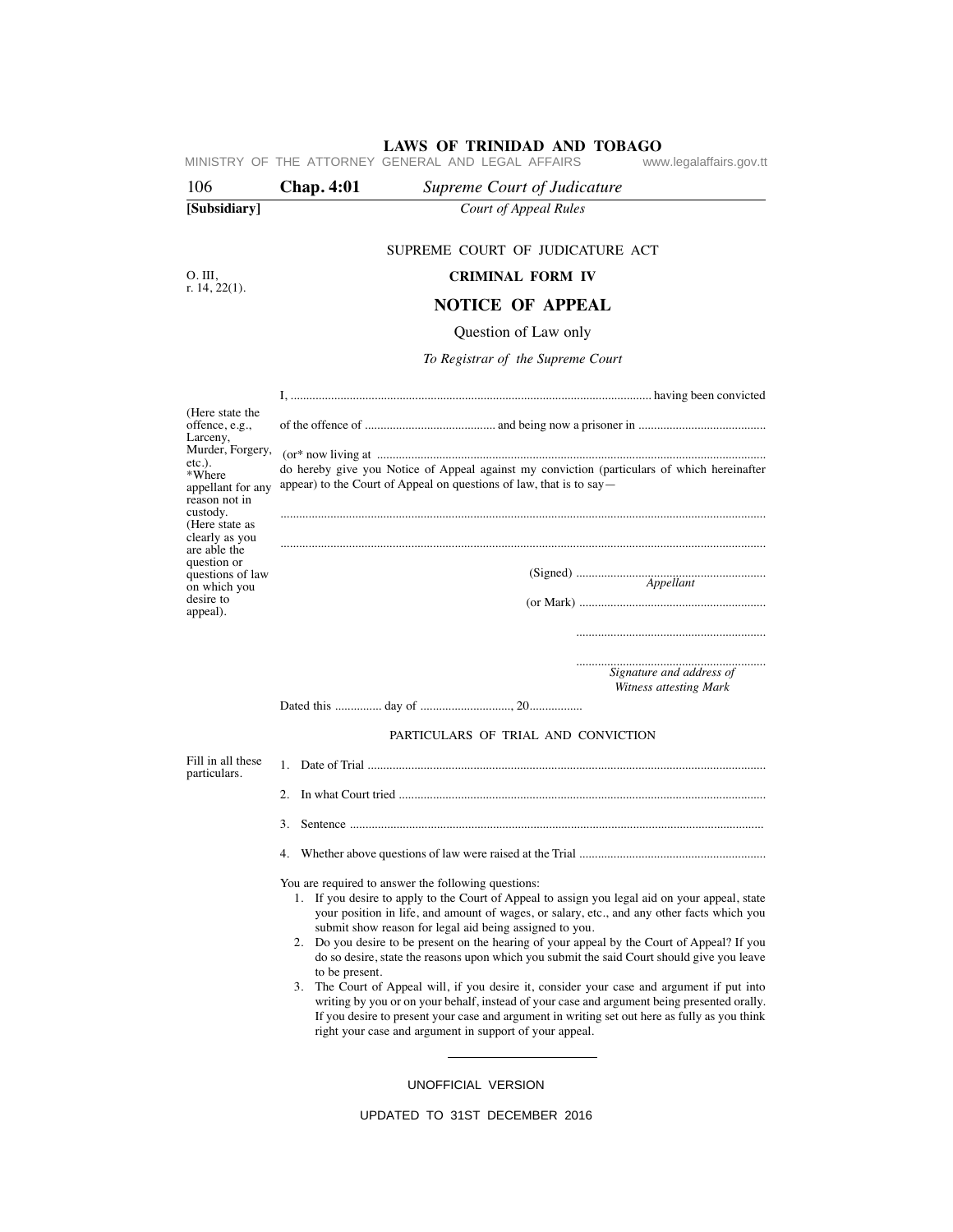| LAWS OF TRINIDAD AND TOBAGO<br>MINISTRY OF THE ATTORNEY GENERAL AND LEGAL AFFAIRS                                                                                                                                                                                                                    | www.legalaffairs.gov.tt                                                     |
|------------------------------------------------------------------------------------------------------------------------------------------------------------------------------------------------------------------------------------------------------------------------------------------------------|-----------------------------------------------------------------------------|
|                                                                                                                                                                                                                                                                                                      | 107                                                                         |
| Supreme Court of Judicature<br><b>Chap. 4:01</b><br><b>Court of Appeal Rules</b>                                                                                                                                                                                                                     | [Subsidiary]                                                                |
| SUPREME COURT OF JUDICATURE ACT                                                                                                                                                                                                                                                                      |                                                                             |
| <b>CRIMINAL FORM V</b>                                                                                                                                                                                                                                                                               | О. Ш.                                                                       |
| NOTICE OF APPEAL UPON CERTIFICATE OF THE<br><b>JUDGE OF THE COURT OF TRIAL</b>                                                                                                                                                                                                                       | r. $14, 22(1)$ .                                                            |
| To the Registrar of the Supreme Court.                                                                                                                                                                                                                                                               |                                                                             |
|                                                                                                                                                                                                                                                                                                      | (Here state the                                                             |
|                                                                                                                                                                                                                                                                                                      | offence, e.g.,<br>Larceny,<br>Murder,                                       |
| and having duly obtained a Certificate which is hereto annexed from the Judge before whom I was<br>tried for the said offence, that it is a fit case for appeal, Do Hereby Give You Notice of Appeal<br>against my said conviction (particulars of which hereinafter appear) to the Court of Appeal. | Forgery, etc.).<br>*Where<br>appellant for<br>any reason not<br>in custody. |
| Appellant                                                                                                                                                                                                                                                                                            |                                                                             |
|                                                                                                                                                                                                                                                                                                      |                                                                             |
| Signature and address of<br>Witness attesting Mark                                                                                                                                                                                                                                                   |                                                                             |
|                                                                                                                                                                                                                                                                                                      |                                                                             |
| PARTICULARS OF TRIAL AND CONVICTION                                                                                                                                                                                                                                                                  |                                                                             |
|                                                                                                                                                                                                                                                                                                      | Fill in all these                                                           |
|                                                                                                                                                                                                                                                                                                      | particulars.                                                                |

3. Sentence .....................................................................................................................................

You are required to answer the following questions:

- 1. If you desire to apply to the Court of Appeal to assign you legal aid on your appeal, state your position in life, amount of wages, or salary, etc., and any other facts which you submit show reasons for legal aid being assigned to you.
- 2. Do you desire to be present on the hearing of your appeal by the Court of Appeal?
- 3. The Court of Appeal will, if you desire it, consider your case and argument if put in writing by you or on your behalf instead of your case and argument being presented orally. If you desire to present your case and argument in writing, set out here as full as you think right your case and argument in support of your appeal.

You must send with this Notice to the Registrar the Certificate of the Judge who tried you.

UNOFFICIAL VERSION

*L.R.O.*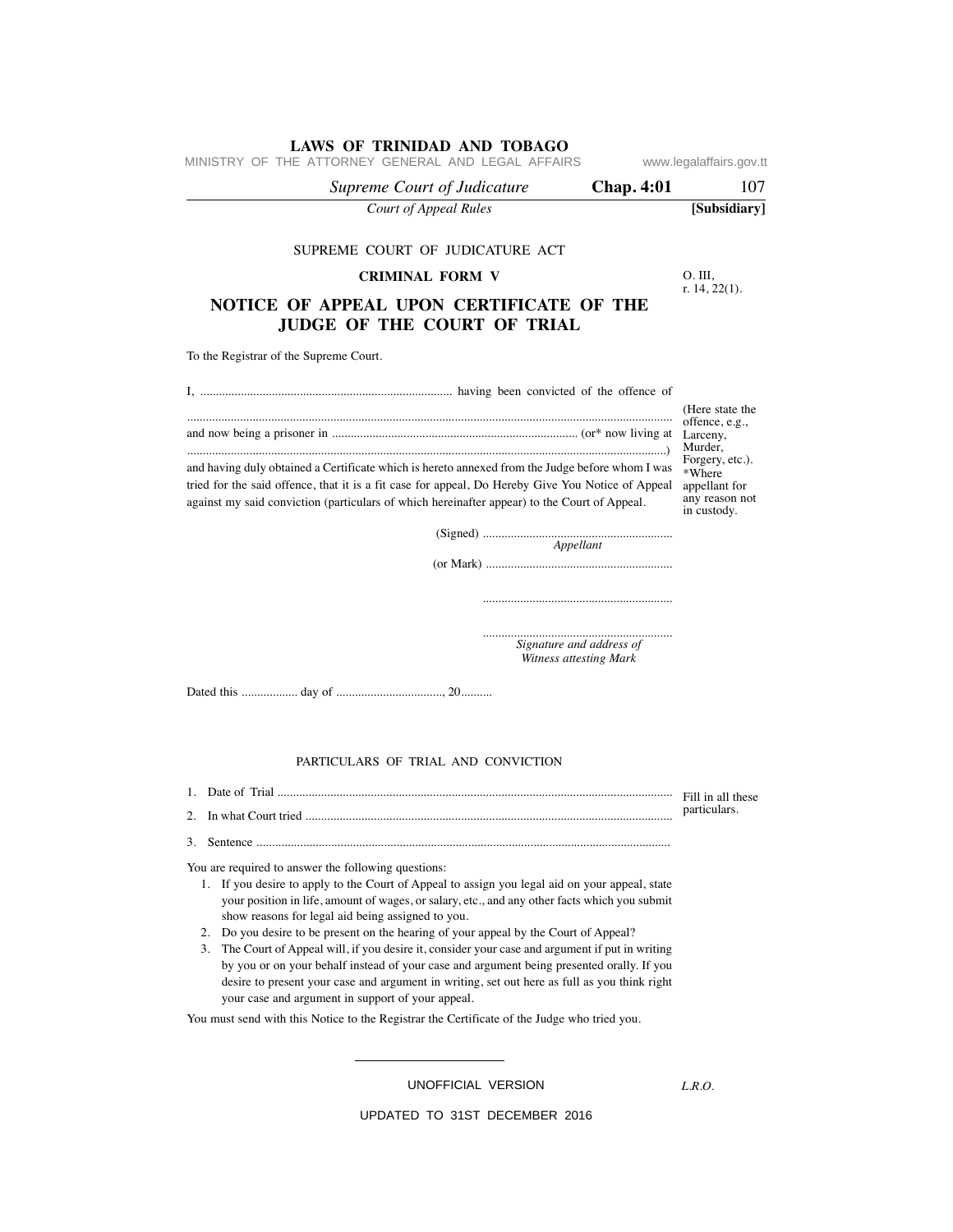**LAWS OF TRINIDAD AND TOBAGO** MINISTRY OF THE ATTORNEY GENERAL AND LEGAL AFFAIRS

| 108          | <b>Chap.</b> 4:01 | Supreme Court of Judicature  |  |
|--------------|-------------------|------------------------------|--|
| [Subsidiarv] |                   | <b>Court of Appeal Rules</b> |  |

#### SUPREME COURT OF JUDICATURE ACT

#### **CRIMINAL FORM VI**

## **NOTICE OF APPLICATION FOR LEAVE TO APPEAL AGAINST A CONVICTION UNDER SECTION 5***(b)*

To the Registrar of the Supreme Court.

I, ......................................................................................... having been convicted of the offence of ............................................................................................................................................................

(Here state the offence, e.g., Larceny, Murder, Forgery, etc.). \*Where applicant for any reason not in custody.

O. III, r. 14, 22(1).

> (or\* now living at .............................................................................................................................) and being desirous of appealing against my said conviction Do Hereby Give You Notice that I apply to the Court of Appeal for leave to appeal against my conviction on the grounds hereinafter set forth.

> and (being now a prisoner in Prison) at ...........................................................................................

(Signed) .................................................. *Applicant*

(or Mark) ................................................

................................................ *Signature and address of Witness attesting Mark*

................................................

Dated this ............ day of ........................., 20..........

#### PARTICULARS OF TRIAL AND CONVICTION

1. Date of Trial ................................................................................................................................

Fill in all these particulars.

2. In what Court tried ......................................................................................................................

3. Sentence .....................................................................................................................................

## GROUNDS FOR APPLICATION ............................................................................................................................................................

(Here state as clearly and concisely as possible the grounds on which you desire to appeal against your conviction.)

You are required to answer the following questions:

1. If you desire to apply to the Court of Appeal to assign you legal aid on your appeal, state your position in life, and amount of wages, or salary, etc., and any other facts which you submit show reason for legal aid being assigned to you.

............................................................................................................................................................

- 2. If you desire to be present when the Court of Appeal considers your present application for leave to appeal, state the grounds on which you submit that the Court of Appeal should give you leave to be present thereat.
- 3. The Court of Appeal will, if you desire it, consider your case and argument if put into writing by you or on your behalf, instead of your case and argument being presented orally. If you desire to present your case and argument in writing set out here as fully as you think right your case and argument in support of your appeal.

State if you desire to be present at the final hearing of your appeal.

#### UNOFFICIAL VERSION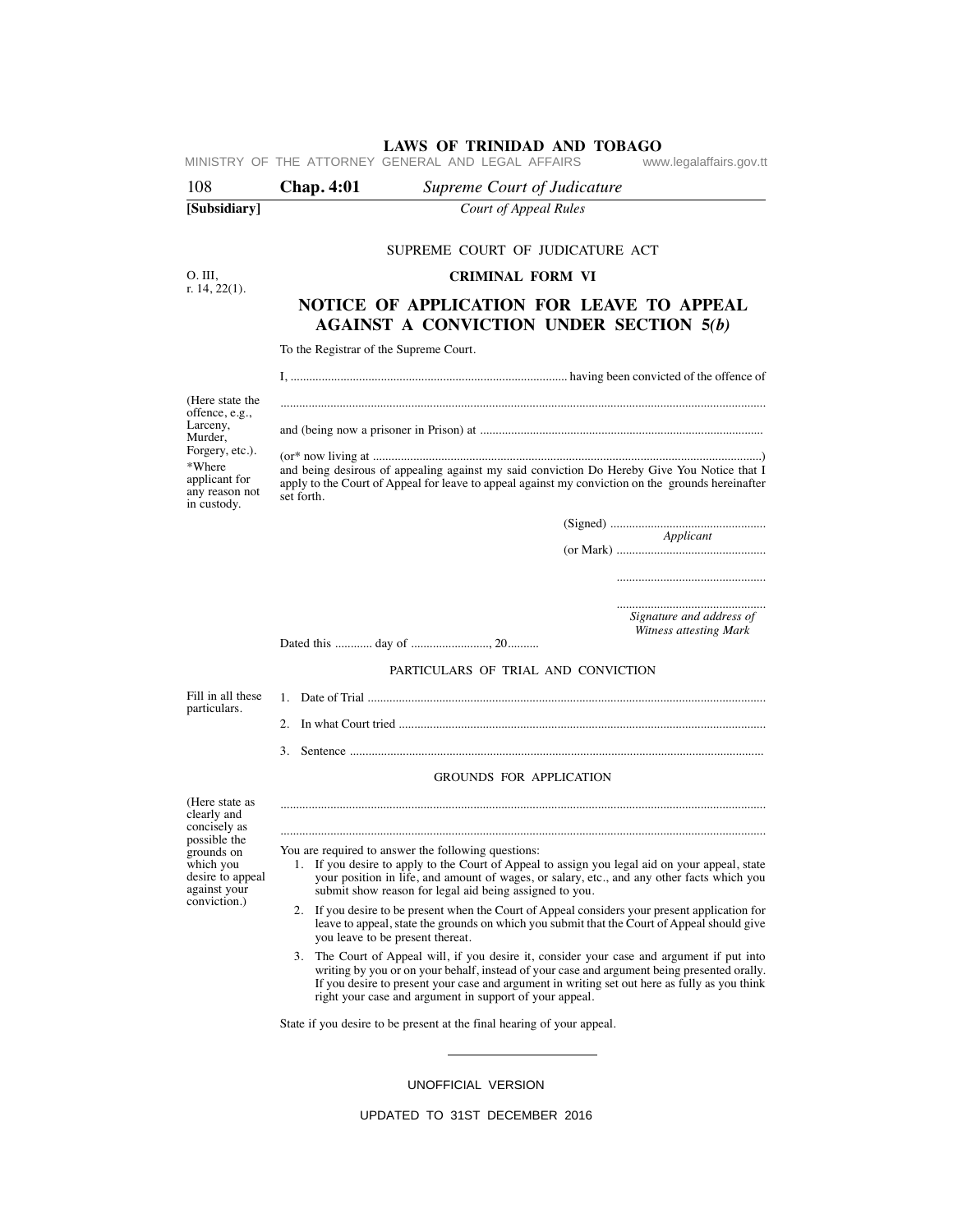| <b>LAWS OF TRINIDAD AND TOBAGO</b><br>MINISTRY OF THE ATTORNEY GENERAL AND LEGAL AFFAIRS                                                                                                                                                                                                                                                                                                                                | www.legalaffairs.gov.tt                                  |
|-------------------------------------------------------------------------------------------------------------------------------------------------------------------------------------------------------------------------------------------------------------------------------------------------------------------------------------------------------------------------------------------------------------------------|----------------------------------------------------------|
| <b>Chap. 4:01</b><br>Supreme Court of Judicature                                                                                                                                                                                                                                                                                                                                                                        | 109                                                      |
| Court of Appeal Rules                                                                                                                                                                                                                                                                                                                                                                                                   | [Subsidiary]                                             |
| SUPREME COURT OF JUDICATURE ACT                                                                                                                                                                                                                                                                                                                                                                                         |                                                          |
| <b>CRIMINAL FORM VII</b>                                                                                                                                                                                                                                                                                                                                                                                                | $O. III, r. 22(1)$ .                                     |
| NOTICE OF APPLICATION FOR LEAVE TO APPEAL<br><b>AGAINST SENTENCE</b>                                                                                                                                                                                                                                                                                                                                                    |                                                          |
| To the Registrar of the Supreme Court.                                                                                                                                                                                                                                                                                                                                                                                  |                                                          |
|                                                                                                                                                                                                                                                                                                                                                                                                                         | (Here state the<br>offence, e.g.,<br>Larceny,<br>Murder, |
|                                                                                                                                                                                                                                                                                                                                                                                                                         | Forgery, etc.).                                          |
|                                                                                                                                                                                                                                                                                                                                                                                                                         | * Where                                                  |
| Do Hereby Give You Notice that I desire to apply to the Court of Appeal for leave to appeal to the                                                                                                                                                                                                                                                                                                                      | appellant for<br>any reason not<br>in custody.           |
| passed upon me for the said offence, on the following grounds:                                                                                                                                                                                                                                                                                                                                                          |                                                          |
|                                                                                                                                                                                                                                                                                                                                                                                                                         |                                                          |
|                                                                                                                                                                                                                                                                                                                                                                                                                         | the grounds on<br>which you<br>desire to<br>question the |
|                                                                                                                                                                                                                                                                                                                                                                                                                         | sentence).                                               |
| $\hspace{2.5cm} \textbf{(Signed)}\; \ldots \hspace{2.5cm} \ldots \hspace{2.5cm} \ldots \hspace{2.5cm} \ldots \hspace{2.5cm} \ldots \hspace{2.5cm} \ldots \hspace{2.5cm} \ldots \hspace{2.5cm} \ldots \hspace{2.5cm} \ldots \hspace{2.5cm} \ldots \hspace{2.5cm} \ldots \hspace{2.5cm} \ldots \hspace{2.5cm} \ldots \hspace{2.5cm} \ldots \hspace{2.5cm} \ldots \hspace{2.5cm} \ldots \hspace{2.5cm} \ldots \hspace{2.5$ |                                                          |
| Signature and address of<br>Witness attesting Mark                                                                                                                                                                                                                                                                                                                                                                      |                                                          |
|                                                                                                                                                                                                                                                                                                                                                                                                                         |                                                          |
| PARTICULARS OF TRIAL AND CONVICTION                                                                                                                                                                                                                                                                                                                                                                                     | Fill in all these<br>particulars.                        |
|                                                                                                                                                                                                                                                                                                                                                                                                                         |                                                          |
|                                                                                                                                                                                                                                                                                                                                                                                                                         |                                                          |
| You are required to answer the following questions:                                                                                                                                                                                                                                                                                                                                                                     |                                                          |
| 1. If you desire to apply to the Court of Appeal to assign you legal aid on your appeal, state<br>your position in life, wages, salary, etc., and any other facts which you submit show reason<br>for legal aid being assigned to you.                                                                                                                                                                                  |                                                          |
| 2. If you desire to be present when the Court of Appeal considers your present application for<br>leave to appeal, state the grounds on which you submit that the Court of Appeal should give<br>you leave to be present thereat.<br>State if you desire to be present at the final hearing of your appeal.                                                                                                             |                                                          |
| 3. The Court of Appeal will, if you desire it, consider your case and argument if put into<br>writing by you or on your behalf instead of your case and argument being presented orally.<br>If you desire to present your case and argument in writing set out here as fully as you think<br>right your case and argument in support of your appeal.                                                                    |                                                          |
|                                                                                                                                                                                                                                                                                                                                                                                                                         |                                                          |

## UNOFFICIAL VERSION

*L.R.O.*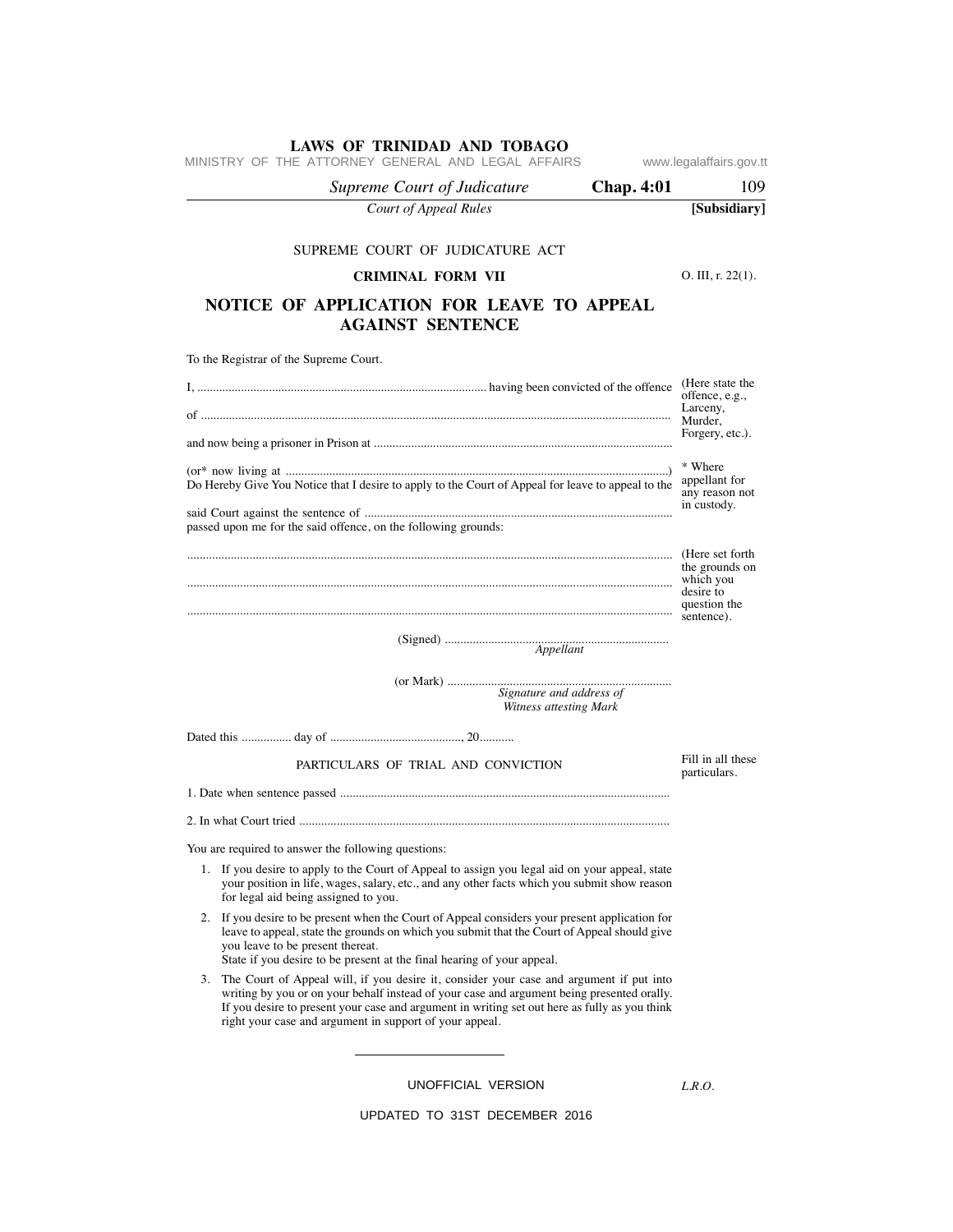|                  |                   | MINISTRY OF THE ATTORNEY GENERAL AND LEGAL AFFAIRS                                                                                                                                                                                                                                                                                                                                                                                                                                | www.legalaffairs.gov.tt |
|------------------|-------------------|-----------------------------------------------------------------------------------------------------------------------------------------------------------------------------------------------------------------------------------------------------------------------------------------------------------------------------------------------------------------------------------------------------------------------------------------------------------------------------------|-------------------------|
| 110              | <b>Chap. 4:01</b> | Supreme Court of Judicature                                                                                                                                                                                                                                                                                                                                                                                                                                                       |                         |
| [Subsidiary]     |                   | <b>Court of Appeal Rules</b>                                                                                                                                                                                                                                                                                                                                                                                                                                                      |                         |
|                  |                   | SUPREME COURT OF JUDICATURE ACT                                                                                                                                                                                                                                                                                                                                                                                                                                                   |                         |
| O. III, r. 2(7). |                   | <b>CRIMINAL FORM VIII</b>                                                                                                                                                                                                                                                                                                                                                                                                                                                         |                         |
|                  |                   | DECLARATION VERIFYING TRANSCRIPT OF<br><b>SHORTHAND NOTES</b>                                                                                                                                                                                                                                                                                                                                                                                                                     |                         |
|                  |                   |                                                                                                                                                                                                                                                                                                                                                                                                                                                                                   |                         |
|                  |                   | solemnly and sincerely declare that, having been required by the Registrar of the<br>Supreme Court to furnish him a transcript of the shorthand note relating to the<br>trial (or other proceeding) in relation to which shorthand note is now produced                                                                                                                                                                                                                           |                         |
|                  |                   |                                                                                                                                                                                                                                                                                                                                                                                                                                                                                   |                         |
|                  | and imprisonment. | signed and certified by me), I have made a correct and complete transcript<br>thereof to the best of my skill and ability in pursuance of the said requirement,<br>which said transcript is now shown to me marked "B". And I make this<br>and according to the Statutory Declarations Act, and I am aware that if<br>there is any statement in this declaration which is false in fact, which I<br>know or believe to be false or do not believe to be true, I am liable to fine |                         |

Dated this .............. day of ................................................, 20...............

(Signed) ......................................................

UNOFFICIAL VERSION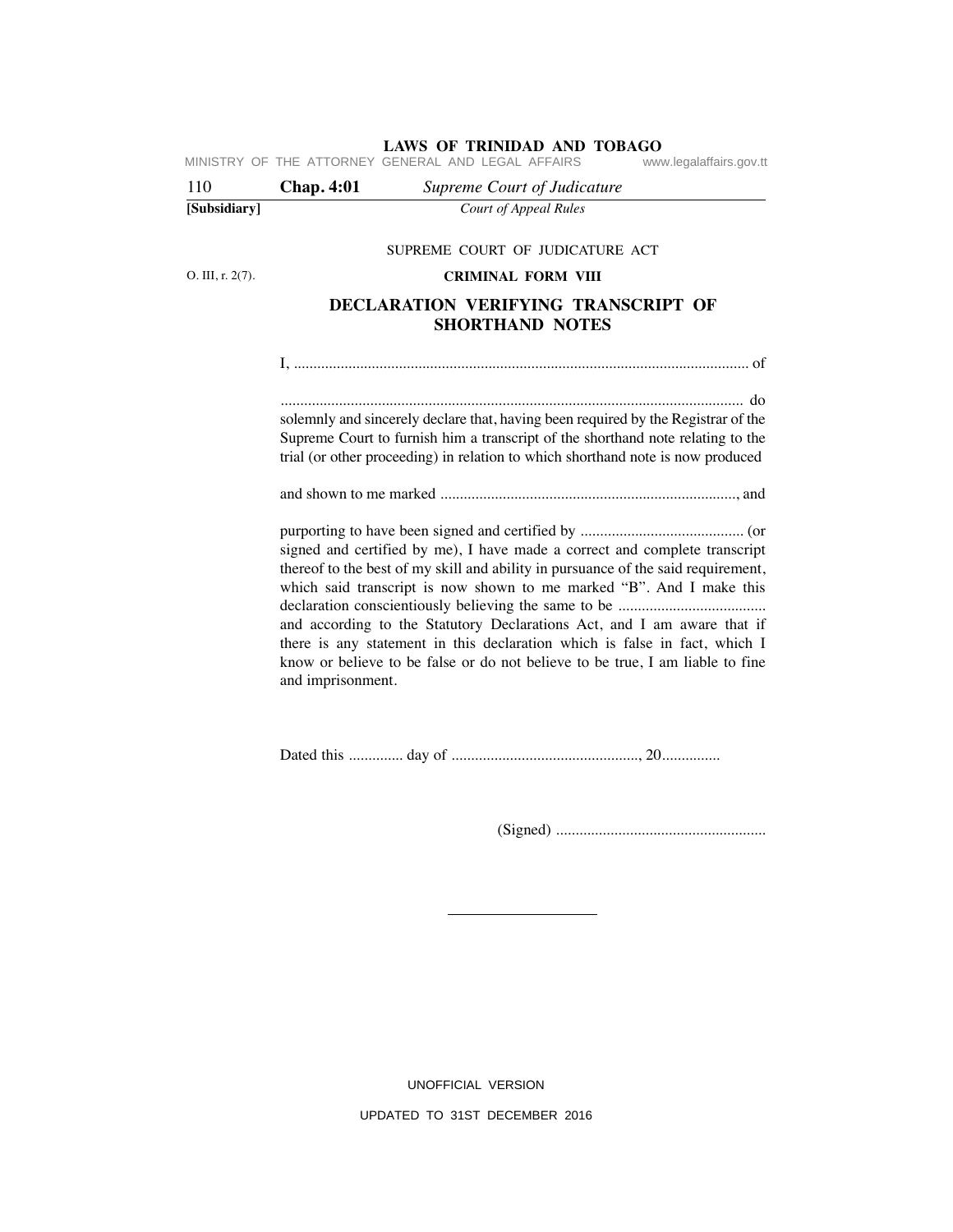| MINISTRY OF THE ATTORNEY GENERAL AND LEGAL AFFAIRS                                                                                                                                                       | www.legalaffairs.gov.tt                                      |  |
|----------------------------------------------------------------------------------------------------------------------------------------------------------------------------------------------------------|--------------------------------------------------------------|--|
| Supreme Court of Judicature<br><b>Chap. 4:01</b>                                                                                                                                                         | 111                                                          |  |
| <b>Court of Appeal Rules</b>                                                                                                                                                                             | [Subsidiary]                                                 |  |
| SUPREME COURT OF JUDICATURE ACT                                                                                                                                                                          |                                                              |  |
| <b>CRIMINAL FORM IX</b>                                                                                                                                                                                  | O. III, r. 21.                                               |  |
| NOTICE OF APPLICATION FOR EXTENSION OF TIME<br>WITHIN WHICH TO APPEAL                                                                                                                                    |                                                              |  |
| To the Registrar of the Supreme Court.                                                                                                                                                                   |                                                              |  |
|                                                                                                                                                                                                          |                                                              |  |
|                                                                                                                                                                                                          |                                                              |  |
|                                                                                                                                                                                                          | offence, e.g.,<br>Larceny,<br>Murder,                        |  |
|                                                                                                                                                                                                          | Forgery, etc.).                                              |  |
|                                                                                                                                                                                                          |                                                              |  |
|                                                                                                                                                                                                          |                                                              |  |
|                                                                                                                                                                                                          |                                                              |  |
| Notice, that I hereby apply to the Court of Appeal for an extension of the time within<br>which I may give Notice of Appeal (or Notice of Application for leave to appeal), on<br>the grounds following: | * Where<br>appellant for<br>any reason not<br>in custody.    |  |
|                                                                                                                                                                                                          | Here set out                                                 |  |
|                                                                                                                                                                                                          | clearly and<br>concisely the<br>reasons for the              |  |
| Appellant                                                                                                                                                                                                | delay in giving<br>the grounds on<br>which you<br>submit the |  |
|                                                                                                                                                                                                          | Court should                                                 |  |
| Signature and address of Witness<br>attesting Mark                                                                                                                                                       |                                                              |  |
|                                                                                                                                                                                                          |                                                              |  |
| filled up, and with the questions appearing thereon properly answered, Form IV, if your                                                                                                                  |                                                              |  |

UNOFFICIAL VERSION

UPDATED TO 31ST DECEMBER 2016

proposed appeal involves a question of law alone; or Form V if you have obtained the Certificate of the Judge of the Court of Appeal; or Form VI if you have not obtained such Certificate; or Form VII if you desire to appeal against your sentence only,

together with this Notice.

*L.R.O.*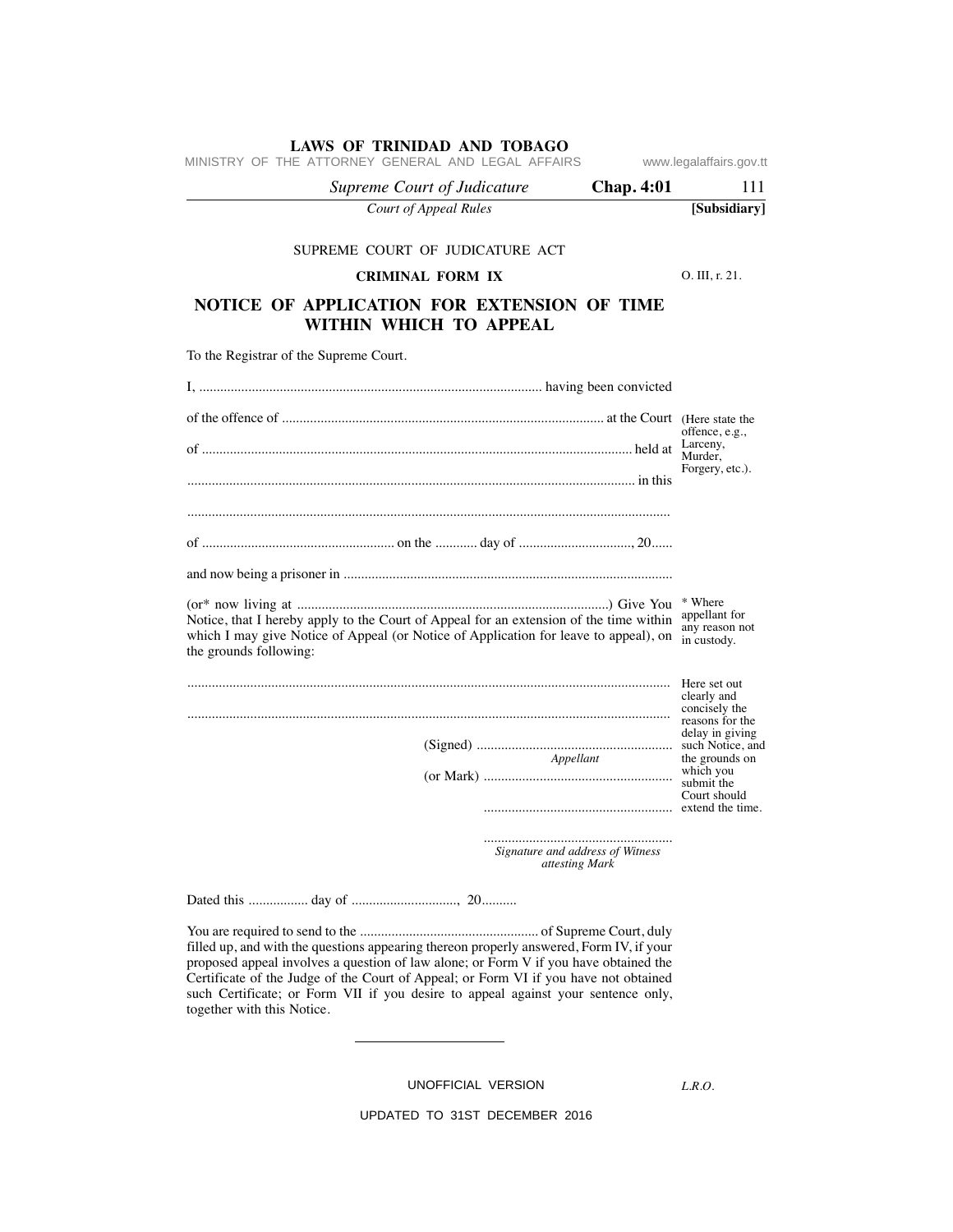| 112                              | <b>Chap. 4:01</b><br>Supreme Court of Judicature                                                                                                                                                      |                      |  |  |
|----------------------------------|-------------------------------------------------------------------------------------------------------------------------------------------------------------------------------------------------------|----------------------|--|--|
| [Subsidiary]                     | <b>Court of Appeal Rules</b>                                                                                                                                                                          |                      |  |  |
|                                  | SUPREME COURT OF JUDICATURE ACT                                                                                                                                                                       |                      |  |  |
| O. III.<br>r. $4(3)$ , $26(7)$ . | <b>CRIMINAL FORM X</b>                                                                                                                                                                                |                      |  |  |
|                                  | RECOGNISANCE OF BAIL OF APPELLANT                                                                                                                                                                     |                      |  |  |
|                                  |                                                                                                                                                                                                       |                      |  |  |
|                                  |                                                                                                                                                                                                       |                      |  |  |
|                                  |                                                                                                                                                                                                       |                      |  |  |
|                                  | the Court of Appeal, and has applied to the said Court for bail pending the determination of his<br>appeal, and the said Court has granted him bail on entering into his own recognisances in the sum |                      |  |  |
|                                  |                                                                                                                                                                                                       |                      |  |  |
|                                  |                                                                                                                                                                                                       |                      |  |  |
|                                  | lawful money to be made and levied of his goods and chattels, lands and tenements to the use of the                                                                                                   |                      |  |  |
|                                  | condition endorsed.                                                                                                                                                                                   |                      |  |  |
|                                  |                                                                                                                                                                                                       |                      |  |  |
|                                  | before me,                                                                                                                                                                                            |                      |  |  |
|                                  |                                                                                                                                                                                                       | Justice of the Peace |  |  |
|                                  | <b>CONDITION</b>                                                                                                                                                                                      |                      |  |  |
|                                  |                                                                                                                                                                                                       |                      |  |  |
|                                  | the Court of Appeal at each and every hearing of his appeal to such Court and at the final                                                                                                            |                      |  |  |

the Court of Appeal at each and every hearing of his appeal to such Court and at the final determination thereof and then and there abide by the Judgment of the said Court and not to depart or be absent from such Court at any such hearing without the leave of the said Court, and in the meantime not to depart out of Trinidad and Tobago, then this recognisance to be void or else to stand in full force and effect.

The following to be filled up by the Appellant and signed by him:

When released on bail my residence, to which any Notices, etc., are to be addressed, will be as follows:

............................................................................................................................................................

*Appellant* (Signed) .................................................

............................................................................................................................................................

UNOFFICIAL VERSION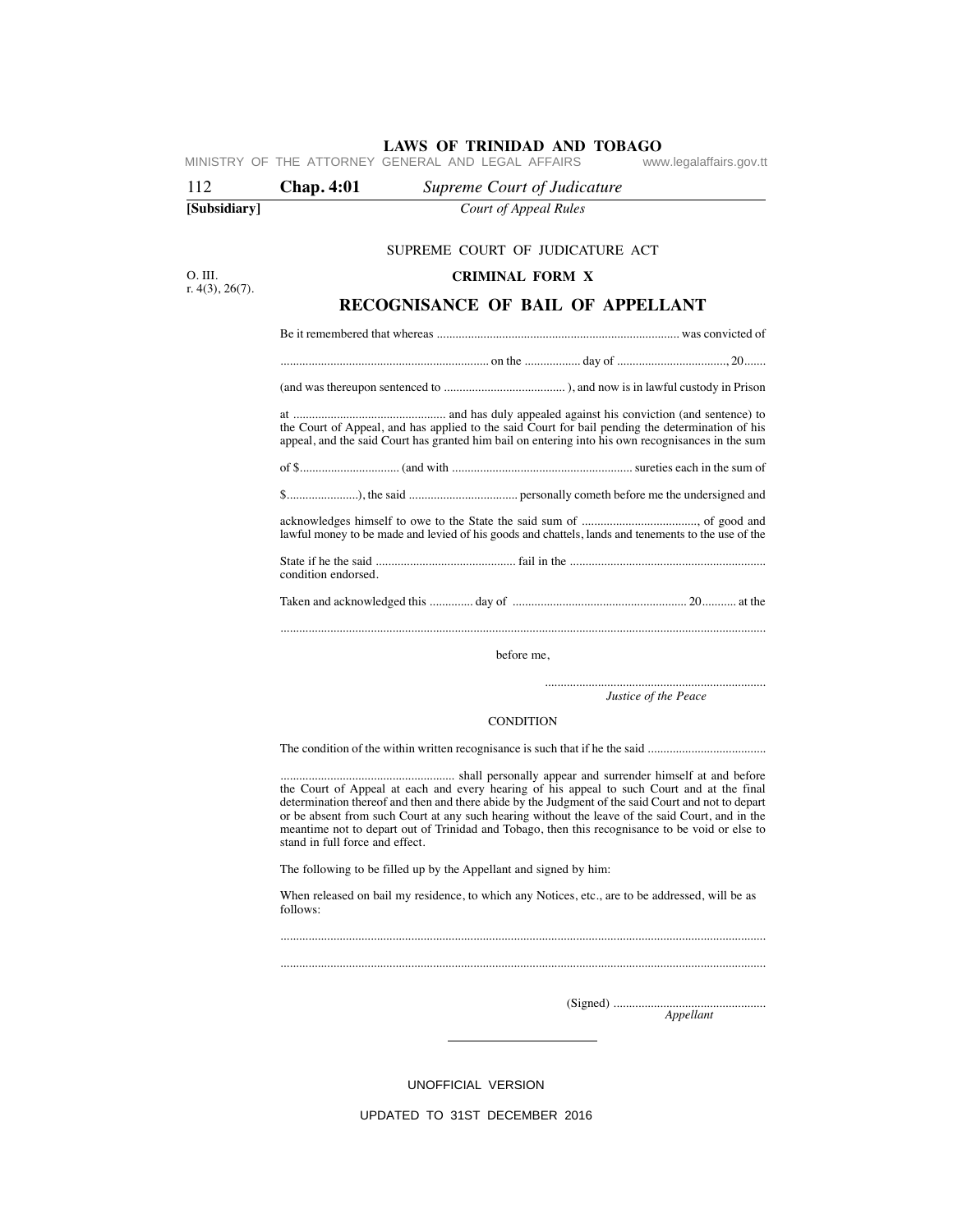MINISTRY OF THE ATTORNEY GENERAL AND LEGAL AFFAIRS www.legalaffairs.gov.tt

*Court of Appeal Rules* **[Subsidiary]**  *Supreme Court of Judicature* **Chap. 4:01** 113

#### SUPREME COURT OF JUDICATURE ACT

#### **CRIMINAL FORM XI**

O. III, r. 4(3), 26(7).

#### **RECOGNISANCE OF APPELLANT'S SURETIES**

| personally came before me the undersigned Justice of the Peace at                |  |
|----------------------------------------------------------------------------------|--|
|                                                                                  |  |
| acknowledged themselves to owe to the State the several sums following, that     |  |
|                                                                                  |  |
|                                                                                  |  |
|                                                                                  |  |
| goods and chattels, lands and tenements, respectively to the use of the State if |  |
|                                                                                  |  |
| fail in the condition hereon endorsed.                                           |  |

Taken and acknowledged before (us) the undersigned, the day and year first above-mentioned.

.................................................... *Justice of the Peace,*

## *County of* .................................................

#### **CONDITION**

The condition of the within written Recognisance is such that whereas the said .................................. having been convicted of ........................................ and now in such lawful custody as before-mentioned (under a sentence of ............................................................... for such offence), has duly appealed to the Court of Appeal against his said conviction (and sentence), and having applied to the said Court for bail, pending the determination of his said appeal, has been granted bail on his entering into recognisance in the sum of \$ ..........................., with .......................................... sureties each in the sum of \$ ..........................., if the said .............................................. shall personally appear and surrender himself at and before the said Court at each and every hearing of his said appeal to such Court and at the final determination thereof, and to there and then abide by the Judgment of the said Court, and not depart or be absent from the said Court at any such hearing without leave of the Court, and in the meantime not to depart out of Trinidad and Tobago, then this recognisance to be void or else to stand in full force and effect.

UNOFFICIAL VERSION

*L.R.O.*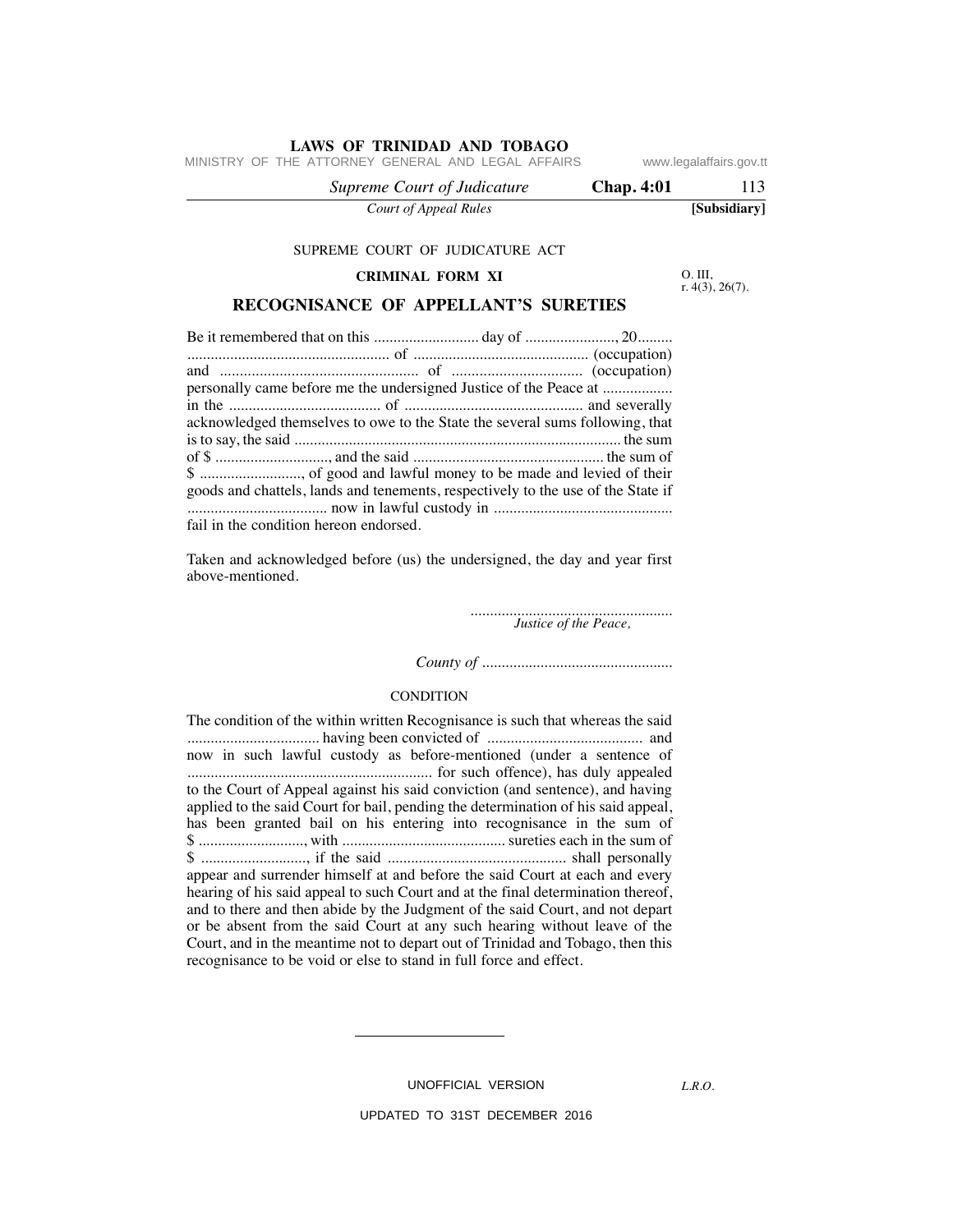| 114               | <b>Chap. 4:01</b>               | Supreme Court of Judicature                                                                                                                                                                                                       |
|-------------------|---------------------------------|-----------------------------------------------------------------------------------------------------------------------------------------------------------------------------------------------------------------------------------|
| [Subsidiary]      |                                 | <b>Court of Appeal Rules</b>                                                                                                                                                                                                      |
|                   |                                 | SUPREME COURT OF JUDICATURE ACT                                                                                                                                                                                                   |
| O. III, r. 26(6). |                                 | <b>CRIMINAL FORM XII</b>                                                                                                                                                                                                          |
|                   |                                 | NOTICE TO COMMISSIONER OF PRISONS TO<br>RELEASE APPELLANT ON BAIL                                                                                                                                                                 |
|                   |                                 | THE STATE v.                                                                                                                                                                                                                      |
|                   | To the Commissioner of Prisons, |                                                                                                                                                                                                                                   |
|                   |                                 |                                                                                                                                                                                                                                   |
|                   |                                 |                                                                                                                                                                                                                                   |
|                   |                                 | granted bail by the said Court pending the determination of his said appeal on                                                                                                                                                    |
|                   |                                 |                                                                                                                                                                                                                                   |
|                   |                                 |                                                                                                                                                                                                                                   |
|                   |                                 | \$ ), in the forms provided under the said Act. And Whereas I,<br>the Registrar of the said Court, have been given to understand that the said<br>said prison under the said conviction and sentence. And Whereas I have received |
|                   |                                 |                                                                                                                                                                                                                                   |
|                   |                                 | said recognisances are in due form and in compliance with the order of the said                                                                                                                                                   |
|                   |                                 |                                                                                                                                                                                                                                   |
|                   |                                 | do remain in your custody under the said conviction (and sentence) and for no<br>other cause you shall on receipt of this Notice suffer him to go at large. And<br>this Notice shall be your authority in that behalf.            |
|                   |                                 | $\begin{minipage}{.4\linewidth} (Signal) \hspace{0.03cm} {and} \hspace{0.03cm} \begin{minipage}{.4cm} \hspace{-0.03cm} {Registrar of Supreme Court} \end{minipage} \end{minipage}$                                                |
|                   |                                 |                                                                                                                                                                                                                                   |

UNOFFICIAL VERSION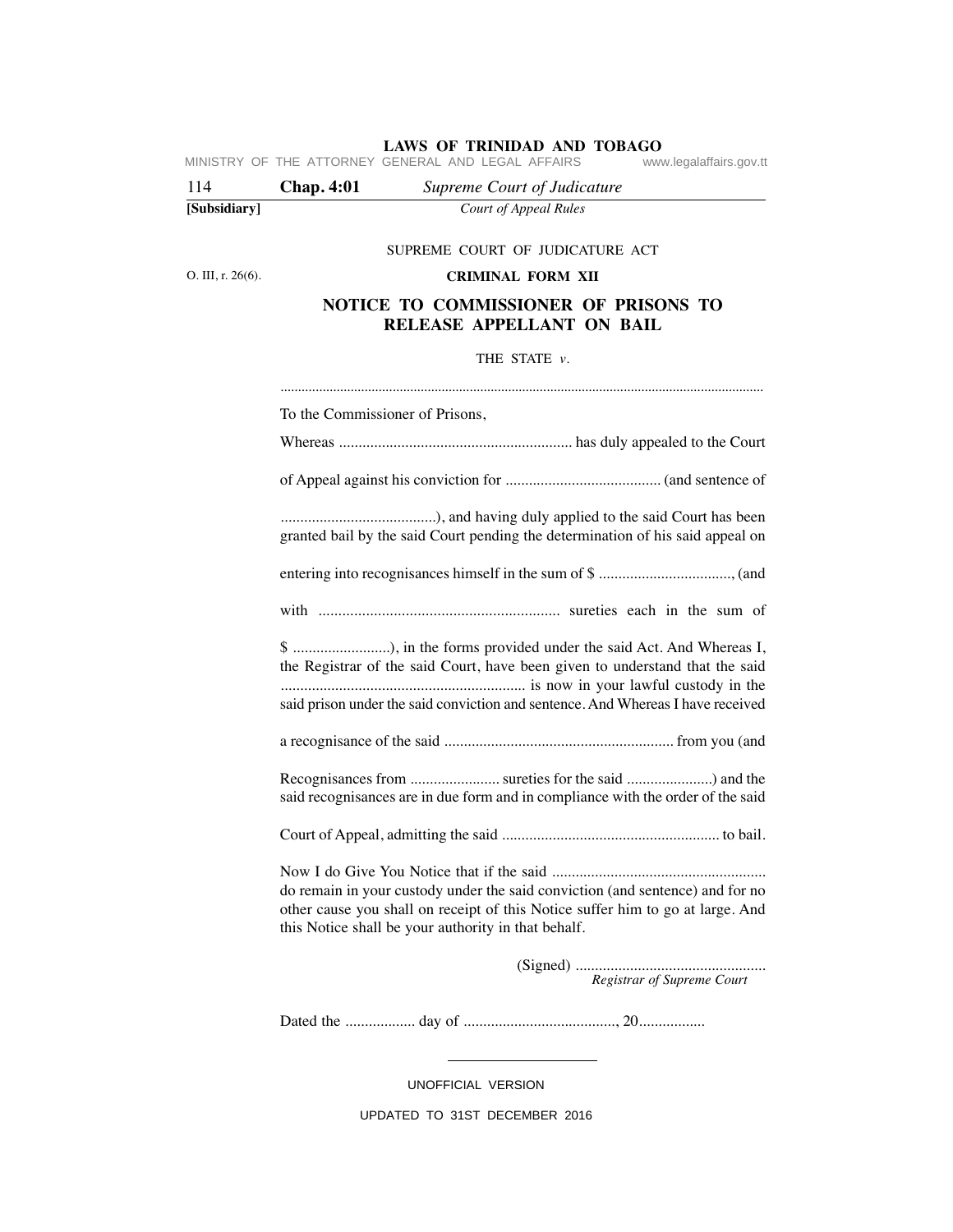| www.legalaffairs.gov.tt |                   | MINISTRY OF THE ATTORNEY GENERAL AND LEGAL AFFAIRS |
|-------------------------|-------------------|----------------------------------------------------|
| 115                     | <b>Chap.</b> 4:01 | Supreme Court of Judicature                        |
| [Subsidiary]            |                   | <b>Court of Appeal Rules</b>                       |
|                         |                   | SUPREME COURT OF JUDICATURE ACT                    |
| $O. III, r. 31(1)$ .    |                   | <b>CRIMINAL FORM XIII</b>                          |

# **NOTIFICATION TO APPELLANT OF JUDGE'S DECISION UNDER SECTION 59**

#### THE STATE *v*.

.......................................................................................................................................... I hereby Give you Notice that a Judge of the Court of Appeal having considered your application for—

- *(a)* leave to appeal;
- (b) for extension of time within which Notice of Appeal or of have not been Application for leave to appeal may be given;
- *(c)* legal aid to be assigned to you;
- *(d)* permission to you to be present at the hearing of any proceedings in relation to your appeal,

has refused the applications marked ............................................. (and granted

your applications marked .............................................................).

If you desire to have the above-mentioned applications which have been refused determined by the Court of Appeal, you are required to fill up the enclosed form and return it to me forthwith.

Dated this .............. day of ....................................., 20............

(Signed) ............................................. *Registrar*

To the above-named ...........................................................................................

UNOFFICIAL VERSION

*L.R.O.* 

UPDATED TO 31ST DECEMBER 2016

Strike out any of them which made or have been granted.

**LAWS OF TRINIDAD AND TOBAGO**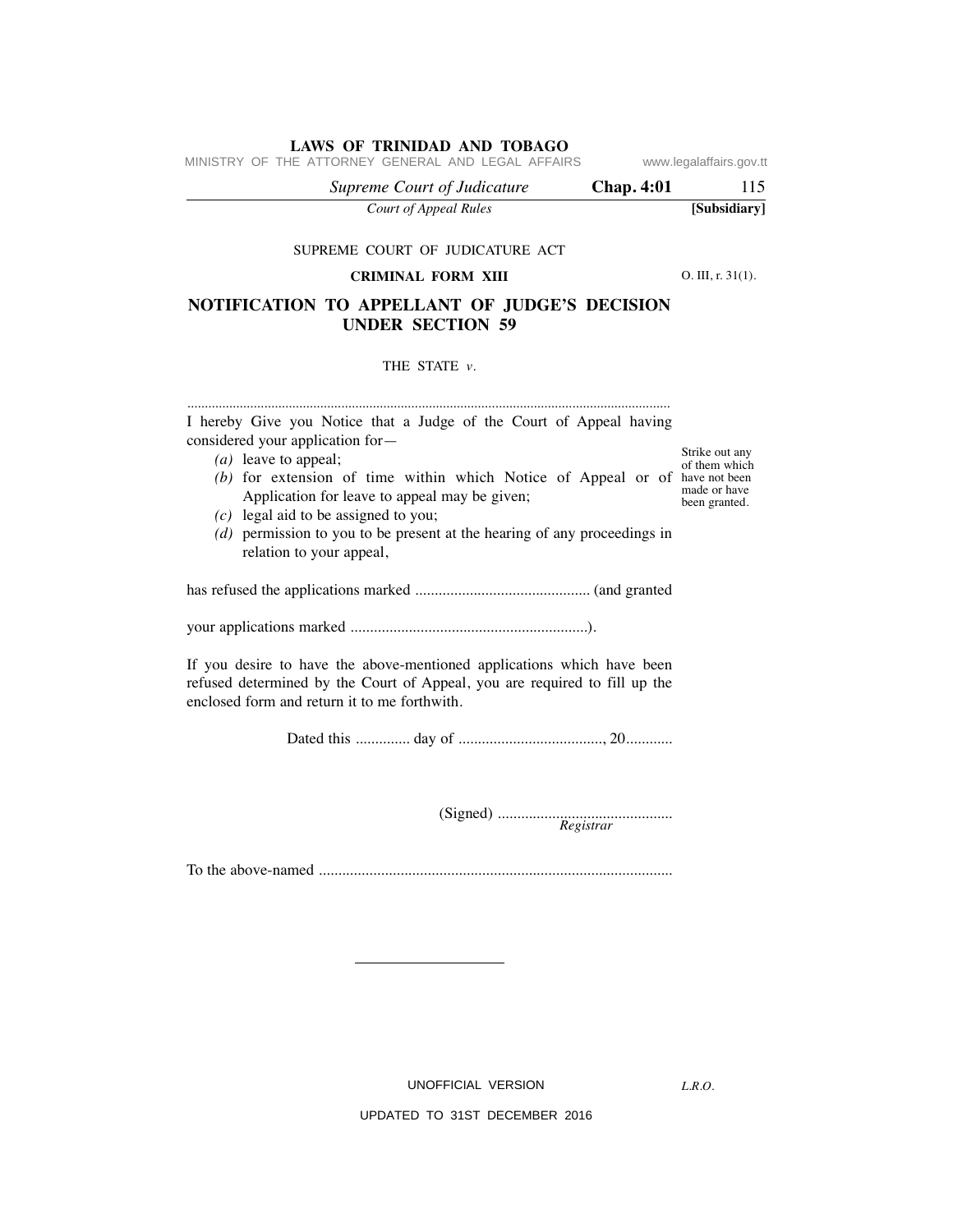**LAWS OF TRINIDAD AND TOBAGO** MINISTRY OF THE ATTORNEY GENERAL AND LEGAL AFFAIRS

**[Subsidiary]** *Court of Appeal Rules* 116 **Chap. 4:01** *Supreme Court of Judicature*

O. III, r.  $22(2)$ , (3).

#### SUPREME COURT OF JUDICATURE ACT

#### **CRIMINAL FORM XIV**

## **NOTICE OF APPEAL BY APPELLANT FROM JUDGE UNDER SECTION 59**

### THE STATE *v*.

............................................................................................................................

I, ..................................................................................................... having

received your notification that my Applications for—

- *(a)* leave to appeal;
- *(b)* extension of time within which Notice of Appeal or Application for leave to appeal may be given;
- *(c)* legal aid to be assigned to me;
- *(d)* permission to me to be present at the hearing of any proceedings in relation to my appeal,

have been refused;

do hereby give you notice that I desire that the said applications shall be considered and determined by the Court of Appeal.

\*Strike out this if you do not desire to be present.

(\*and that as I am not legally represented I desire to be present at the determination of my said applications).

> (Signed) ....................................... *Appellant*

> > ..................................................... *Witness Attesting Mark*

#### To the Registrar of Supreme Court

Dated this ............... day of ......................................, 20 ...........

If you desire to state any reasons in addition to those set out by you in your original notice upon which you submit that the Court of Appeal should grant your said applications, you may do so in the space below—

............................................................................................................................

............................................................................................................................

............................................................................................................................

UNOFFICIAL VERSION

UPDATED TO 31ST DECEMBER 2016

Strike out any of those which have not been made or which have been granted.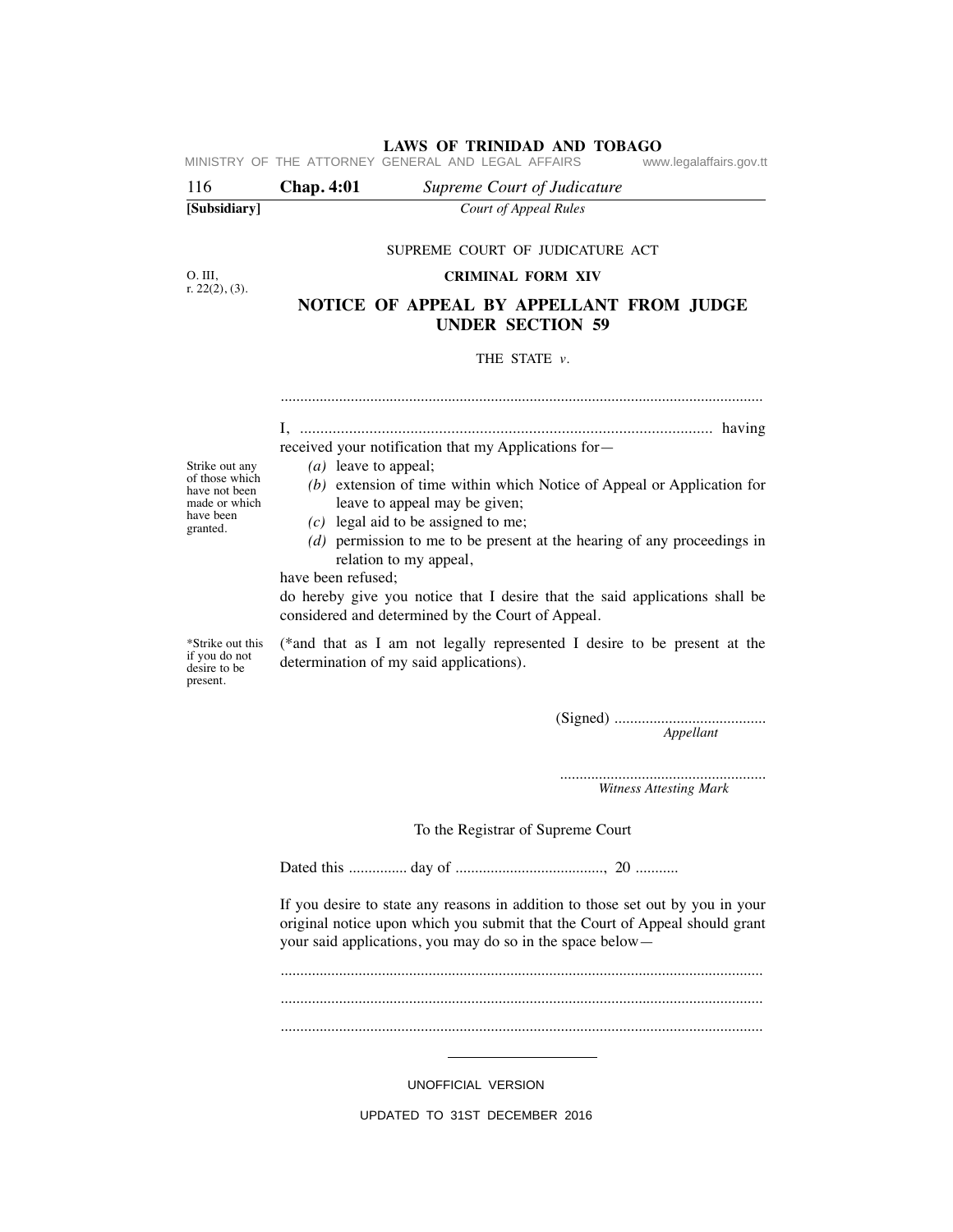| <b>LAWS OF TRINIDAD AND TOBAGO</b><br>MINISTRY OF THE ATTORNEY GENERAL AND LEGAL AFFAIRS                                                                                                                                                                                                          |                   | www.legalaffairs.gov.tt       |
|---------------------------------------------------------------------------------------------------------------------------------------------------------------------------------------------------------------------------------------------------------------------------------------------------|-------------------|-------------------------------|
| Supreme Court of Judicature                                                                                                                                                                                                                                                                       | <b>Chap. 4:01</b> | 117                           |
| <b>Court of Appeal Rules</b>                                                                                                                                                                                                                                                                      |                   | [Subsidiary]                  |
| SUPREME COURT OF JUDICATURE ACT                                                                                                                                                                                                                                                                   |                   |                               |
| <b>CRIMINAL FORM XV</b>                                                                                                                                                                                                                                                                           |                   | O. III, r. 26(5).             |
| <b>CERTIFICATE TO SURETY</b>                                                                                                                                                                                                                                                                      |                   |                               |
| THE STATE v.                                                                                                                                                                                                                                                                                      |                   |                               |
|                                                                                                                                                                                                                                                                                                   |                   | *Here fill in<br>and address. |
|                                                                                                                                                                                                                                                                                                   |                   |                               |
|                                                                                                                                                                                                                                                                                                   |                   |                               |
|                                                                                                                                                                                                                                                                                                   |                   |                               |
|                                                                                                                                                                                                                                                                                                   |                   |                               |
| and every hearing of his appeal and at the final determination thereof, and that                                                                                                                                                                                                                  |                   |                               |
| of the said Court and not depart or be absent from such Court at any such<br>hearing without the leave of the said Court, and in the meantime not to depart<br>out of Trinidad and Tobago. And that your said recognisance will be duly<br>forwarded by me to the Registrar of the Supreme Court. |                   |                               |
| Clerk of the Peace                                                                                                                                                                                                                                                                                |                   |                               |
|                                                                                                                                                                                                                                                                                                   |                   |                               |
| I acknowledge that the above Certificate is correct.                                                                                                                                                                                                                                              |                   |                               |
| Surety                                                                                                                                                                                                                                                                                            |                   |                               |
|                                                                                                                                                                                                                                                                                                   |                   |                               |
|                                                                                                                                                                                                                                                                                                   |                   |                               |
| UNOFFICIAL VERSION                                                                                                                                                                                                                                                                                |                   | L.R.O.                        |
| UPDATED TO 31ST DECEMBER 2016                                                                                                                                                                                                                                                                     |                   |                               |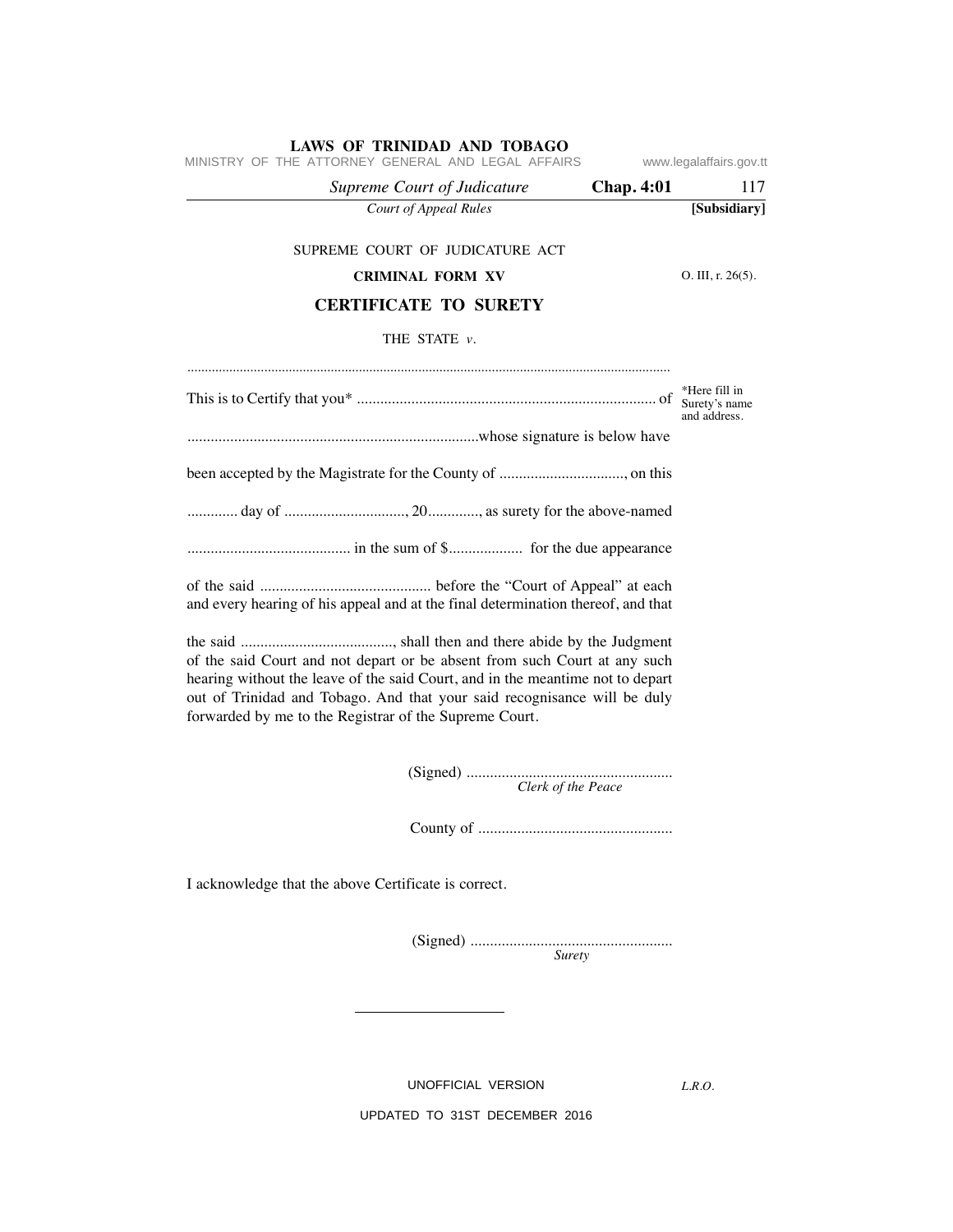**LAWS OF TRINIDAD AND TOBAGO**<br>GENERAL AND LEGAL AFFAIRS www.legalaffairs.gov.tt MINISTRY OF THE ATTORNEY GENERAL AND LEGAL AFFAIRS

**[Subsidiary]** *Court of Appeal Rules* 118 **Chap. 4:01** *Supreme Court of Judicature*

## SUPREME COURT OF JUDICATURE ACT

O. III, r. 26(10).

#### **CRIMINAL FORM XVI**

## **INFORMATION OF SURETY FOR ARREST OF APPELLANT**

THE STATE *v*.

| *Here state<br>Appellant's<br>name and<br>address if<br>known.          |                                                                                                                                                                                                                                                                                                                                                                                                                                                                                                             |
|-------------------------------------------------------------------------|-------------------------------------------------------------------------------------------------------------------------------------------------------------------------------------------------------------------------------------------------------------------------------------------------------------------------------------------------------------------------------------------------------------------------------------------------------------------------------------------------------------|
| *Here fill in the<br>name,<br>description, and<br>address of<br>Surety. | been granted bail by the Court of Appeal, himself in the sum of \$, and with<br>condition that he should personally appear and be present at and before the Court of<br>Appeal at each and every hearing of his appeal and at the final determination thereof<br>and to then and there abide by the Judgment of the said "Court" and not to depart or be<br>absent from such Court on any such hearing without the leave of the said Court and in<br>the meantime not to depart out of Trinidad and Tobago. |
|                                                                         | And that I became surety for the performance of the said conditions by the said                                                                                                                                                                                                                                                                                                                                                                                                                             |
|                                                                         | of Trinidad and Tobago (or state in what manner the Appellant is believed to be about<br>to fail in the observance of this recognisances) and I therefore desire to surrender the                                                                                                                                                                                                                                                                                                                           |
|                                                                         |                                                                                                                                                                                                                                                                                                                                                                                                                                                                                                             |
|                                                                         | Surety<br>Laid before me the day and year first above written.                                                                                                                                                                                                                                                                                                                                                                                                                                              |
|                                                                         | Magistrate                                                                                                                                                                                                                                                                                                                                                                                                                                                                                                  |

UNOFFICIAL VERSION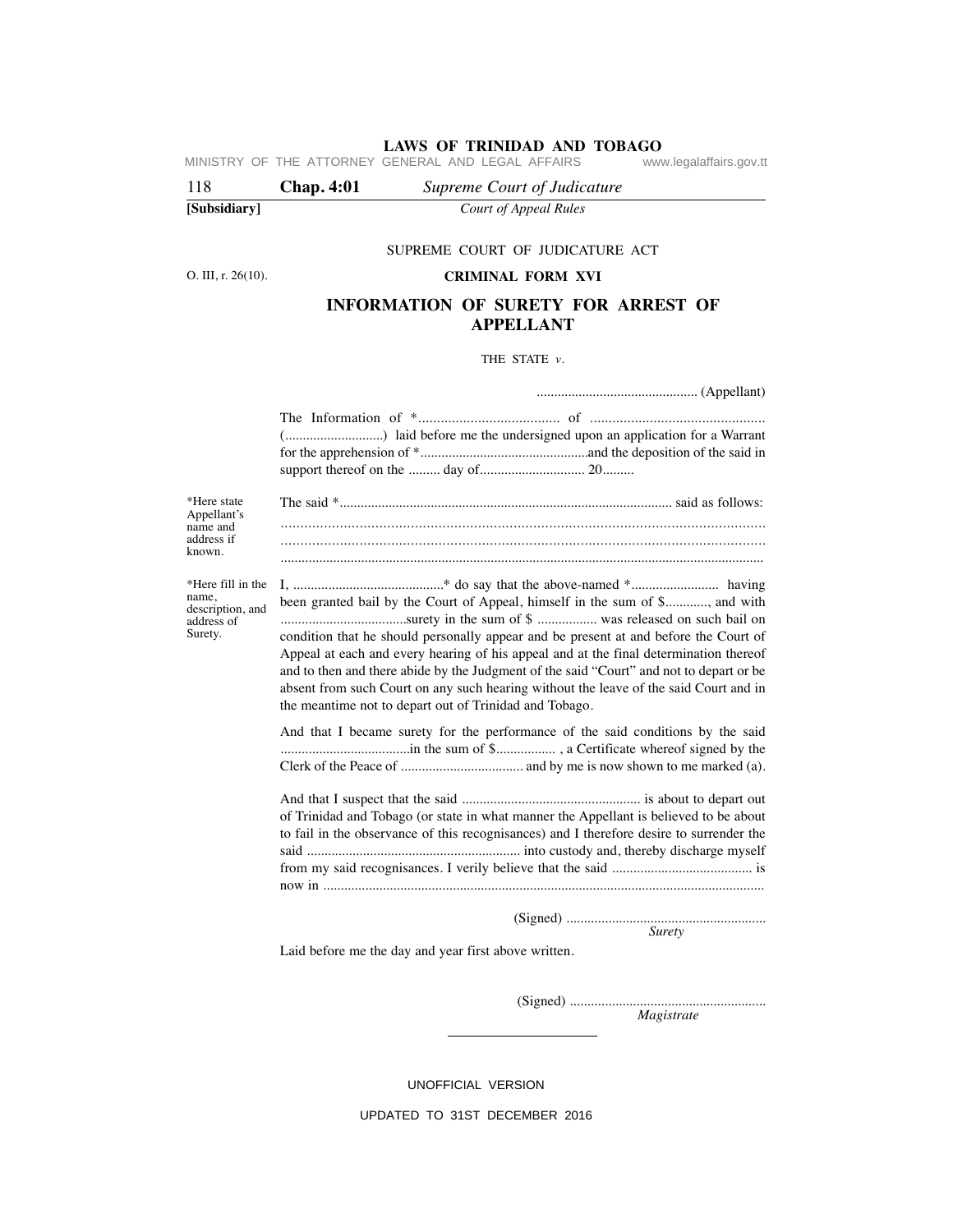| LAWS OF TRINIDAD AND TOBAGO<br>MINISTRY OF THE ATTORNEY GENERAL AND LEGAL AFFAIRS                                                                                                                                                                                                                                                                                                                                                                                                         | www.legalaffairs.gov.tt                   |
|-------------------------------------------------------------------------------------------------------------------------------------------------------------------------------------------------------------------------------------------------------------------------------------------------------------------------------------------------------------------------------------------------------------------------------------------------------------------------------------------|-------------------------------------------|
| <b>Chap. 4:01</b><br>Supreme Court of Judicature                                                                                                                                                                                                                                                                                                                                                                                                                                          | 119                                       |
| <b>Court of Appeal Rules</b>                                                                                                                                                                                                                                                                                                                                                                                                                                                              | [Subsidiary]                              |
| SUPREME COURT OF JUDICATURE ACT                                                                                                                                                                                                                                                                                                                                                                                                                                                           |                                           |
| <b>CRIMINAL FORM XVII</b>                                                                                                                                                                                                                                                                                                                                                                                                                                                                 | O. III, r. 26(10).                        |
| <b>WARRANT ON INFORMATION OF SURETY</b>                                                                                                                                                                                                                                                                                                                                                                                                                                                   |                                           |
| To all Constables,                                                                                                                                                                                                                                                                                                                                                                                                                                                                        |                                           |
| Whereas Information hath been duly laid before me the undersigned by                                                                                                                                                                                                                                                                                                                                                                                                                      |                                           |
| been released on bail by the Court of Appeal on recognisances conditioned to<br>appear and to be present at and before the Court of Appeal at each and every<br>hearing of his appeal and at the final determination thereof and to then and<br>there abide by the Judgment of the said Court and not to depart or be absent<br>from such Court on any such hearing without the leave of the said Court and<br>in the meantime not to depart out of Trinidad and Tobago and that the said | *Here fill in the<br>appellant's<br>name. |
|                                                                                                                                                                                                                                                                                                                                                                                                                                                                                           | *Here fill in<br>Surety's name.           |
| is about to depart out of Trinidad and Tobago (or as the case may be) and that                                                                                                                                                                                                                                                                                                                                                                                                            |                                           |
|                                                                                                                                                                                                                                                                                                                                                                                                                                                                                           |                                           |
|                                                                                                                                                                                                                                                                                                                                                                                                                                                                                           |                                           |
|                                                                                                                                                                                                                                                                                                                                                                                                                                                                                           |                                           |
| the intent that he may be committed to Jail and there to be detained according<br>to law.                                                                                                                                                                                                                                                                                                                                                                                                 |                                           |
|                                                                                                                                                                                                                                                                                                                                                                                                                                                                                           |                                           |
|                                                                                                                                                                                                                                                                                                                                                                                                                                                                                           |                                           |

(Signed) .................................................. *Magistrate*

UNOFFICIAL VERSION

*L.R.O.*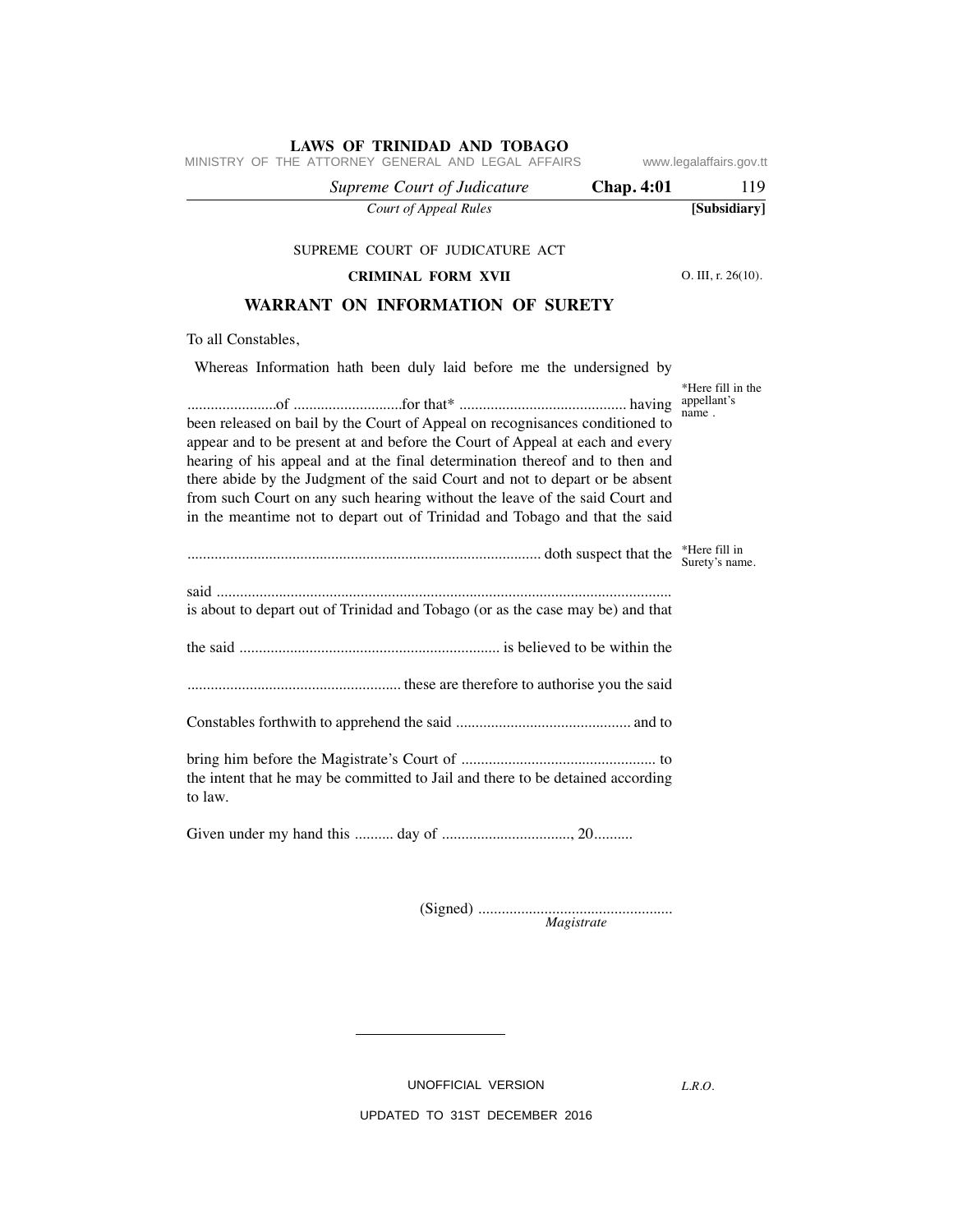|                    | <b>LAWS OF TRINIDAD AND TOBAGO</b><br>MINISTRY OF THE ATTORNEY GENERAL AND LEGAL AFFAIRS<br>www.legalaffairs.gov.tt                                            |  |
|--------------------|----------------------------------------------------------------------------------------------------------------------------------------------------------------|--|
| 120                | <b>Chap. 4:01</b><br>Supreme Court of Judicature                                                                                                               |  |
| [Subsidiary]       | <b>Court of Appeal Rules</b>                                                                                                                                   |  |
|                    | SUPREME COURT OF JUDICATURE ACT                                                                                                                                |  |
| O. III, r. 26(11). | <b>CRIMINAL FORM XVIII</b>                                                                                                                                     |  |
|                    | <b>COMMITMENT OF APPELLANT ON SURETY'S</b><br><b>INFORMATION</b>                                                                                               |  |
|                    | To all Constables and to the Commissioner of Prisons.                                                                                                          |  |
|                    |                                                                                                                                                                |  |
|                    |                                                                                                                                                                |  |
|                    | he being a prisoner released on bail by the Court of Appeal was believed and<br>suspected of being about to fail to observe the conditions of his recognisance |  |
|                    |                                                                                                                                                                |  |
|                    |                                                                                                                                                                |  |
|                    |                                                                                                                                                                |  |
| *(Appellant).      |                                                                                                                                                                |  |
|                    |                                                                                                                                                                |  |
|                    | discharge of his recognisances. You are therefore hereby commanded forthwith                                                                                   |  |
|                    |                                                                                                                                                                |  |
|                    | Warrant of Commitment and you the said Commissioner of Prisons are required                                                                                    |  |
|                    | Jail and there safely keep him according to law.                                                                                                               |  |
|                    |                                                                                                                                                                |  |
|                    | Magistrate                                                                                                                                                     |  |

UNOFFICIAL VERSION

 $\overline{\phantom{0}}$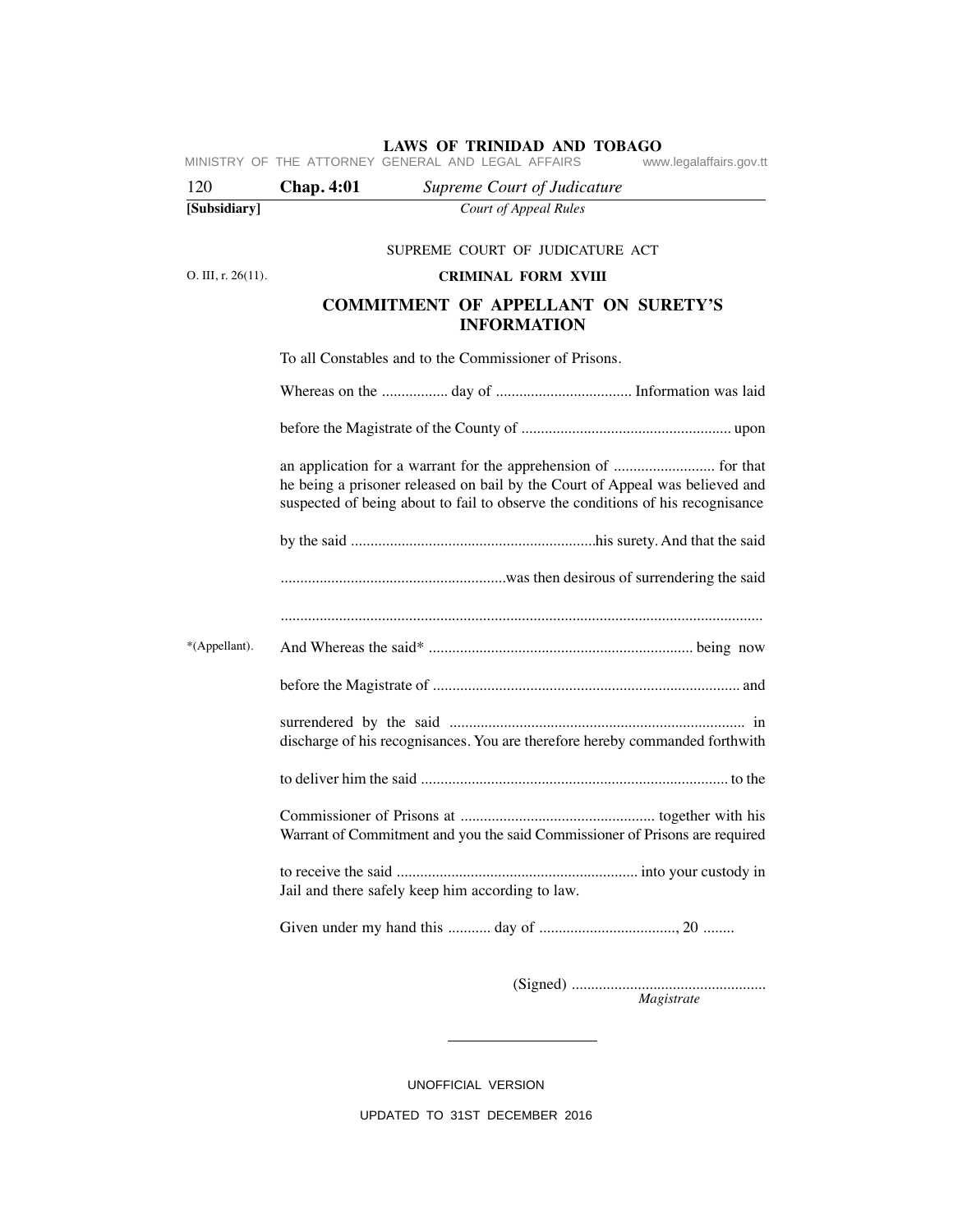| <b>LAWS OF TRINIDAD AND TOBAGO</b><br>MINISTRY OF THE ATTORNEY GENERAL AND LEGAL AFFAIRS                                                                          | www.legalaffairs.gov.tt    |
|-------------------------------------------------------------------------------------------------------------------------------------------------------------------|----------------------------|
| <b>Chap. 4:01</b><br>Supreme Court of Judicature                                                                                                                  | 121                        |
| Court of Appeal Rules                                                                                                                                             | [Subsidiary]               |
| SUPREME COURT OF JUDICATURE ACT                                                                                                                                   |                            |
| <b>CRIMINAL FORM XIX</b>                                                                                                                                          | O. III, r. 26(8),          |
| WARRANT FOR ARREST OF APPELLANT ON BAIL                                                                                                                           | $(13)$ .                   |
| THE STATE v.                                                                                                                                                      |                            |
|                                                                                                                                                                   | In the Court of<br>Appeal. |
| To all Constables and to the Commissioner of Prisons.                                                                                                             |                            |
| in the Court of Appeal has been released by the said Court on bail and it has now<br>been ordered by the said Court that a Warrant be issued for the apprehension |                            |
|                                                                                                                                                                   |                            |
| These are therefore to command you the said Constables forthwith to apprehend                                                                                     |                            |
| of Prisons, and there deliver him with this Warrant into the custody of the said<br>Commissioner and you the said Commissioner are hereby required to receive     |                            |
| custody in Jail and there safely keep him until further order of the said Court.                                                                                  |                            |
| (Signed) ( <i>President of the Court of Appeal</i> )                                                                                                              |                            |

Dated this ............. day of ..................................., 20............

UNOFFICIAL VERSION

*L.R.O.*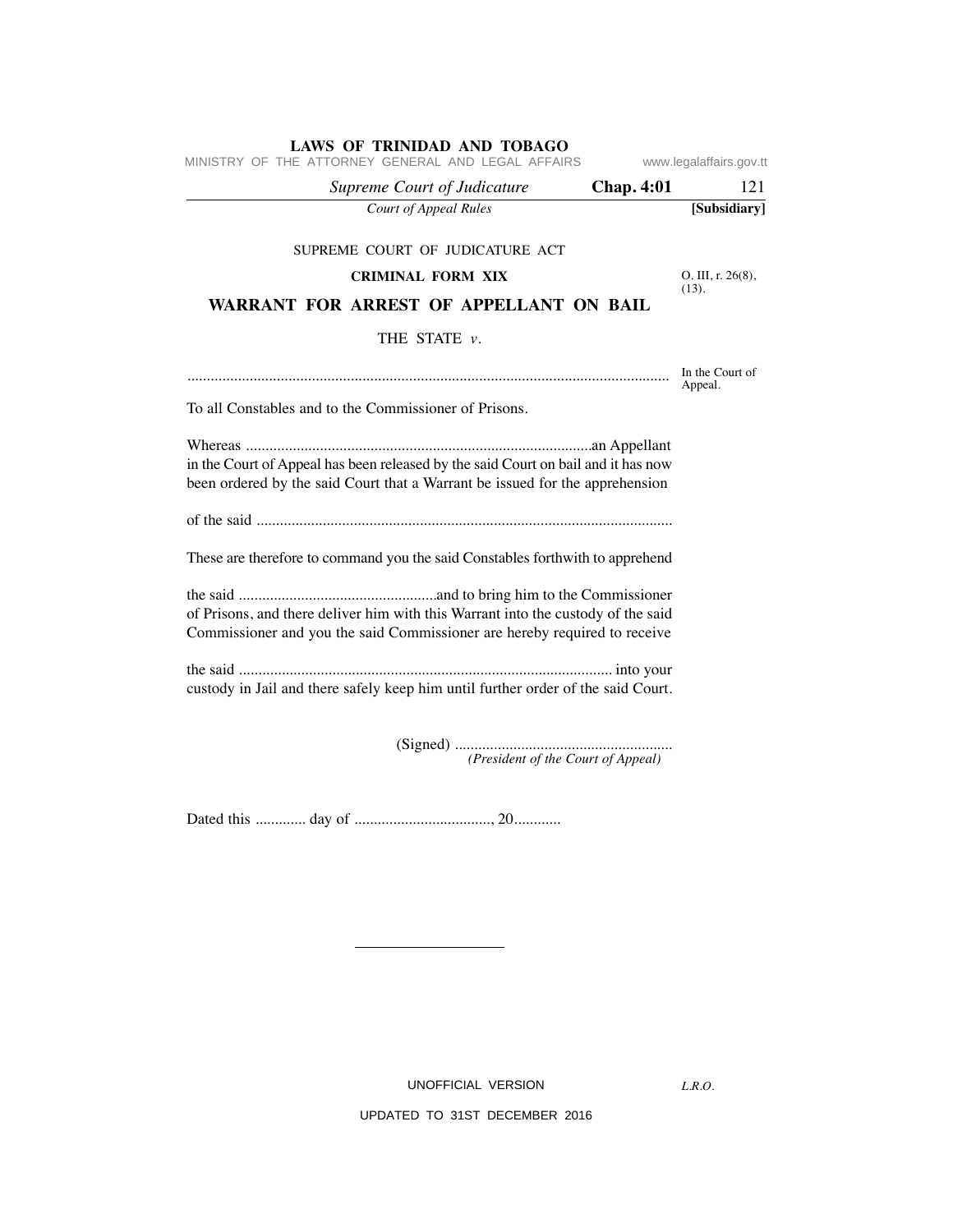**LAWS OF TRINIDAD AND TOBAGO**<br>GENERAL AND LEGAL AFFAIRS www.legalaffairs.gov.tt MINISTRY OF THE ATTORNEY GENERAL AND LEGAL AFFAIRS

**[Subsidiary]** *Court of Appeal Rules* 122 **Chap. 4:01** *Supreme Court of Judicature*

## SUPREME COURT OF JUDICATURE ACT

#### **CRIMINAL FORM XX**

## **RECOGNISANCE OF APPELLANT SENTENCED TO PAYMENT OF A FINE**

| Here fill in<br>Court of trial. | Court that he desires to appeal against his said conviction on a question of law<br>alone (or upon a certificate of the Judge of the said Court that his is a fit case for<br>appeal). And whereas the said Court considers that the said Appellant may in<br>lieu of payment at and upon his said conviction of the said sum, be ordered to |
|---------------------------------|----------------------------------------------------------------------------------------------------------------------------------------------------------------------------------------------------------------------------------------------------------------------------------------------------------------------------------------------|
|                                 |                                                                                                                                                                                                                                                                                                                                              |
|                                 | before the Court of Appeal.                                                                                                                                                                                                                                                                                                                  |
|                                 |                                                                                                                                                                                                                                                                                                                                              |
|                                 | and lawful money to be made and levied of his goods and chattels, lands and                                                                                                                                                                                                                                                                  |
|                                 | condition endorsed.                                                                                                                                                                                                                                                                                                                          |
|                                 | at the said Court, at and before the Judge of the said Court.                                                                                                                                                                                                                                                                                |
|                                 |                                                                                                                                                                                                                                                                                                                                              |
|                                 | <b>CONDITION</b>                                                                                                                                                                                                                                                                                                                             |
|                                 | The Condition of the within written recognisance is such that if the said                                                                                                                                                                                                                                                                    |
|                                 | personally appear and be present at and before the Court of Appeal at each and<br>every hearing of his appeal to such Court, and at the final determination thereof<br>and then and there to prosecute his said appeal and abide by the Judgment of the<br>said Court, and not to depart or be absent from such Court at any such hearing    |
|                                 |                                                                                                                                                                                                                                                                                                                                              |
|                                 | thereof, then this recognisance shall be void, otherwise of full force and effect.                                                                                                                                                                                                                                                           |
|                                 |                                                                                                                                                                                                                                                                                                                                              |

UNOFFICIAL VERSION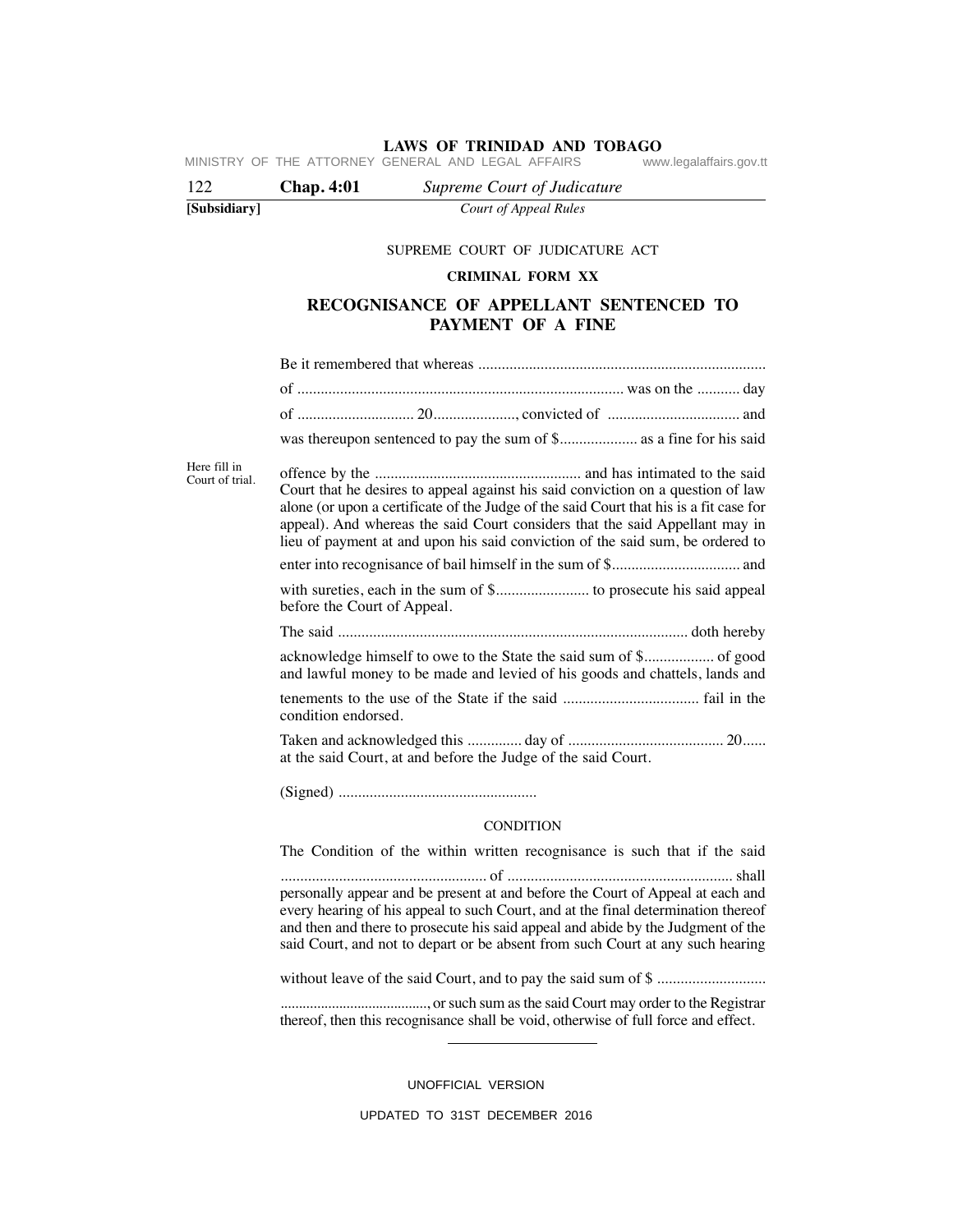MINISTRY OF THE ATTORNEY GENERAL AND LEGAL AFFAIRS www.legalaffairs.gov.tt

 *Supreme Court of Judicature* **Chap. 4:01** 123

*Court of Appeal Rules* **[Subsidiary]**

## SUPREME COURT OF JUDICATURE ACT

#### **CRIMINAL FORM XXI**

## **RECOGNISANCE OF SURETIES FOR APPELLANT SENTENCED TO A FINE**

|                                                                                 | To Wit Here fill |
|---------------------------------------------------------------------------------|------------------|
|                                                                                 | Court of Trial.  |
|                                                                                 |                  |
| severally acknowledged themselves to owe to the State the several sums          |                  |
|                                                                                 |                  |
|                                                                                 |                  |
| goods and chattels, lands and tenements respectively to the use of the State if |                  |
| hereon endorsed.                                                                |                  |
| on the day and year first above mentioned.                                      |                  |
|                                                                                 |                  |

#### **CONDITION**

| The condition of the within written recognisance is such that whereas the said                                                                                                                                                                        |
|-------------------------------------------------------------------------------------------------------------------------------------------------------------------------------------------------------------------------------------------------------|
|                                                                                                                                                                                                                                                       |
| and having now intimated his desire to appeal on a question of law alone (or<br>with the certificate of the Judge of this Court) to the Court of Appeal against the<br>said conviction, and having in lieu of payment at and upon his said conviction |
|                                                                                                                                                                                                                                                       |
|                                                                                                                                                                                                                                                       |
|                                                                                                                                                                                                                                                       |
| before the Court of Appeal at each and every hearing of his appeal to such<br>Court and at the final determination thereof, and then and there to prosecute<br>his said appeal and abide by the Judgment of the said Court, and not depart or         |
| be absent from such Court at any such hearing without leave of the said Court                                                                                                                                                                         |

be absent from such Court at any such hearing without leave of the said Court, then this recognisance to be void, or else to stand in full force and effect.

UNOFFICIAL VERSION

*L.R.O.*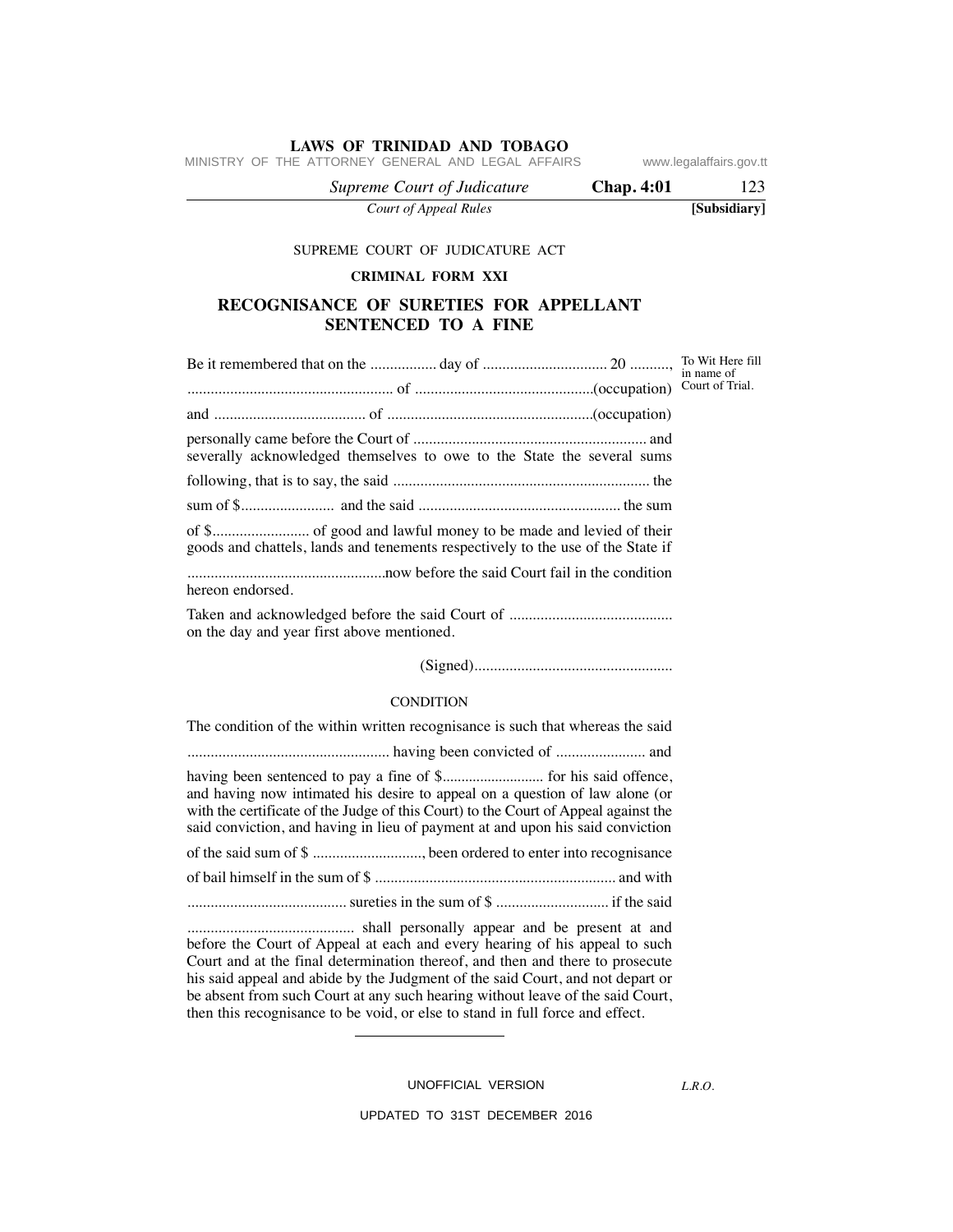**LAWS OF TRINIDAD AND TOBAGO** MINISTRY OF THE ATTORNEY GENERAL AND LEGAL AFFAIRS

| 124          | <b>Chap.</b> 4:01 | Supreme Court of Judicature  |
|--------------|-------------------|------------------------------|
| [Subsidiary] |                   | <b>Court of Appeal Rules</b> |

#### SUPREME COURT OF JUDICATURE ACT

O. III, r. 4(5).

#### **CRIMINAL FORM XXII**

## **NOTICE TO APPELLANT SENTENCED TO FINE, OR BREACH OF HIS RECOGNISANCES**

#### THE STATE *v*.

............................................................................................................................ To the above-named ........................................................................... Appellant Whereas you were convicted on the .......... day of .................................. 20 ....., of the offence of ........................................................ and were sentenced to the payment of \$................................., and in default of such payment to imprisonment, and that under the Court of Appeal Rules, you entered into recognisances in the sum of \$ ................................ with sureties in the sum of \$............................ each to prosecute your Appeal, and whereas fourteen days have elapsed since your said conviction, and no Notice of Appeal has been served by you, Now I Hereby Give you Notice that unless you attend at the sitting of the Court of Appeal to be holden on .............day, the .............. day of ..................................... 20..... and then shew good cause to the contrary, the Court may order an estreat of your recognisances and those of your sureties, or may otherwise deal with you according to law.

(Signed) ...................................................... *Registrar of Supreme Court*

UNOFFICIAL VERSION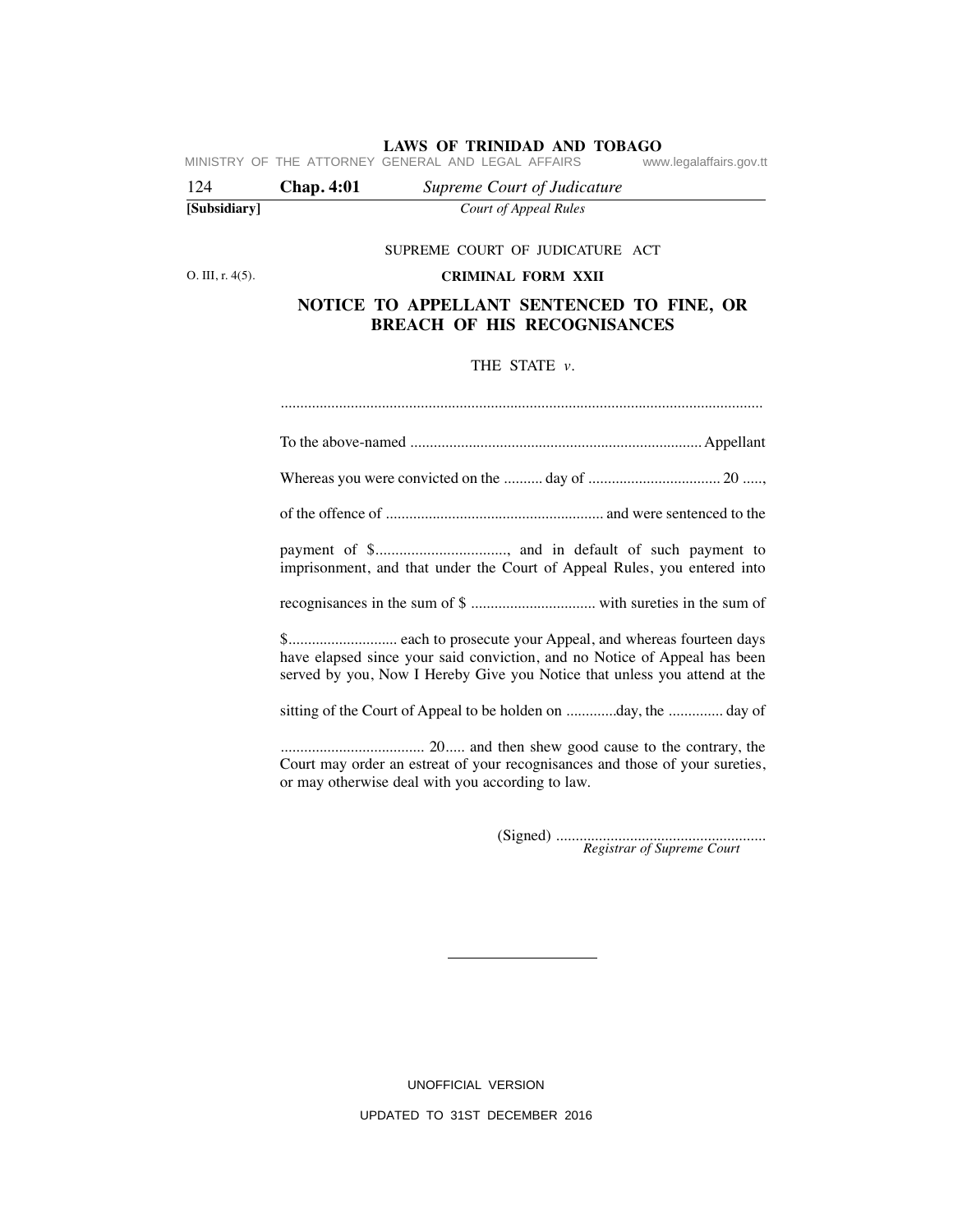MINISTRY OF THE ATTORNEY GENERAL AND LEGAL AFFAIRS www.legalaffairs.gov.tt

 *Supreme Court of Judicature* **Chap. 4:01** 125

## SUPREME COURT OF JUDICATURE ACT

#### **CRIMINAL FORM XXIII**

O. III, r. 4(5).

# **NOTICE TO SURETY FOR APPELLANT OF ESTREAT OF RECOGNISANCE**

### THE STATE *v*.

|                                                                                                   | *Here fill in<br>Surety's name<br>and address. |
|---------------------------------------------------------------------------------------------------|------------------------------------------------|
| Whereas you the above named, became duly bound in recognisances as surety,                        |                                                |
|                                                                                                   |                                                |
| should duly prosecute an appeal in relation to his said conviction before the                     |                                                |
| not so prosecuted his appeal, now I Hereby Give you Notice that at the sitting                    |                                                |
| recognisances may be ordered to be estreated, unless You then shew good<br>cause to the contrary. |                                                |

(Signed) ................................................... *Registrar of Supreme Court*

UNOFFICIAL VERSION

*L.R.O.*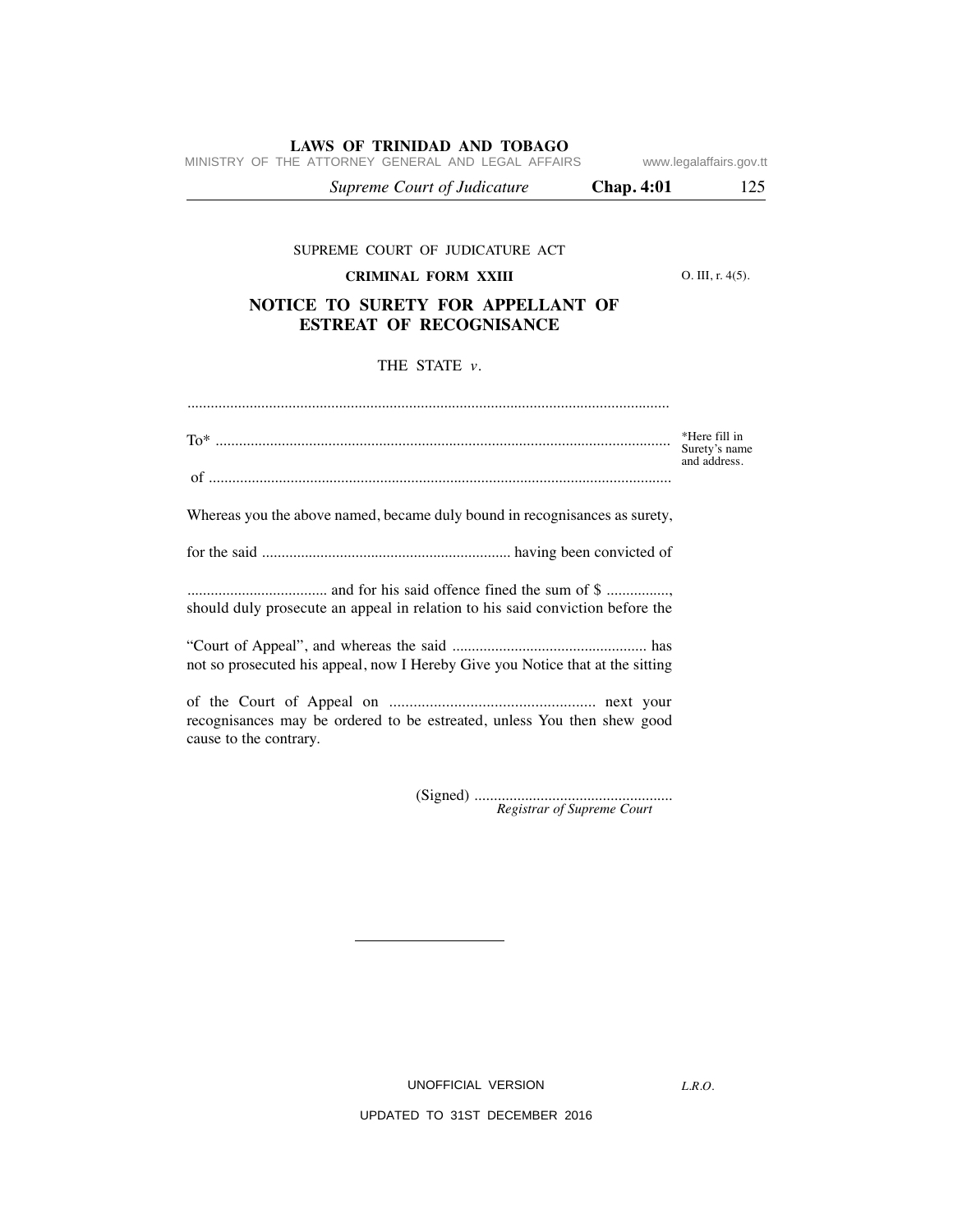MINISTRY OF THE ATTORNEY GENERAL AND LEGAL AFFAIRS www.legalaffairs.gov.tt

| 126          | <b>Chap.</b> 4:01 | Supreme Court of Judicature  |  |
|--------------|-------------------|------------------------------|--|
| [Subsidiary] |                   | <b>Court of Appeal Rules</b> |  |

### SUPREME COURT OF JUDICATURE ACT

O. III, r. 36(7).

#### **CRIMINAL FORM XXIV**

## **CAPTION FOR DEPOSITION OF WITNESS EXAMINED BEFORE EXAMINER**

#### THE STATE *v*.

| The depositions (on oath) taken before me the undersigned, being an Examiner                                                                                                                                     |
|------------------------------------------------------------------------------------------------------------------------------------------------------------------------------------------------------------------|
|                                                                                                                                                                                                                  |
|                                                                                                                                                                                                                  |
|                                                                                                                                                                                                                  |
|                                                                                                                                                                                                                  |
|                                                                                                                                                                                                                  |
| Attorneys-at-law respectively had full opportunity of asking question of the<br>said witnesses to whom the depositions following were read by me before<br>being signed by them the said witnesses respectively. |
| who (upon oath duly administered by me) saith as follows:                                                                                                                                                        |
| (here follows deposition)                                                                                                                                                                                        |
|                                                                                                                                                                                                                  |
|                                                                                                                                                                                                                  |
|                                                                                                                                                                                                                  |
| Examiner                                                                                                                                                                                                         |
|                                                                                                                                                                                                                  |
|                                                                                                                                                                                                                  |

UNOFFICIAL VERSION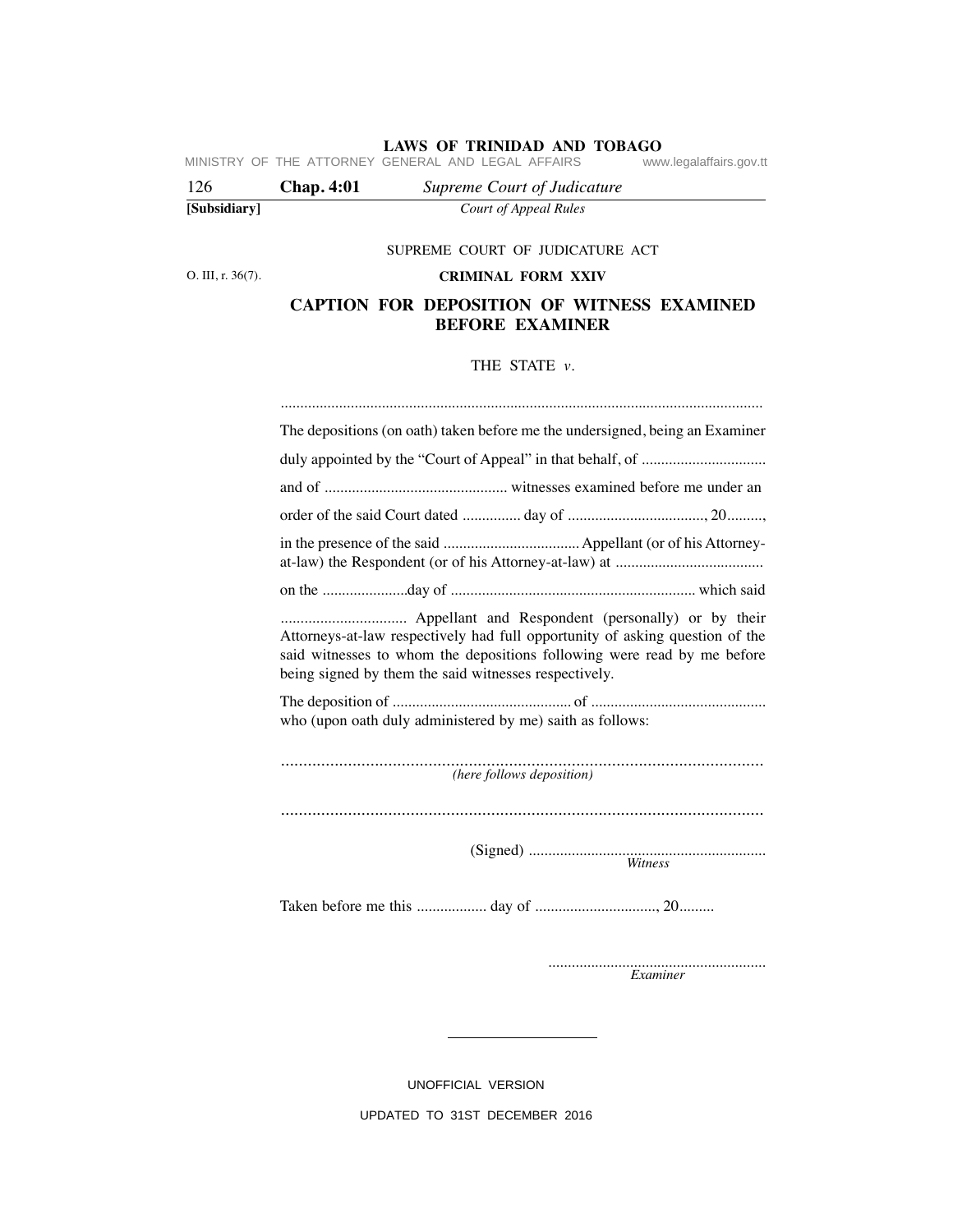| <b>LAWS OF TRINIDAD AND TOBAGO</b><br>MINISTRY OF THE ATTORNEY GENERAL AND LEGAL AFFAIRS                                                                           | www.legalaffairs.gov.tt     |
|--------------------------------------------------------------------------------------------------------------------------------------------------------------------|-----------------------------|
| Supreme Court of Judicature<br><b>Chap. 4:01</b>                                                                                                                   | 127                         |
| <b>Court of Appeal Rules</b>                                                                                                                                       | [Subsidiary]                |
| SUPREME COURT OF JUDICATURE ACT                                                                                                                                    |                             |
| <b>CRIMINAL FORM XXV</b>                                                                                                                                           | O. III, r. 36(1).           |
| ORDER TO WITNESS TO ATTEND COURT<br><b>FOR EXAMINATION</b>                                                                                                         |                             |
| THE STATE v.                                                                                                                                                       |                             |
|                                                                                                                                                                    |                             |
| Whereas on good cause shown to the Court of Appeal you have been ordered to<br>attend and be examined as a witness before such Court upon the appeal of the        | Names, etc., of<br>witness. |
|                                                                                                                                                                    |                             |
|                                                                                                                                                                    |                             |
| required to have with you at the said time and place any books, papers or other<br>things relating to the said appeal which you may have had notice so to produce. |                             |
|                                                                                                                                                                    |                             |
|                                                                                                                                                                    |                             |
|                                                                                                                                                                    |                             |

UNOFFICIAL VERSION

*L.R.O.*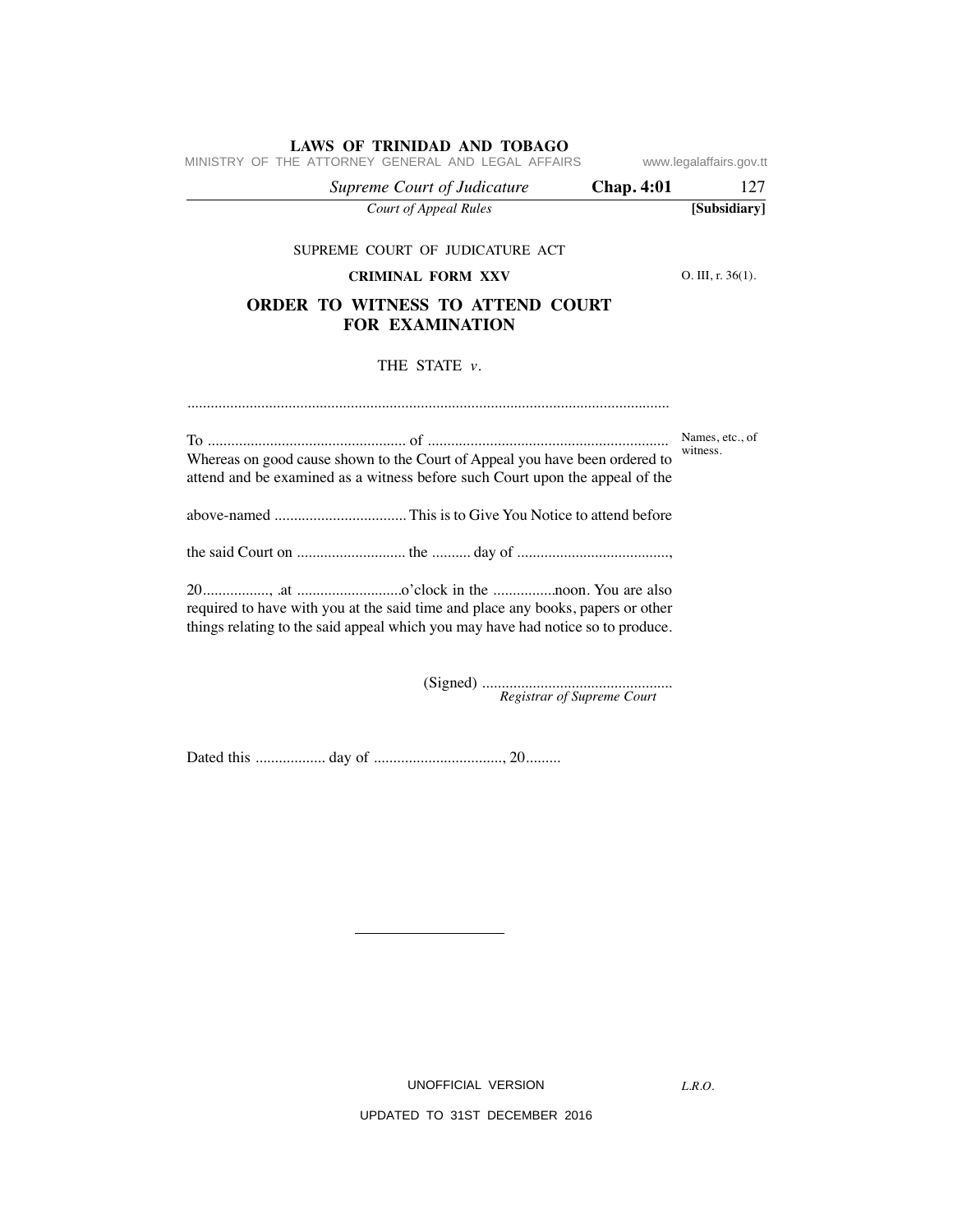|  |  | <b>LAWS OF TRINIDAD AND TOBAGO</b> |  |  |
|--|--|------------------------------------|--|--|
|--|--|------------------------------------|--|--|

| 128               | <b>Chap. 4:01</b>                                              | Supreme Court of Judicature                                                                                                                                                    |                                     |  |
|-------------------|----------------------------------------------------------------|--------------------------------------------------------------------------------------------------------------------------------------------------------------------------------|-------------------------------------|--|
| [Subsidiary]      |                                                                | Court of Appeal Rules                                                                                                                                                          |                                     |  |
|                   |                                                                | SUPREME COURT OF JUDICATURE ACT                                                                                                                                                |                                     |  |
| O. III, r. 36(2). |                                                                | <b>CRIMINAL FORM XXVI</b>                                                                                                                                                      |                                     |  |
|                   | <b>APPELLANT'S APPLICATION FOR FURTHER</b><br><b>WITNESSES</b> |                                                                                                                                                                                |                                     |  |
|                   |                                                                | THE STATE v.                                                                                                                                                                   |                                     |  |
|                   |                                                                | hereby request you to take notice that I desire that the said Court shall order the<br>witness(es) hereinafter specified to attend the Court and be examined on my behalf.     |                                     |  |
|                   |                                                                | $\begin{minipage}{.4\linewidth} (Signal) \hspace{0.03cm} {\small \begin{minipage}{.4cm} \textbf{\textit{N}} \end{minipage}} \hspace{0.03cm} \textit{Appendant} \end{minipage}$ |                                     |  |
|                   |                                                                |                                                                                                                                                                                |                                     |  |
|                   |                                                                |                                                                                                                                                                                | Signature of Witness attesting Mark |  |
|                   |                                                                |                                                                                                                                                                                |                                     |  |
|                   |                                                                | You are required to fill up the following form and sign the same.                                                                                                              |                                     |  |
|                   | 1.                                                             |                                                                                                                                                                                |                                     |  |
|                   |                                                                |                                                                                                                                                                                |                                     |  |
|                   | 2.                                                             |                                                                                                                                                                                |                                     |  |
|                   | 3.                                                             |                                                                                                                                                                                |                                     |  |
|                   | 4.                                                             |                                                                                                                                                                                |                                     |  |
|                   |                                                                |                                                                                                                                                                                |                                     |  |
|                   |                                                                |                                                                                                                                                                                |                                     |  |
|                   |                                                                |                                                                                                                                                                                |                                     |  |
|                   |                                                                |                                                                                                                                                                                |                                     |  |
|                   |                                                                |                                                                                                                                                                                |                                     |  |

UNOFFICIAL VERSION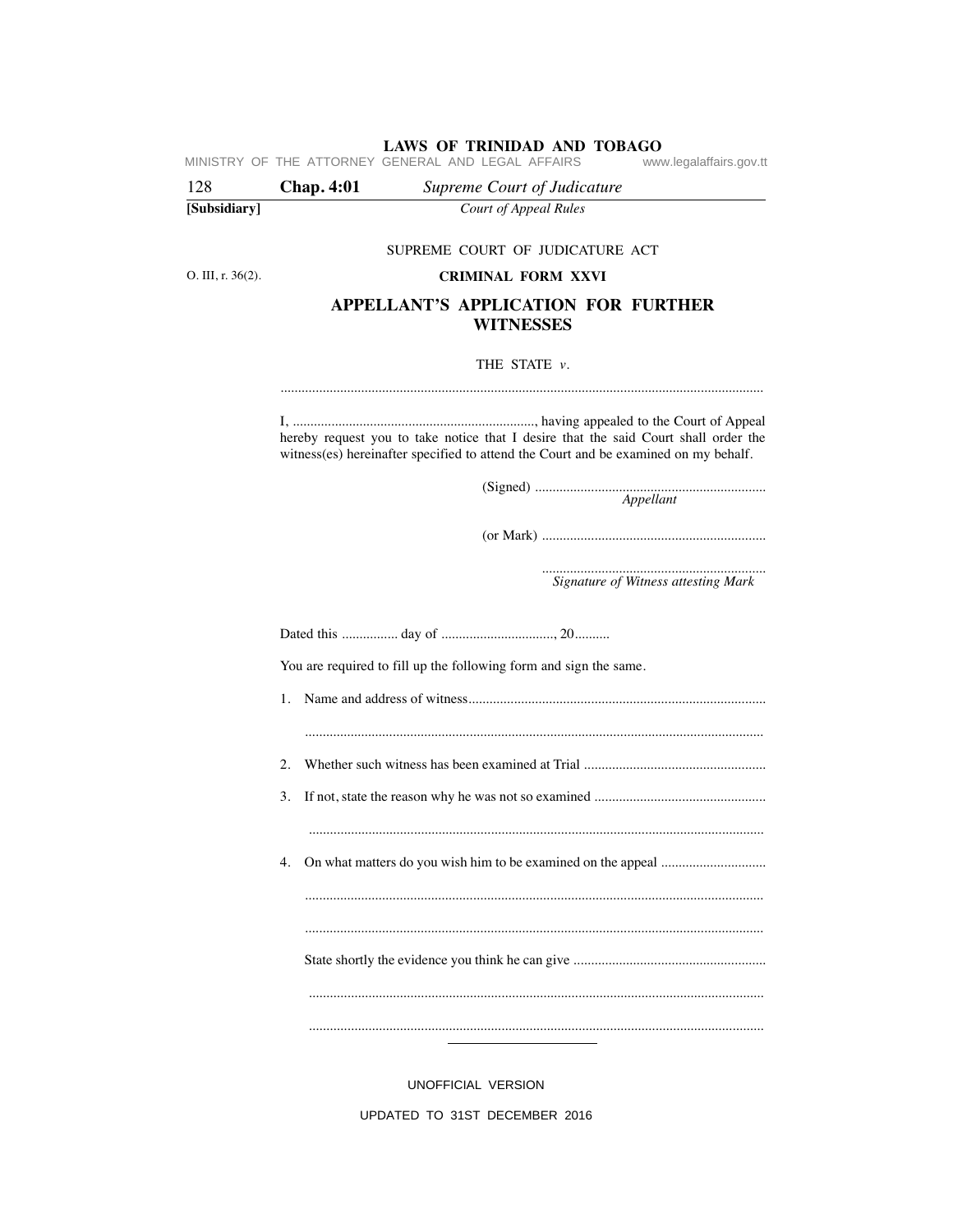| LAWS OF TRINIDAD AND TOBAGO<br>MINISTRY OF THE ATTORNEY GENERAL AND LEGAL AFFAIRS                                                                                                                                                        | www.legalaffairs.gov.tt           |
|------------------------------------------------------------------------------------------------------------------------------------------------------------------------------------------------------------------------------------------|-----------------------------------|
| <b>Chap. 4:01</b><br>Supreme Court of Judicature                                                                                                                                                                                         | 129                               |
| <b>Court of Appeal Rules</b>                                                                                                                                                                                                             | [Subsidiary]                      |
| SUPREME COURT OF JUDICATURE ACT                                                                                                                                                                                                          |                                   |
| <b>CRIMINAL FORM XXVII</b>                                                                                                                                                                                                               | O. III, r. 36(5).                 |
| NOTICE TO WITNESS TO ATTEND BEFORE EXAMINER                                                                                                                                                                                              |                                   |
| THE STATE v.                                                                                                                                                                                                                             |                                   |
|                                                                                                                                                                                                                                          |                                   |
|                                                                                                                                                                                                                                          | Name, etc., of                    |
| Whereas on good cause shown to the Court of Appeal you have been ordered<br>to be examined as a witness upon the appeal of the above named, and your<br>deposition to be taken for the use of the said Court.                            |                                   |
|                                                                                                                                                                                                                                          | *Specify place<br>of examination. |
|                                                                                                                                                                                                                                          |                                   |
|                                                                                                                                                                                                                                          | †Fill in<br>examiner's<br>name.   |
| You are also required to have with you at the said time and place any books,<br>papers or other things under your control or in your possession in any manner<br>relating to the said appeal of which you may have notice so to produce. |                                   |

............................................................ *Registrar of Supreme Court*

Dated this ................ day of ................................., 20...............

UNOFFICIAL VERSION

*L.R.O.*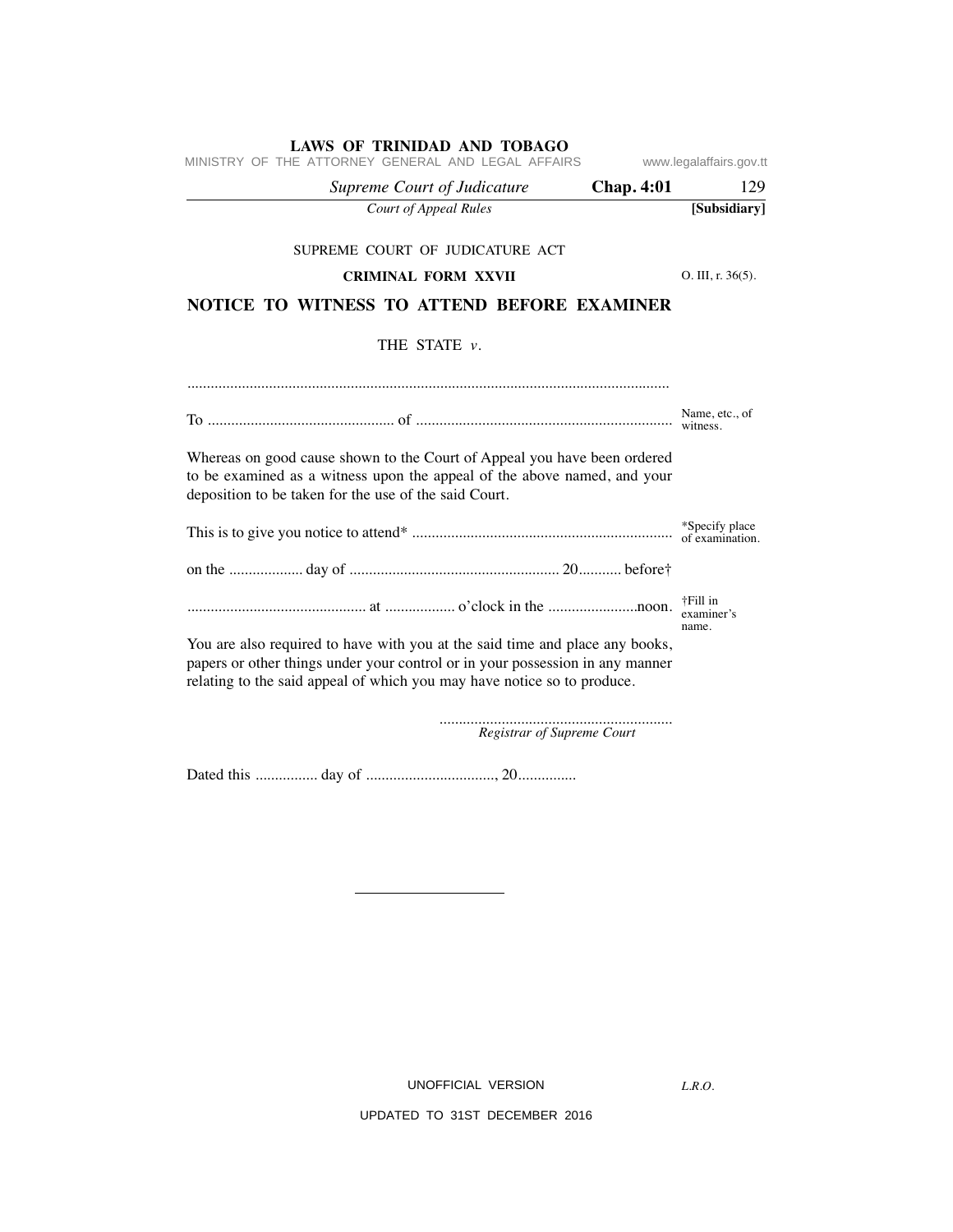|                   |                                                      | <b>LAWS OF TRINIDAD AND TOBAGO</b><br>MINISTRY OF THE ATTORNEY GENERAL AND LEGAL AFFAIRS                                                                                                                                                                                                                                      | www.legalaffairs.gov.tt |
|-------------------|------------------------------------------------------|-------------------------------------------------------------------------------------------------------------------------------------------------------------------------------------------------------------------------------------------------------------------------------------------------------------------------------|-------------------------|
| 130               | <b>Chap.</b> 4:01                                    | Supreme Court of Judicature                                                                                                                                                                                                                                                                                                   |                         |
| [Subsidiary]      |                                                      | <b>Court of Appeal Rules</b>                                                                                                                                                                                                                                                                                                  |                         |
|                   |                                                      | SUPREME COURT OF JUDICATURE ACT                                                                                                                                                                                                                                                                                               |                         |
| O. III, r. 31(1). |                                                      | <b>CRIMINAL FORM XXVIII</b>                                                                                                                                                                                                                                                                                                   |                         |
|                   | NOTIFICATION TO APPELLANT OF RESULT<br>OF HIS APPEAL |                                                                                                                                                                                                                                                                                                                               |                         |
|                   |                                                      | THE STATE v.                                                                                                                                                                                                                                                                                                                  |                         |
|                   |                                                      |                                                                                                                                                                                                                                                                                                                               |                         |
|                   |                                                      | To the above-named Appellant                                                                                                                                                                                                                                                                                                  |                         |
|                   |                                                      | This is to give you notice that the Court of Appeal having considered the matter<br>of your appeal, have finally determined the same and have this day given<br>judgment to the effect following (here shortly state the judgment of the Court,<br>e.g., that your appeal be dismissed or that the sentence against which you |                         |
|                   |                                                      |                                                                                                                                                                                                                                                                                                                               |                         |
|                   |                                                      |                                                                                                                                                                                                                                                                                                                               |                         |
|                   |                                                      |                                                                                                                                                                                                                                                                                                                               |                         |

Dated this .................. day of ..................................., 20...............

UNOFFICIAL VERSION UPDATED TO 31ST DECEMBER 2016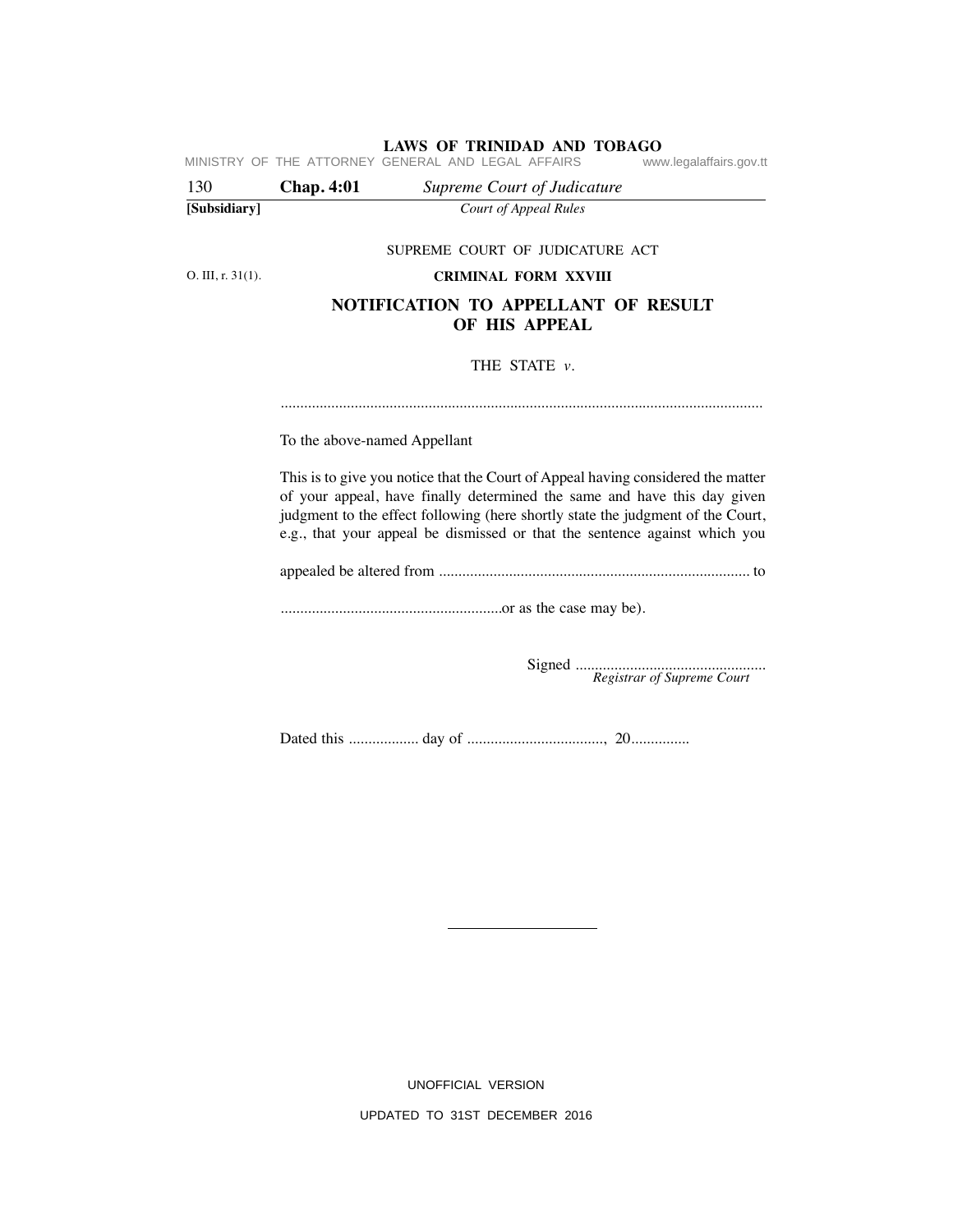|  |  | LAWS OF TRINIDAD AND TOBAGO |  |  |  |
|--|--|-----------------------------|--|--|--|
|--|--|-----------------------------|--|--|--|

MINISTRY OF THE ATTORNEY GENERAL AND LEGAL AFFAIRS www.legalaffairs.gov.tt

*Court of Appeal Rules* **[Subsidiary]**  *Supreme Court of Judicature* **Chap. 4:01** 131

#### SUPREME COURT OF JUDICATURE ACT

#### **CRIMINAL FORM XXIX**

O. III, r. 31(1).

## **NOTIFICATION TO APPELLANT OF RESULT OF APPLICATION UNDER SECTION 59**

### THE STATE *v*.

............................................................................................................................

To the above-named Appellant.

This is to give you notice that the "Court of Appeal" have considered the matter of your Application for—

- *(a)* leave to appeal to the said Court;
- *(b)* leave to extend the time within which you may give Notice of Appeal or of Application for leave to appeal;
- *(c)* legal aid to be assigned to you;
- *(d)* permission to be present during the proceedings in your appeal,

and finally determined the same and have this day given judgment to the effect following (here set out decision of Court of Appeal, e.g., that

you have ............... days from the ........ day of ................... 20...... within which

you may give Notice of Appeal or that you may be admitted to bail in your own

recognisances in the sum of \$....................... with two sufficient sureties in the

sum of \$.......................... each, as the case may be).

Signed .............................................................. *Registrar of Supreme Court*

Dated this .............. day of ............................., 20.................

UNOFFICIAL VERSION

*L.R.O.*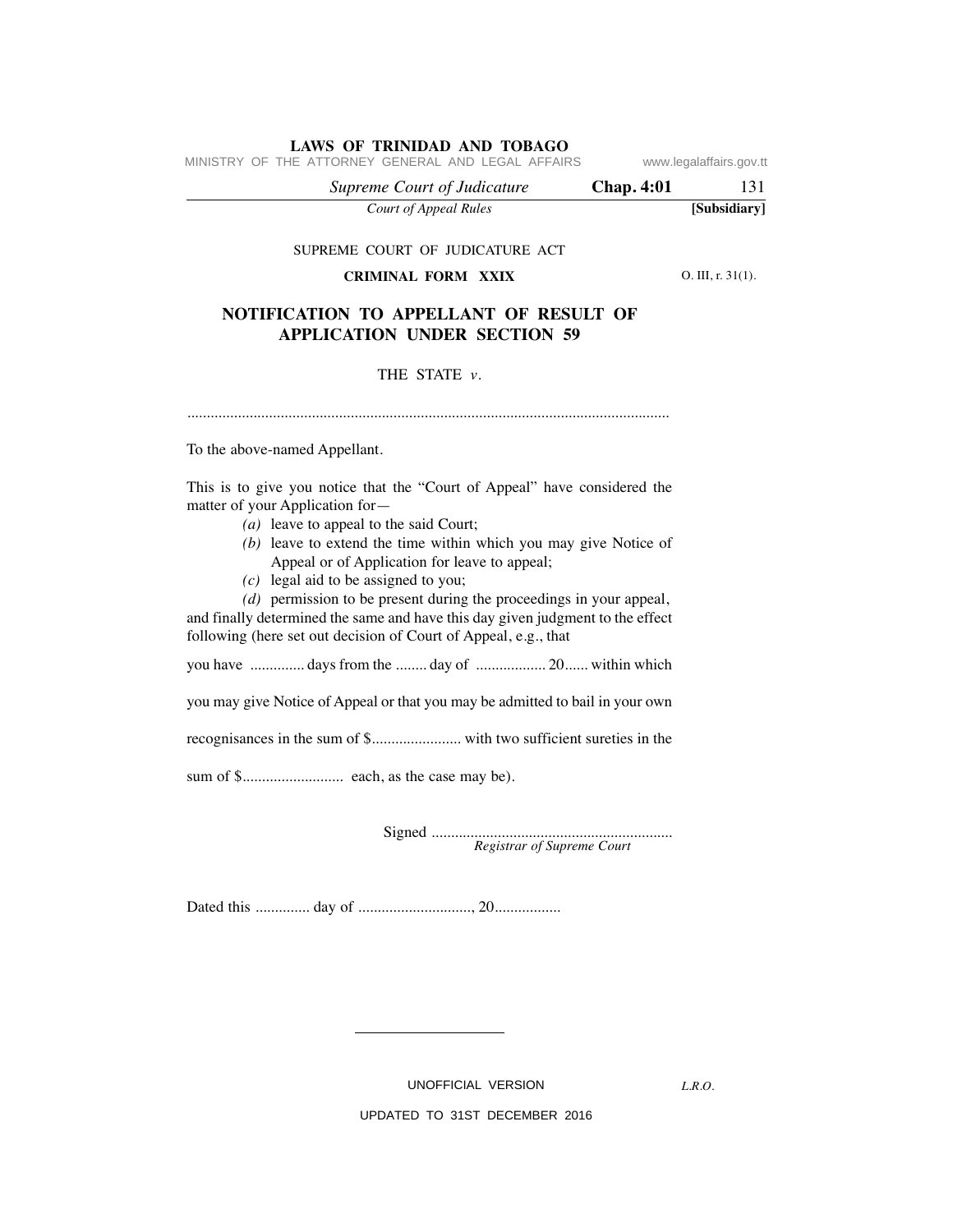|                   |                                | <b>LAWS OF TRINIDAD AND TOBAGO</b><br>MINISTRY OF THE ATTORNEY GENERAL AND LEGAL AFFAIRS                                                                                                                                                                                                                                                                                                                                                                                                                                                           | www.legalaffairs.gov.tt |  |
|-------------------|--------------------------------|----------------------------------------------------------------------------------------------------------------------------------------------------------------------------------------------------------------------------------------------------------------------------------------------------------------------------------------------------------------------------------------------------------------------------------------------------------------------------------------------------------------------------------------------------|-------------------------|--|
| 132               | <b>Chap. 4:01</b>              | Supreme Court of Judicature                                                                                                                                                                                                                                                                                                                                                                                                                                                                                                                        |                         |  |
| [Subsidiary]      |                                | <b>Court of Appeal Rules</b>                                                                                                                                                                                                                                                                                                                                                                                                                                                                                                                       |                         |  |
|                   |                                | SUPREME COURT OF JUDICATURE ACT                                                                                                                                                                                                                                                                                                                                                                                                                                                                                                                    |                         |  |
| O. III, r. 31(1). |                                | <b>CRIMINAL FORM XXX</b>                                                                                                                                                                                                                                                                                                                                                                                                                                                                                                                           |                         |  |
|                   |                                | THE STATE v.                                                                                                                                                                                                                                                                                                                                                                                                                                                                                                                                       |                         |  |
|                   |                                | To The Minister                                                                                                                                                                                                                                                                                                                                                                                                                                                                                                                                    |                         |  |
|                   | To the Commissioner of Prisons |                                                                                                                                                                                                                                                                                                                                                                                                                                                                                                                                                    |                         |  |
|                   |                                | This is to give you Notice that the above-mentioned having applied for-<br>( $a$ ) leave to appeal to the said Court;<br>(b) leave to extend the time within which he may give Notice of Appeal<br>or of an Application for leave to appeal;<br>$(c)$ legal aid to be assigned to him;<br>$(d)$ permission to be present during the proceedings in his Appeal;<br>$(e)$ his admission to bail;<br>under the said Act, the Court of Appeal has this day finally determined his said<br>Applications and has given judgment to the effect following: |                         |  |
|                   |                                | (here set out the decision of the Court)                                                                                                                                                                                                                                                                                                                                                                                                                                                                                                           |                         |  |
|                   |                                |                                                                                                                                                                                                                                                                                                                                                                                                                                                                                                                                                    |                         |  |

UNOFFICIAL VERSION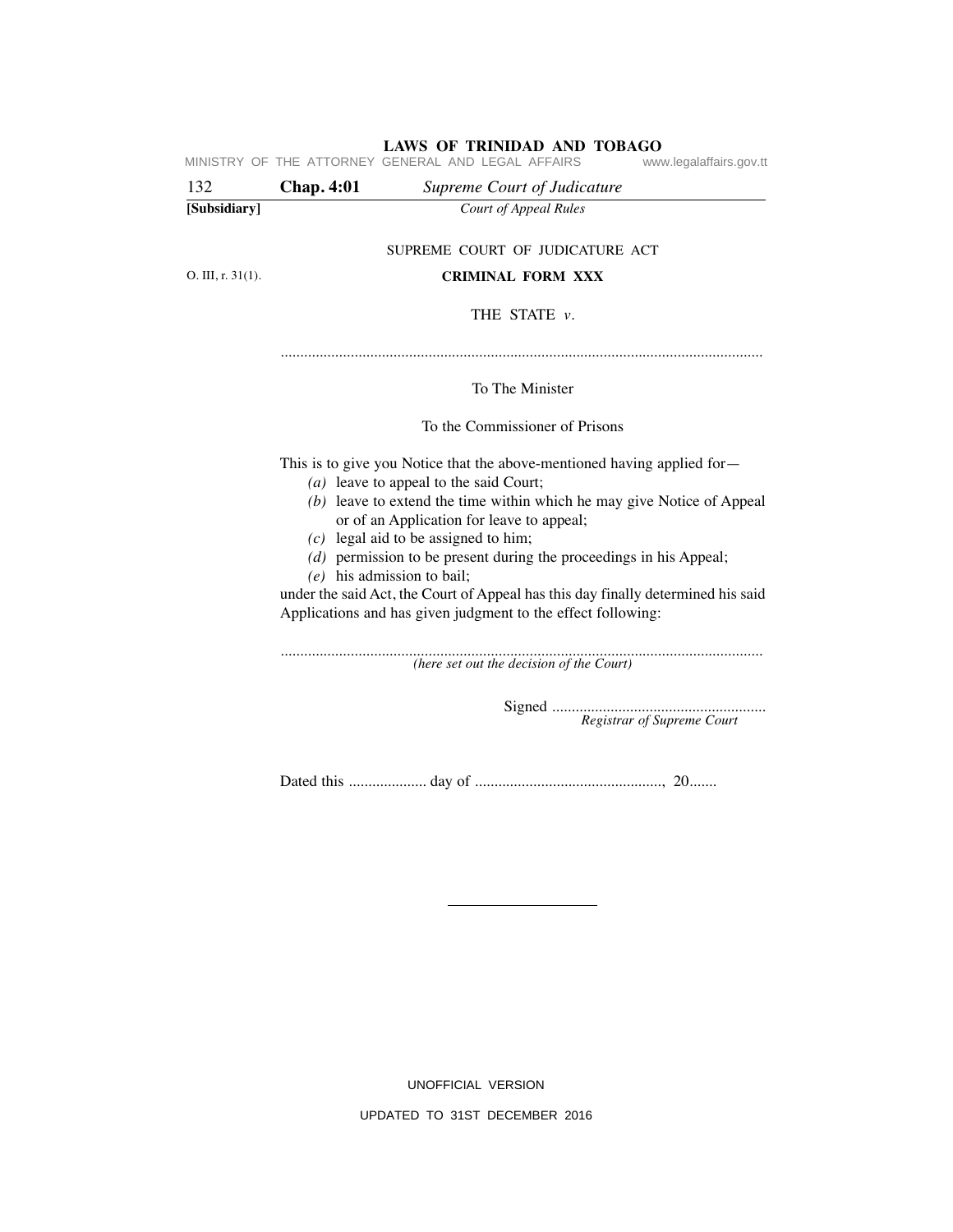| LAWS OF TRINIDAD AND TOBAGO<br>MINISTRY OF THE ATTORNEY GENERAL AND LEGAL AFFAIRS                                                                                           |                   | www.legalaffairs.gov.tt |
|-----------------------------------------------------------------------------------------------------------------------------------------------------------------------------|-------------------|-------------------------|
| Supreme Court of Judicature                                                                                                                                                 | <b>Chap. 4:01</b> | 133                     |
| <b>Court of Appeal Rules</b>                                                                                                                                                |                   | [Subsidiary]            |
| SUPREME COURT OF JUDICATURE ACT                                                                                                                                             |                   |                         |
| <b>CRIMINAL FORM XXXI</b>                                                                                                                                                   |                   | O. III, r. 31(1).       |
| THE STATE v.                                                                                                                                                                |                   |                         |
|                                                                                                                                                                             |                   |                         |
| To The Minister                                                                                                                                                             |                   |                         |
| To the Commissioner of Prisons                                                                                                                                              |                   |                         |
| This is to give you Notice that the above-named having appealed against his                                                                                                 |                   |                         |
|                                                                                                                                                                             |                   |                         |
|                                                                                                                                                                             |                   |                         |
| the Court of Appeal has finally determined the said appeal and has this day<br>given judgment therein, to the effect following (here set out the decision of<br>the Court). |                   |                         |
|                                                                                                                                                                             |                   |                         |

Dated this ................ day of ................................, 20.............

UNOFFICIAL VERSION

*L.R.O.*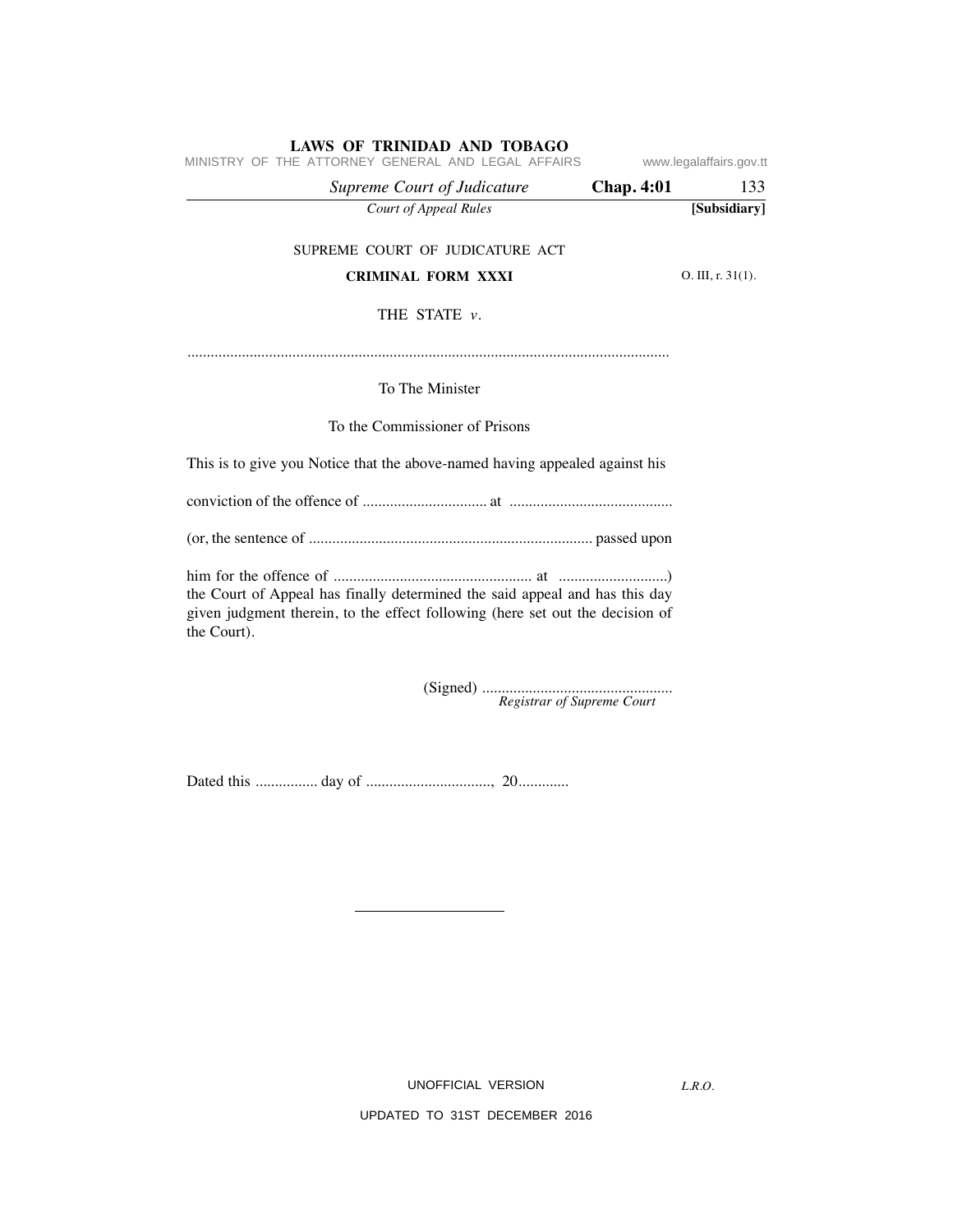**LAWS OF TRINIDAD AND TOBAGO**<br>GENERAL AND LEGAL AFFAIRS www.legalaffairs.gov.tt MINISTRY OF THE ATTORNEY GENERAL AND LEGAL AFFAIRS

134 **Chap. 4:01** *Supreme Court of Judicature*

**[Subsidiary]** *Court of Appeal Rules*

# SUPREME COURT OF JUDICATURE ACT **CRIMINAL FORM XXXII**

O. III, r. 5(3).

THE STATE *v*.

............................................................................................................................

### LIST OF EXHIBITS

| Number or<br>other identifying<br>mark on Exhibit | Short<br>description<br>of Exhibit | Production by<br>Prosecution<br>or Defence | Direction of the<br>Judge of the Court<br>of Trial, with name<br>and address of person<br>retaining Exhibit |
|---------------------------------------------------|------------------------------------|--------------------------------------------|-------------------------------------------------------------------------------------------------------------|
|                                                   |                                    |                                            |                                                                                                             |

(Signed) .................................................. *Coroner*

> ................................................... *Clerk to Committing Justice*

................................................... *Officer of Court of Trial*

## **BARRISTERS (DISCIPLINARY PROCEEDINGS) RULES**

*(Repealed by section 66 of Act No. 21 of 1986)*

UNOFFICIAL VERSION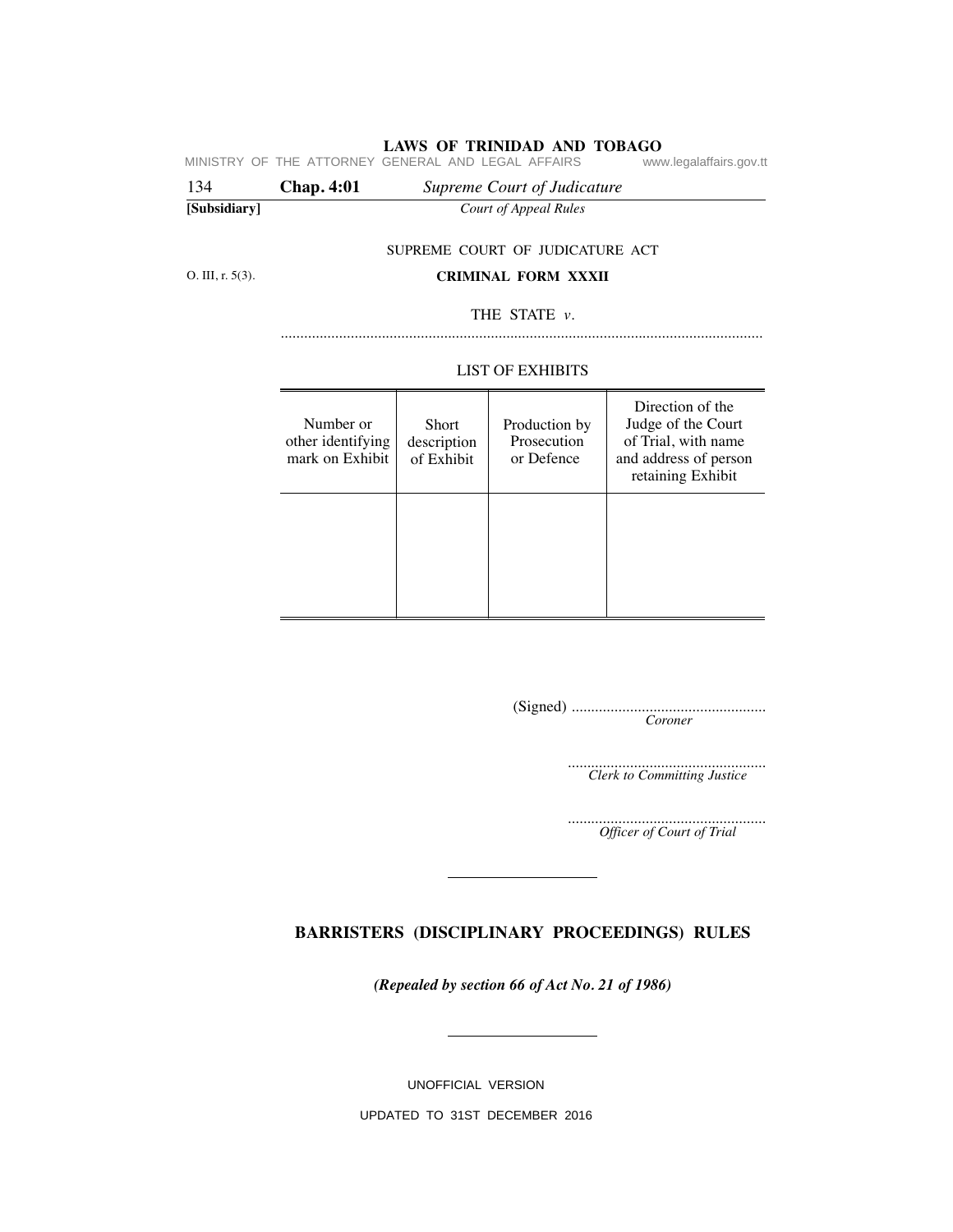MINISTRY OF THE ATTORNEY GENERAL AND LEGAL AFFAIRS www.legalaffairs.gov.tt

 *Supreme Court of Judicature* **Chap. 4:01** 135

**[Subsidiary]**

## **CRIMINAL APPEAL (REFERENCE OF POINTS OF LAW) RULES**

## ARRANGEMENT OF RULES

#### **RULE**

- 1. Citation.
- 2. Interpretation.
- 3. Form of reference.
- 4. Notice of reference.
- 5. Withdrawal of amendment of reference.
- 6. Amendment of respondent's argument.
- 7. Application under section 63(3).
- 8. Non-disclosure of respondent's identity.
- 9. Service on respondent.
- 10. Service on Registrar.

## **SCHEDULE.**

UNOFFICIAL VERSION

*L.R.O.*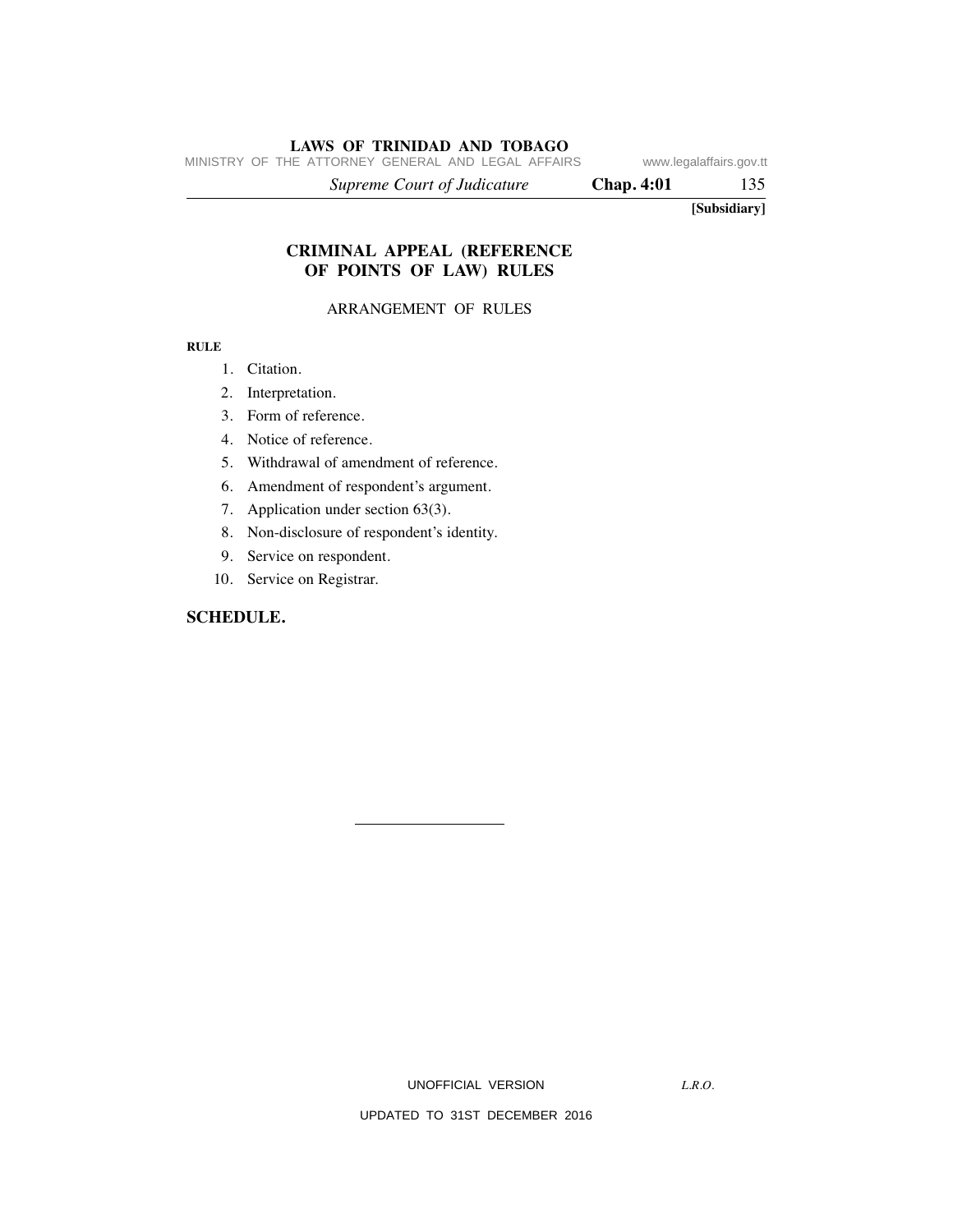# 87/1981. Citation. Interpretation. Schedule. Form of reference. **\*CRIMINAL APPEAL (REFERENCE OF POINTS OF LAW) RULES** *made under section 77*  **1.** These Rules may be cited as the Criminal Appeal (Reference of Points of Law) Rules.  **2.** In these Rules— "the Act" means the Supreme Court of Judicature Act; "the Court" means the Court of Appeal; "Form" means a criminal form set out in the Schedule; "reference" means a reference of a point of law to the Court in pursuance of section 63 of the Act; "Registrar" means the Registrar of the Supreme Court of Judicature; "respondent", in relation to a reference, means the acquitted person in whose case the point of law referred to arose.  **3.** (1) A reference shall be in writing, and shall—  *(a)* specify the point of law referred and, where appropriate, such facts of the case as are necessary for the proper consideration of the point of law;  *(b)* summarise the arguments intended to be put to the Court; and  *(c)* specify the authorities intended to be cited, but no mention shall be made in the reference of the proper name of a person or place that is likely to lead to the identification of the respondent. (2) A reference shall be entitled "Reference by the Attorney General to the Court of Appeal under section 63 of the Supreme Court of Judicature Act", together with the year and number of the reference and shall be addressed to, and served on the Registrar within forty-two days of the acquittal. **[Subsidiary] LAWS OF TRINIDAD AND TOBAGO** 136 **Chap. 4:01** *Supreme Court of Judicature* MINISTRY OF THE ATTORNEY GENERAL AND LEGAL AFFAIRS

\*These Rules came into operation on 1st August 1981.

UNOFFICIAL VERSION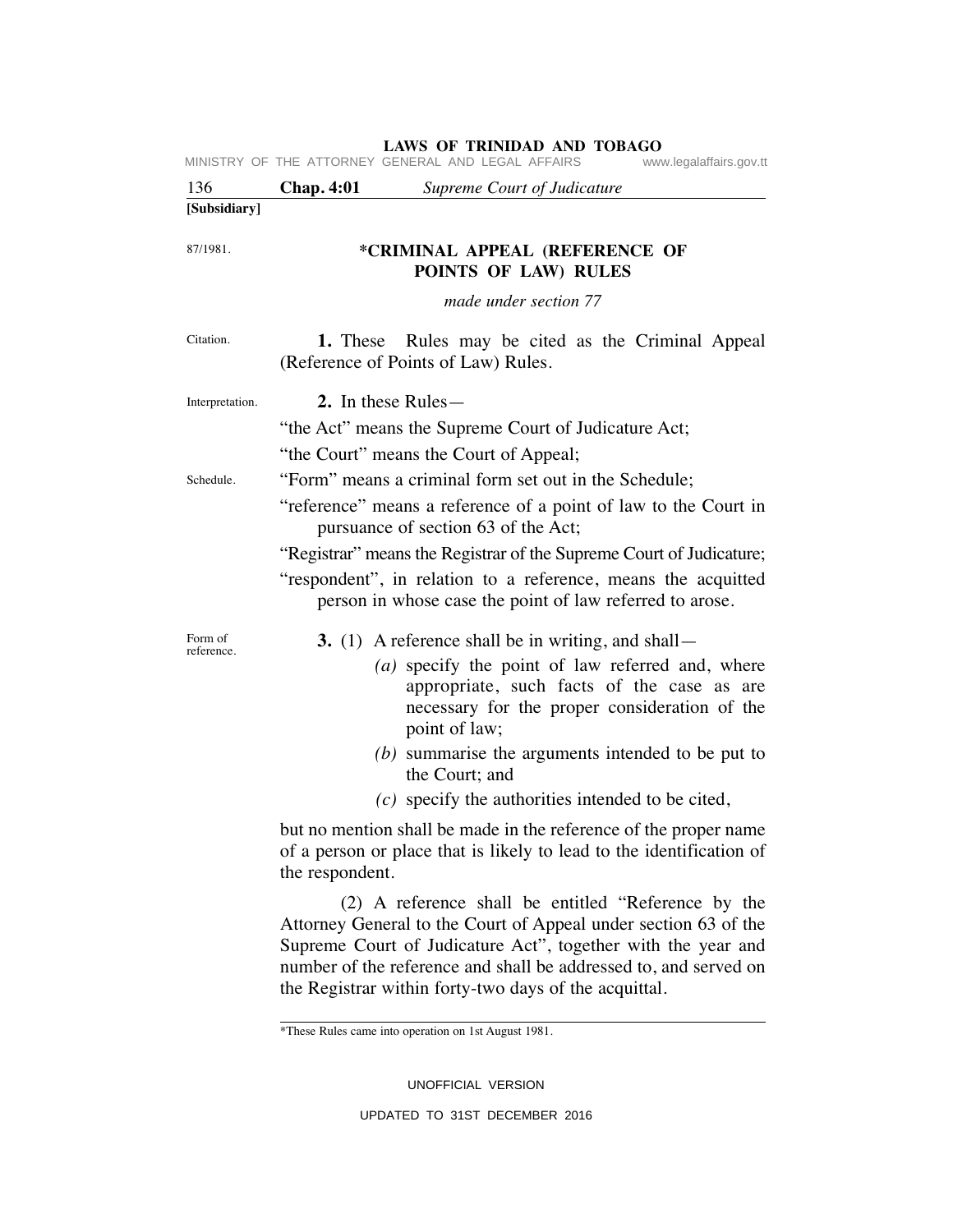| LAWS OF TRINIDAD AND TOBAGO<br>MINISTRY OF THE ATTORNEY GENERAL AND LEGAL AFFAIRS |                   | www.legalaffairs.gov.tt |
|-----------------------------------------------------------------------------------|-------------------|-------------------------|
| Supreme Court of Judicature                                                       | <b>Chap.</b> 4:01 | 137                     |
| Criminal Appeal (Reference of Points of Law) Rules                                |                   | [Subsidiary]            |

**4.** (1) The Registrar shall cause to be served on the Notice of reference. Form A. respondent a copy of the reference and a notice in Form A.

- (2) In the notice the Registrar shall—
	- *(a)* inform the respondent that the reference will not affect the trial in relation to which it is made or on acquittal in that trial; and
	- *(b)* invite the respondent, within twenty-eight days from the date of service of the notice, to inform the Registrar if the respondent wishes to present any argument to the Court and, if so, whether he wishes to present the argument in person or by an Attorney-at-law on his behalf.

 (3) When the respondent wishes to present any argument he shall serve a notice to that effect on the Registrar within the time specified in paragraph (2) and such notice shall summarise the argument and specify the authorities intended to be cited.

 (4) The Court shall not hear argument by or on behalf of the Attorney General until the period specified in paragraph (2) has expired, unless the respondent agrees.

**5.** (1) The Attorney General may withdraw or amend the Withdrawal of reference at any time before the Court has begun the hearing or, reference. after that, and until the Court has given its opinion, may withdraw or amend the reference by leave of the Court.

shall be in Form B and shall be served by the Attorney General Form B. (2) Notice of withdrawal or amendment under sub-rule (1) on the Registrar and on the respondent.

and before the Court gives its opinion shall be in Form C and a copy Form C. (3) An application by the Attorney General for leave to amend or withdraw the reference after the termination of the hearing thereof shall be served by the Attorney General on the respondent.

**6.** (1) Where a notice of amendment is served on the Amendment of respondent under rule  $5$  he may within twenty-eight days  $\frac{1 \text{c}}{2}$  argument. thereafter serve on the Attorney General and on the Registrar a notice amending his argument.

### UNOFFICIAL VERSION

### UPDATED TO 31ST DECEMBER 2016

amendment of

respondent's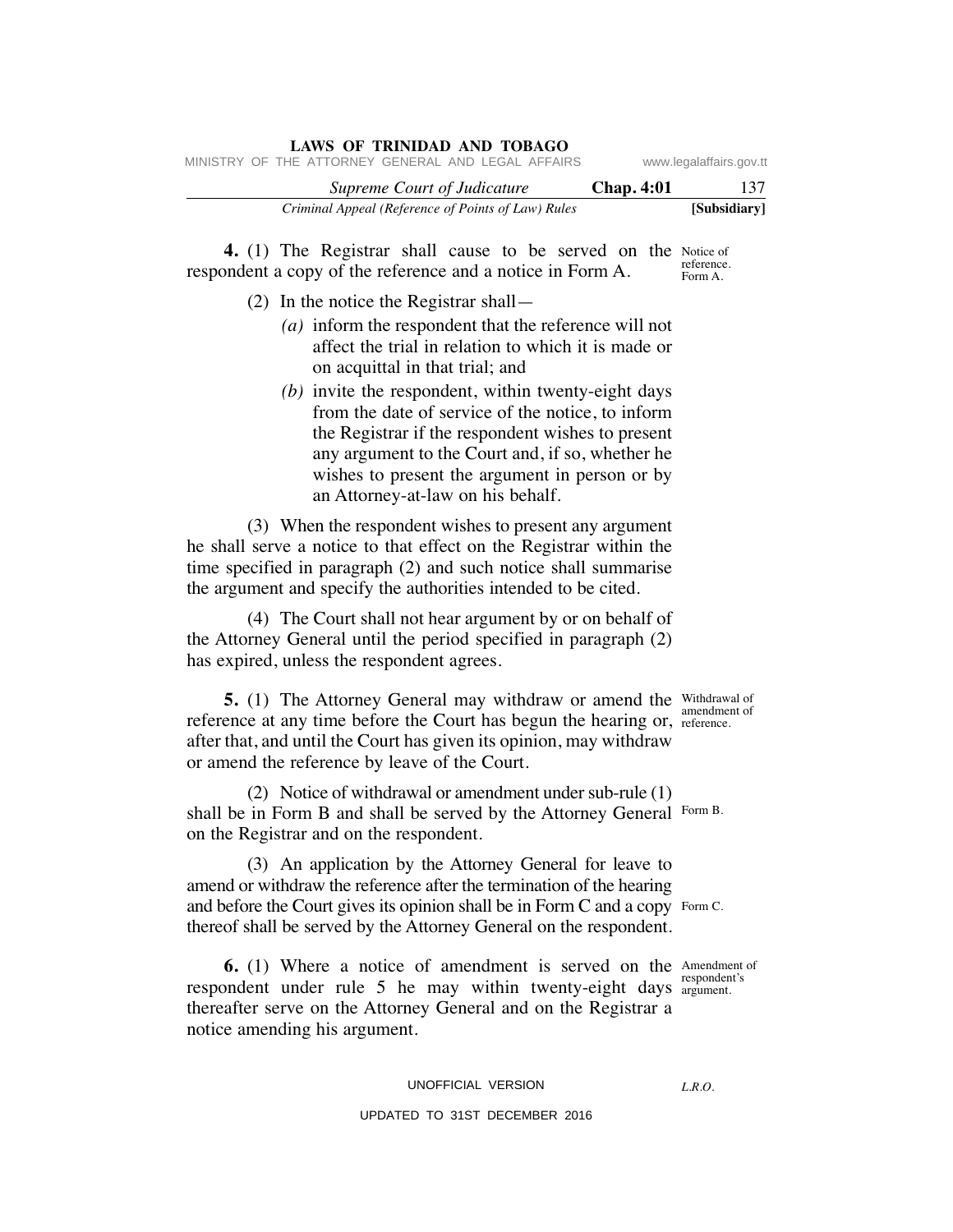**LAWS OF TRINIDAD AND TOBAGO** MINISTRY OF THE ATTORNEY GENERAL AND LEGAL AFFAIRS

| 138          | <b>Chap.</b> 4:01 | Supreme Court of Judicature                        |
|--------------|-------------------|----------------------------------------------------|
| [Subsidiary] |                   | Criminal Appeal (Reference of Points of Law) Rules |

 (2) The respondent may also amend his argument at any time before the Court has begun the hearing, or after that, and until the Court has given its opinion, by leave of the Court.

 (3) An application by the respondent for leave to amend his argument after the termination of the hearing and before the Court gives its opinion shall be in Form D and a copy thereof shall be served by the respondent on the Attorney General.

Application under section  **7.** (1)An application under section 63(3) of the Act for a reference of a point of law to the Judicial Committee of the Privy Council may be made within fourteen days after the Court gives its opinion.

> (2) The application shall be in Form E addressed to the Registrar, and a copy thereof shall be served by the applicant on the respondent or on the Attorney General, as the case may be, within fourteen days after the Court gives its opinion.

> **8.** (1) Where a reference is made by the Attorney General under section 63(1) of the Act no matter likely to lead members of the public to identify the respondent shall either be published in a written publication available to the public or be broadcast or televised, except as authorised by the Court.

> (2) The Court shall ensure that the identity of the respondent is not disclosed during the proceedings on a reference, except where the respondent has given his consent to the use of his name in the proceedings.

Service on respondent.

Ch. 3:01.

Form D.

63(3).

Form E.

Non-disclosure of respondent's identity.

Service on Registrar.

 **9.** For the purpose of these Rules, service of a document on the respondent may be effected in an appropriate manner prescribed by section 23(2) of the Interpretation Act.

 **10.** For the purpose of these Rules, service of a document on the Registrar may be effected by addressing it to him and posting it to or leaving it at his office at the Court of Appeal, Hall of Justice, Knox Street, Port-of-Spain.

> UNOFFICIAL VERSION UPDATED TO 31ST DECEMBER 2016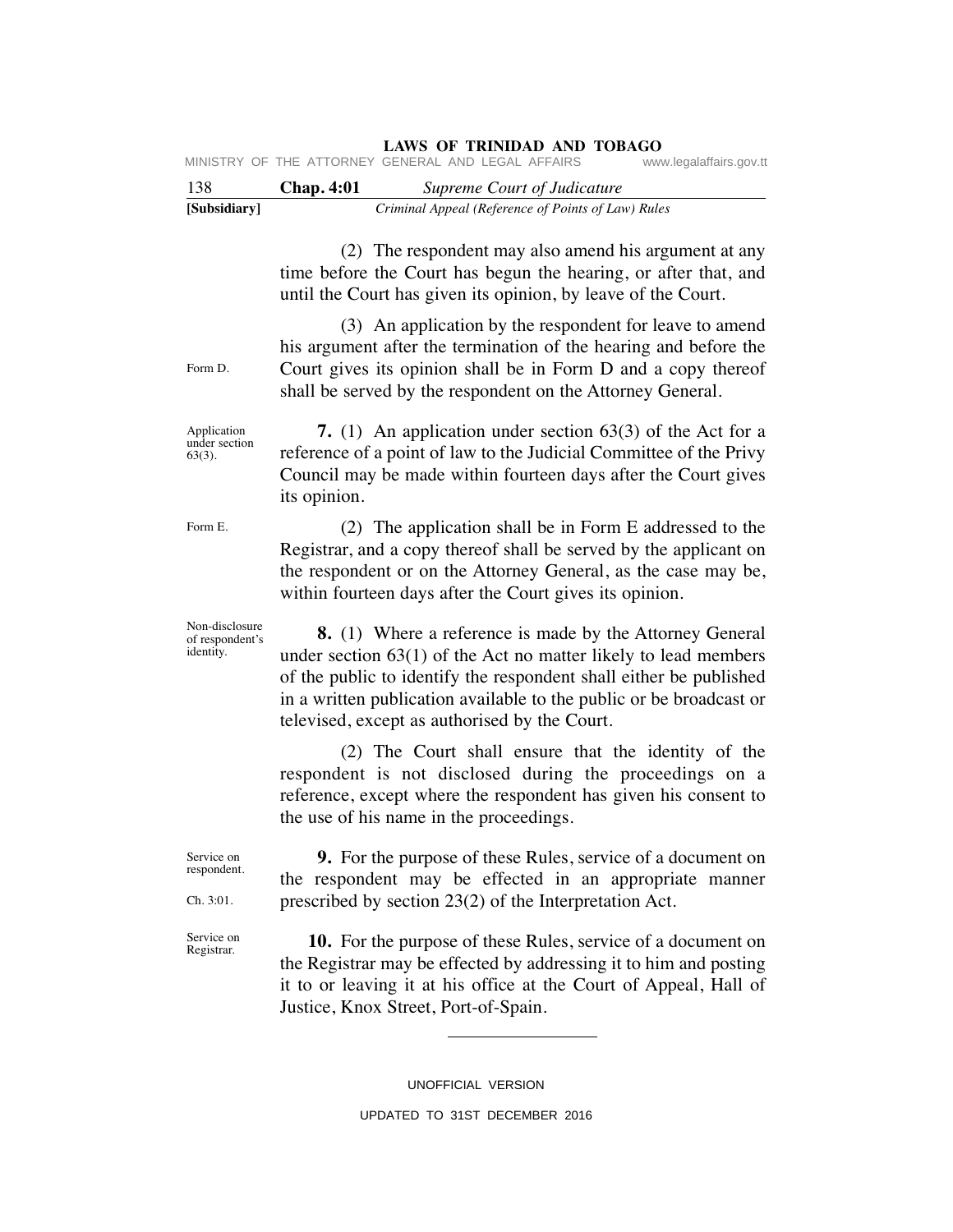| MINISTRY OF THE ATTORNEY GENERAL AND LEGAL AFFAIRS                                                                                                                                                                                                                                                                                                                          | www.legalaffairs.gov.tt |
|-----------------------------------------------------------------------------------------------------------------------------------------------------------------------------------------------------------------------------------------------------------------------------------------------------------------------------------------------------------------------------|-------------------------|
| <b>Chap. 4:01</b><br>Supreme Court of Judicature                                                                                                                                                                                                                                                                                                                            | 139                     |
| Criminal Appeal (Reference of Points of Law) Rules                                                                                                                                                                                                                                                                                                                          | [Subsidiary]            |
| <b>SCHEDULE</b>                                                                                                                                                                                                                                                                                                                                                             | Section $2(1)$ .        |
| <b>CRIMINAL FORM A</b>                                                                                                                                                                                                                                                                                                                                                      | Rule $4(1)$ .           |
| NOTICE TO RESPONDENT of Reference by the Attorney General under<br>section $63(1)$ of the Supreme Court of Judicature Act, and rule $4(1)$ of the<br>Rules of the Criminal Appeal (Reference of Points of Law) Rules.                                                                                                                                                       |                         |
| To:                                                                                                                                                                                                                                                                                                                                                                         |                         |
| TAKE NOTICE that, by virtue of section $63(1)$ of the Supreme Court of<br>Judicature Act, the Attorney General has referred the following point of law<br>for the opinion of the Court of Appeal arising out of the matter of the                                                                                                                                           |                         |
| (State point of law)                                                                                                                                                                                                                                                                                                                                                        |                         |
| And further take notice that the reference will not have any effect either on the<br>trial in relation to which it is made or on your acquittal but is solely to<br>determine a point of law which arose therein.                                                                                                                                                           |                         |
| You may within twenty-eight days from the date of service of this notice upon<br>you, inform the Registrar whether you wish to present any argument to the<br>Court on the said point of law and if so whether you wish to present such<br>argument personally or by Attorney-at-law on your behalf. For this purpose<br>please complete the attached notice and return to: |                         |
| The Registrar,                                                                                                                                                                                                                                                                                                                                                              |                         |

| The Registrar,<br>Court of Appeal,<br>Hall of Justice, |
|--------------------------------------------------------|
| Knox Street.<br>Port-of-Spain.                         |
| Registrar                                              |
|                                                        |
|                                                        |

UNOFFICIAL VERSION

 $\overline{a}$ 

*L.R.O.*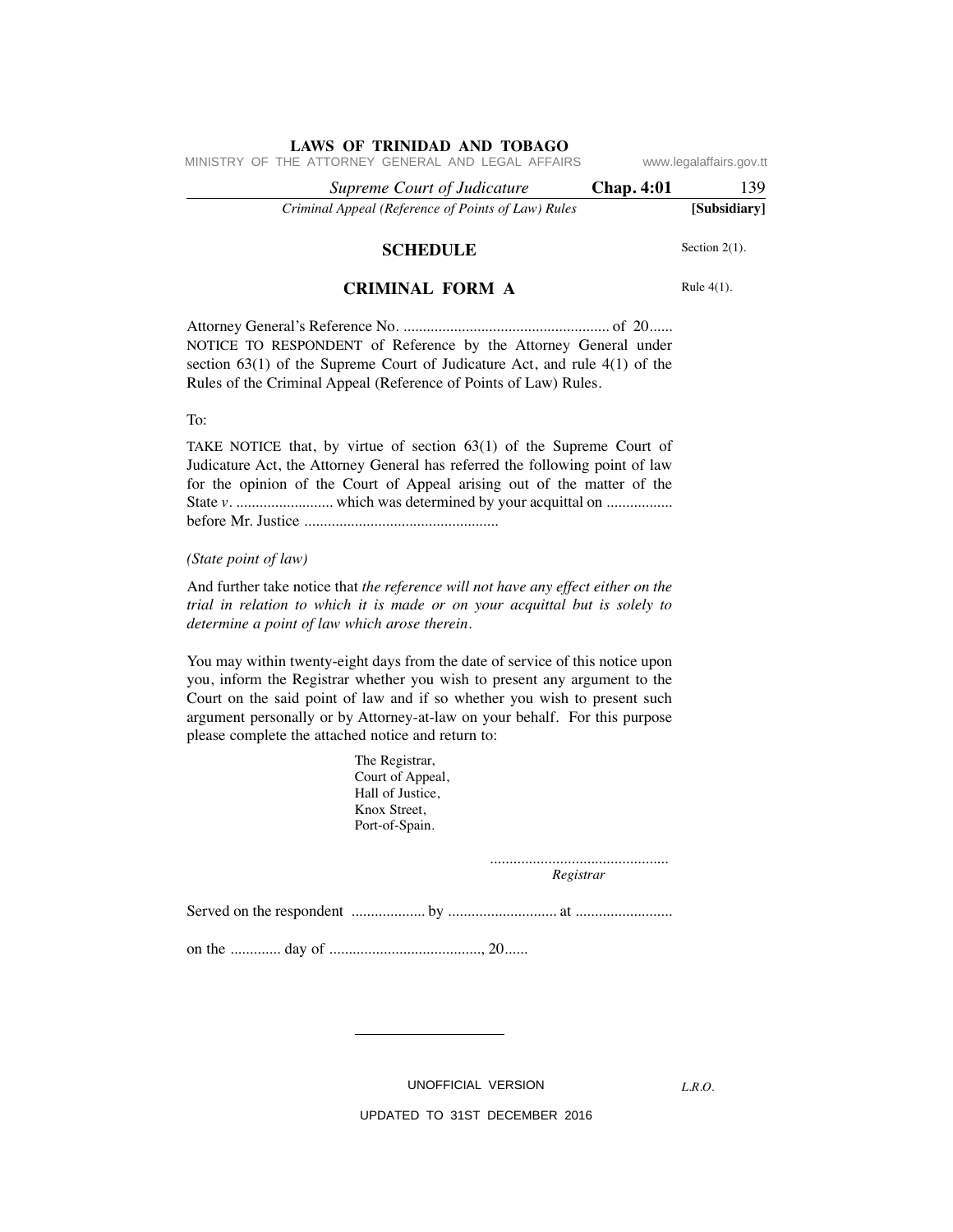|               | MINISTRY OF THE ATTORNEY GENERAL AND LEGAL AFFAIRS<br>www.legalaffairs.gov.tt                                                                                    |  |  |  |
|---------------|------------------------------------------------------------------------------------------------------------------------------------------------------------------|--|--|--|
| 140           | <b>Chap. 4:01</b><br>Supreme Court of Judicature                                                                                                                 |  |  |  |
| [Subsidiary]  | Criminal Appeal (Reference of Points of Law) Rules                                                                                                               |  |  |  |
| Rule $5(2)$ . | <b>CRIMINAL FORM B</b>                                                                                                                                           |  |  |  |
|               | NOTICE TO RESPONDENT of withdrawal or amendment by Attorney General<br>of Reference under rule 5 of the Criminal Appeal (Reference of Points of Law)<br>Rules.   |  |  |  |
|               |                                                                                                                                                                  |  |  |  |
|               | To:                                                                                                                                                              |  |  |  |
|               | TAKE NOTICE that by virtue of rule 5 of the Criminal Appeal (Reference of<br>Points of Law) Rules, the Attorney General has *withdrawn/amended his<br>reference. |  |  |  |
|               | *The amendment is as follows:                                                                                                                                    |  |  |  |
|               |                                                                                                                                                                  |  |  |  |
|               | <b>Attorney General</b>                                                                                                                                          |  |  |  |
|               | *Delete as appropriate.                                                                                                                                          |  |  |  |
|               |                                                                                                                                                                  |  |  |  |
|               |                                                                                                                                                                  |  |  |  |
| Rule $5(3)$ . | <b>CRIMINAL FORM C</b>                                                                                                                                           |  |  |  |
|               | APPLICATION by Attorney General to *withdraw/amend his reference under<br>rule 5 of the Criminal Appeal (Reference of Points of Law) Rules.                      |  |  |  |

TAKE NOTICE that the Attorney General hereby applies to the Court of Appeal to \*withdraw/amend his reference.

\*The amendment is as follows:

\*Delete as appropriate.

 *Attorney General*

......................................................

UNOFFICIAL VERSION

 $\overline{\phantom{a}}$